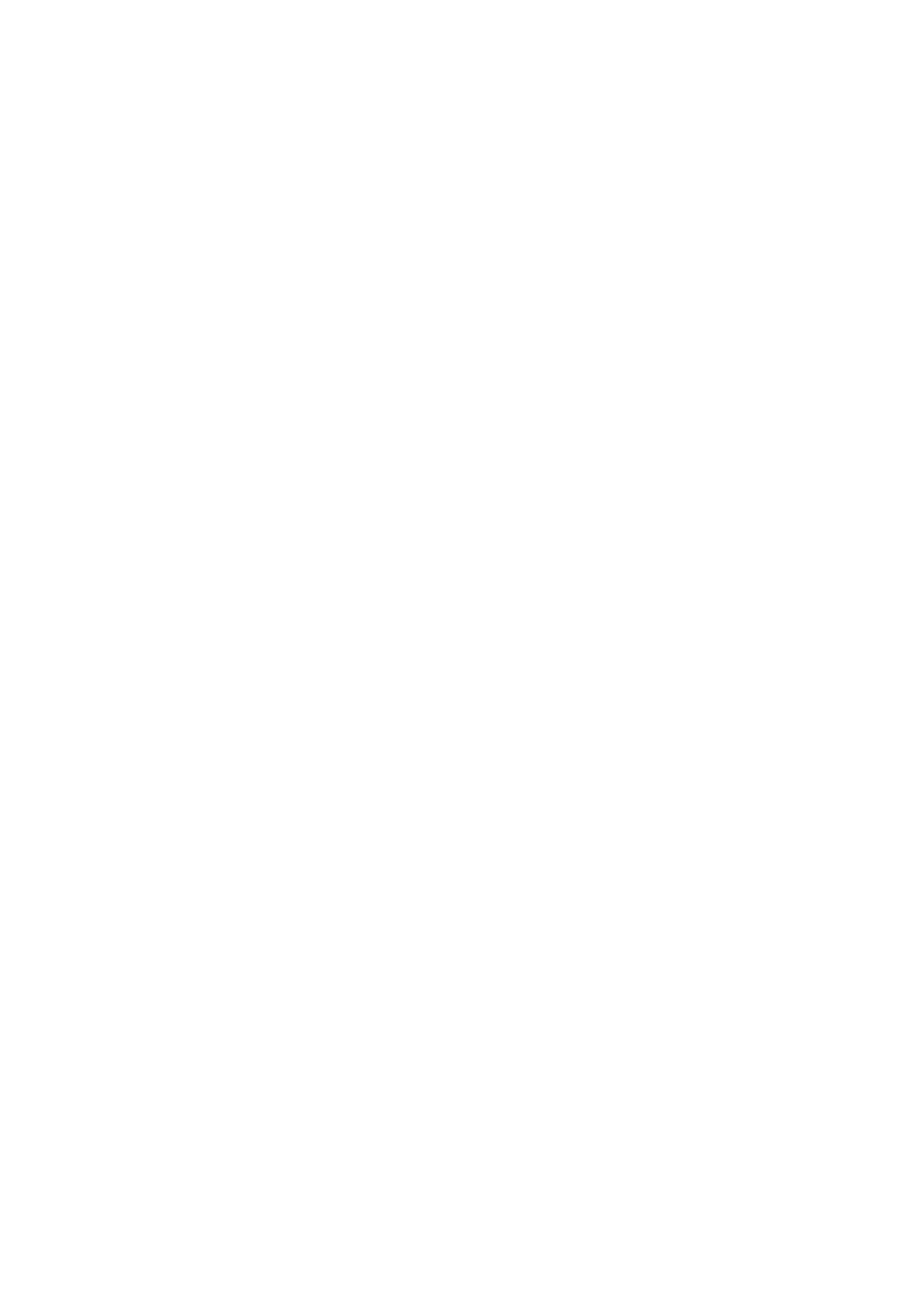## **How To Get the Most Out of Bible Study**

### **Leo Van Dolson**

The Ministerial Association General Conference of Seventh-day Adventists Silver Spring, MD 20904

Funding for this series has been provided by **J. A. Thomas & Associates, Inc.**  Atlanta, Georgia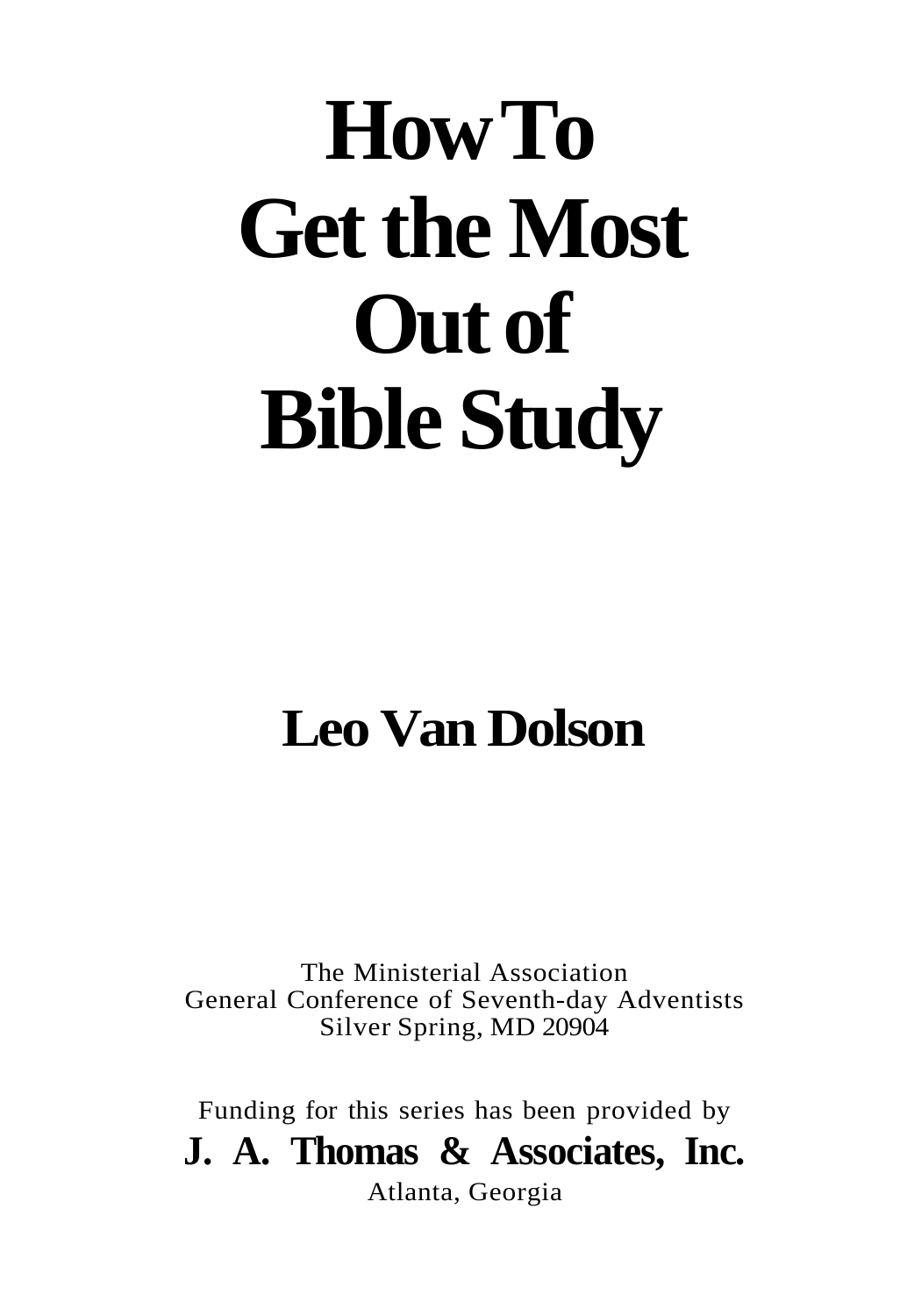Bible texts credited to RSV are from the Revised Standard Version of the Bible, copyright ©1946,1952,1971, by the Division<br>of Christian Education of the National Council of the Churches of Christ in the U.S.A. Used by perm

Published by The Ministerial Association General Conference of Seventh-day Adventists

© 1996 Ministerial Association Printed in the U.S.A. by Review and Herald Graphics Hagerstown, Maryland 21740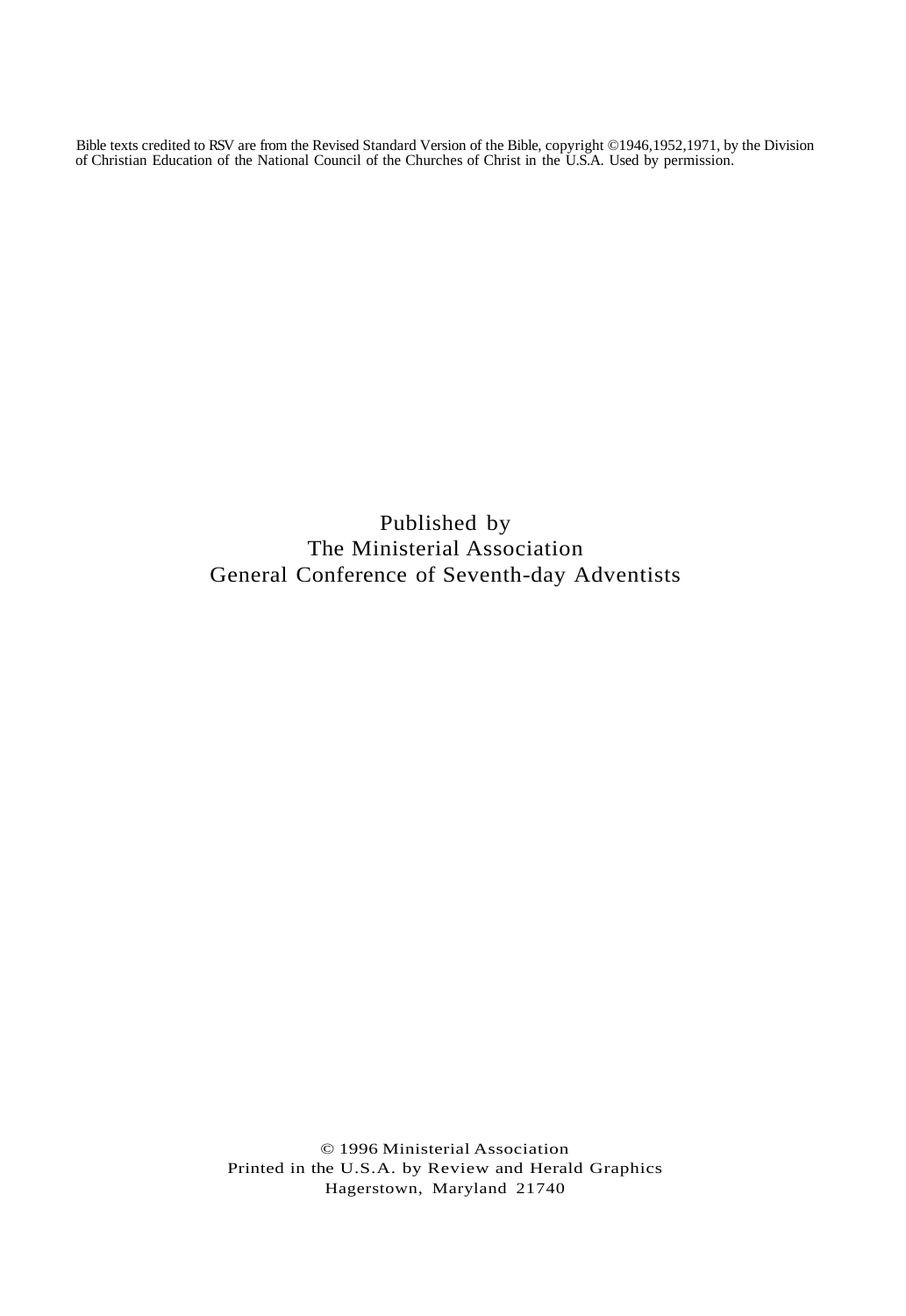### **Contents**

|  | Chapter 7 The Search 23                                   |
|--|-----------------------------------------------------------|
|  |                                                           |
|  |                                                           |
|  |                                                           |
|  |                                                           |
|  | Appendix—Our Fabric of Faith: A Case Study of Habakkuk 71 |
|  |                                                           |

**\_ . \_**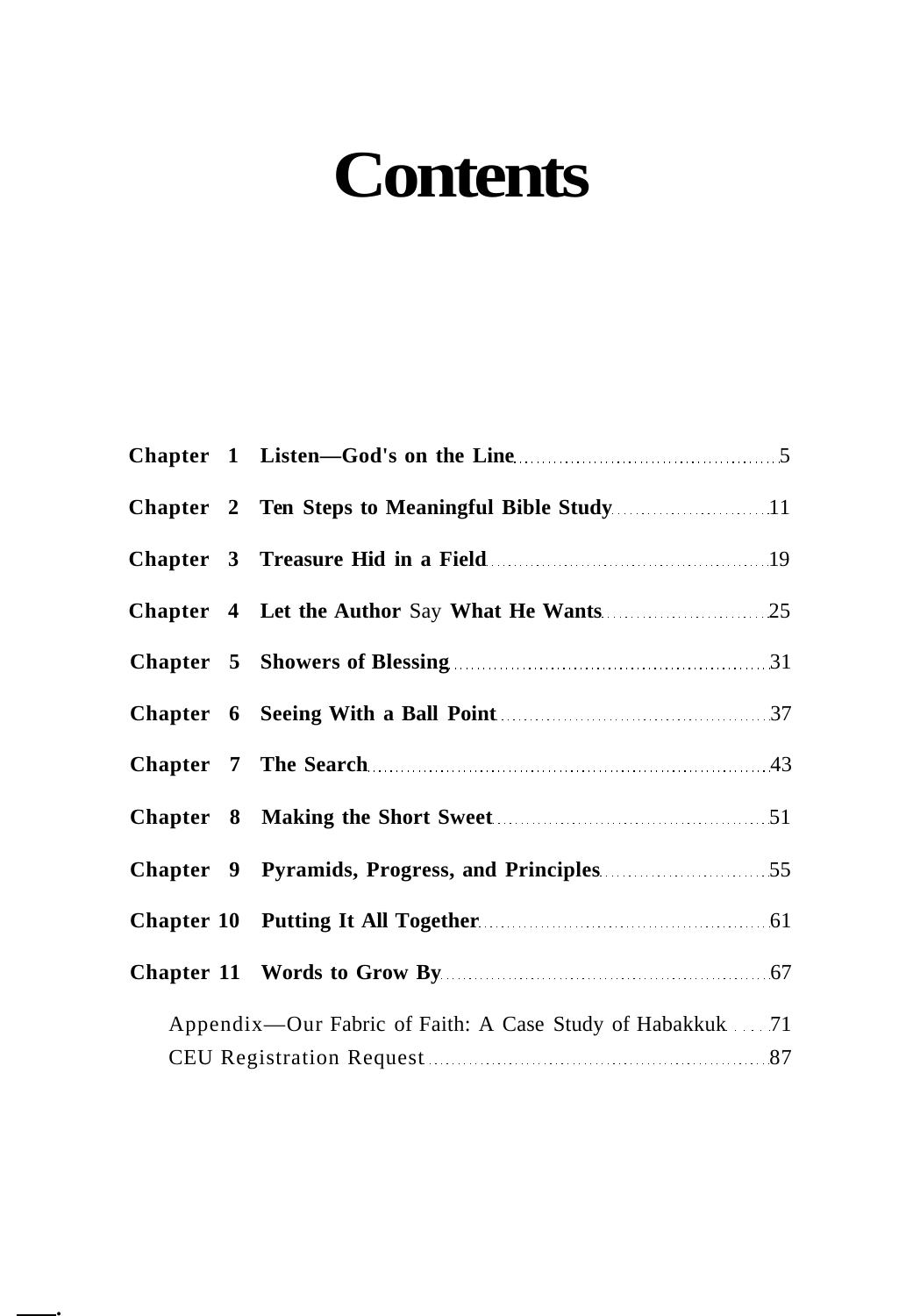The Continuing



**Education Unit** 

#### - Earn Continuing Education Credit\* .

Each chapter of this book concludes with an "Assignment" section prepared by Ministerial Continuing Education. If you read all chapters of this volume and faithfully perform all of the prescribed exercises, you qualify for two Continuing Education Units (CEUs). Complete the CEU Registration Request on page 87.

*Never think that you have learned enough, and that you may now relax yours efforts. The cultivated mind is the measure of a man. Your education should continue during your lifetime; every day you should be learning, and putting to practical use the knowledge gained.* 

—Ellen G. White, *Testimonies for the Church,* vol. 4, p. 561.

*\*CEUs are non-academic credit and cannot be applied to a degree.*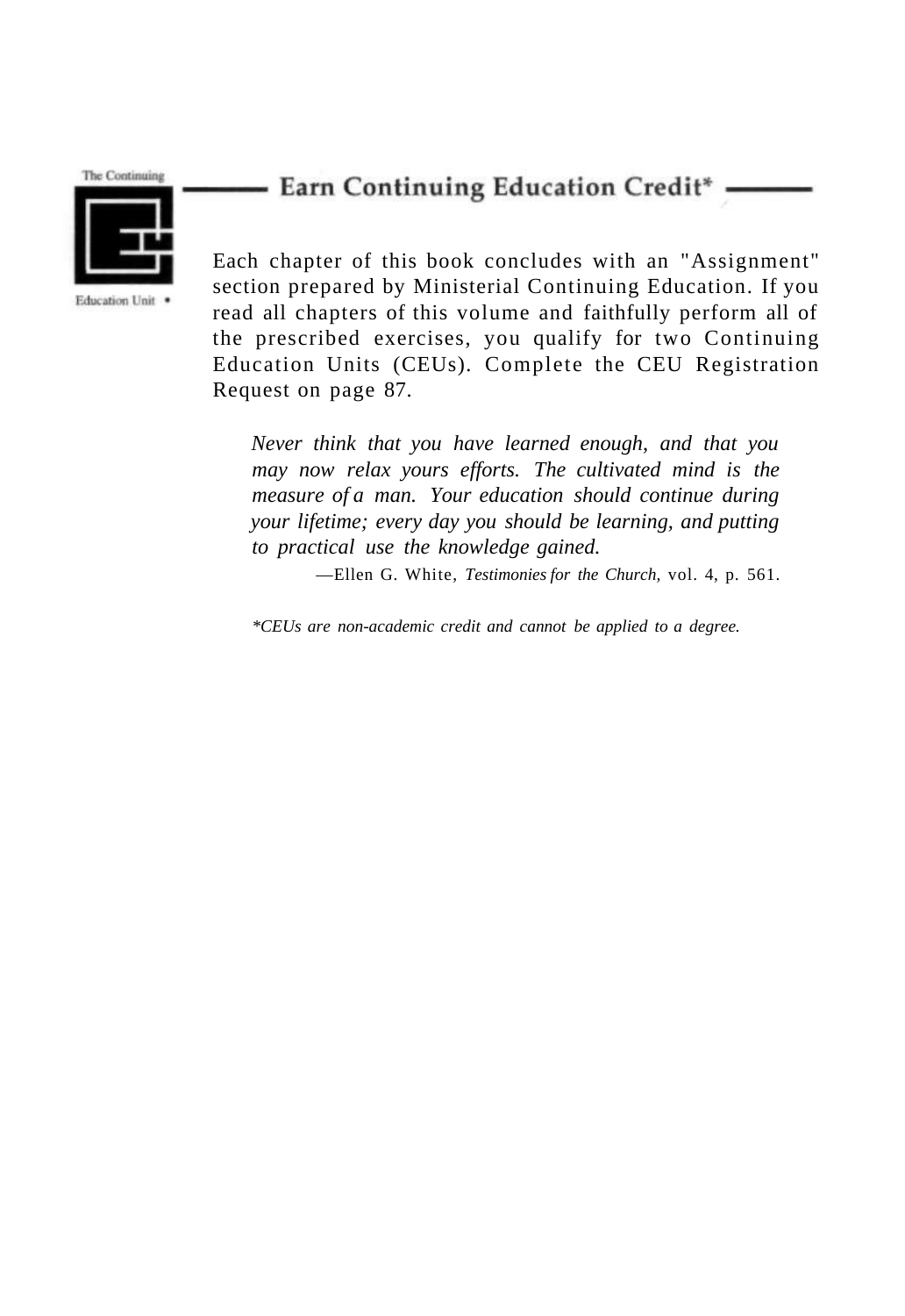### **Listen—God's on the Line**

For whom was the Bible written? It was written for you—that's right *you!* It is not just for the pious intellectual or the Bible scholar who can read God's Word in the original languages, although it is, of course, for each of them as well as for you. But God meant for the Bible to be read and understood by everyone.

One of our problems in this scientific age is that we have been conditioned to think that only the trained expert "really understands." Or maybe that isn't the real problem—maybe it's only an excuse. Maybe we've just become used to letting the experts and the scientists do our thinking for us. Maybe we're just too used to being spoon-fed everything. It's easier that way! Consequently many of us shy away from anything that demands extra effort. We'd rather push a button.

And that's what seems to be happening with a large number of people who try to study the Bible too. Since it takes effort, they give up without finding the blessing that God has placed there for those willing to discover personally the value and experience the joy of in-depth Bible study.

Let's look in on four individuals who regard themselves as Christians and find out how each relates to the challenge and opportunity of personal Bible study.

#### **Charlie**

After a long, hard day Charlie sat down for a few minutes to study his Bible. It was quite late at night, and Charlie was worn out from his activities—particularly his school homework. He found it almost impossible to focus his mind on the words he was reading, even though he was a "straight-A" student. If the truth were known, his intellectual accomplishments sometimes got in his way as he attempted to study the Bible. You see, Charlie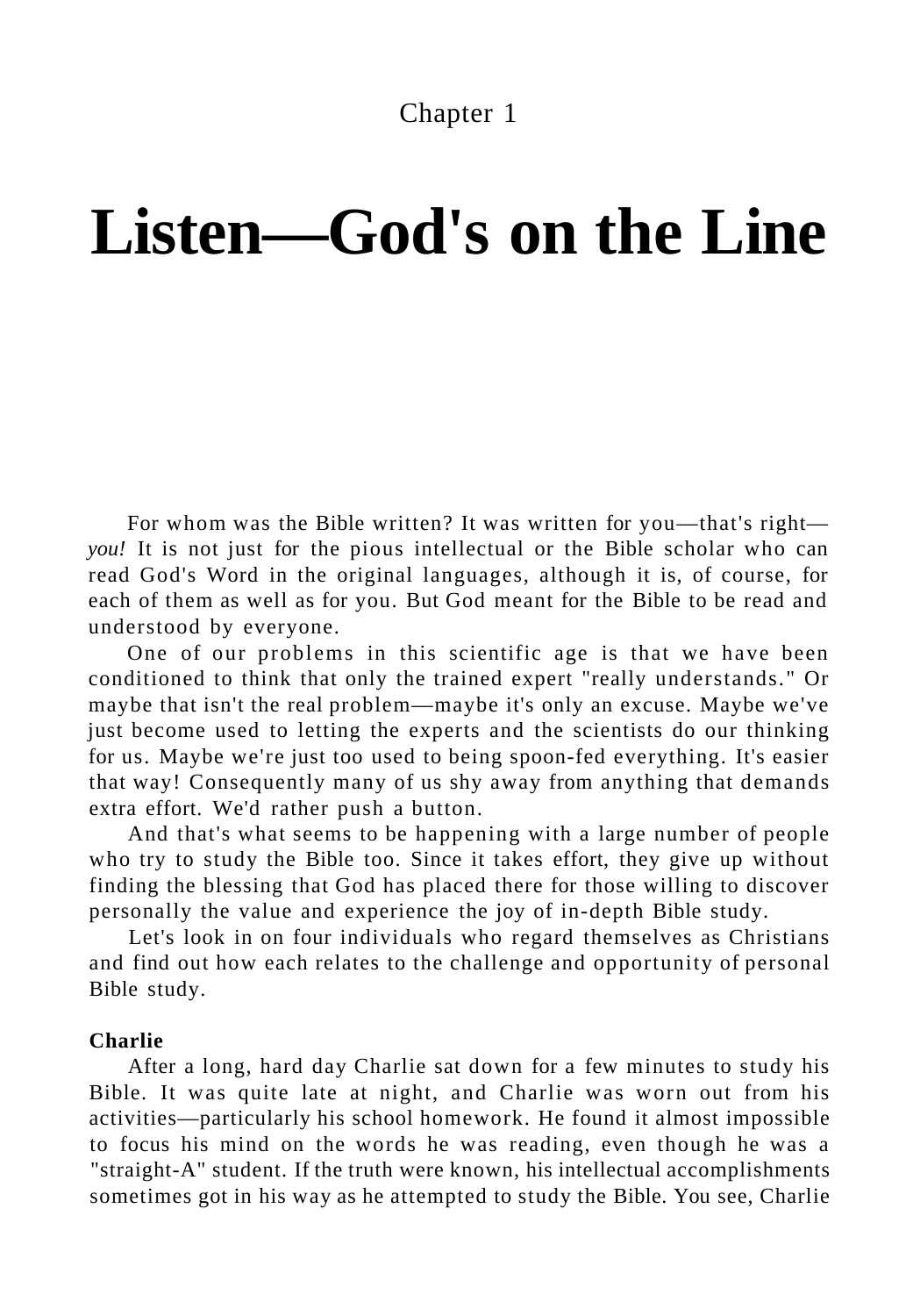#### 6 HOW TO GET THE MOST OUT OF BIBLE STUDY

enjoyed philosophy and the study of contemporary theology. The subtle doubts that such study raised made it difficult for him to accept the Bible at face value. Besides, he had already determined pretty much what his goals and values would be in life, and consequently he found it difficult to accept anything that in any way contradicted these predispositions.

#### **Shelley**

Not far away, but much earlier that same day, Shelley picked up her Bible and began to read too. Shelley liked reading her Bible. She was convinced that it was the thing to do. Yet, to be truthful,, Shelley was both shallow and superficial in her approach to religion. She loved the promises of the Bible but shied away from those passages which indicate that Christian faith grows through trials. The last thing Shelley wanted was trouble—trouble of any kind. To her, religion was great as long as it fitted into her selfish purposes. Since what she was reading didn't fill this bill, she snapped her Bible shut and turned on the television.

#### **Dizzy**

This young man got a lot out of reading the Bible when he took the time. But Dizzy was easily distracted. After reading for a few minutes, he'd begin to think about the run-in he had with his boss last Friday or that he really should go out and mow the lawn. The porch needed painting, and he was worried about Ellen's headaches. As these thoughts began to crowd out the import of what he was studying, Dizzy carefully marked his place, laid the Bible on the end table, and went out to wash the family car.

#### **Reddy**

Dizzy's next-door neighbor, Reddy, got up that morning while the rest of the family was still asleep. Experience had taught him that he needed these early, quiet hours for Bible study before going to school. Whenever he neglected to do this, things just didn't seem to go right.

After a period of prayer in which he asked the Lord to help him understand what he was about to read, he opened his Bible to the place where he had left off the day before. Soon he was totally immersed in the thrill of personal discovery. Joy and peace filled his heart as he gulped down great drafts from the fountain of the water of life.

After a quiet period of meditation and study Reddy felt a surge of courage run through him. What a great day this would be! He was happy to be alive and particularly pleased that as a son of God he could represent his Lord before his schoolmates and friends. He closed his Bible with the prayer that God would help him share what he had just learned with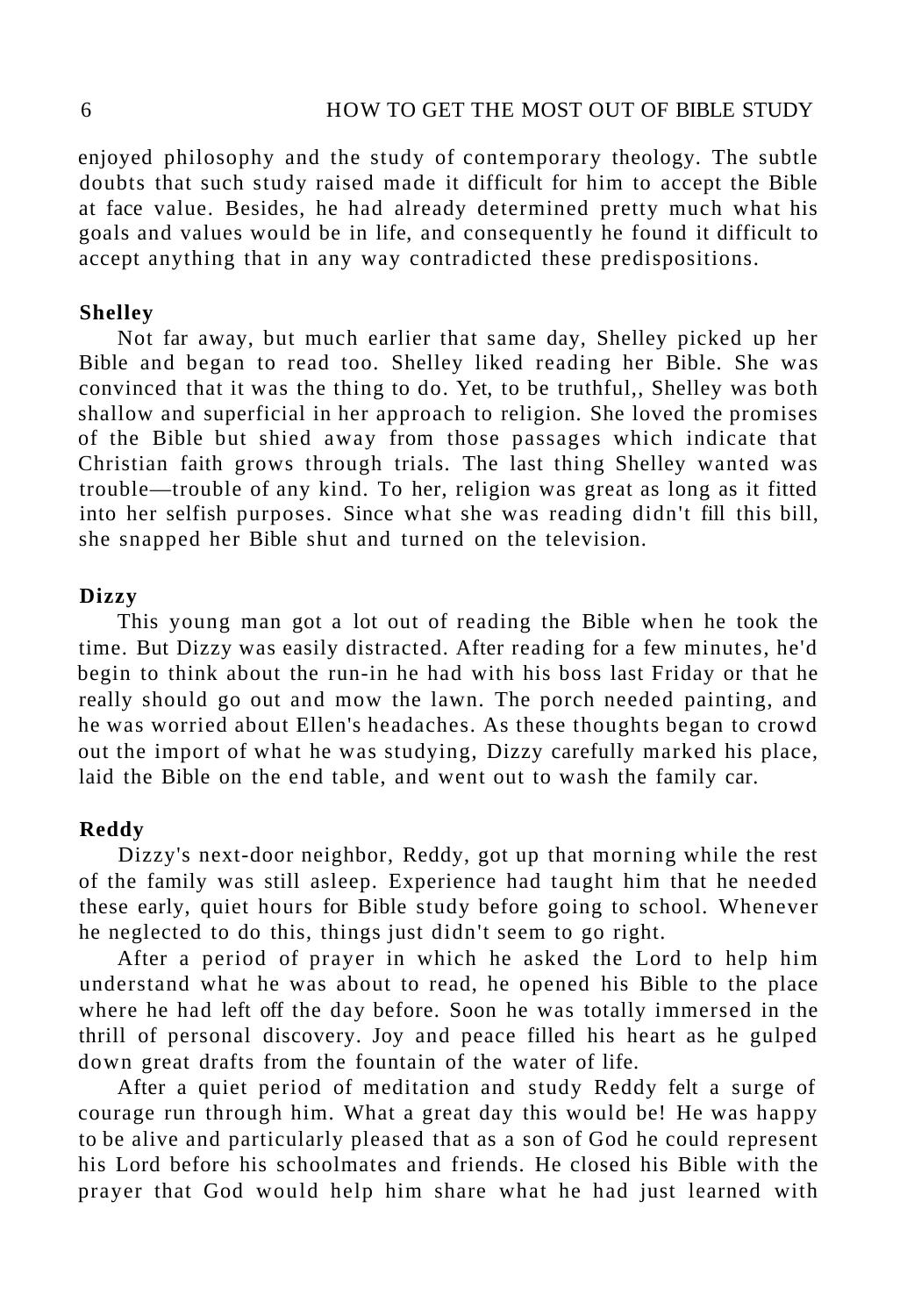#### LISTEN—GOD'S ON LINE 7

someone who particularly needed that which God had given him for this day.

#### **Parable of the Sower**

Any resemblance in the responses described above to Christ's parable of the sower is purely intentional. As we thoughtfully analyze Jesus' fascinating story, we discover that those who are exposed to the Word of God fall into four categories:

- 1. The careless, prejudiced, and indifferent (wayside hearers).
- 2. Those who are shallow and superficial (stony-ground hearers).
- 3. The easily distracted (thorny-ground hearers).
- 4. Those who are most receptive (good-ground hearers).

Charlie's case shows that the careless and indifferent approach to Bible study is actually worse than not studying at all. The wayside hearers who have such an attitude seem to approach their occasional contact with the Scriptures with this motto: "Blessed are those who expect nothing, for they shall not be disappointed." Pride, prejudice, and preconceptions all stand in the way of actually understanding truth.

Shallow and superficial Shelley is really too self-interested to gain much from her study. She represents those who trust in themselves and their own good works to "get by" spiritually. They have no real intention of ever letting themselves be molded into the image of Jesus. The Bible is not simply a tranquilizing agent. It does impart peace—but by showing us how to overcome those things that destroy our peace.

If Dizzy were a girl, we'd call her a Martha. The cares of the world interfere with the task of gaining Christian victory. Martha represents those independent people who enjoy doing everything themselves. They're uncomfortable when they learn that it's impossible for humans in and of themselves to accomplish what is essential in salvation—that their only hope is in depending on what Jesus has already done for them, and continues to do in their lives.

There's nothing wrong with bedtime snacks, providing it's the Bible that you're snacking on. But too many, like Dizzy in our parable, use the Bible *only* for a quick bedtime snack and neglect putting it to the use for which it was intended—as our daily bread.

But we're all so busy. How can we actually find time for serious Bible study? Stop and think about what you actually do in one day's time. Is it all really essential? What would happen if we cut out the nonessentials? Wouldn't there then be time to accomplish everything that we know demands priority attention? Someone has said, "Life stripped to its essentials is freedom." Maybe that's one reason Jesus counseled, "The truth will make you free." John 8:32. Set aside a specific amount of time each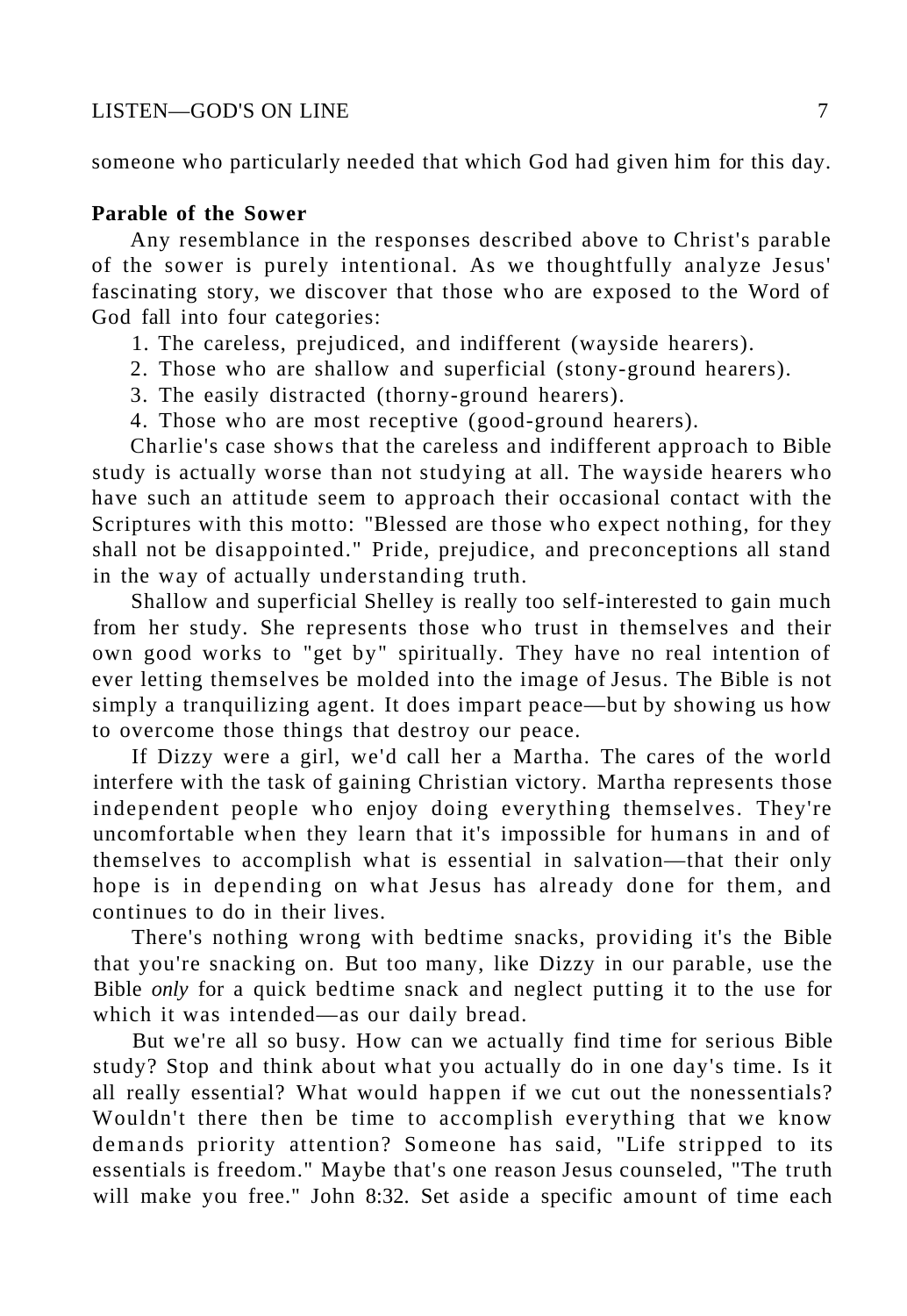#### 8 **BUDGET THE MOST OUT OF BIBLE STUDY**

day for Bible study, and you'll find that this promise does work.

Good-ground hearers, like Reddy, not only are honest with themselves and earnestly interested in discovering God's will for their lives, but they've trained themselves to get the most out of the time they regularly set aside for Bible study. What is their secret? How can we grow in our ability to get the "meat" (solid food) rather than just the "milk" out of God's Word? Meat, of course, must be chewed and is harder to digest; but it takes an understanding of strong doctrine for us to become strong Christians.

#### **Where Do We Begin?**

Obviously we begin with exposure to the Word. The more we develop the study habit, the easier it becomes to study. The first essential step, after praying that the Holy Spirit will guide and direct, is reading. Naturally there's a big difference between casual and careful reading. One problem with much of our Bible study is that we are so familiar with the *words* that we skim over them without giving enough thought to the *Word*—or what the words are actually trying to tell us.

John White, a former missionary in Latin America, reports that Roman Catholics and communists who study the Bible for themselves find it easier to grasp what a Bible passage is actually saying than do evangelicals. He attributes this unexpected fact to the mental blocks with which most evangelicals approach Bible study. *They think they already know.* 

One way to help get around this problem of preconceived opinions about a Bible passage is to read it in a different version or, if possible, in a different language.

When you do this, it's surprising how fresh and meaningful the old words become. You begin to see concepts that you had never thought of before in connection with that passage, and you gain new insights into its value as applied to your own everyday problems and needs.

Willard Harley, Jr., in his impressive little volume entitled *Get Growing, Christian* concludes that:

*A Christian should be able to outline every book of the Bible from memory. He should be able to identify major personalities in the Bible and describe their contributions. He should be able to trace the life of Jesus Christ and outline the content of His sermons. Many Christians feel that such knowledge is reserved for pastors and theologians, but the Bible was written for everyone, and its content should be thoroughly absorbed by every Christian.* 

That's quite a challenge, isn't it?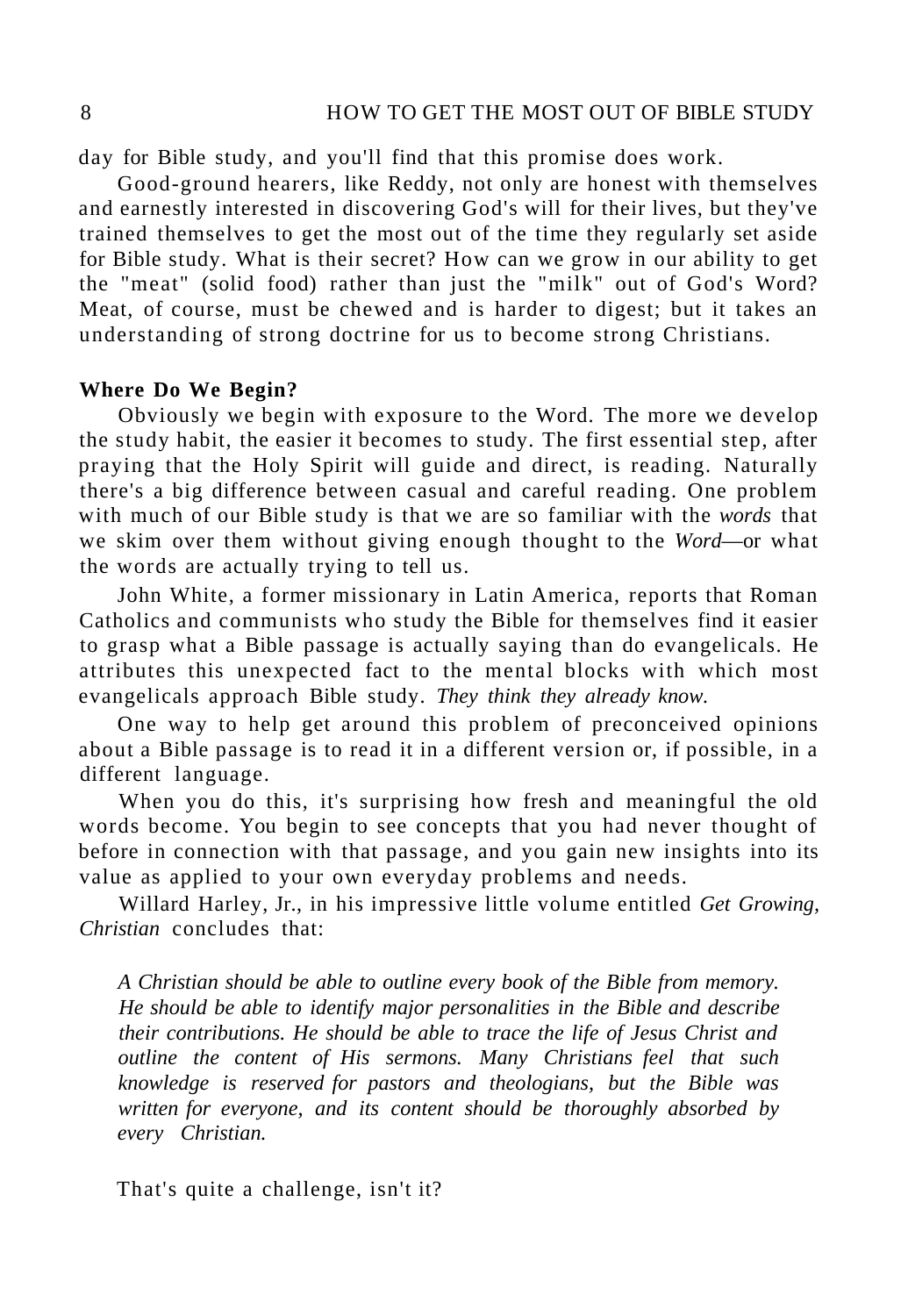#### **Putting What We Learn to Practical Use**

Of course it's not enough to understand fully what God wants us to know. Unless we, by His grace and power, put to work in our personal lives those precious truths He has revealed as a result of careful study and exciting discovery, we're probably better off if we never become involved in the search for God's will.

Second Timothy 3:16, 17 lists the reasons why God's Word is valuable to us. Scripture is given for:

- doctrine
- reproof
- correction
- instruction in righteousness.

The ultimate objective is "that the man of God may be complete, equipped for every good work." R.S.V.

You see, you're not just studying another textbook when you inductively approach the Bible. You're letting God tell you what He thinks is most important for you to learn about your life now and in the future.

He has much to tell you that's important and interesting.

Listen—won't you? God's on the line.



Education Unit .

*1. Analyze your Bible study habits.* 

*Where do you fit among the four categories described in the Parable of the Sower?* 

*What changes will you make in order to improve?* 

- Assignment -

*2. Identify three obstacles that hinder your understanding truth.*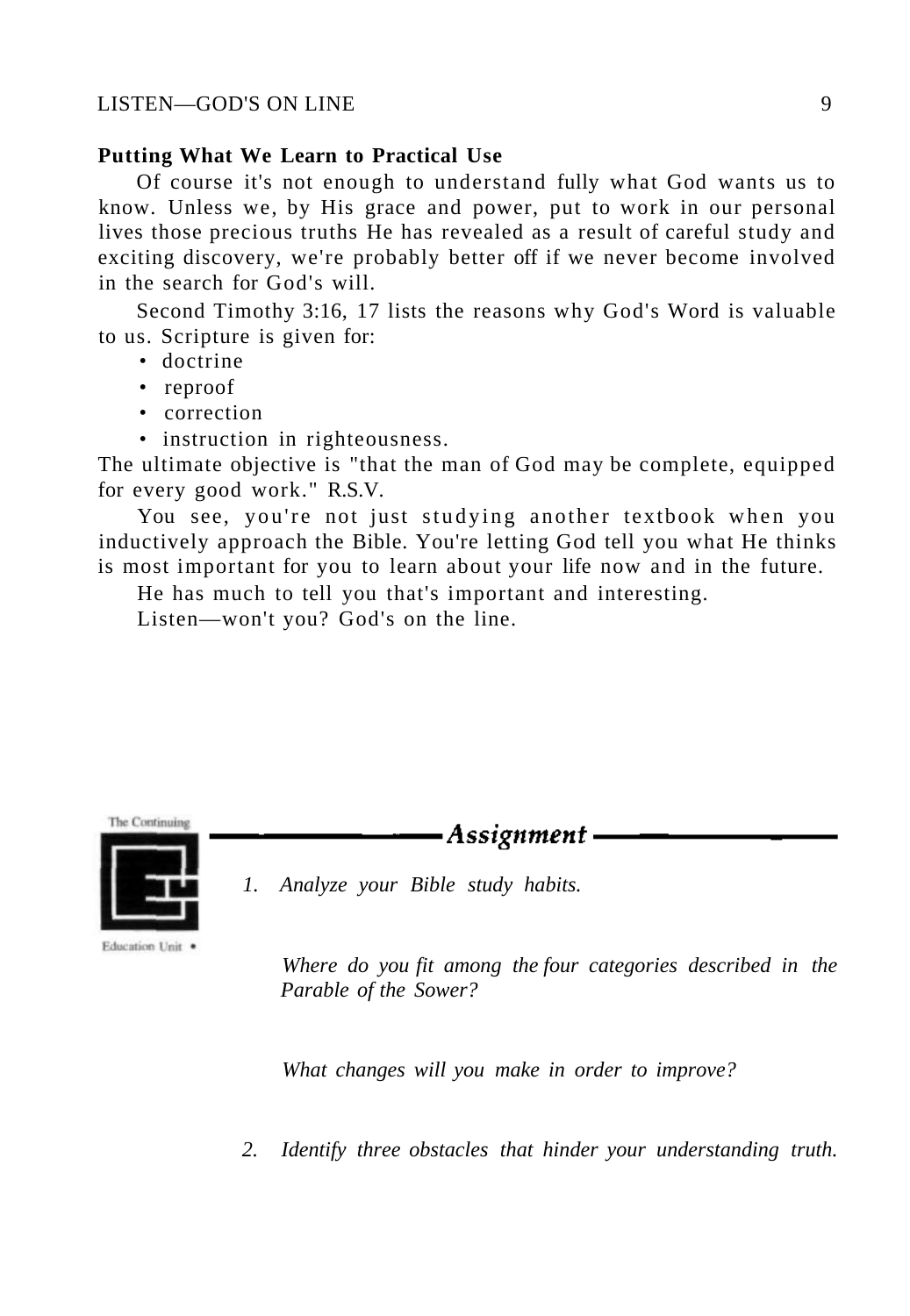#### 10 HOW TO GET THE MOST OUT OF BIBLE STUDY

- *3. Develop a strategy of how you intend to spend time in serious Bible study.*
- *4. Explain why Roman Catholics find it easier than evangelicals to understand the Bible.*
- *5. Describe a strategy that will help you deal with preconceived opinions.*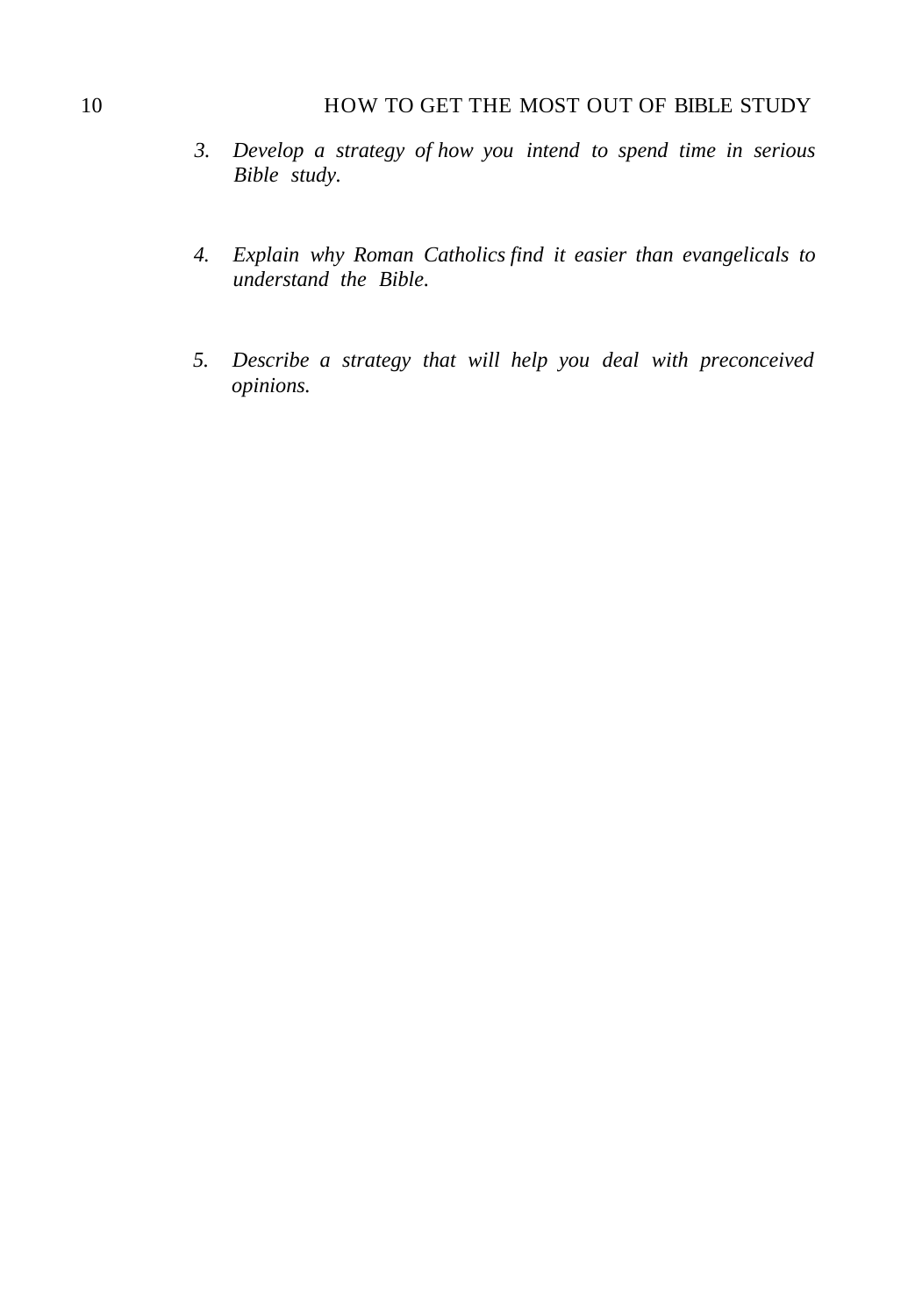#### Chapter 2

### **Ten Steps to Meaningful Bible Study**

Jean Agassiz was not only a great scientist but a tremendously inspiring teacher. The following story, told by one of his students, has come to be regarded as a classic in introducing the basic principals of inductive study.\*

A student of natural history enrolled under Agassiz, informing the professor that he was interested in all departments of zoology but especially in insects.

"When do you wish to begin?" Agassiz asked.

"Now," the student replied.

Removing a huge specimen jar from a shelf, the professor said, "Take this fish and look at it; we call it a haemulon (hem-yú-lon). By and by I will ask what you have seen."

He gave the student specific instructions on how to care for the specimen and left, leaving behind a very disappointed budding entomologist who couldn't understand why he had been assigned a fish to study.

In about ten minutes the student decided he had seen all there was to see in that fish and went in search of the instructor to inquire what to do next. But the professor had left the museum, and the student could do nothing but return to gaze steadfastly at his mute companion. After about an hour the fish began to look loathsome. He turned it over and around, looked it in its ghastly face. No matter how he looked at it, it seemed uninteresting to him. Deciding it was almost lunchtime—although only about eleven o'clock—he replaced the fish in its jar and enjoyed the respite of a lengthy lunch period.

When he returned, the student learned that Professor Agassiz had been at the museum but had left again and would not be back for several hours. Finally he mustered enough courage to study the fish again. He felt its

<sup>\*</sup> Based on the story entitled "The Student, the Fish, and Agassiz," *American Poems,* pp. 450-454.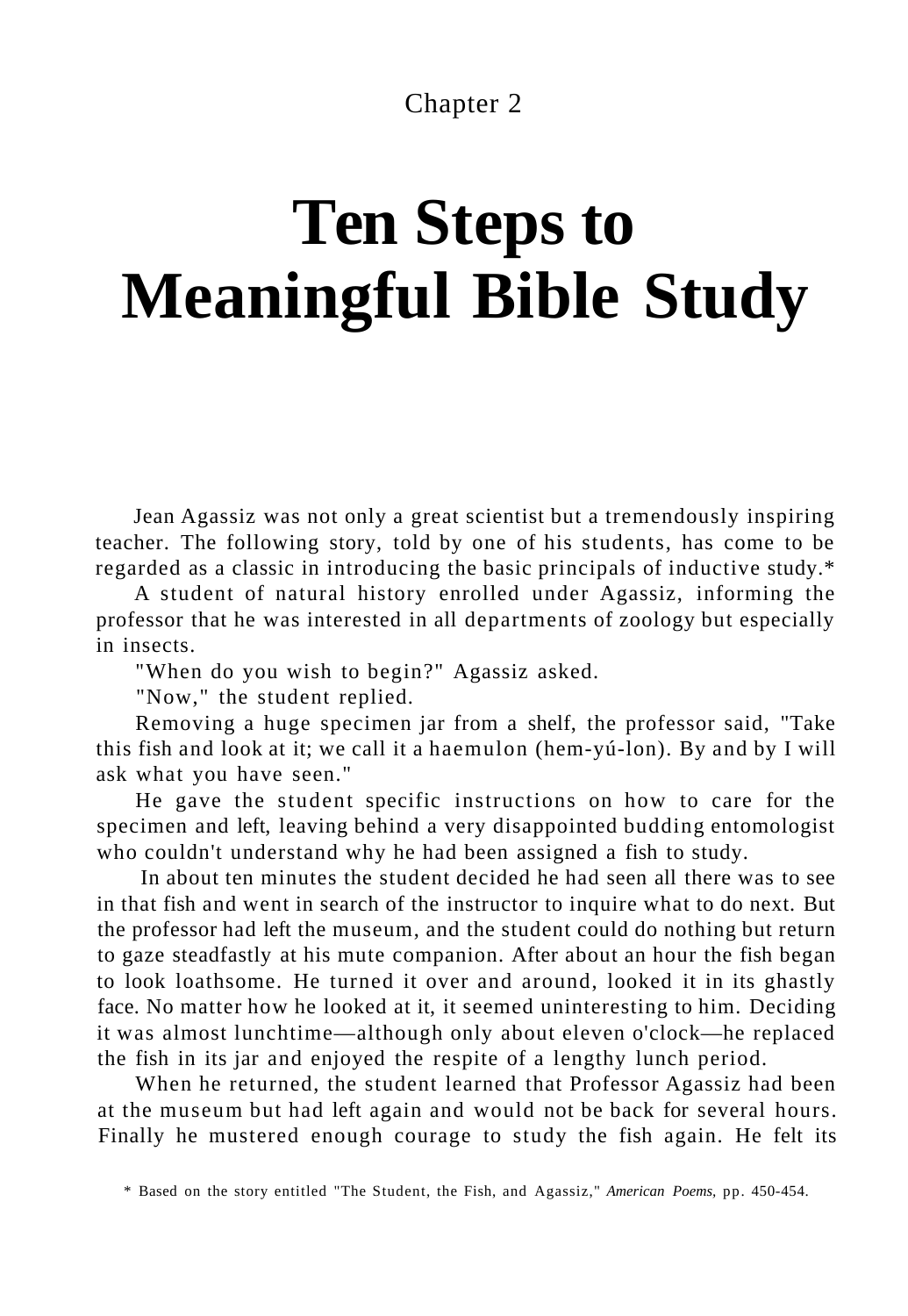teeth to see how sharp they were and then began to count the scales. Then a happy thought struck him—draw the fish. As he went about his drawing, he was surprised to discover new features in the creature.

It didn't seem long until the professor returned. Noting that the student was busily engaged in his drawing, he commented, "That is right. A pencil is one of the best eyes."

Then Agassiz asked, "Well, what is it like?"

The student eagerly rehearsed the structural details, only to be both astounded and disappointed at his instructor's evaluation.

"You have not looked very carefully," the professor commented earnestly. "Why, you haven't seen one of the most conspicuous features which is as plainly before your eyes as the fish itself. Look again! Look again!" And, with that parting advice, Agassiz left the student to his misery.

But the student had been inspired to new effort and soon began to realize how just his instructor's criticism had been. Toward the close of the afternoon the professor returned. "Do you see it yet?"

"No," was the reply, "I'm certain I don't. But I do realize how little I saw before!"

"That's next best. Put away your fish and go home. Perhaps you'll be ready with a better answer in the morning. I'll examine you then before you look at your fish."

The student was dumbfounded. Not only must he think of that fish all night, but the next day he must take an examination without a chance to review his discoveries. He passed a restless night, but early in the morning he seemed to sense the answer that he supposed the professor was looking for.

The next morning Professor Agassiz seemed eager for his student to see what he saw. To his anxious inquiry the student replied, "Do you perhaps mean that the fish has symmetrical sides with paired organs?

"Of course! Of course!" The professor seemed thoroughly pleased, and proceeded to deliver a lecture on the importance of this point.

The student as last ventured a question concerning what he was to do next and was chagrined at the answer, "Oh, look at your fish!"

For three long days the fish was placed before the student's eyes, and the young man was forbidden to look at anything else. Repeatedly Agassiz emphasized, "Look, look, look!" And the student later came to realize that this was the best lesson in "entomology" he ever received.

The fourth day a fish of the same group was placed beside the first, and now the student was required to note comparisons of resemblance and difference. Others followed, until a legion of jars covered the table and the odor from those jars had become a pleasant perfume to him.

Agassiz' training in the methods of observing facts and their orderly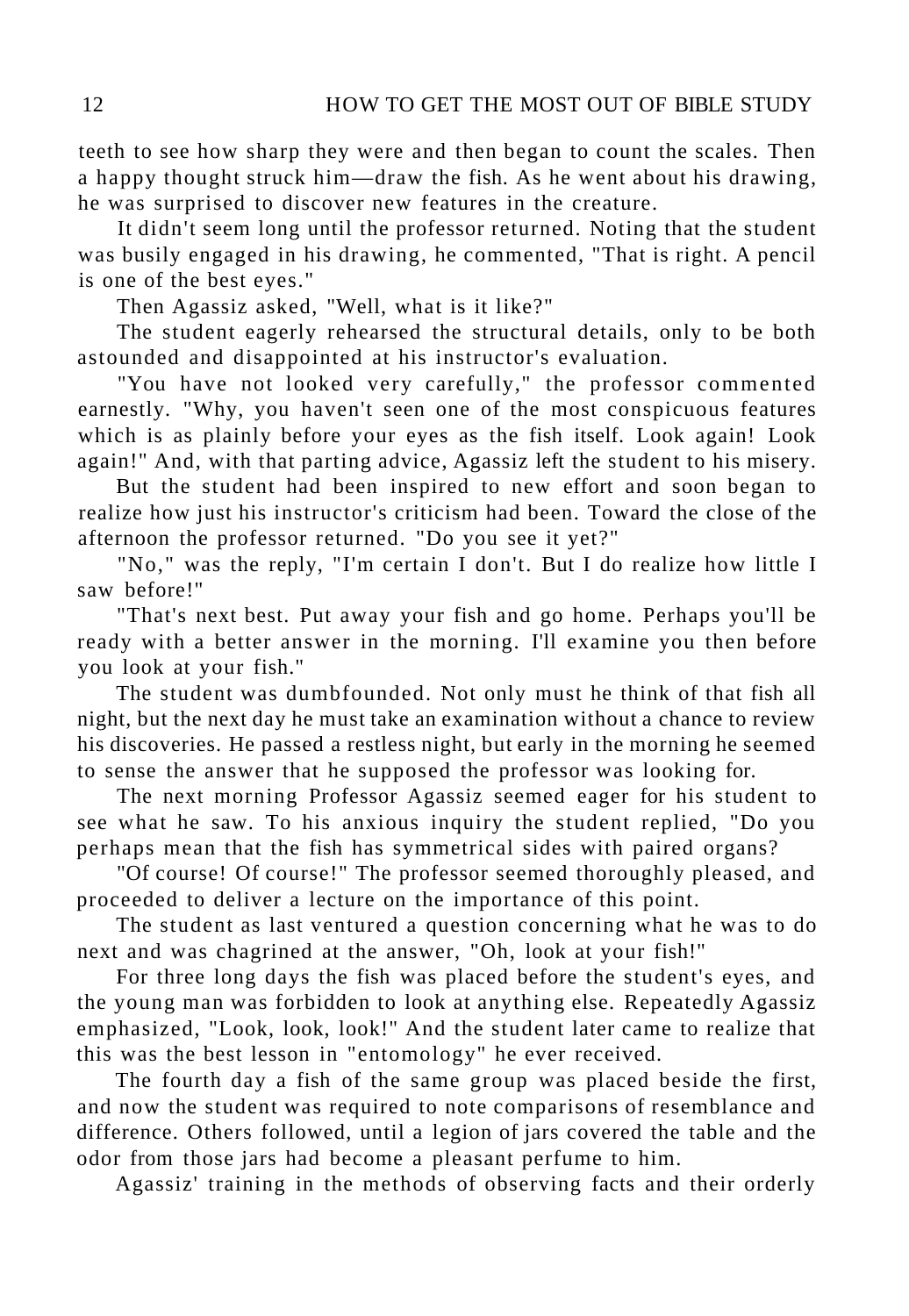#### TEN STEPS TO MEANINGFUL BIBLE STUDY 13

arrangement was always accompanied by his urgent exhortation not to be content with them; and the student concluded after eight months of such study, "It was almost with reluctance that I left these friends and turned to insects, but what I gained by this outside experience has been of greater value than years of later investigation in my favorite groups."

In this story can be found the basic outline to be followed in any scientific investigation. The scientific approach involves the three following steps: (1) observe, (2) interpret, and (3) apply.

When we apply these three steps to Bible study, we not only learn to discover truth for ourselves but find that nothing else can compare with the satisfaction that comes from personal discovery.

In the introduction to her book *The Joy of Discovery,* Oletta Wald reports her experience with this kind of Bible study.

*I had been a student of the Bible several years before I learned how to study the Bible by myself. I could follow the suggestions of others and answer the questions which they asked, but I floundered when I tried to launch out for myself I did not know where to start or what to do. I did not seem to have the insight that others had. The treasure of the Bible seemed locked behind abstract words. I always had to depend on someone else to open the door. While a student at the Biblical Seminary in New York, I was taught how to explore the truths of the Bible in a methodical and systematic way, I learned the precise steps to take when studying a passage. I found that it was like working a combination lock. When I followed the steps, the Word opened up to me. I felt free, I realized that I was no longer dependent on others in order to gain insights into Scripture. In a new way, Bible study became more meaningful and personal. Most of all it was deeply satisfying to know how to discover the deep truths in God's Word.* 

Long ago counsel came to Adventists to discover and understand for themselves the truths God has placed in His Word. The following quotation is only one of many which might be cited.

*We should take one verse, and concentrate the mind on the task of ascertaining the thought which God has put in that verse for us. We should dwell upon the thought until it becomes our own, and we know "what saith the Lord."*  —*The Desire of Ages,* p. 390.

As we go about doing this, there is a simple method that follows the scientific approach suggested earlier. To follow such methods does not mean that we are neglecting the guidance of the Holy Spirit. Without the Spirit's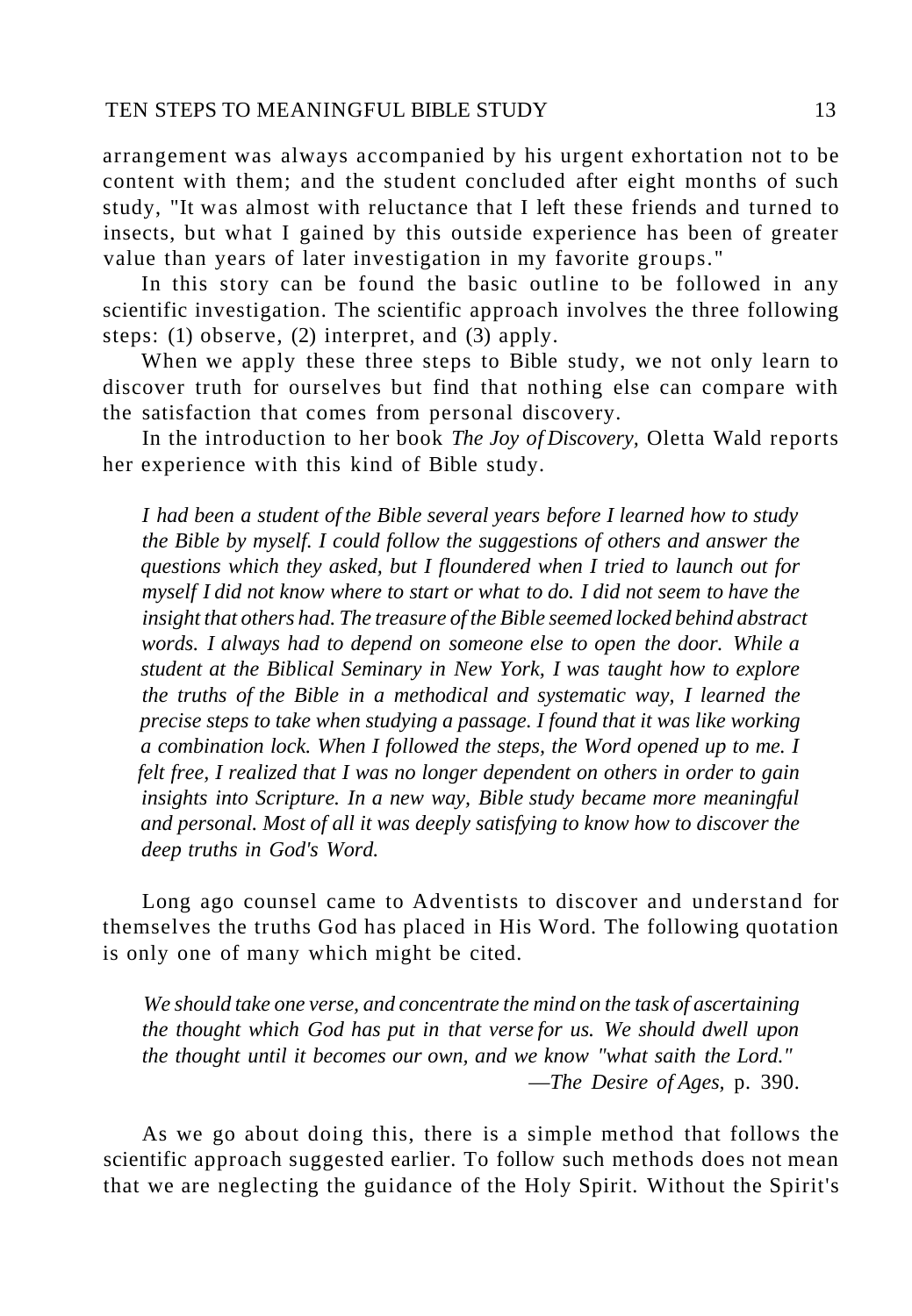guidance we cannot ever expect to understand fully the significance of Bible truth, for it is through the gift of the Spirit of truth that we are guided into all truth. The danger, of course, is that with too much emphasis on the method, the purpose involved may be lost. However, if you will practice the method enough so that it becomes second nature, you will soon be caught up in the enthusiasm for Bible study that comes from a confidence that you can, with the Holy Spirit's aid, understand the Bible and discover truth for yourself.

The steps which follow are not essentially new. Most who read this will realize that they have been more or less using some, or perhaps even all, of these techniques for years. The value of this plan derives from an organized step-by-step method that anyone can use and which has been proved successful by persons of many denominations and backgrounds. Although the arrangement is my own, I claim no credit as originator. After having used these techniques for a number of years, I find it is not always possible to identify sources from which these ideas have come.

The following specific steps are recommended in this approach, though there is always room for some variation.

#### **1. Prayer**

Because the finite mind, without the guidance of the Holy Spirit, cannot possibly grasp the deep and meaningful truths of revelation which concern the character or works of the Infinite One (see Job 11:7, 8), it is essential that the first step in any approach to Bible study be prayer for guidance, which God has promised to those who ask in faith. Ellen G. White emphatically states:

*Never should the Bible be studied without prayer. Before opening its pages we should ask for the enlightenment of the Holy Spirit, and it will be given.*  —*Steps to Christ,* p. 91.

#### **2. Reading**

The next step, one often hastily attended to, is that of actually reading the Bible. This step includes reading not only the specific passage involved but also the context, along with other Bible passages possibly essential to the understanding of the portion being emphasized in the study.

First of all, it is best to read the whole Bible book involved in the study at one sitting to get the overall picture and sense the total message and its impact. Then the specific portion being studied should be read several times, and anything which stands out in the text or particularly catches the attention of the reader should be marked or noted.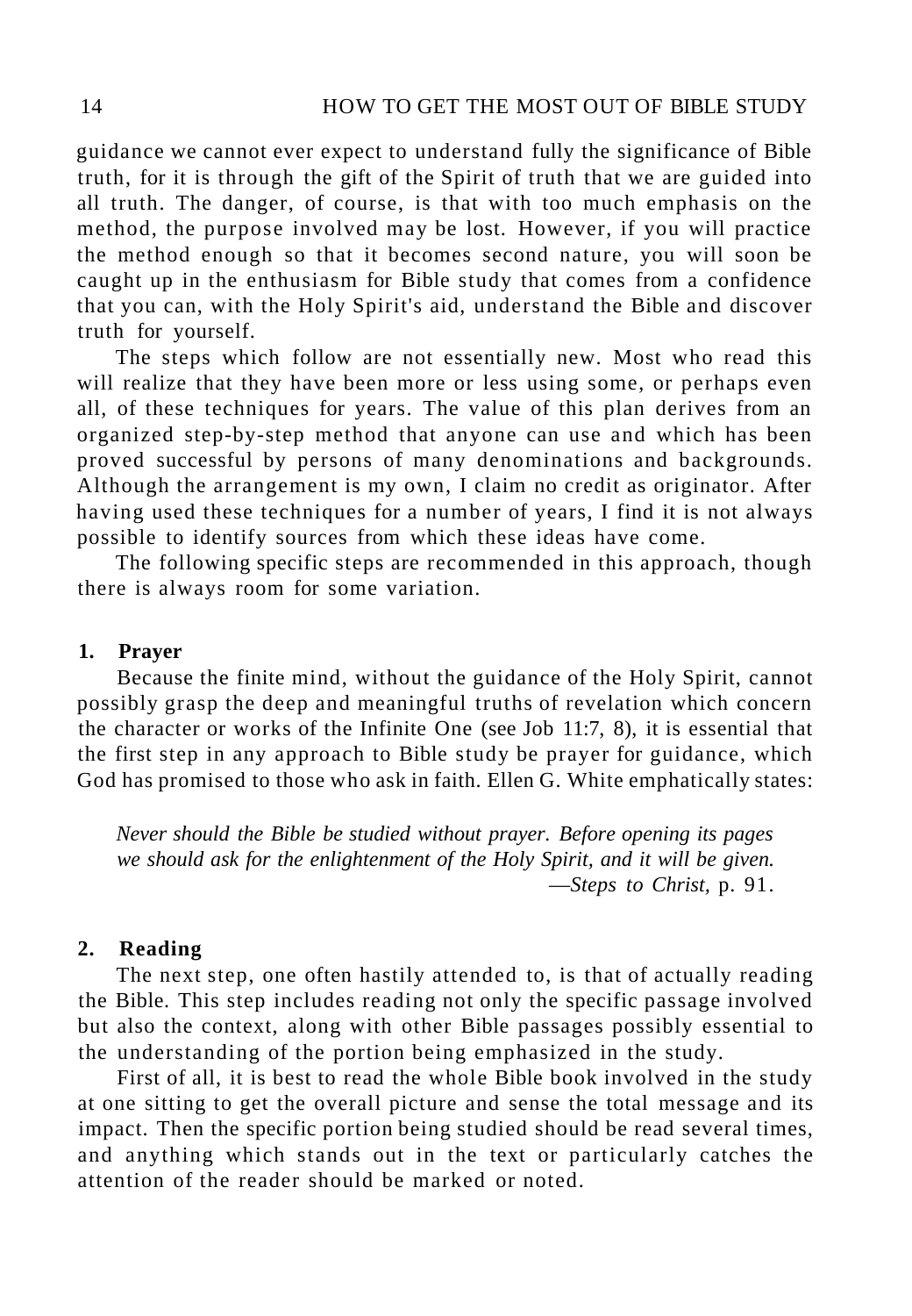#### **3. Background Study**

In a later section a specific guide for background study will be given. Using some such guide, the Bible student should first seek to answer the questions of authorship and purpose from his own understanding based on the Bible reading he has just completed.

Of course, no one can fully understand the archaeological, chronological, and historical backgrounds of a Bible book in this way. Therefore, after you have found as many answers for yourself as possible to the questions suggested in the background study guide, you should then turn to source materials to fill out the missing or sketchy items of information. For instance, take Habakkuk. The book itself is practically our only source of information about the author; but most of the historical or chronological information concerning the time in which he lived and the events which shaped his ministry would, of necessity, have to be supplied from a good Bible commentary or Bible dictionary.

#### **4. Overall View**

Since the passage being studied is probably a portion of a larger book or grouping of books, it can best be understood in its relationship to the whole. The next step indicated, then, must be to obtain a general understanding of the author's viewpoint and purpose and of the way the book is structured to meet this purpose. A simple basic outline or one of the summary charts to be introduced later may be helpful in taking this step.

#### **5. Observations and Questions**

It is at this point that real analysis begins. The four previous steps suggested are preliminary, yet essential, in preparing the way to make the study most rewarding and meaningful and in leading eventually to the personal discovery of what the Bible is really saying. You need to train yourself through practice to become a careful observer, for this next step is the critical one which determines success or failure.

Several charts which can be used effectively will be described in some detail in later chapters. The choice of which to use generally depends on the size of the Scripture portion being studied and the specific objective of the study.

In general, observations made about the passage under this step should be more than the trite, superficial type which most people usually settle for in personal Bible study. They should reflect careful and prayerful attention to every word, phrase, and implication of the text being studied. A new version of the Bible which is not familiar to the reader or a foreignlanguage translation can be particularly helpful in that these will help you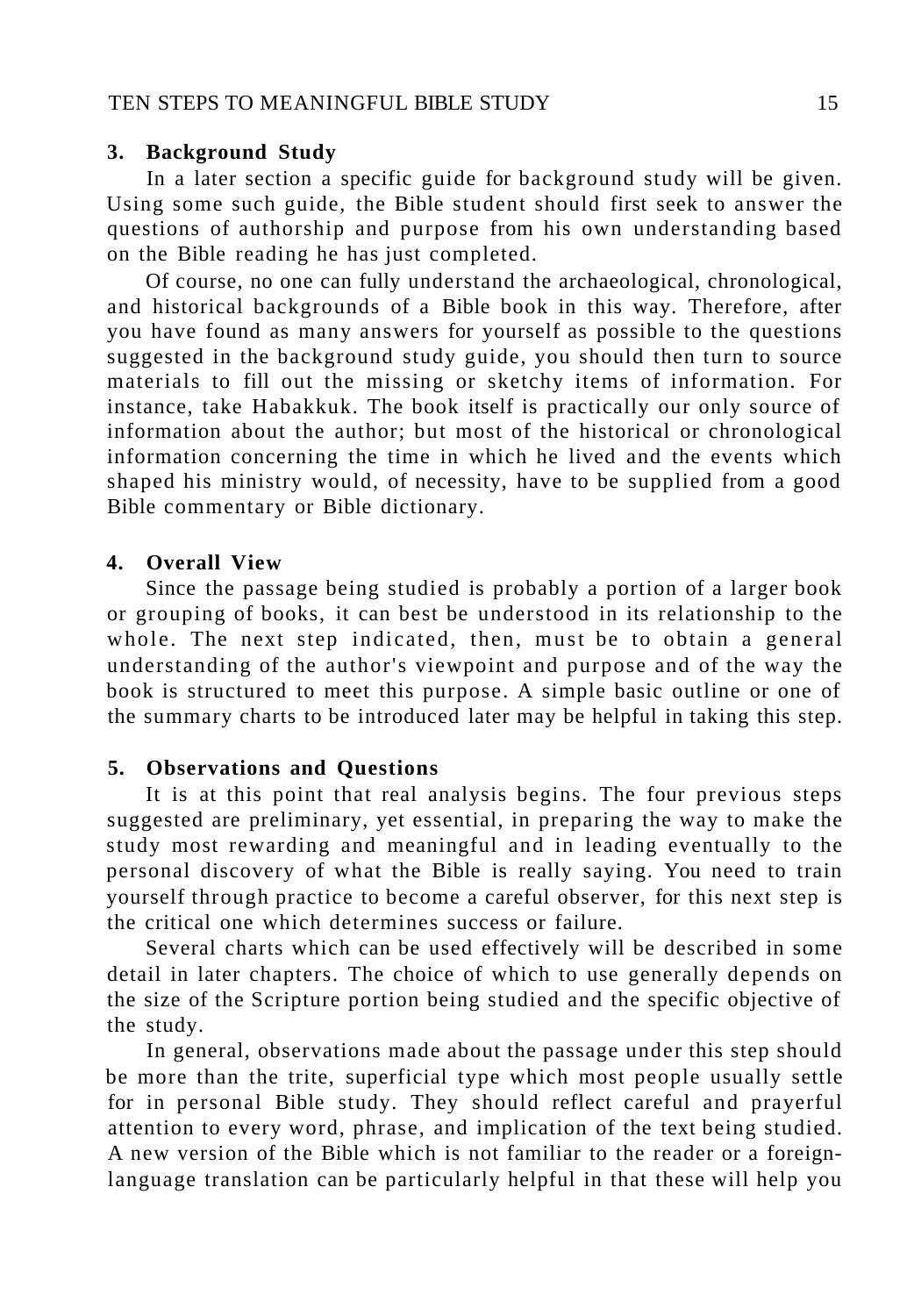to view the familiar passage in a fresh and interesting way and to approach your study from the viewpoint of one who has never heard these things before.

You should record these observations immediately before they are forgotten. Questions of clarification of words, phrases, and passages will naturally arise as one studies in this observant way. These, too, should be written down before they are forgotten. Do not ask questions for questions' sake, as this may lead to irrelevant ideas and sidetrack the study. The questions, when answered, must really clarify the meaning of the text.

Particularly important are questions that deal with definitions, reasons, implications, relationships, and progression. At this point do not spend time looking up answers. If the answer is not readily apparent, go on with the observation-type study. Many of the questions will be cleared up as your study progresses.

#### **6. Review**

After the above methods have been carefully applied to the section being studied, it is time once again to take an overall look at the materials now compiled. Go back over the materials, reading observations made and doing your best to answer questions raised. In the light of your total understanding of the section being studied, you should now be surprised at how many of your questions you are really able to answer.

#### **7**. **Comparisons**

Next a little additional thought and study will help you to find the relationship of the passage under study with preceding or following passages or with other Scripture references containing similarities or differences. These comparisons should also be noted, and a simple chart will help you to organize these thoughts more clearly.

#### **8. Summary**

After analysis comes synthesis. Check once again the summary chart or outline constructed under step 4. Add to this or alter it to suit your advanced understanding of the material you are studying. This step is important in giving depth, purpose, and significance to your study. Without this effort at summarization you are likely to get yourself bogged down in words, phrases, and verses which may be exceedingly interesting in themselves but not wholly significant unless understood in the light of the entire passage. Try summarizing the meaning of the section being studied in just a few words or sentences.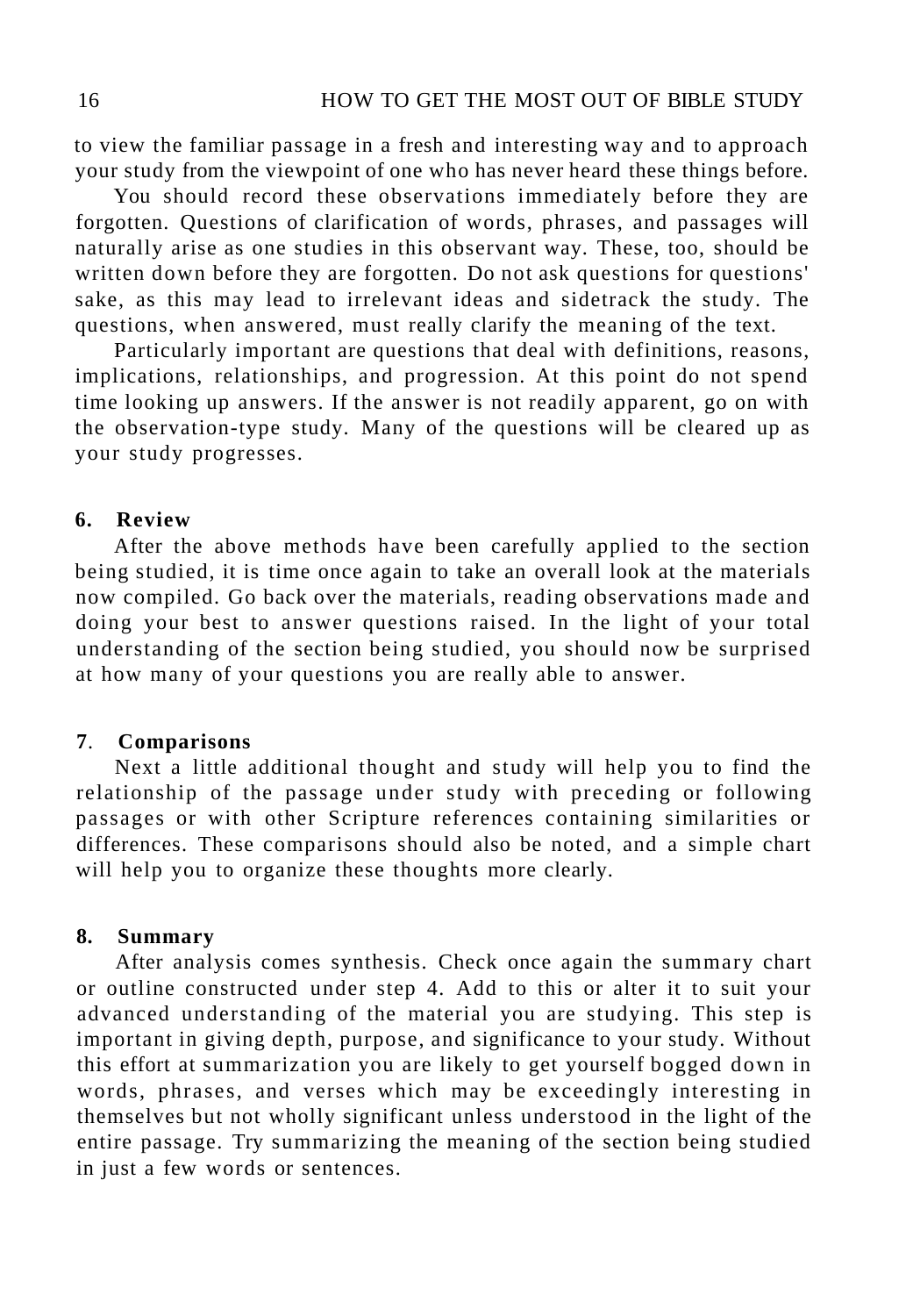#### **9. Check Authorities**

Now, at long last, you are probably thinking, is the time to turn to authorities. You have done all you can and gone as far as you can on your own. But the job is not finished yet. You are now eager to test your own discoveries and ideas against those of scholars who have spent many years in study. And you will undoubtedly be surprised to note that you have come up with many ideas that they have found. Perhaps you will also find areas of disagreement. Don't be quick to discard your own findings. In many cases your opinion is as good as anyone else's—and is, of course, more personally meaningful since it is your own.

You will be thrilled to discover occasionally, as all do who persist in this type of study, that you have discovered something no one else has thought of. This is the greatest evidence of the value of this kind of study; and the more you attempt it, the more such discoveries will come.

Seventh-day Adventists will, of course, turn to what we consider an inspired commentary—the writings of Ellen G. White—and your faith in these writings will grow as you see how clearly she understood the deep significance of biblical passages. Commentaries, dictionaries, and source books will also be helpful in answering many of the questions you have not been able to answer for yourself.

One of the greatest benefits of group study comes at this point; for as you share your new insights with others who have been studying in the same way, your own understanding will be enlarged, and the verbal expression of your own thoughts will help you understand your ideas even more clearly. If your study has been thorough, it will be hard not to share your discoveries with others; and your own enthusiasm will in turn generate enthusiasm on their part. You will also find that they have probably been able to answer questions you could not. At least group discussion will clarify many of the issues involved. Add all these shared discoveries to your own notes to make them more complete.

#### **10. Application**

This final step is in reality the most important step, and personal Bible study is not really of value to us until we apply the truths being discovered to our own lives and circumstances. Oletta Wald states in this connection:

*You can teach yourself to become a profoundly intellectual Bible student and yet miss the ultimate purpose of all Bible study: to permit the Word of God to speak in a personal way to your heart. To observe the facts and to interpret the facts are only the first two steps in the process of Bible*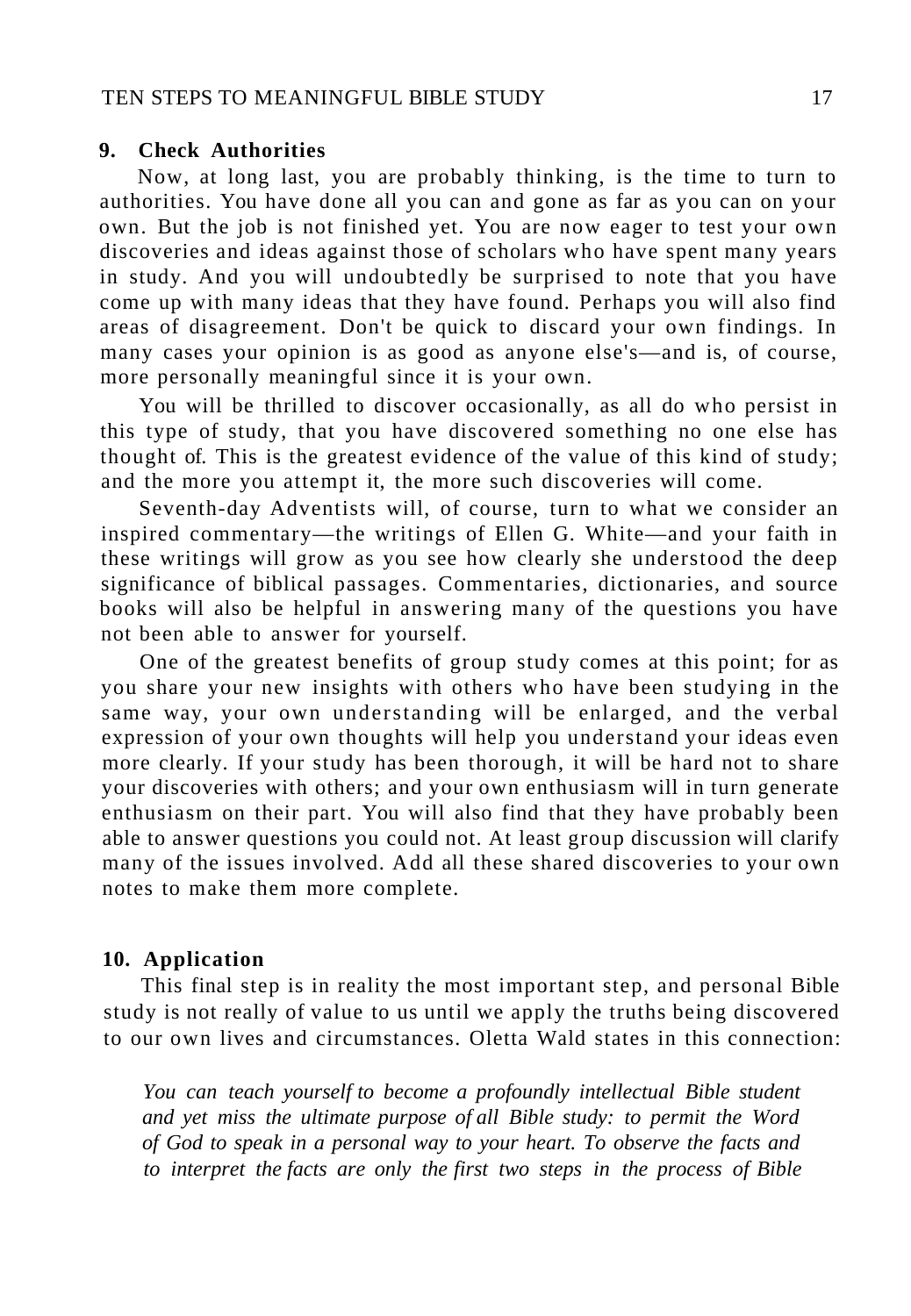*study. There is little value gained unless you follow the third step: to apply the truths to your own life.* 

—*The Joy of Discovery,* p. 42.

Specific suggestions on how to take this final step of application will be given later in this book.

The foregoing 10 steps are not 10 hard-and-fast commandments to be slavishly followed in Bible study. Never let a method get in your way. What counts is that you're learning to get more out of your current approach to study than you ever have before. These ten suggestions have grown out of several years of using this approach and can be adapted to varying situations and circumstances in the study of particular passages.

For instance, if you already clearly understand the background and authorship of a gospel like that of John and have read it many times in recent years, it would not be necessary to spend much time on steps 2 and 3, which involve reading and background study. To do so might just cause you to bog down in rather boring repetition of the thoroughly familiar. Of course, if you never have carefully analyzed the Gospel before but have depended on what others have said or written, you will find it tremendously stimulating to do a personal analysis and come this way to a better understanding of the author and his purpose.

Following the 10 steps suggested until they become second nature will lead you to a more meaningful approach to uncovering the hidden treasures God has for you in His Word. We will go into more detail about the excitement of the search for hidden treasure in the chapter that follows.



*study suggested by the author.* 

*3. Explain why it is necessary to seek the guidance of the Holy Spirit before commencing Bible study.*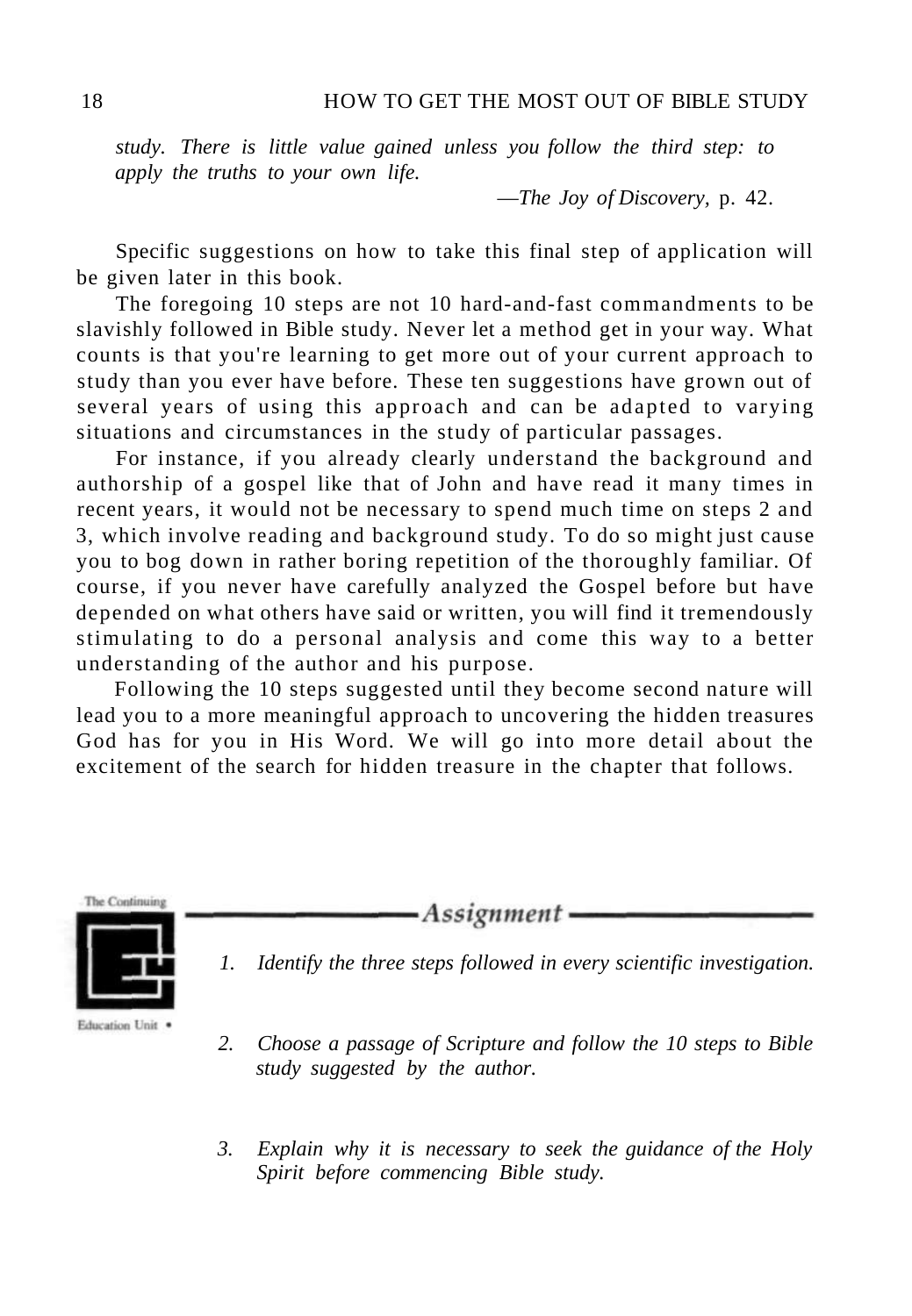#### Chapter 3

### **Treasure Hid in a Field**

Under the sponsorship of wealthy Lord Carnarvon, Howard Carter engaged in archaeological exploration in the area of Thebes off and on beginning in 1908. The two had been responsible for several interesting discoveries, but World War I nearly stopped their explorations. From 1919- 1921 Carter worked over the entire section of the Valley of the Kings between the tombs of Merneptah, Ramses III, and Ramses IV. Still no important discovery was made, and the concession to dig there had only a few more weeks to run.

Carter had just about given up hope of making any major discovery in that area when on the morning of November 4, 1922, he found a roughhewn stairstep below the entry to Ramses IV's tomb. Following this lead, he uncovered the entrance to another royal tomb—one that was to prove more fabulous in the richness of its contents than any other Egyptian royal sepulcher uncovered in modern times. As he came to the last barrier across the passage way, Carter was able to read the hieroglyphic inscription, which indicated that the occupant of the tomb was the long-sought Tutankhamen.

Excitedly, Carter summoned Lord Carnarvon from England. The wealthy patron and his daughter arrived in Alexandria on November 20 and on November 25 the first stone was removed from the tomb wall, allowing Carter, Lord Carnarvon, and Carnarvon's daughter, Lady Evelyn Herbert, to catch the first breathtaking glimpse of the strange golden animals, statues, and furniture that have now become world famous. The treasure they discovered that memorable day is said to be one of the greatest single discoveries of concentrated wealth.

Late in the nineteenth century an Egyptian woman, rummaging in the ruins of Amarna, discovered a large number of ancient letters in the Akkadian language, written on baked clay tablets. Stuffing them in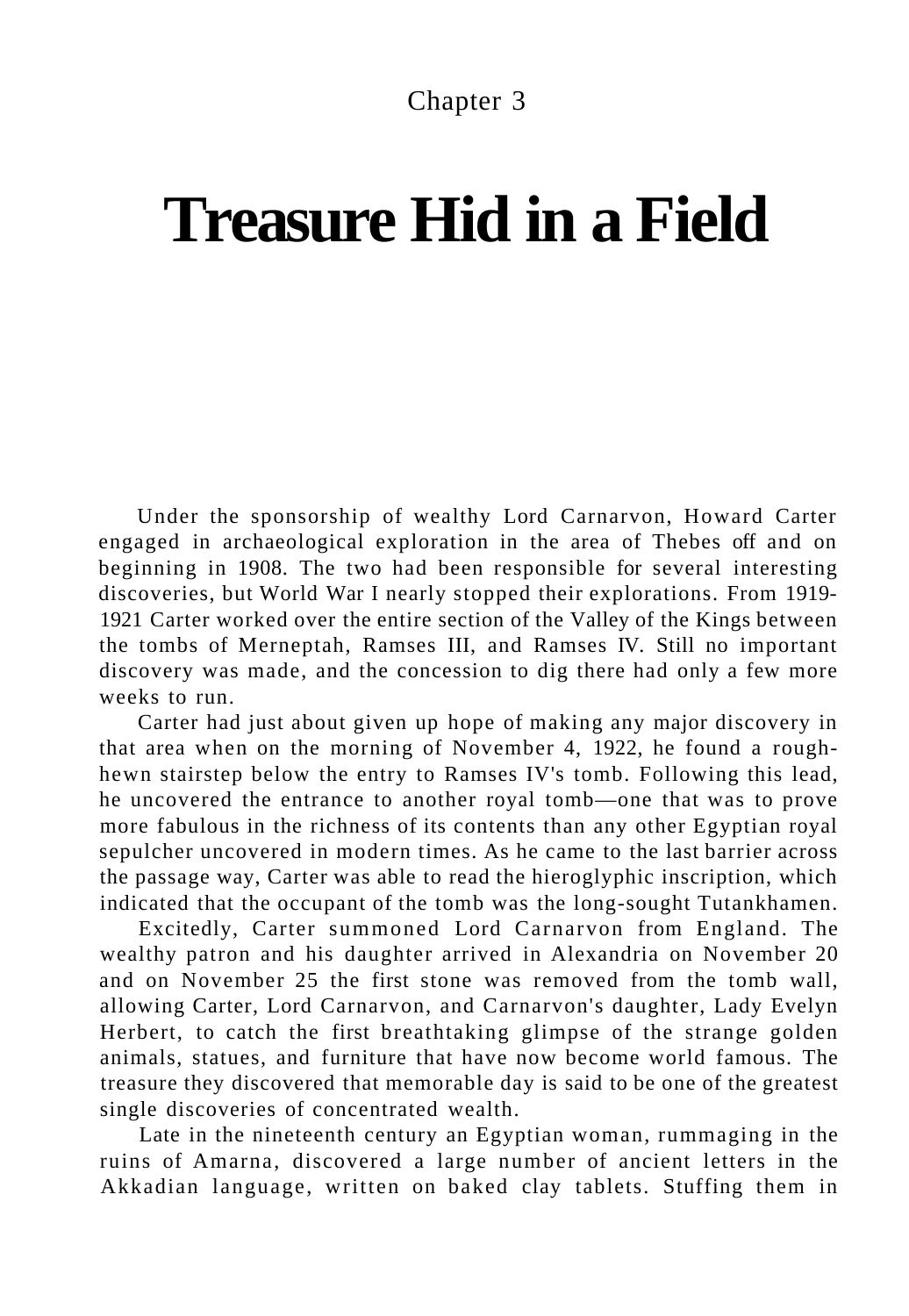gunnysacks, she sold them for a pittance to a local tradesman. The tradesman loaded the gunnysacks on donkeys and gave them a rough 200 mile ride to Cairo. It was an unprofitable trip for him, however, as the Cairo antiquity dealers refused to buy them, being suspicious that they were forgeries, since no clay tablets written in cuneiform had ever been found in Egypt.

The sacks of tablets were next reloaded on the same tradesman's donkeys and transported to Luxor, 400 miles south of Cairo. By the time a scholar in Luxor recognized their value, many of the tablets had been broken. They were soon purchased, however, by museums; and an astonished world learned that hundreds of these were actually letters diplomatic correspondence and dispatches from officials in western Asia to kings of the Egyptian Amarna period. The Amarna letters, as they are now known, are dated about 1400-1360 B.C., which is the approximate time of the Israelite invasion of Canaan under Joshua. They shed valuable light on conditions in Palestine and Egypt at that time. These little gray tablets greatly enlarge the Bible student's understanding of events only hinted at in the Old Testament.

In Palestine the greatest archaeological discovery to date has been that of the Dead Sea Scrolls. At the foot of a rugged cliff, on a whitish-brown terrace looking down toward the Dead Sea, is a place known today as Khirbet Qumran (Ruins of Qumran). Sometime during the latter half of the second century B.C. a community of Essenes separated themselves from the orthodox Judaism of Jerusalem and moved to the site. By the spring of 31 B.C. a sizable community had grown up there. It was destroyed by an earthquake, the effects of which can still be seen in the ruins. After that calamity the site remained uninhabited for a time; but finally the Essenes came back and repaired the buildings, adding some new construction.

About A.D. 68 this community was destroyed again, this time by the Romans during their campaign in Judea to quell the first Jewish revolt. The members of the community fled, hiding their precious library in nearby caves. Valuable scrolls were wrapped in linen and placed in earthenware jars in what is known today as Cave 1. The mouth of the cave was then sealed with rocks. This library was probably first uncovered in the eighth century, when most of the books were taken to Jerusalem and subsequently lost.

One day in 1947 a young Bedouin, Muhammed Adah-Dhib, was searching for his lost goat in the hills and cliffs behind Khirbet Qumran. In one cliff he noticed a strangely placed hole which seemed to lead into a cave. Picking up a stone, he threw it into the cave. The boy was surprised to hear the sound—one quite familiar to him—of pottery being broken.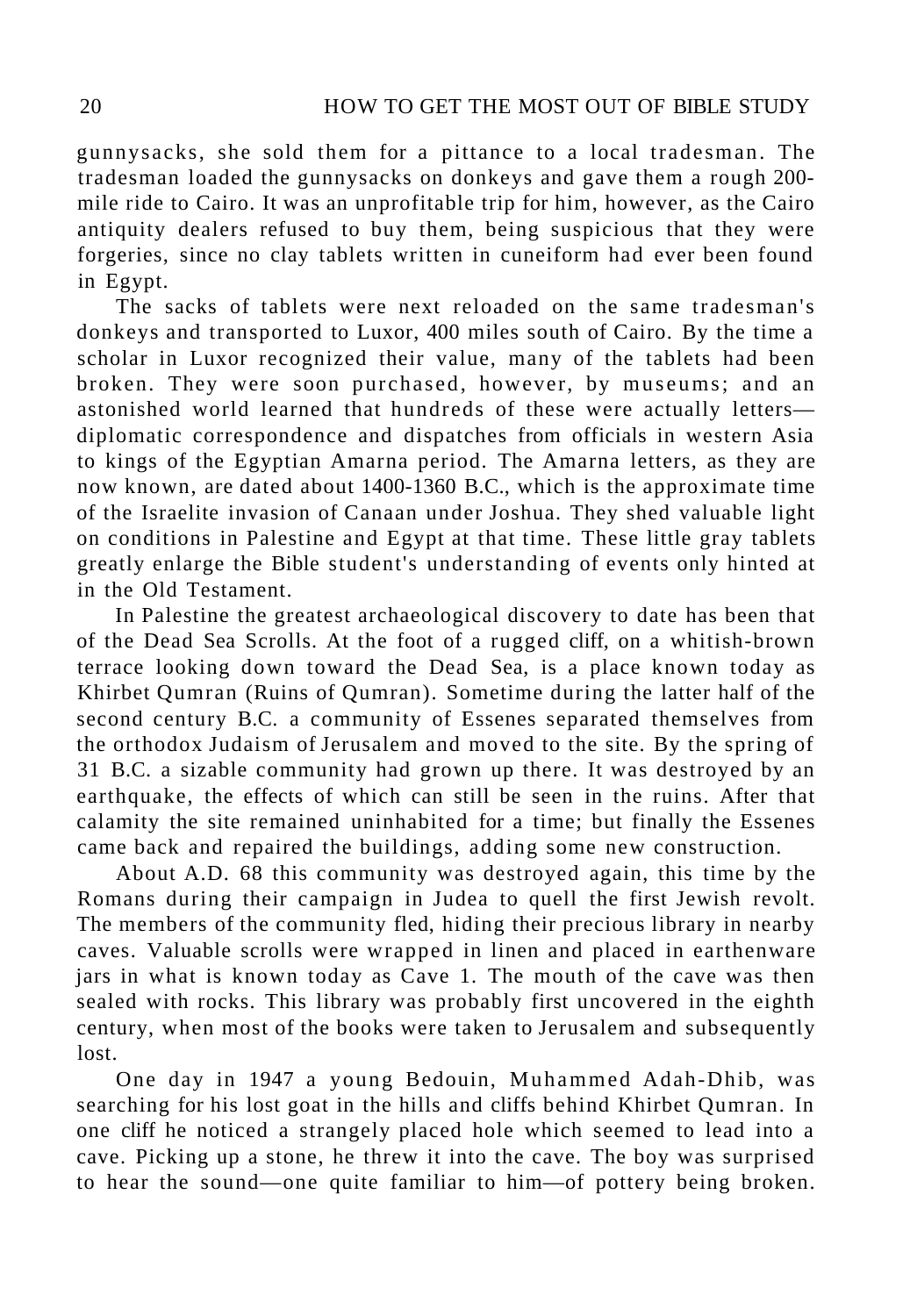#### TREASURE HID IN A FIELD 21

Muhammed's curiosity being aroused, he pulled himself up to the small cave entrance and peered in. Inside he saw several large, wide-necked jars. Being afraid to enter the cave alone, he returned to the Bedouin camp; and the next day he returned to the cave with an older friend. The two squeezed their way through an opening into the cave and found several two-foothigh earthenware jars. They tried to sell the scrolls they found in those jars to an antiquities dealer in Bethlehem for \$56. He was not interested, not realizing that in a few years just five of those eleven scrolls would bring the fabulous price of \$250,000. Two of the discovered scrolls have proved to be Hebrew manuscripts of the book of Isaiah, older by a thousand years than any Old Testament Hebrew manuscripts previously known. It is generally agreed that at least one of these scrolls was written about the second century B.C.

One of these scrolls is the complete text of the book of Isaiah and is known technically as IQIs<sup>a</sup>. This manuscript seems to be somewhat older than the second, known as  $IQIs^b$ . This second manuscript is written in beautiful handwriting by a more experienced scribe, but unfortunately it is only fragmentary.

These scrolls demonstrate that our present Bible text of Isaiah has come down to us practically unchanged since the time of Christ and before. They also present impressive evidence that the book of Isaiah was the work of just one author instead of two, as is so often claimed, for there is no evidence in either scroll that Isaiah ever existed as two separate books or as the work of two different authors. It seems to have been regarded as a single unit, the work of one author, centuries before Christ.

The great thrill to the student of prophecy regarding the discovery of the Isaiah scrolls comes from the fact that Bible prophecy has been verified and reaffirmed. That is because the Messianic prophecies of Isaiah have been shown to have been written in the very form in which we now have them before the time of Christ. The accurate and detailed fulfillment of these Messianic prophecies in the life of Christ not only provides evidence that He is the Son of God and Saviour of the world, but demonstrates the truth and reliability of other prophecies given by God in the Bible.

These thrilling discoveries, and many more that cannot here be recounted, have opened new vistas of understanding of the past. What is more important to the Bible scholar, these discoveries in Bible lands have illumined and enlarged our understanding of the Holy Scriptures and have combined with other areas of research to demonstrate fallacies and mistaken viewpoints of Bible critics.

Not many will ever have the opportunity of becoming biblical archaeologists, but all can share the thrill and joy of biblical discovery. Often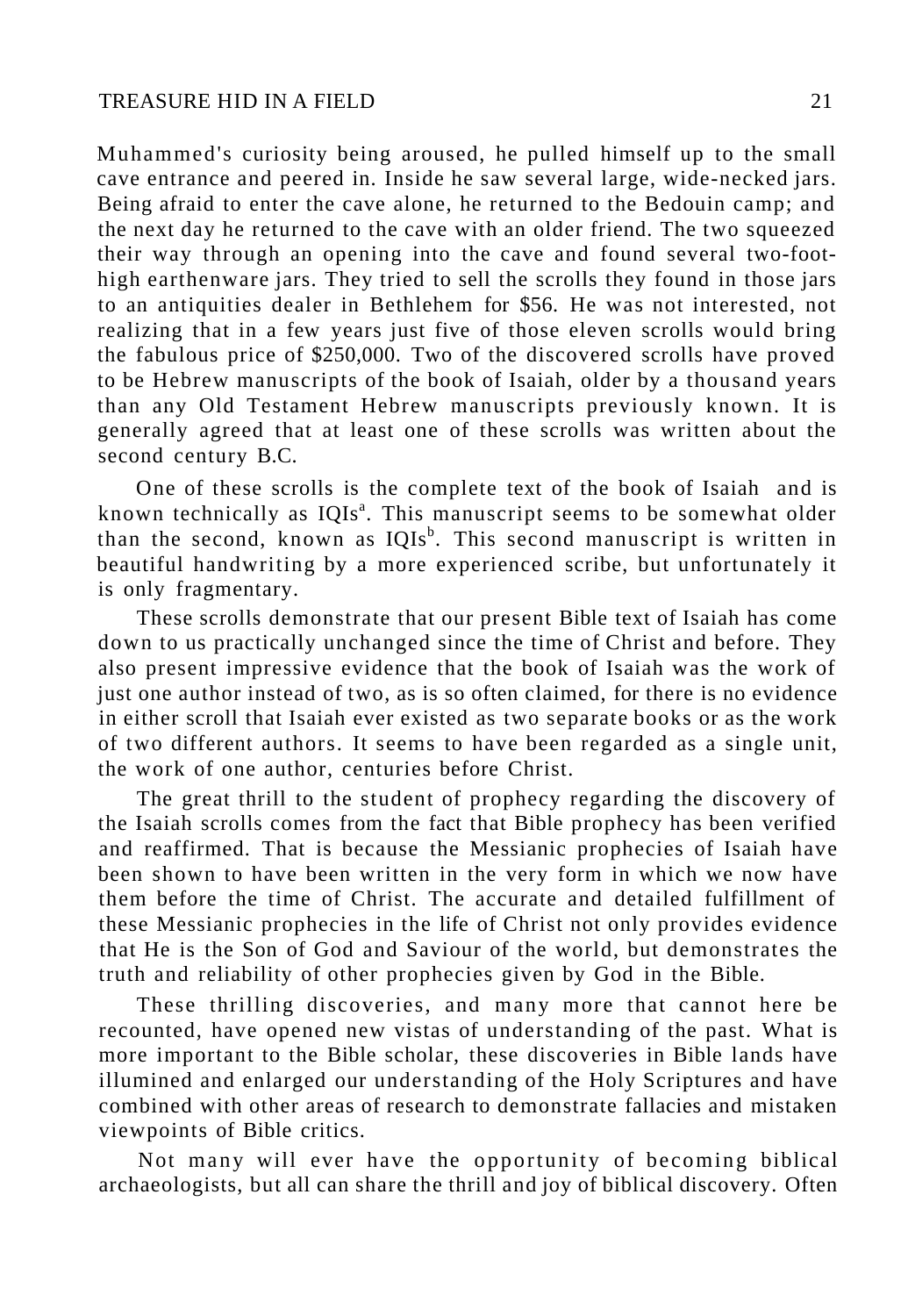we hear it repeated that the Bible is an inexhaustible treasure chest overflowing with glorious gems of truth. However most people who study the Bible seem content merely to glance briefly across the picked-over surface of this treasure without ever becoming fully aware of the excitement and pleasure that comes from personal discovery of hidden gems beneath.

In His parable recorded in Matthew 13:44, Christ likens the "kingdom of heaven" to a treasure hid in a field. This parable is based on a rather common occurrence in the Palestine of Christ's day. It was a time when no such structures as modern bank vaults existed. Thefts, robberies, and invasions with their resultant pillaging and plundering were frequent. Therefore, those who had valuables worth trying to preserve often followed the custom of burying them in the earth—either in the earthen floors of their houses or somewhere in their fields. If, however, the individual or individuals who hid the family treasure were slain in the invasion by marauding armies or captured and exiled, the place where the treasure had been concealed might be soon forgotten. So it was not uncommon in the time of Christ for someone to uncover such buried treasure.

In the mind's eye we can picture the scenes described in this brief parable. A man is working his neighbor's field on shares. He doesn't have and can't afford land of his own. One day he is plowing the field when, suddenly, the plow strikes something hard and metallic. He stops the oxen and quickly gets down on his hands and knees and scoops up the dirt. In a few moments he has uncovered a small treasure chest and, as he breaks it open, recognizes that it contains a fortune in coins and jewels far exceeding anything he has ever hoped to own. But according to the laws of that country, it isn't his unless he owns the field. Quickly he covers it up, marking the spot and runs over to his neighbor's house.

"Neighbor," he says, trying to hide his excitement, "I would like to buy your field. How much will you take for it?"

"I'm sorry, friend. It is not for sale. This property has been in my family for generations, and I don't want to sell it."

But the man will not take No for an answer. He insists and insists until finally the neighbor, in order to get rid of him, places a ridiculously high price on the field.

"All right, I'll buy it! Give me until three o'clock this afternoon to raise the money."

Quickly he runs home and begins taking stock of all his resources. Naturally he doesn't have enough. Immediately this man, who must buy the field to own its treasure, begins selling his furniture. He's in such a rush that he has no time to explain to his wife what he's doing. Soon the furniture is gone, and still he's far short. He remembers a friend who has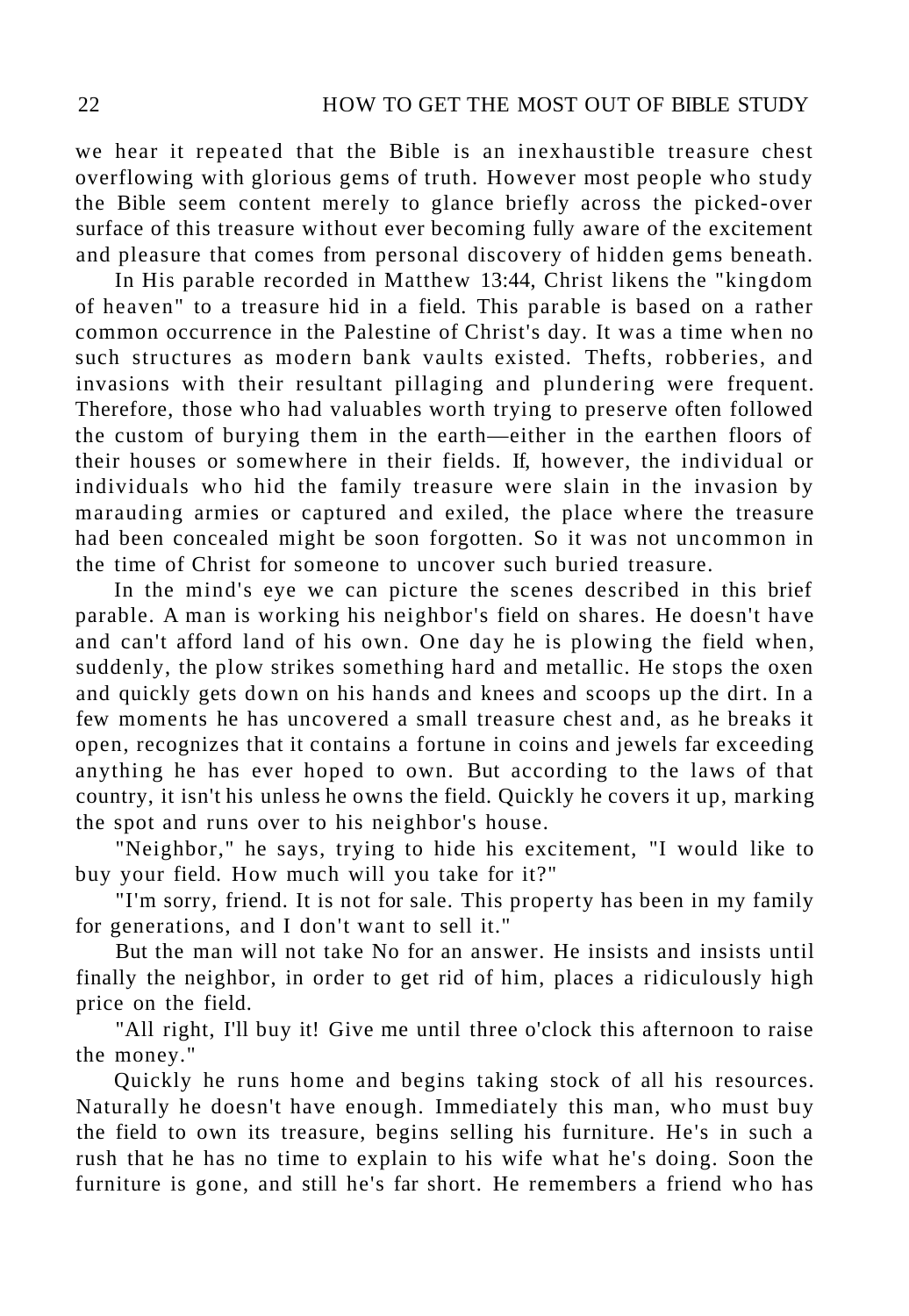been wanting to buy his house; and because he is willing to settle for a fraction of its worth, the friend is able to pay him cash. Still there isn't enough! He goes back and strips the house, even selling every bit of clothing but that which he and his family are wearing. His wife's precious dowry goes—everything. She is terribly upset, but he has no time to argue with her. Still there is more to raise. Without a moment's hesitation he borrows the remaining amount at a usurious rate of interest promising to sell himself and his family into slavery if he cannot make the payments.

Finally he has enough, and it's almost three o'clock. Without a word of explanation to anyone he races back to his neighbor's house and completes the transaction for the field. By now his wife has gathered her parents and her in-laws and several of her close friends; and they are weeping and wailing, for they are sure he has gone stark, raving mad. They follow him at a safe distance as he races back to the filed. Now they're certain of his insanity as they see him get down on his hands and knees and begin to paw up the earth. But in just a few moments their mourning turns to shouts of rejoicing as he presents them with his new found treasure, now his to keep.

The story is not told to teach us how to take advantage of our neighbors. The point that Jesus is making is that when we find hidden treasure worth far more than anything we ever expected to find or have, we joyfully give all that we have for it.

Tremendous joy comes in discovering the hidden treasures of the Word of God. The reward we receive is worth far more than the effort it takes to discover it. And the effort itself becomes joyful, just as with the man in the parable who became so thrilled that in his joy he went and sold all that he had. The effort and trouble that it took to sell his things quickly, even at a loss, was no bother to him but was exciting in itself as he anticipated the final results.

Since the joy and thrill of discovery are so rewarding, why is the search for the diamonds of truth to be found in the Bible treasure chest so neglected? Because *work* is involved. Anything worthwhile takes effort, of course. And how much we miss if we are unwilling to put forth the effort.

A truly stupendous privilege is involved—the privilege of sharing God's truth as He reveals it to you in a way as meaningful as if the words recorded hundreds and even thousands of years ago had been placed in the Scriptures and preserved for just this one moment of time—the thrilling moment of your personal discovery.

Naturally you cannot fairly expect the deepest and most satisfying discoveries at first or all at once.

Even after the thrill of discovering the Messiah, it took the disciples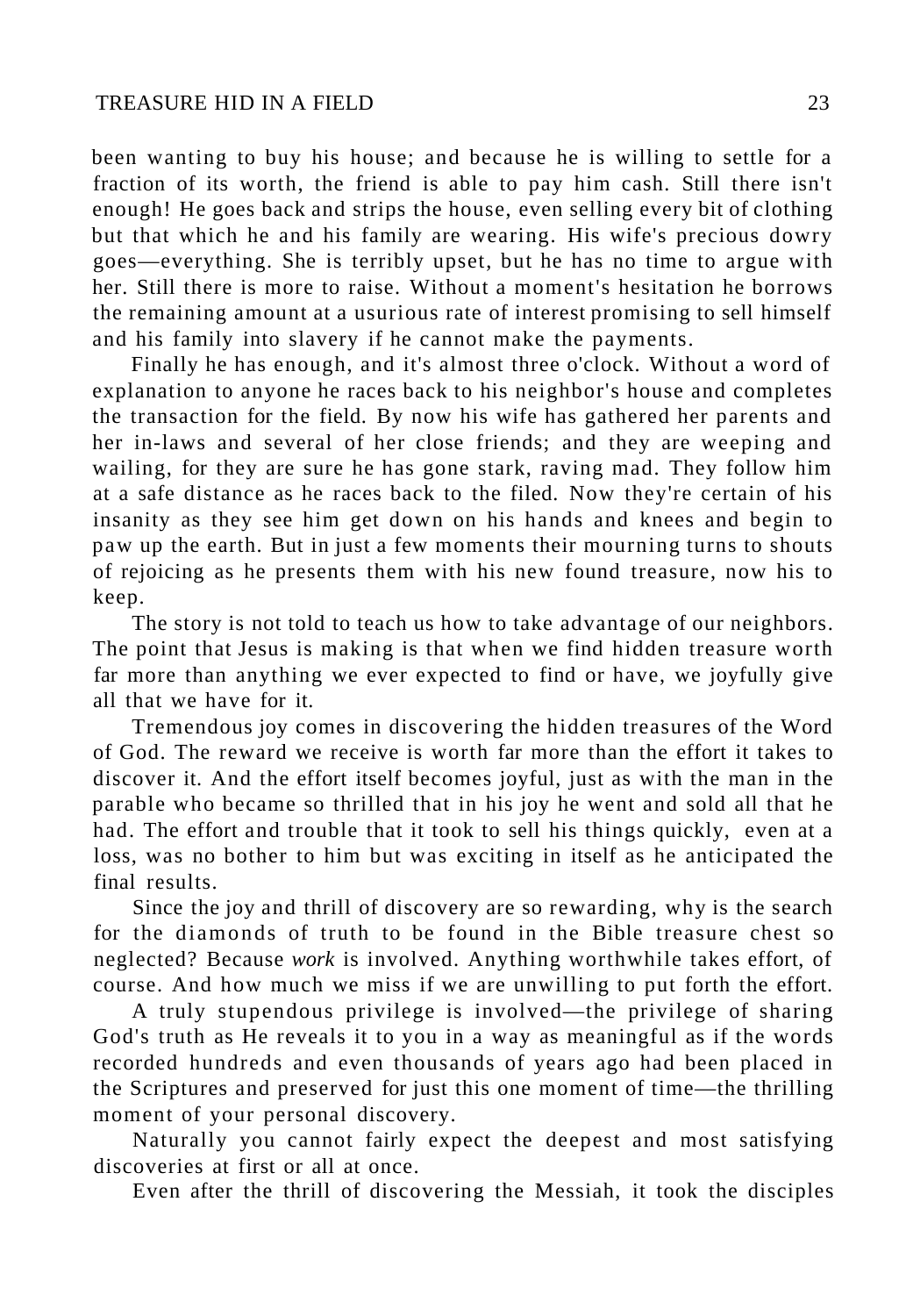quite a while to recognize how unique and precious this discovery really was. Likewise it takes a little training, a little experience, a little discipline to discover and recognize Bible truth for yourself; but the results are sure. God Himself guarantees this in His promise "And ye shall seek me, and find me, when ye shall search for me with all your heart" (Jeremiah 29:13).

Now, how do we go about discovering the hidden treasure God is anxious to share with us? You'll recall that in chapter 2 we began with prayer and thoughtful Bible reading. The next step suggested was to get involved in thorough background study—to find out what the author was actually thinking about so that we can more adequately think his thoughts after him. One way of accomplishing this will be outlined in the chapter that follows.



*1. Explain why the Amarna tablets are valuable to a Bible student.* 

-Assignment

Education Unit

- *2. Give three reasons why the Dead Sea Scrolls inform our understanding of Isaiah.*
- 3. *Explain the relationship between the parable of Matthew 13:44 and Bible study.*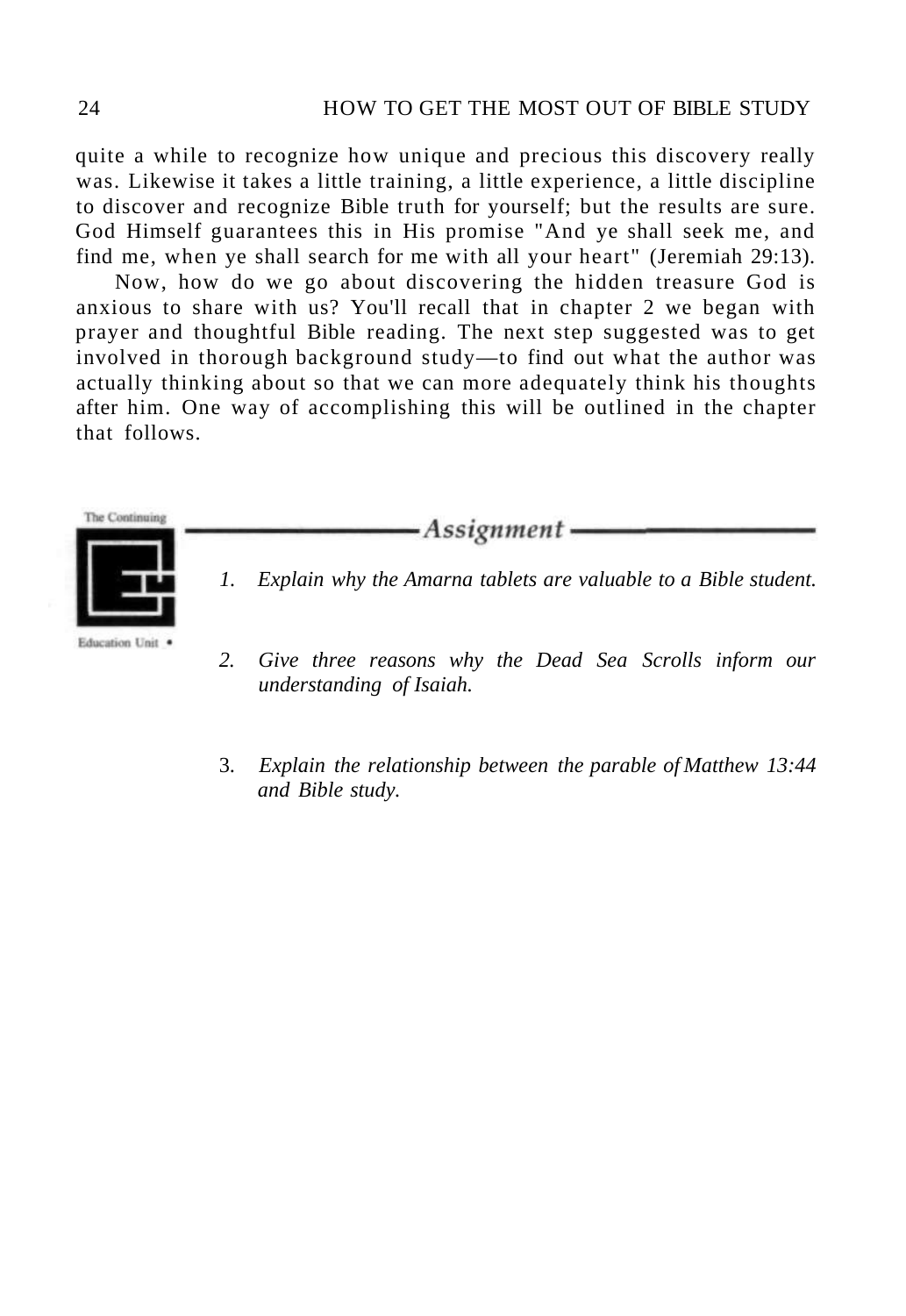#### Chapter 4

### **Let the Author Say What He Wants**

In 1973, on Yom Kippur, an especially sacred day when Jews can be found in the synagogue and secular activities in Israel cease, Arab forces began a sudden, unannounced attack.\*

Army reservists, rushing for the front lines, put special emergency signs on their buses and trucks to keep the Orthodox Jews from stoning them for violating this most sacred day.

Most astounding was that the Israelis had been caught unprepared. The Arab forces caught them completely off guard, trapping Israeli soldiers inside their undermanned Bar Lev line forts on the Egyptian front and overwhelming Israeli outposts along the Syrian border. In the two previous Middle-East wars, of 1956 and 1967, the Israelis' cannily detailed foreknowledge of the Arab's intentions had led to the quick defeat of Arab forces. But now they had been caught napping. Why?

One reason was that Israeli intelligence was concentrating its efforts on trying to stop terrorism in Europe. Yet only two days before the war began, an Israeli secret agent delivered a complete copy of the Egyptian-Syrian war plan, including the outlines of a surprise attack to take place at dawn on Yom Kippur. It was so secret that only twenty to twenty-five leaders in Egypt and Syria knew about it.

Golda Meir, the prime minister, was not convinced, however, that the information was genuine; and army officers, jealous of the Mossad (secret service), supported her view. It wasn't until they were caught by surprise and the attack unfolded exactly according to that very war plan that Israeli leaders belatedly realized what a tragic blunder they had made.

A prevalent human tendency accepts only those facts which seem to fit

<sup>\*</sup> Paraphrased here, with permission, from David B. Tinnin with Dag Christensen, *The Hit Team* (New York; Dell Publishing Co., 1976), pp. 206-209.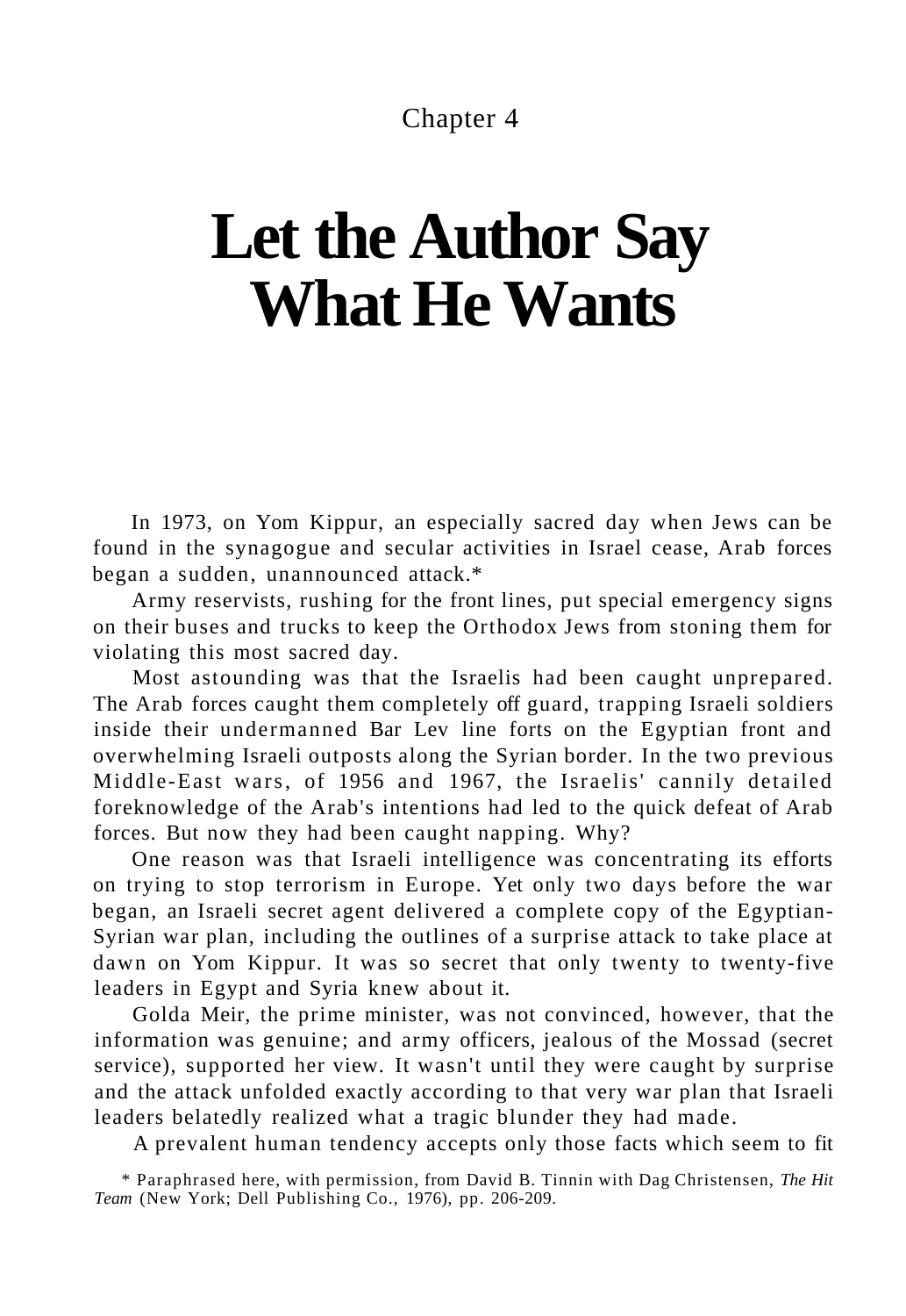preconceived opinions. This is one reason, at least, why there are so many interpretations and different understandings of the Scriptures.

We must learn to "let the author say what he wants to say." This is easy to say and easy to agree with, but very difficult to practice. You probably have seen the placard which reads, "I know you believe you understood what you think I said. But I am not sure you realize that what you heard is not what I meant!" This highlights the problems inherent in understanding what others write and say and are attempting to communicate.

Adventists are prone to condemn other religions as being "blind" to what the Bible really says. But isn't there a possibility that we, too, have our blind spots? Did Christ eat meat? (Somehow we except fish from the category!) Did He ever partake of the lamb that was served with the Passover meal? It would be difficult to believe that He didn't. Yet somehow those of us who have been given special instruction not to eat such food as a means of preserving health in these last days—physically, mentally, socially, and spiritually—seem to think that Christ, living in a different time and culture and under different circumstances, had to follow exactly the same dietary rules which God in His love has prescribed for our time. Even in early Christian times, with the apostles still alive, the church was troubled by differences of opinions on some matters of teaching and practice. Can we expect Adventists all over the world today, with vast differences in culture and background, all to follow exactly the same practices and understand every teaching in exactly the same way? Obviously there is room for differences in interpretation and practice in spite of general agreement on basic principles and fundamental doctrines.

It really does not matter whether or not the Bible author (and by the use of this term I refer to the prophet who actually wrote the words that were recorded for us) agrees with what you would like him to say or with your preconceptions of what you think he should say in the specific circumstances in which he is writing. If you are to be able to understand fully what he intends, you must grant him the right to say what he wants to say in his own way of expression. Also you must make a special attempt to understand exactly what he is saying rather than to make an attempt to read into it your own concept of what he should have written.

A type of chart which is particularly designed to help us bring into sharp focus what an author intends to put across is that which is known as the horizontal summary chart.

The horizontal summary chart is not just an outline. It combines all the features of an outline along with a structural portrait of the Scripture division being studied. It also attempts a brief paraphrase in one's own language, which is valuable in really understanding what the Bible is saying.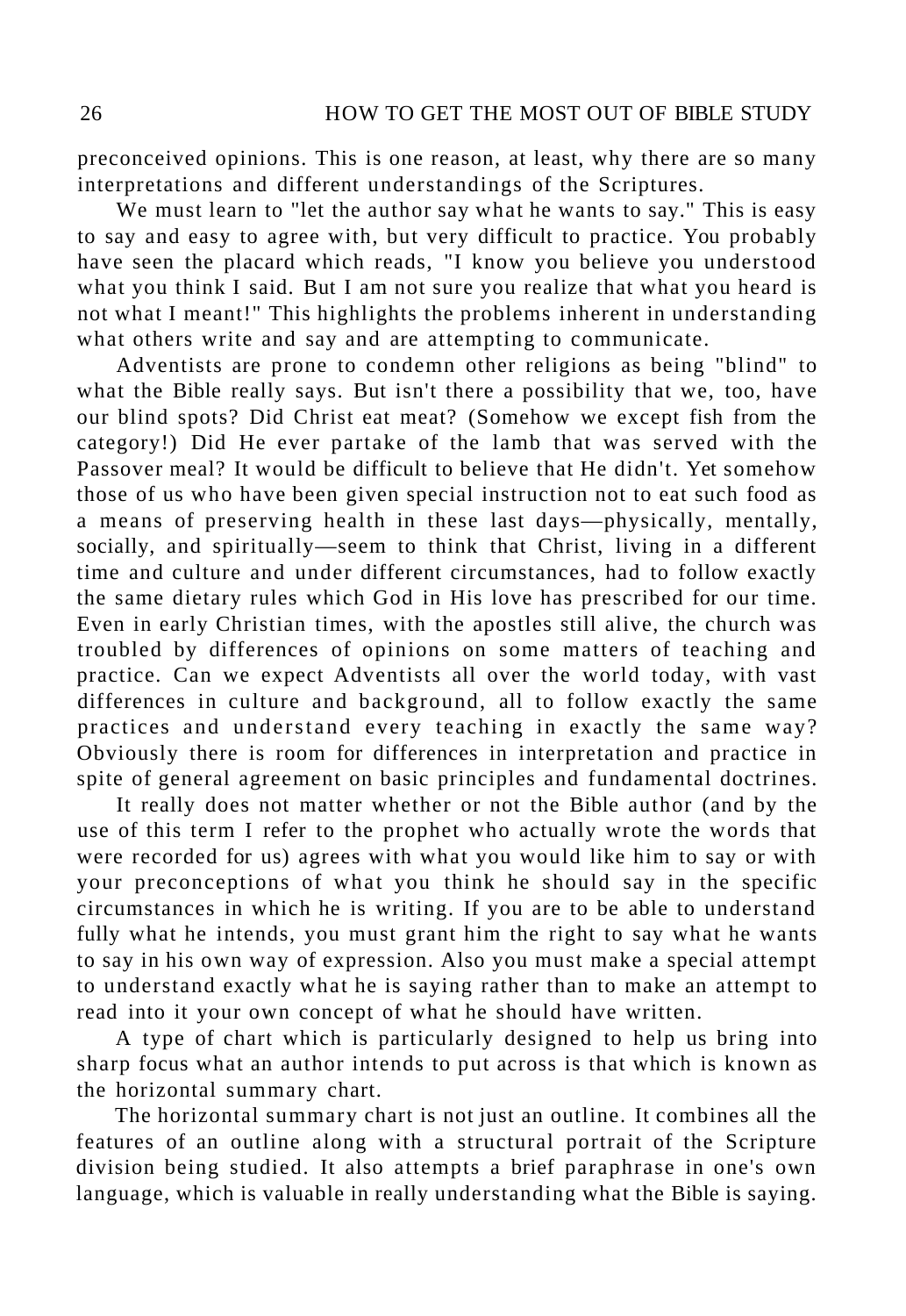#### LET THE AUTHOR SAY WHAT HE WANTS 27

Oletta Wald, discussing summarization by means of charts, points to the importance of this technique as follows:

*The chart is one of the most effective ways to enable you to grasps the whole picture of a chapter or book. It has real value as a study device and equal value as a teaching tool.*... A *chart is a graphic and visual way of blocking out the material which you are studying so that content and relationship can more easily be seen and understood. The purpose of your chart will determine the kind you use and the material which you record.*  —*The Joy of Discovery,* p. 38.

The basic form for the horizontal summary chart follows:

**TEXT-Subtitles** 

Book (or textual reference)-TITLE



If you are dealing with a chapter, the chart can be divided by paragraphs or by what seem to stand out as major divisions. Application of this chart to a chapter such as 1 Corinthians 13 is illustrated on page 28.

Note the following:

- 1. How simply and graphically, yet comprehensively, a whole chapter or section can be diagramed.
- 2. The use of lists and comparisons within the chart.
- 3. The recurrent use of the same word *love* in the subtitles to tie the chapter together.
- 4. The placement of verse indicators.
- 5. How the chart effectively presents both content and structure.
- 6. The technique of summarizing a section like verses 9 to 12 in just a few words of your own choosing.

This kind of chart can be used in exactly the same way to outline a larger section or even a Bible book. In the case of some of the longer Bible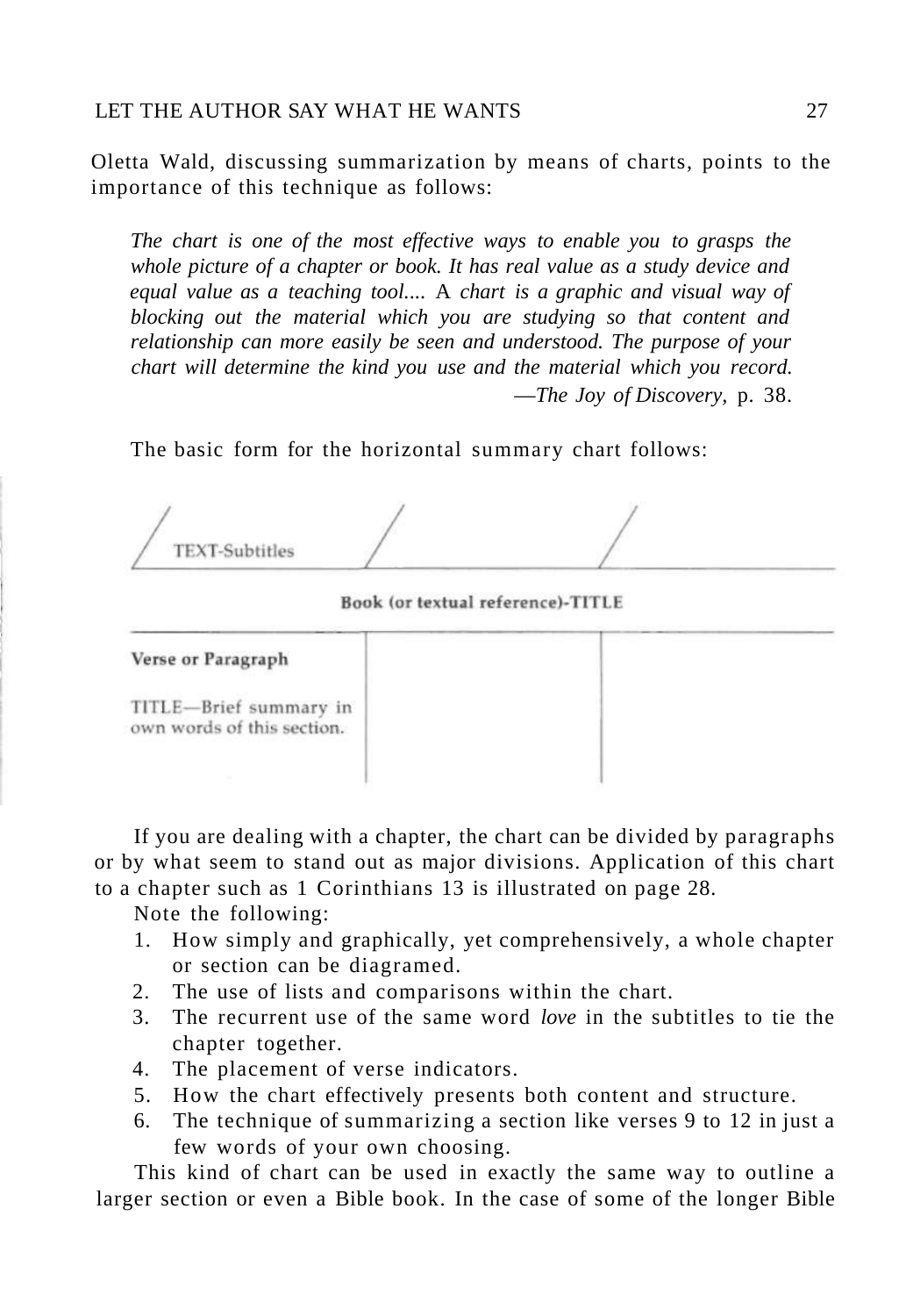| vss.8b-13=Love Commended                                          | 8b-Temporary Nature of First<br>Three Gifts:<br>2. Prophecy<br>1. Tongues | 3. Understanding and<br>Knowledge                                                               | clear understanding we'll later<br>9-12=Reason Why They Are<br>Needed now due to lack of<br>have in God's presence<br>Temporary | 8. Not Rejoicing   13-Three Abiding Gifts:<br>3.Love=GREATEST<br>2. Hope<br>1. Faith |
|-------------------------------------------------------------------|---------------------------------------------------------------------------|-------------------------------------------------------------------------------------------------|---------------------------------------------------------------------------------------------------------------------------------|--------------------------------------------------------------------------------------|
| 1 Corinthians 13-THE GIFT OF LOVE<br>vss. 4-8a=Love Characterized | 1. Not Jealous<br><b>Statements</b><br>Negative                           | 3. Not Arrogant<br>2. Not Boastful<br>4. Not Rude                                               | 5. Not Insistent<br>on Own Way<br>6. Not Irritable<br>Resentful<br>7. Not                                                       | Never Fails<br>at Wrong<br>g.                                                        |
| Positive                                                          | <b>Statements</b><br>1. Patient                                           | 3. Rejoices in<br>Right<br>2. Kind                                                              | 5. Believes All<br>6. Hopes All<br>4. Bears all<br>Things<br>Things<br>Things                                                   | 7. Endures All<br>Things                                                             |
|                                                                   | 1. Tongues-without love=NOISE<br>1-3=Other Gifts Compared<br>With Love    | NOTHING<br>Without<br>Love=<br>and knowledge<br>3. Understanding<br>of mysteries<br>2. Prophecy | Gain NOTHING<br>Without Love=<br>6. Martyrdom<br>5. Sacrifice<br>4. Faith                                                       |                                                                                      |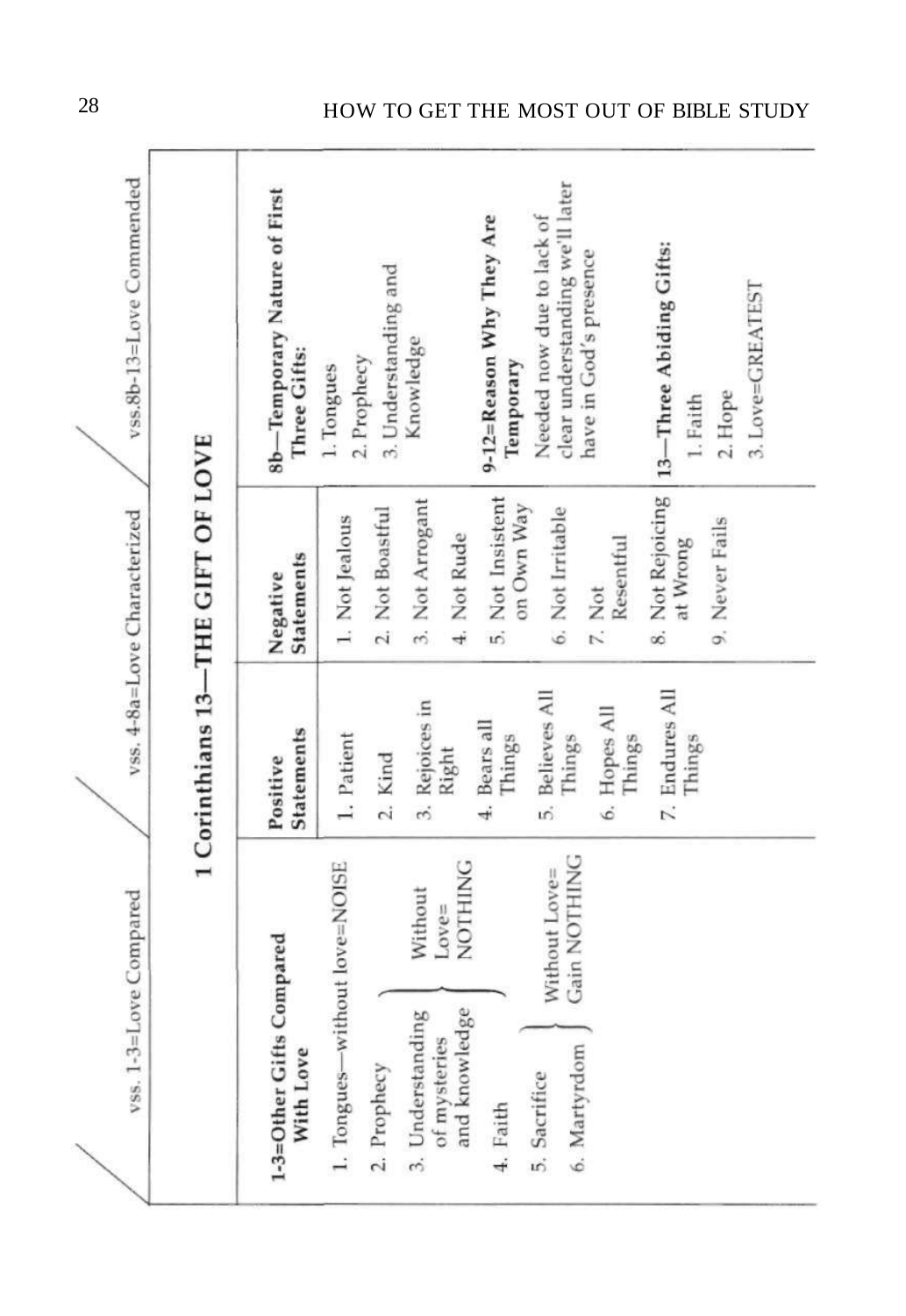#### LET THE AUTHOR SAY WHAT HE WANTS 29

books, however, your basic divisions should be groups of chapters rather than verse or paragraph divisions. A summary chart of this kind should never include more than five or six subdivisions at most, or you'll negate one of its greatest values—that of being able to picture a whole chapter, section, or book of the Bible in a one-page chart which enables you to take in the whole thing at one glance.

When studying a Bible book or passage, it is obviously essential to find out everything possible about the author and the times in which he was writing as well as the particular circumstances that called for the message that he was directed to present. How can we really understand Jonah's attitude toward Nineveh and the Assyrians unless we understand the aggressiveness and cruelty they exhibited toward Jonah's people? Or how can we understand what it meant for Abraham to leave Ur and wander as a nomad without a home unless we have at least a brief acquaintance with the amazing civilization and culture of the highly advanced Mesopotamian city in which he spent the first seventy-five years of his life? The more we understand about the background and times of a particular Bible passage, the better we can grasp the intent and depth of the writer's message.

The following guide has been prepared to help you ferret out those aspects of authorship and purpose which are most important in understanding Bible backgrounds. Naturally, not every question can be answered for each book or passage that you might study. There are just some things that we no longer know about Bible times or personalities. But you should attempt to answer just as many of the questions listed as you possibly can.

It is best, first, to try to answer as many as you can from your own personal knowledge or from careful observation of the section of Scripture that you are studying. When you have done as much as you can, then you must turn to authorities and historical and archaeological studies that will give you the best information available. The Spirit of Prophecy writings provide, of course, an incomparable source, but they should not be used to the exclusion of all other study. Bible dictionaries and Bible commentaries can be most helpful in your search. Be sure to get the latest information available, as new discoveries about Bible backgrounds are continually being made. The Seventh-day Adventist Bible student will want to use caution when consulting those works that reflect liberal or critical viewpoints which we believe distort the accuracy of these sources.

Choose a Bible book to start with for which there is much available information concerning the author and background. You might try doing your background study on the book of Romans, for instance. Then, from personal observation of what is contained in the book and from other sources such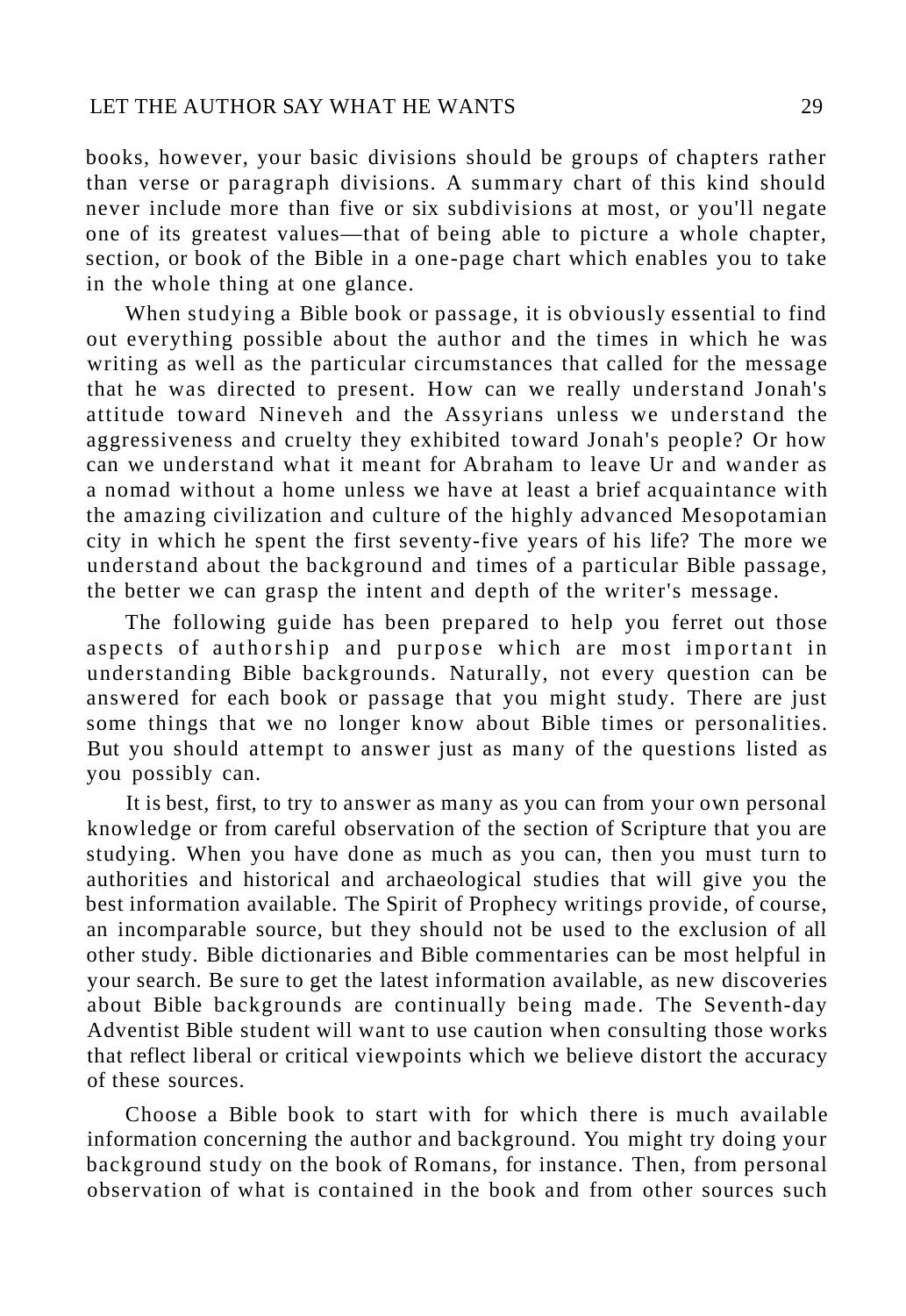as *The Acts of the Apostles* by Ellen G. White and the *S.D. A. Bible Commentary,*  seek answers to the following questions:

#### **Background Study Guide**

- 1. Authorship:
	- a. Who was the author?
	- b. At what time is his life was he writing?
	- c. Where was he when he wrote this material?
	- d. What characteristics of the author are revealed here?
	- e. What was he experiencing at the time?
	- f. What is the underlying tone of the passage?

#### 2. Purpose:

- a. What do historical records indicate as background for this section?
- b. What contribution do archaeological findings make?
- c. What is the author's primary purpose in writing this passage?
- d. What major truths or concerns and convictions does he present in order to bring out his purpose?
- e. How has he arranged his material to emphasize his purpose?
- f. What are the key words he uses?
- g. Who are the intended readers, and how does this affect his purpose?
- h. How does this emphasis compare with other works of this period (by the same author or other authors)?



- $-$ Assignment  $-$
- *1. Explain why there are so many interpretations of Scripture.*

Education Unit

- *2. Explain how you would go about letting a Bible author "say what he wants to say."*
- *3. Select a chapter other than 1 Corinthians 13. Outline the chapter in accordance with the "horizontal summary chart."*
- *4. Using the Background Study Guide gather information about the chapter you selected in Assignment* #3.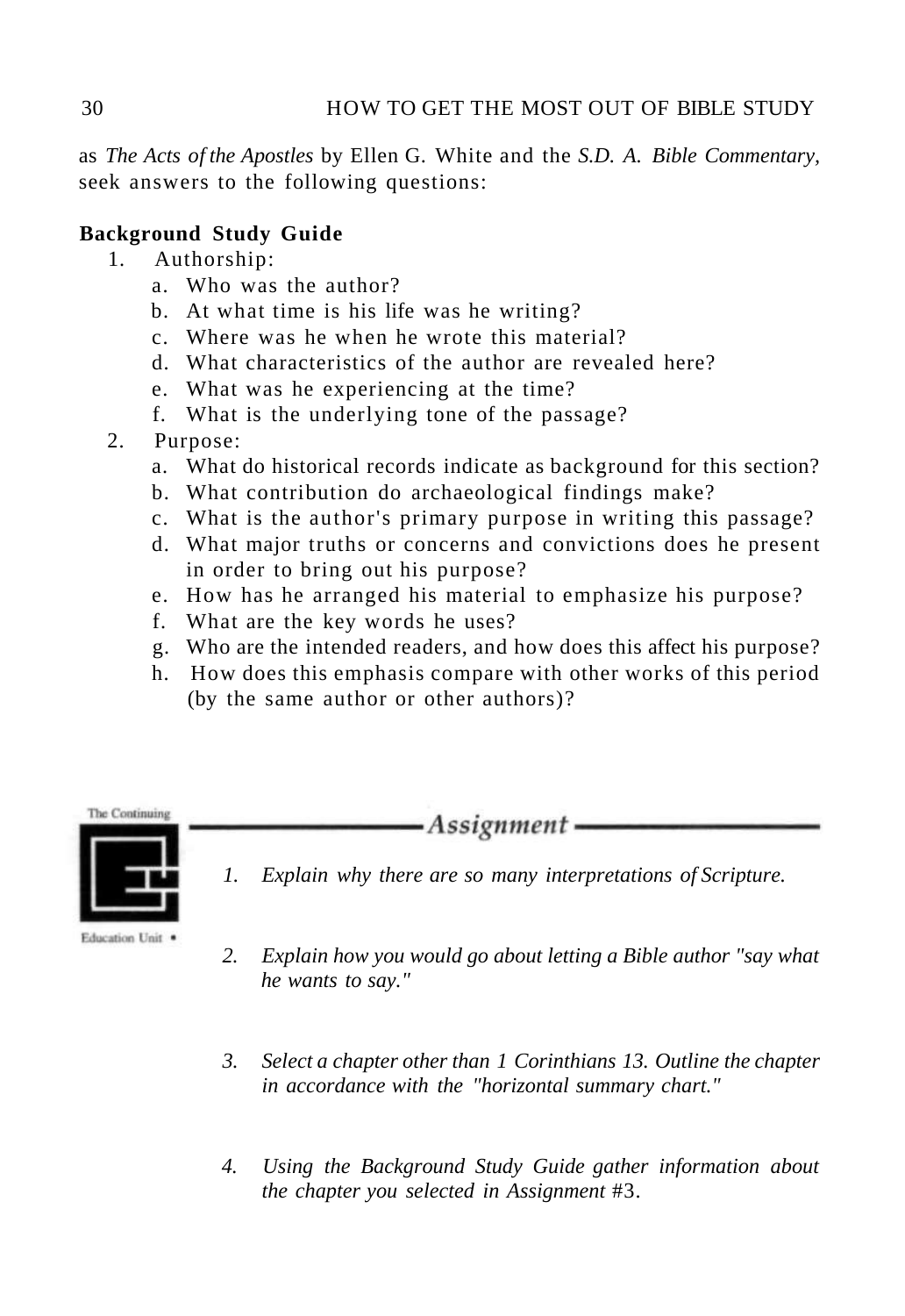#### Chapter 5

### **Showers of Blessing**

Think about the Bible for a minute. It's the all-time best seller. Why? One reason, of course, is that it contains God's messages to man and the truths He reveals about the kind of world and universe we live in. The Bible isn't made up of essays that contain what men think about God. Instead it contains the thoughts of God Himself as expressed through our fellow-servants the prophets.

But even that does not explain why the Bible enjoys a continuous popularity—a fact that has been noted ever since books were first printed. Another reason for the Bible's popularity is that it speaks clearly to the needs and heartfelt interests of men and women everywhere and always has since it was first initiated 2500 years ago.

These facts still leave some questions. Why is it that no matter how many times we read it or hear it read, the Bible still touches our lives so much? Why are we so interested in events and people whose setting and culture are so foreign and so far removed from us? Why do we spend time poring over the pages of a book that is written in what appears to us to be stilted, difficult, old fashioned language?

To illustrate this last point, in the back of one of my King James Versions of the Bible is a glossary that lists 454 words that have changed meaning or fallen out of general use since that Bible was first published in 1611. Some samples follow. Why not indicate after each word what you think it means; then check the answers at the end of the chapter.

- 1. Affect
- 2. Check
- 3. Fat
- 4. Fray
- 5. Let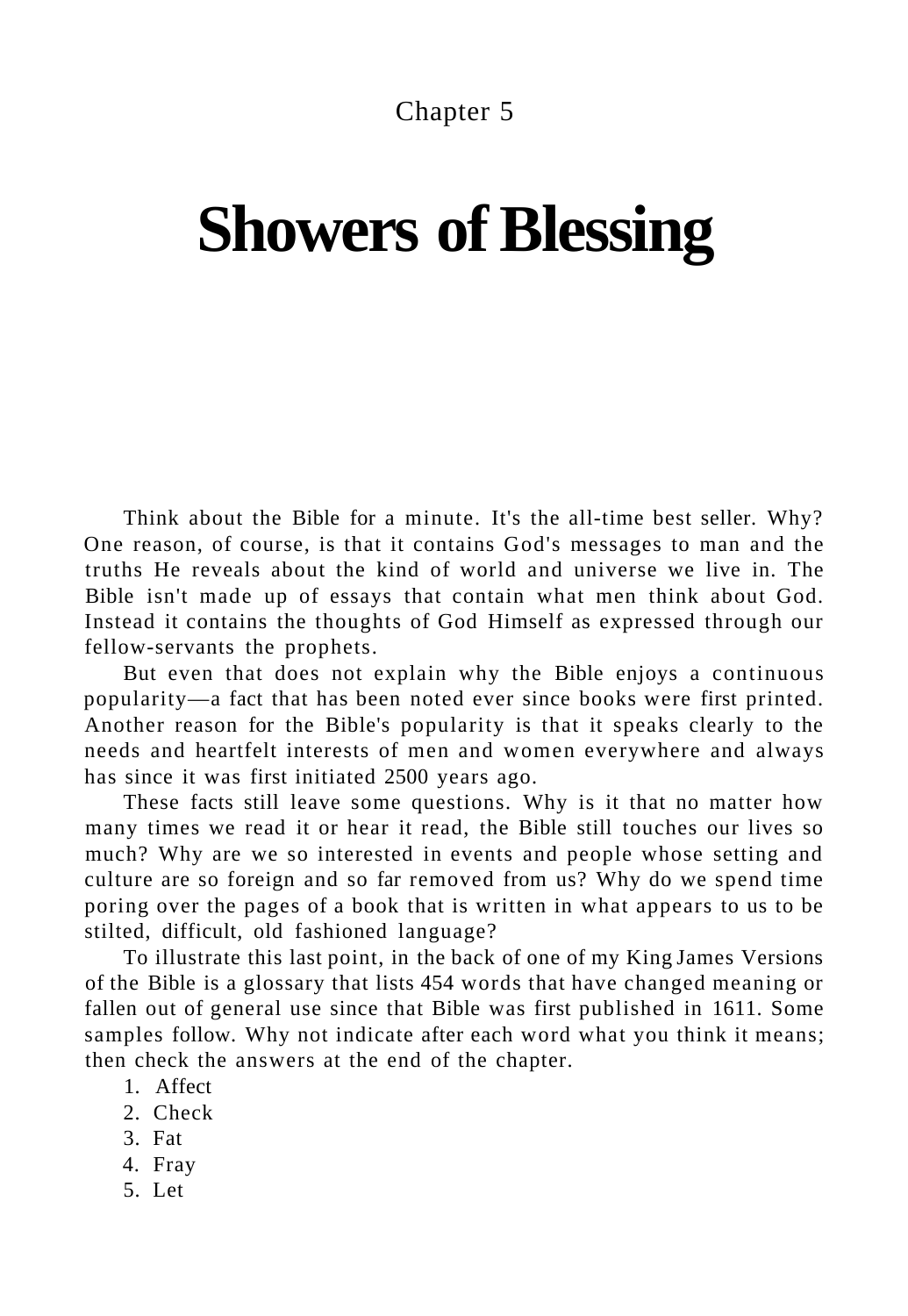- 6. Ouches
- 7. Prevent
- 8. Sith

In spite of all the difficulty we sometimes have in understanding the King James Version and its culture and setting, many of the incidents recorded are among the best-loved stories of mankind; and the Bible is still one of the most-used books there is. Why?

Isn't it because it's full of human-interest stories, actual case histories, and real-life situations—with real-life people facing the same kinds of problems, frustrations, and decisions that we face today and finding their answers and the way through their problems in God's revealed will?

Stop and think—where would you go to find the comforting story of a seemingly innocent man who unjustly suffered all kinds of trouble but never gave up his basic faith in the Lord? Of course he was discouraged and grumbled and complained at times, but he still ultimately clung to his faith in God.

Where would you go to find an account of a young man separated from his family ties and all that meant everything to him, unjustly accused and imprisoned, yet standing so squarely for his God and his beliefs that he was at last called to minister to the needs of a whole nation and did so most effectively?

Where can you find more thrilling true stories than these? Where else can you find such inspirational material to help you develop a strong confidence in God? Where else could a prisoner of war by the name of Howard Rutledge find the necessary inner resources to withstand the physical and psychological pressures exerted on him during the course of seven years of imprisonment in North Vietnam—five of which were spent in solitary confinement?

Howard attended a Baptist Sunday School as a boy growing up in Tulsa, Oklahoma, but as an adult had come to neglect completely the spiritual dimension of life until he found himself in solitary confinement in what was known by the American prisoners as Heartbreak Hotel.

As he began to realize the need for resources outside himself in order to stand what he was going through, Howard began to recall Scripture passages, choruses, hymns, and snatches of sermons he had been exposed to in those more carefree years in Sunday School. In his book *In the Presence of Mine Enemies\** Howard reports that it wasn't too difficult to recall about three dozen songs, but then the going became harder. One night as the

<sup>\*</sup> Howard and Phyllis Rutledge with Mel and Lyla White, *In the Presence of Mine Enemies*  (Old Tappan, N.J.: Fleming H. Revell Company, 1973).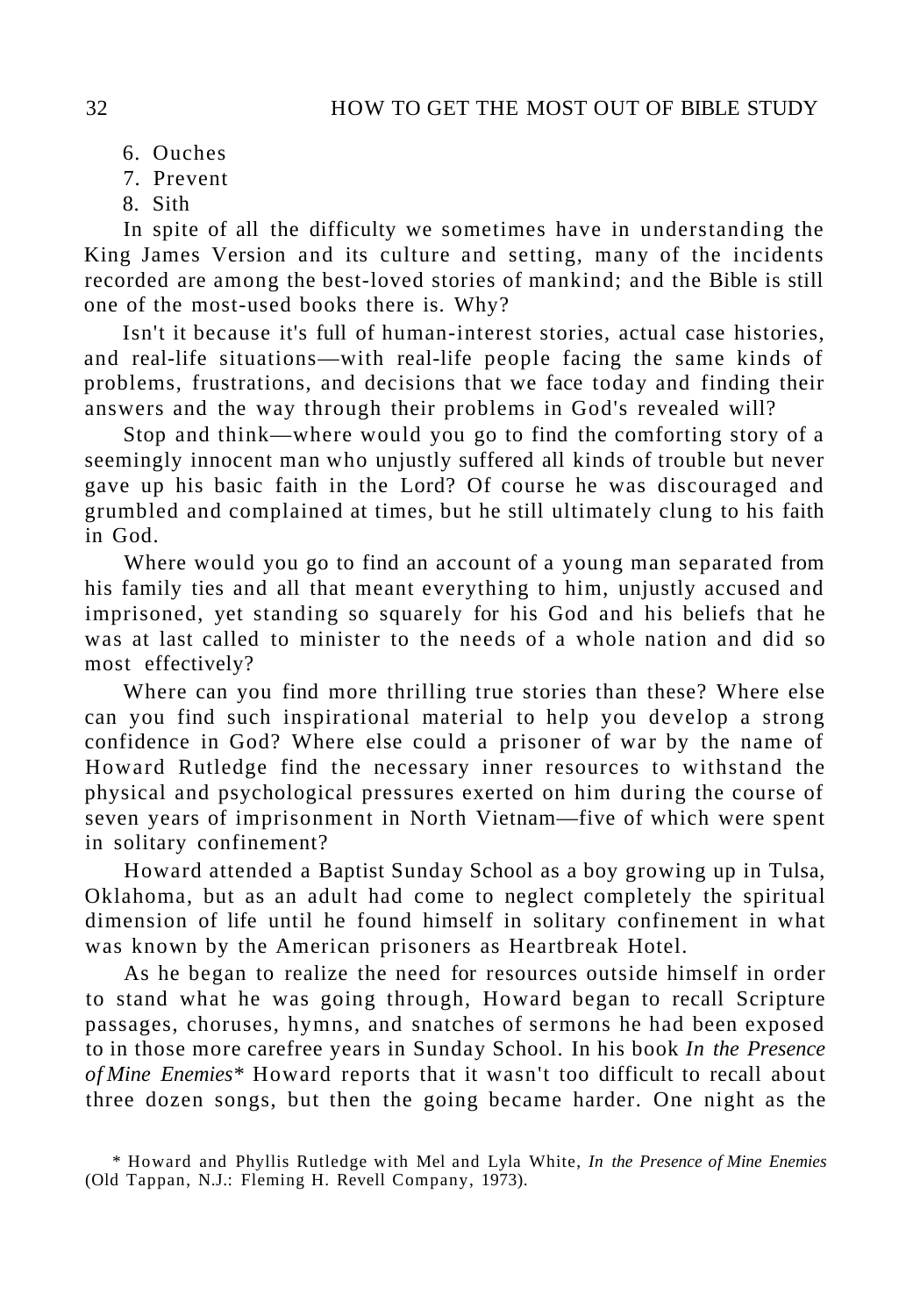#### SHOWERS OF BLESSING 33

rains poured down and the lightning knocked out the lights, he remembered his thirty-seventh gospel song, "There Shall Be Showers of Blessing." This led him to remember another, a contrasting piece, "Heavenly Sunshine."

In the brief snatches of conversation the prisoners could get away with during the guards' less watchful moments, they would most often share recollections of Bible stories and Scripture passages. One day Harry Jenkins, who occupied a nearby cell, remembered the story of Ruth and Naomi. Even though the story was nearly three thousand years old, Howard confides that they lived off it for days, rethinking what it meant and how it could be applied to their current need.

These recollections enabled them to overcome the physical and psychological pressures to which they were subjected and to resist having their spirits crushed. Howard states that, as a youth, he had not seen the value or importance of memorizing Bible verses or hymns; but, when it was too late to do anything about it, he wished time and again that he had taken better advantage of his opportunity to memorize more verses that would have helped make his days bearable.

Much could be written about the neglect of the art of memorizing passages of Scripture. We know that the time will come when we will be forbidden access to God's Word, just as Howard was, and will be dependent on that which we have stored in our memories. But even just the act of mechanically memorizing texts can sometimes get in the way of our discovering for ourselves what God is trying to put across in a particular passage.

Note the following challenge:

*There is but little benefit derived from a hasty reading of the Scriptures. One may read the whole Bible through and yet fail to see its beauty or comprehend its deep and hidden meaning. One passage studied until its significance is clear to the mind and its relation to the plan of salvation is evident, is of more value than the perusal of many chapters with no definite purpose in view and no positive instruction gained.* 

—Ellen G. White, *Steps to Christ,* p. 90.

When we really learn to study the Bible so that we can take a single passage and find all that the Lord has put there for us to understand, there will be both a deepening of our spiritual experience and a hunger for continued study. It's always a blessing to listen to someone who is well versed in its study explain the Bible, but how much more exciting and stimulating it is to be able to discover the deep significance of a Bible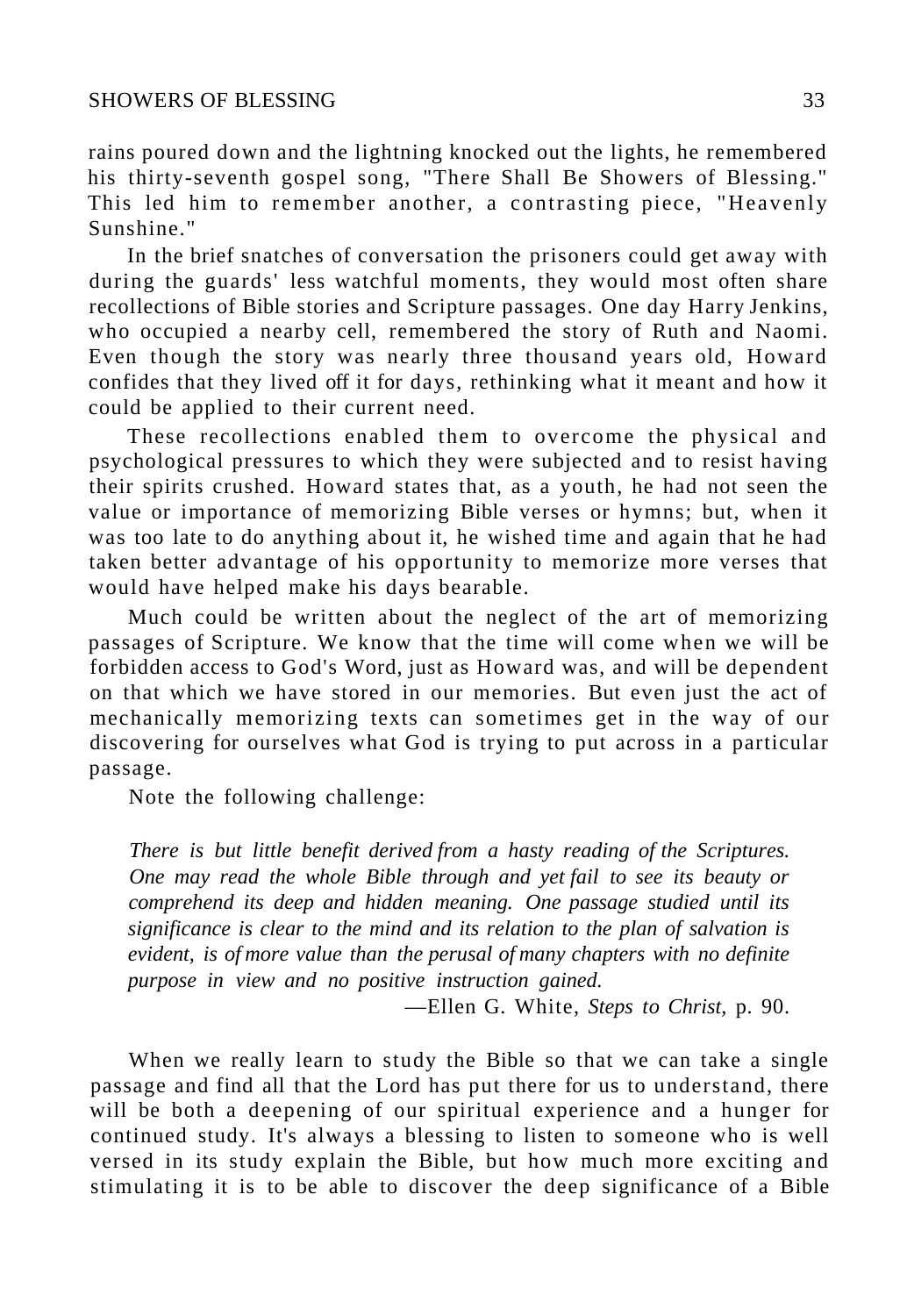passage for ourselves. Yet so many Christians today do not know how to do this and consequently do not appreciate the thrill and challenge of this kind of study.

A careless view of Bible study that often results is, of course, detrimental to Christian growth. Some of us, however, seem to approach the Scriptures with this attitude: "Blessed is he who expects nothing, for he shall not be disappointed." Yet the Holy Spirit longs to share precious treasures of truth with us if we will only devote some time and effort to our study.

*Christ would have the searcher of his word sink the shaft deeper into the mines of truth. If the search is properly conducted, jewels of inestimable value will be found.* 

—Ellen White, *Review and Herald,* July 12, 1898.

How do we go about the kind of study that will bring us such rich rewards in understanding the treasures of truth? As Ellen White suggests, the obvious point of beginning is to select a passage for study and concentrate on it until its significance is clear to the mind.

Concentrate first on the obvious. Read the text carefully, noting each word and making sure you understand what it is doing in the context in which you find it. As an illustration of this procedure, take a familiar passage such as the Beatitudes and begin to analyze and think about it as you may never have done before.

You may think that you already understand Matthew 5, since you probably at some point memorized the Beatitudes. In fact, the whole chapter is very familiar. But read it carefully, particularly noting what Jesus is attempting here. The clue, I believe, is in verse 20. There Jesus contrasts His kind of righteousness with that concept which was prevalent in His day and was epitomized in the teachings of the Pharisees—righteousness by works.

What are the Beatitudes all about, then? Obviously what Jesus is doing is teaching the people how to develop that righteousness which alone can bring them true happiness.

The first step in achieving the kind of happiness that Jesus makes possible in the Christian life is found in the first Beatitude.

With that in mind we look carefully at every word in Matthew 5:3, trying to understand why it is there and what it is saying. First comes the word "blessed," or happy. Who is happy? "The poor in spirit"! Isn't that strange! Certainly a person cannot be happy *because* he is poor in spirit. Notice that he is not just happy because he is poverty-stricken. Jesus was talking about the poor *in spirit*—the spiritually poor. Not because they *are* in that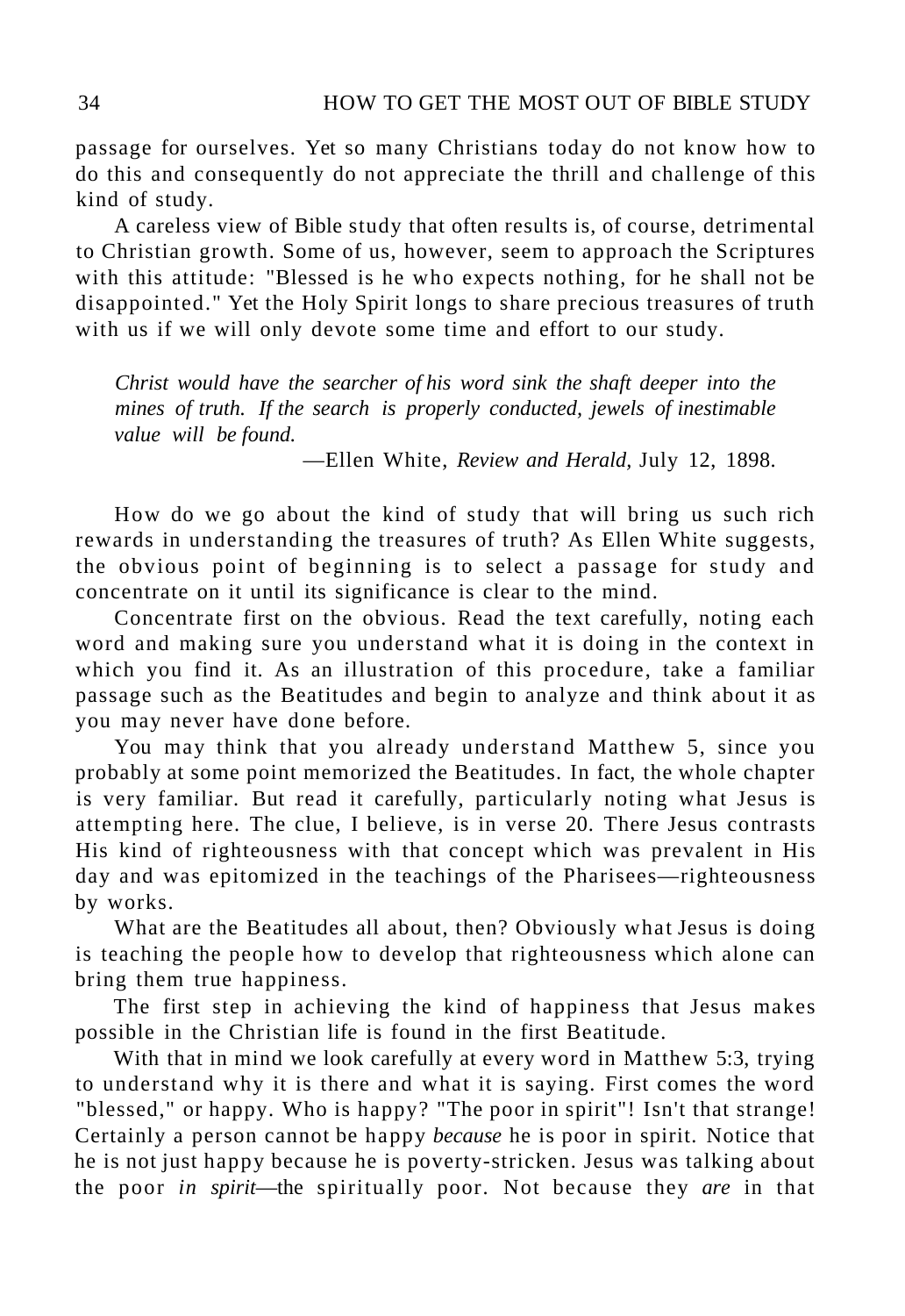#### SHOWERS OF BLESSING 35

condition, but because they recognize it and really want to do something about it. They realize how empty they are without Him and are determined to find Him.

What is the result? "Their's *is* the kingdom of heaven." The word "is"suggests that all who realize their need and turn to Christ are presently and continually finding this need supplied.

Theirs is the positive assurance that they belong to Christ's kingdom now. He doesn't just promise some future utopia. Heaven begins here and now when we partake with Christ of His kingdom.

As you continue to look carefully at the meaning and significance of each word in this text, you will probably notice that it specifically states that the *kingdom* is theirs. They are not addressed just as subjects but as *partakers*—joint heirs with Christ. Actually this kingship is our kingship, as we share with Him all the privileges of being sons and daughters of God.

The next step in this kind of careful, thoughtful attention to the text is to turn to what others can help us discover. We have found what we can for ourselves. Now by turning to the right sources we can still learn more.

First, we turn to the inspired commentary—the Spirit of Prophecy. For this text we naturally refer to *Thoughts From the Mount of Blessing.* Pages six through nine give us interesting background and confirm our discovery that the "poor in spirit" Christ is talking about are those who have learned that they cannot possibly save themselves or perform any righteous action. They are completely dependent on what Christ can do for them.

We also learn (page 13) that "throughout the Beatitudes is an advancing line of Christian experience." This gives us the key to the Beatitudes. They are the sequential steps we take. Therefore, the first Beatitude is the first essential step—recognition of our need.

Don't stop now! Really, you are just getting started. There is a lot more help available. You could find other Spirit of Prophecy references that might enable you to learn more about what the "kingdom of heaven" is all about and substantiate the fact that we can experience it now. (See *The Desire of Ages,* p. 388).

Probably the next source most Adventists would turn to is the *Seventhday Adventist Bible Commentary.* Passages in volume 5, pages 324, 325 and 1083, 1084, are particularly helpful. There we read that:

*The kingdom Christ came to establish was one that begins within men's hearts, permeates their lives, and overflows into other men's hearts and lives with the dynamic and compelling power of love.* 

—page 325.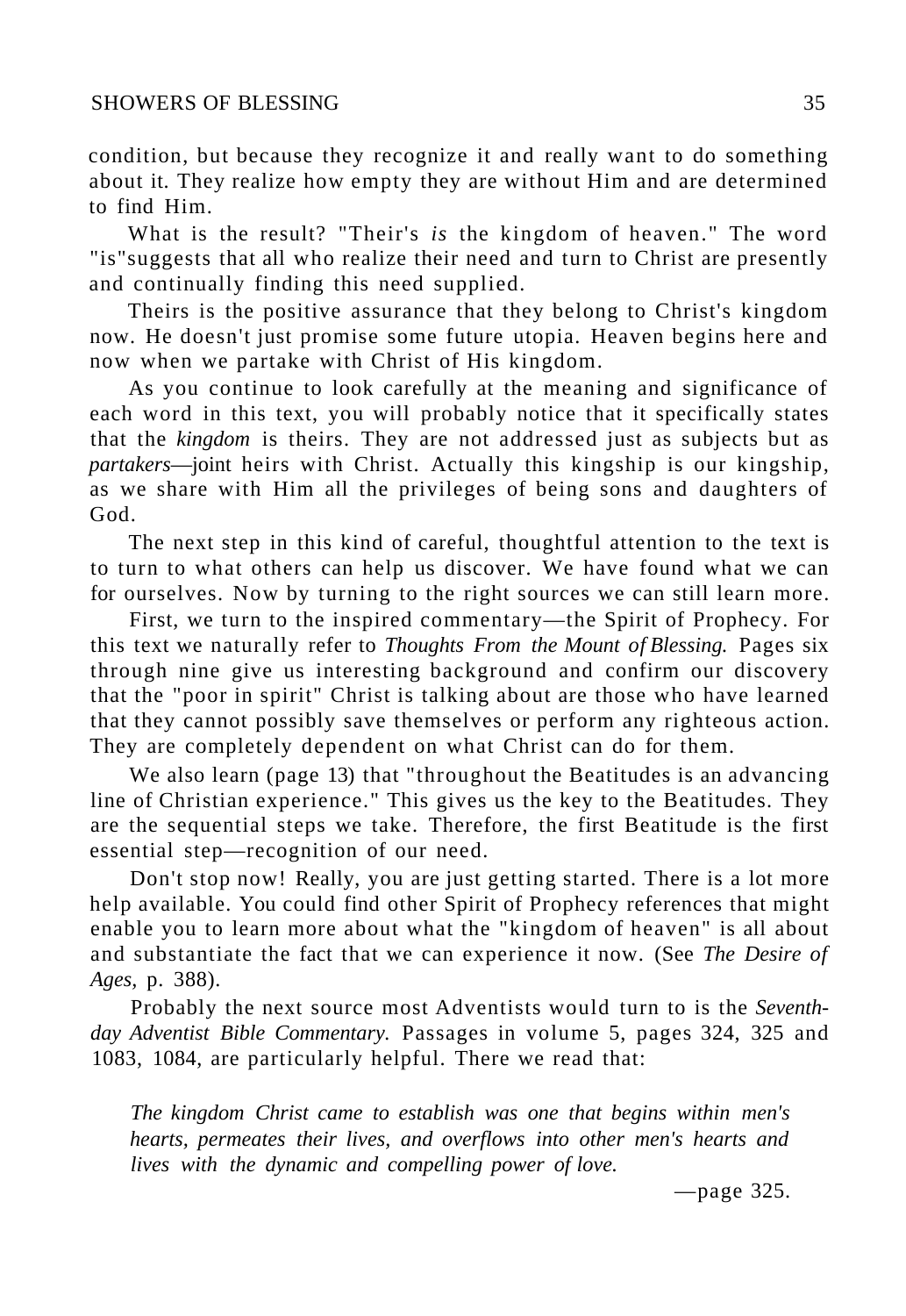A few may have access to the many tools available to help understand the meaning of the original Greek text. How rich this text becomes when we realize that the word used for "poor" is not just the ordinary word, but the one used to designate the desperate and destitute. Thus we learn that Jesus is literally telling us how *beggars* can become *kings.* The position of the pronoun "theirs" in the Greek text gives it particular emphasis. *Only those* who have the kind of experience outlined in this passage—who realize their desperate need and turn to Christ to supply it—will receive the blessing. The Greek present tense of the verb "is" marks present, continuing reality. It emphasizes the thought that the kingdom is ours now and that it is ours continually, as long as we are in Christ.

Many other helps are available. But these are sufficient to make the point. What a depth of meaning we can find in even the most familiar texts if we will just take time to consider each word prayerfully and carefully and learn to recognize the significance of what we are looking at.

#### **Answers to words that have changed meaning (pages 31 & 32):**

- 1. Affect (verb): to desire earnestly, seek after. Gal. 4:17.
- 2. Check (noun): reproof, rebuke. Job 20:3.
- 3. Fat (noun): a vat, vessel. Joel 2:24; 3:13.
- 4. Fray (verb): to frighten. Deut. 28:26; Jer. 7:33; Zech. 1:21.
- 5. Let (verb): to hinder, prevent. Ex. 5:4; Isa. 43:13; Rom. 1:13.
- 6. Ouches (noun plural): sockets in which precious stones are set. Ex. 28:11.
- 7. Prevent (verb): to do or come before, to anticipate. Ps. 18:5; 1 Thess. 4:15.
- 8. Sith (conjunction): since. Ez. 35:6.

The Continuing

-Assignment-



- *1. What do you think is the meaning of the eight words listed on pages 31 and 32? Check the answers above.*
- *2. What is the disadvantage of memorizing Bible passages.*
- *3. Select a Beatitude other than "Blessed are the poor in spirit" and follow the same study steps the author suggests in order to find its "treasures of truth."*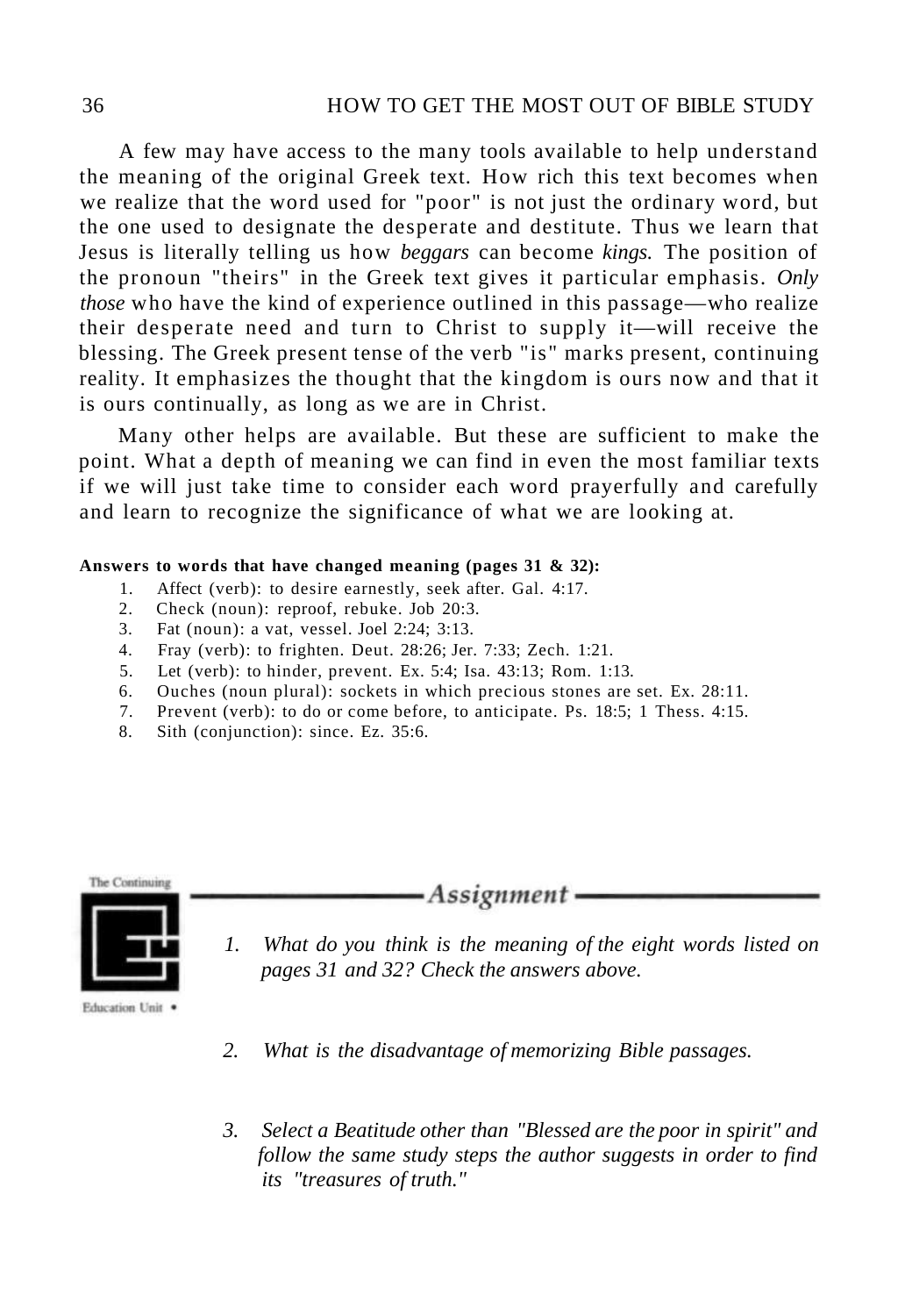## Chapter 6

# **Seeing With A Ball Point**

Do you remember what Professor Agassiz was quoted as having said in chapter 2 about using a pencil? He quipped, "A pencil is one of the best eyes." If he were with us nowadays, he'd probably rephrase that to read. "A ballpoint is one of the best eyes!" As we begin to take our Bible study more seriously, we need to form the habit of writing down what we are discovering for ourselves.

Sometimes, when giving talks on this kind of Bible study before church groups, I hold up a piece of blank paper and challenge, "What's the very best and most valuable use for this paper?"

There are innumerable uses, of course. You could wad it up and use it as a makeshift ball for an impromptu baseball game, as sometimes used to happen in my high school homeroom. Or, using a little more ingenuity, you could fold it into a paper airplane to amuse yourself with. Or if you've had some training in the Japanese art of origami, you might be able to fold the paper in such a way that you made a beautiful swan.

It could also be used to wrap something valuable in or to write directions or make a shopping list on. But what are some of the more valuable potential uses for a blank sheet of paper?

A millionaire could write a check on it. Or it could be used to write a famous and valuable autograph on. Or it might be used for a sketch by a famous artist. But an even more valuable purpose is that it could be used to save an individual or a group of individuals. Wouldn't that be by far the most valuable use? A letter might be written on it that could change someone's life. Or it could be used to write out a sermon that would over the years reach many hearts for Christ. Or a portion of the gospel might be printed on it.

Or it might be used to lead to a better understanding of God's Word.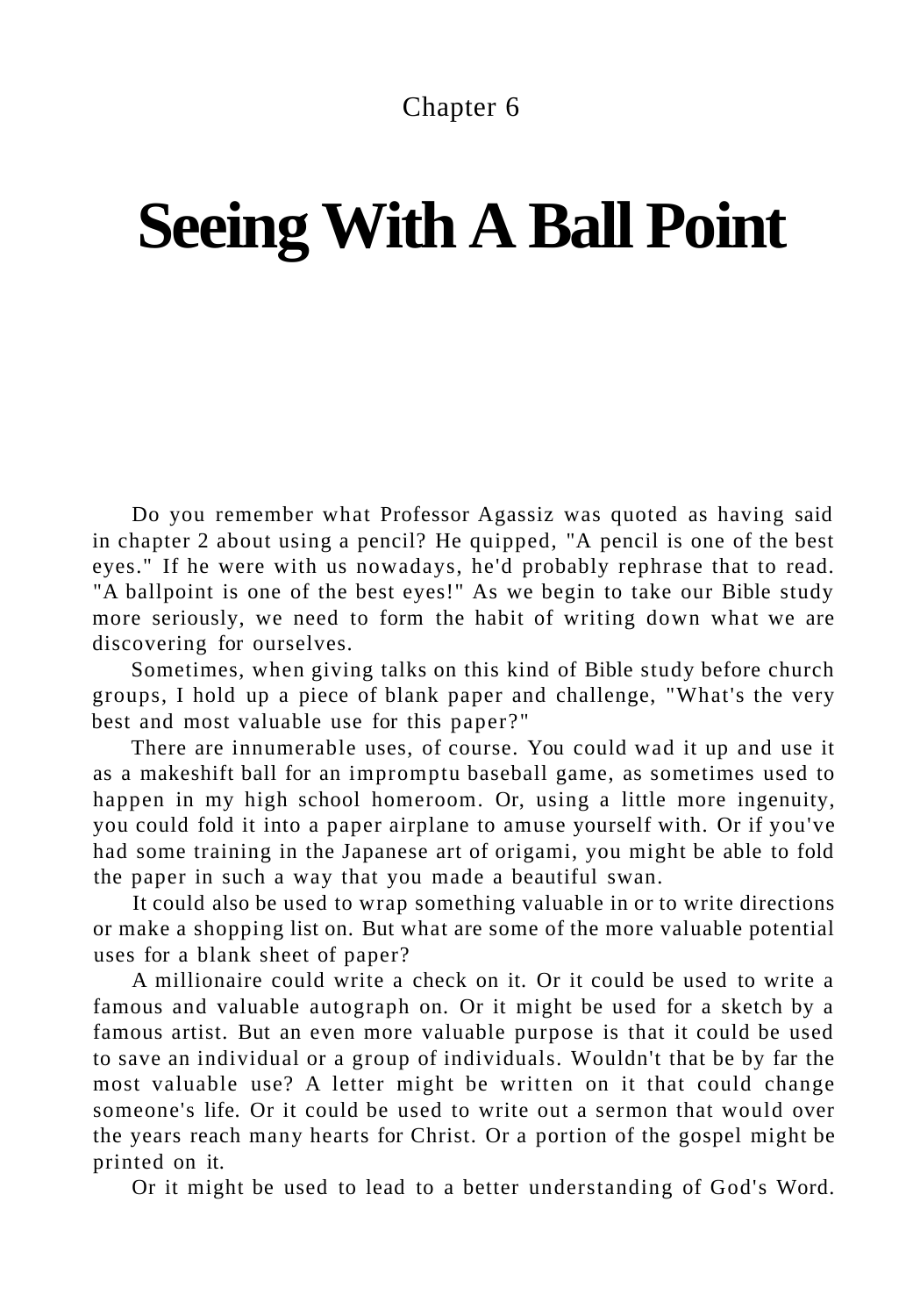It's this last use that we're particularly thinking of here.

What a thrill it is to be able to sit down with an open Bible, a pen or pencil, a piece of paper, and the presence of the Holy Spirit and produce a record of your own personal discovery of some of the deep truths waiting to be brought to light from the Word of God. It takes application and time and effort, but nothing worthwhile is ever gained without such diligence.

*Sharp, clear perceptions of truth will never be the reward of indolence. Investigation of every point that has been received as truth will richly repay the searcher; he will find precious gems. And in closely investigating every jot and tittle which we think is established truth, in comparing scripture with scripture, we may discover errors in our interpretation of Scripture. Christ would have the searcher of his word sink the shaft deeper*  into the mines of truth. If the search is properly conducted, jewels of *inestimable value will be found.* 

—Ellen White, *Review and Herald,* July 12, 1898.

Sometimes just the act of organizing and setting down in a simple and descriptive manner the thoughts and ideas that come while studying will enable you to see clearly that which you might not otherwise have recognized. Also writing down or drawing or outlining what you are studying enables you later to recall more accurately that which you have discovered.

Nearly all currently available guides to indepth Bible study include various kinds of charts, diagrams, and other such methods of writing down and analyzing the passage or passages being studied. Summarizing the reasons found in these various manuals, I have come up with the following list of what these techniques do. I find that they do these things:

- 1. Facilitate observation.
- 2. Crystallize thinking.
- 3. Help one see the total picture.
- 4. Enable better remembering.
- 5. Help avoid superficial reasoning.
- 6. Become a permanent record of your thinking.

7. Create useful and effective teaching tools and outlines.

Several different kinds of charts are being introduced in this book, and we hope that you will try them. Make sure you fully understand a chart and that using it results in a better understanding of God's Word.

One of the most beneficial contributions of using such charts is that it teaches us to become careful observers of the text we're looking at. To open the Bible to the twenty-third psalm and find and quickly read through the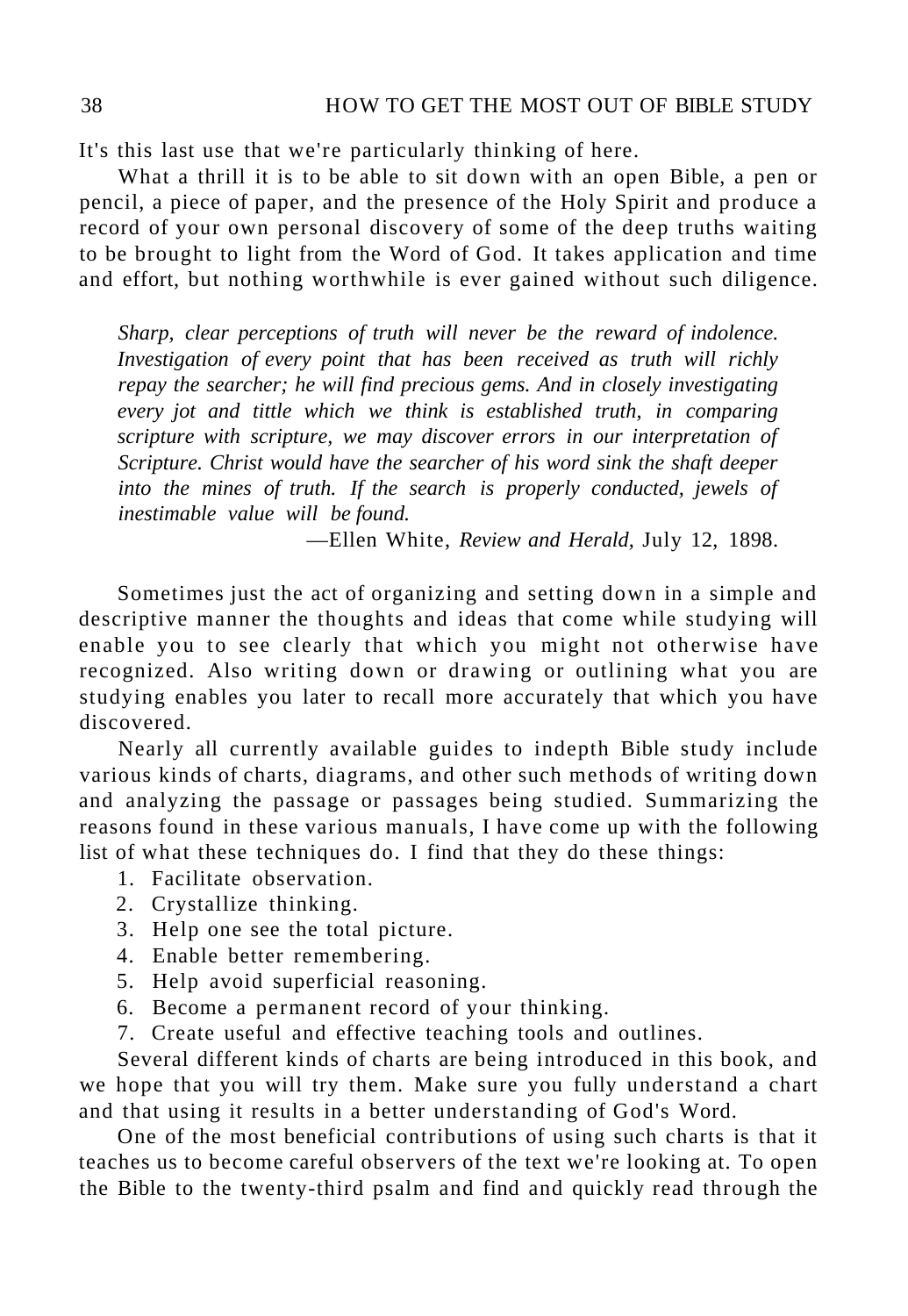#### SEEING WITH A BALL POINT 39

words that have become so familiar to us may reassure us in time of stress and comfort us due to associations built up over a period of time.

But consider the following words: "The Lord is my shepherd; I shall not want. He maketh me to lie down in green pastures: he leadeth me beside the still waters." What do these words *really* mean? Why are these particular ones chosen? How do they relate to each other in this particular sequence?

Why are they important to you? What depth of beauty and thought lies beneath the familiar surface? And just how should you go about studying such a passage in depth? Obviously one important step is careful observation. To teach yourself to observe, divide a sheet of paper in three columns and give titles to the columns as follows:

| <b>Scripture Passage</b> | <b>Observation</b> | <b>Questions for Understanding</b> |
|--------------------------|--------------------|------------------------------------|
|                          |                    |                                    |
|                          |                    |                                    |

Under *Scripture Passage* write down the designation of the verse being studied; and then break this verse into units of phrases or clauses, each containing a unified idea. Leave approximately three lines of space between each so as to provide room for parallel observations and questions in the next two columns.

Using the phrases indicated above from the twenty-third psalm, you might place them in the first column, as follows:

Even this first simple step helps you to separate graphically the ideas involved in the passage. Now go back and think carefully about the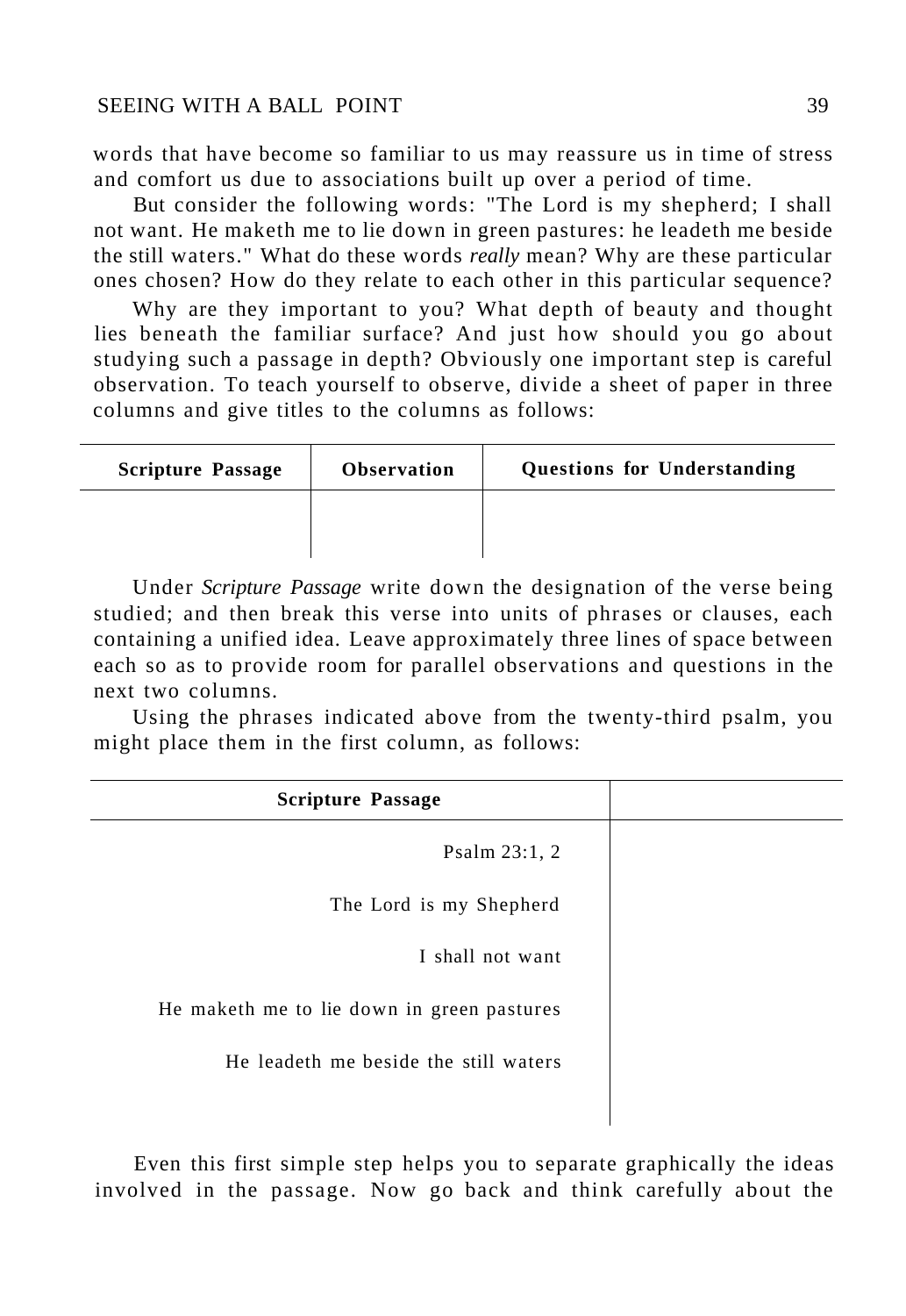significance of each clause and about the words involved. As you do so, record your observations and questions in the appropriate parallel columns.

Under *Observations* write down all meaningful ideas that come into your mind as you carefully meditate on the thought unit being studied. Particularly note any new and interesting concept contained in it.

Under *Questions for Understanding* write down all significant questions that come to your mind as you study each thought unit. If the answer is not immediately obvious, do not try to answer at this point, but leave space to fill in the answers that may become clear after you have completed the rest of the chart. Do not search out answers in source or reference materials at this point. Do your honest best to think through the answers for yourself. Even then, don't put down something that someone else has said just because he said it. Include it in your notes only if it seems logical and clear to *you.* These notes are to reflect *your* understanding—not someone else's.

One practical suggestion: If the material being studied is so familiar to you that you just can't seem to think of anything fresh, try reading it in another and less familiar version of the Bible. Above all, don't quit at this point, especially if it seems a little difficult. Most of us have to *learn* to concentrate and observe. *Pray* that the Holy Spirit will help you. *Claim*  Christ's promise: "When the Spirit of truth comes, he will guide you into all the truth." John 16:13, R.S.V.

Following are some of the questions you might ask yourself and try to answer:

- 1. What does this clause or word really mean?
- 2. Why is it expressed this way? Is there a reason for this express terminology?
- 3. What is the author's purpose in this passage?
- 4. How does this relate to what has gone before or follows?
- 5. Is this word a key word? Is it especially important to this passage?
- 6. What is the literary structure involved? Why this structure?
- 7. Is it literal or symbolic?
- 8. What are the implications? Is there a deeper meaning than that which appears on the surface?
- 9. Is there progression here? Is it part of a list?
- 10. Who is speaking, and what is he really saying?

Of course there are scores of such questions you might ask. Don't be mechanical. Let the passage itself suggest the questions to you. But in case you just can't get started, try asking some of the above. Make sure, however, that the questions are relevant and pertinent to your study. It's easy to get sidetracked into spending a lot of time on items merely incidental to the main ideas and purpose of the passage.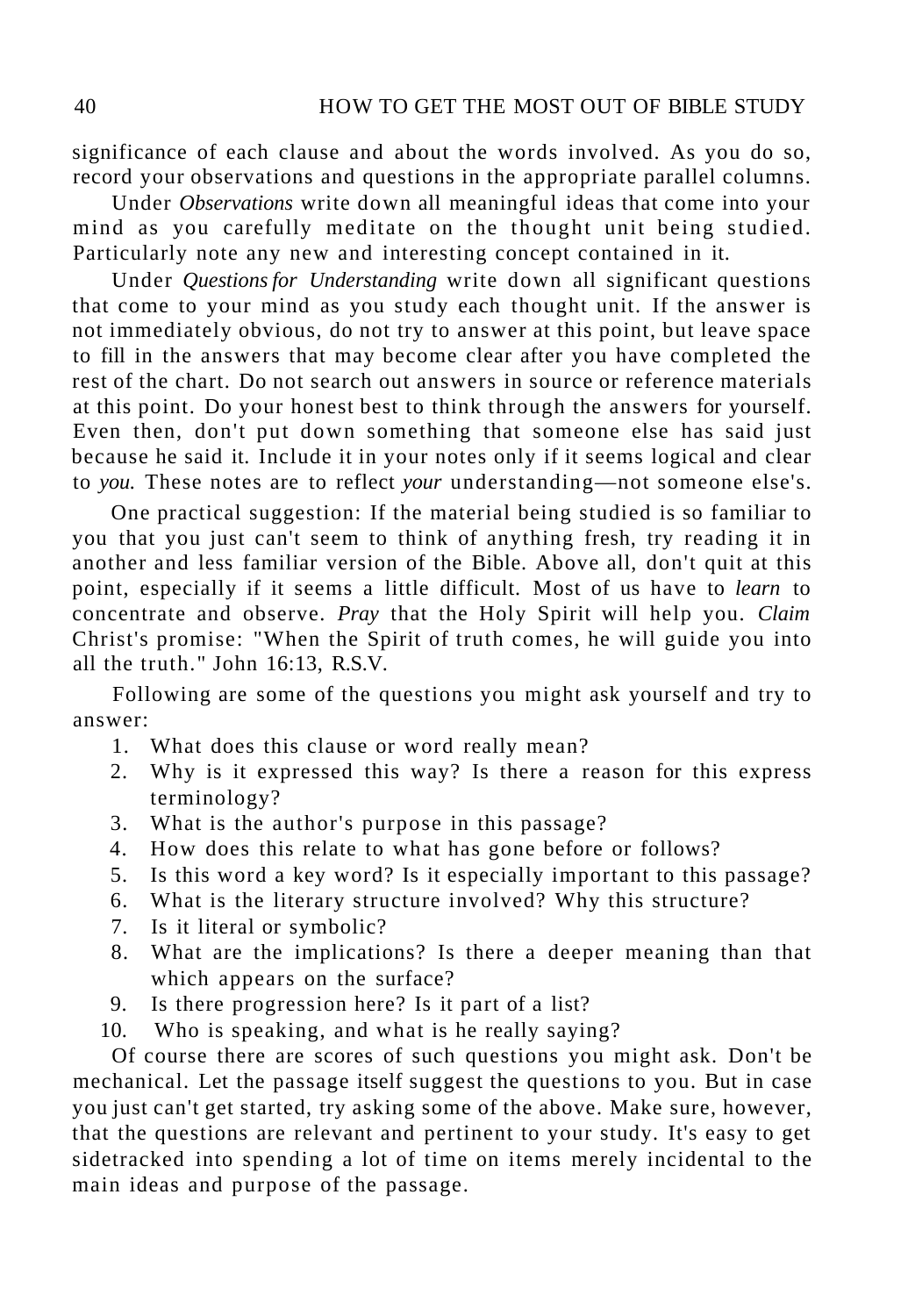

*2. Analyze Psalm 1 by following the techniques of "observation" and "'questions for understanding" suggested by the author.*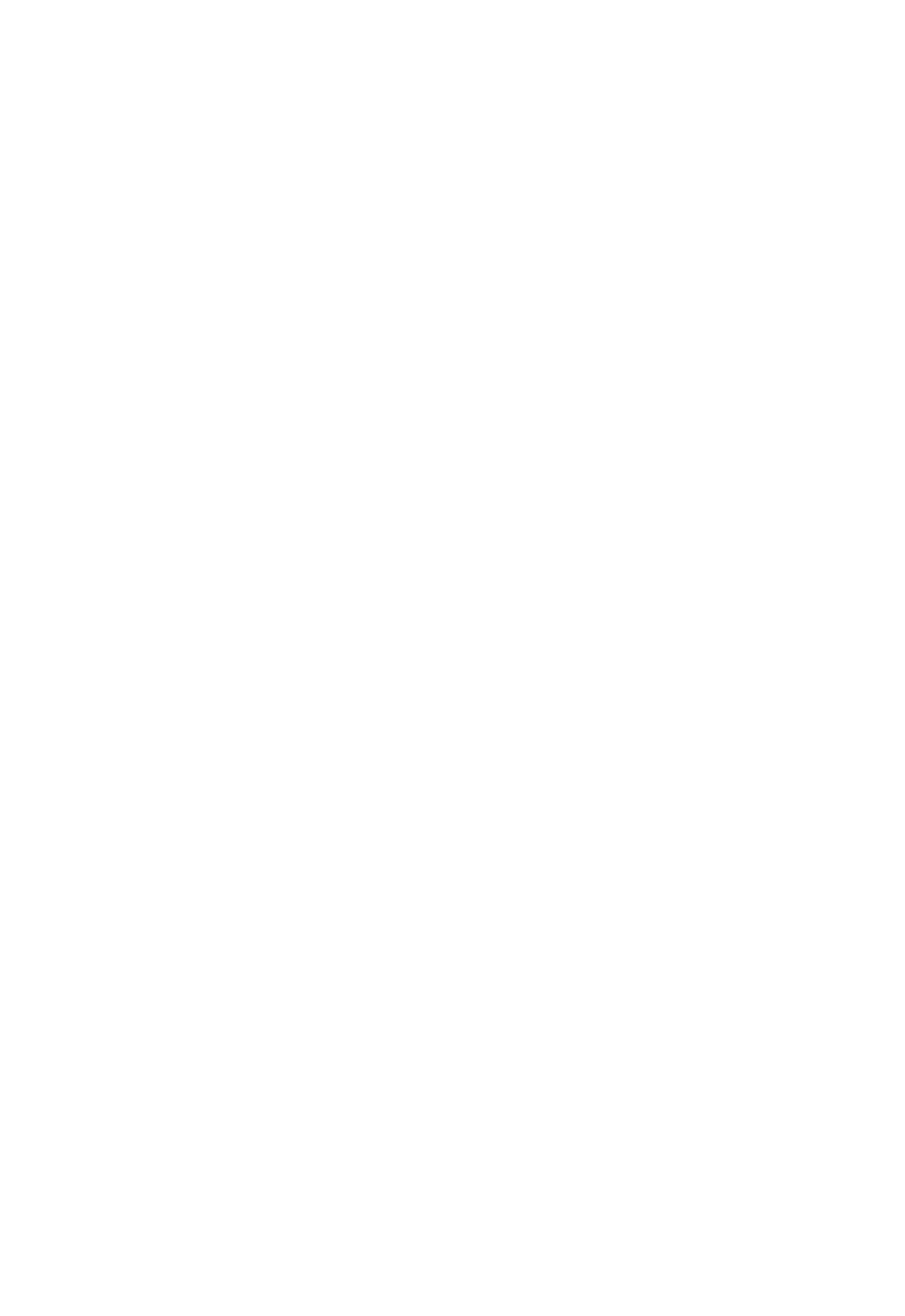## **The Search**

Many years ago a man called Doc Noss found several million dollars' worth of gold bricks—at least, that's what he claimed. Doc, part Cheyenne Indian, was an agile fellow. He told any who would listen that during an outing he found the gold at the bottom of a deep cavern in the Umbrillo Basin area of New Mexico. Along with the gold, Doc said, he saw 27 human skeletons tied to posts.

But times have changed. The Umbrillo Basin section of New Mexico is now part of the United States Army's White Sands Missile Range. Rumors of the gold kept cropping up, but the Army considered the story a hoax and refused explorers entry into the area. Finally, however, a Florida-based group known as Expedition Unlimited was able to obtain approval for a search. They were not only determined to search for that gold but had \$75,000 to invest in the project. Norman Scott, the leader of the group, persuaded the Army to suspend all activity on the range for ten days, giving them time to make a thorough and well-organized search of the area.

The lure of gold attracts certain kinds of individuals. Joe Newman, a carpet salesman from El Paso, Texas, put forward a claim that any gold found there belonged by right to the Apache Indians and worked out an arrangement with the tribe whereby he would receive a cut for representing their interests.

Jesse James III, grandson of the notorious outlaw, asserted that his grandfather, Jesse James I, was not killed but went underground and buried his loot in the Umbrillo Basin area.

Tony Tully, an elderly member of the expedition team, insisted that he had actually helped Doc Noss bury 110 bars of gold.

Urged on by Doc's widow, the team searched for the allotted ten days, plus an additional three that the longsuffering Army allowed. Using metal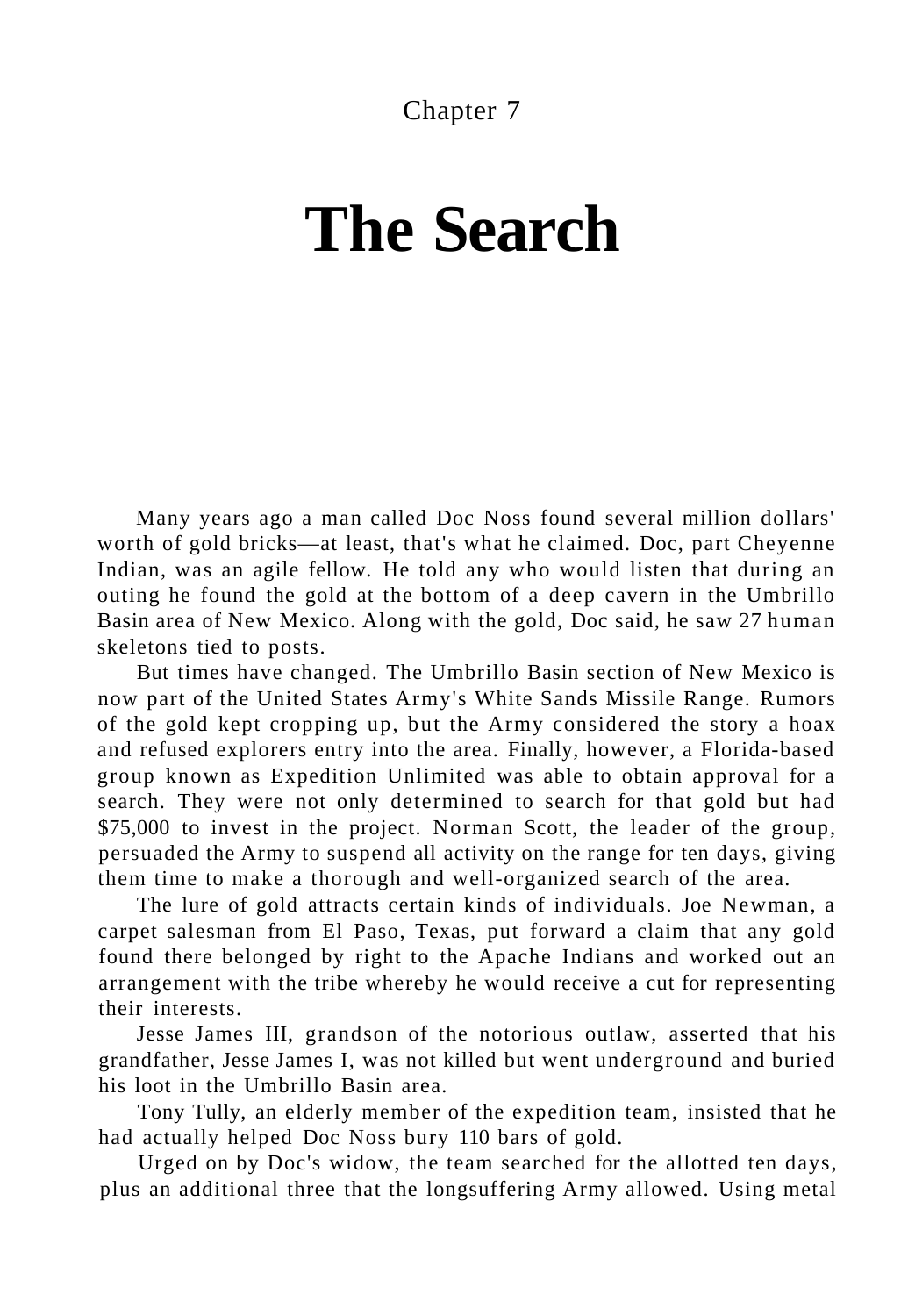detectors, ground radar, and all the modern instruments available, they did discover many unknown tunnels and caverns. But no gold.

At the end of thirteen days the disappointed members of the team went their separate ways. Some are still convinced, however, that millions, perhaps billions, of dollars worth of gold are still there—somewhere.

As this incident illustrates, those who search for treasure hidden in the earth are often disappointed. But those who continue to put forth the necessary time and effort seeking for the treasure hidden in the Word of God will *always* find it. We are plainly told that:

*In God's word is found wisdom unquestionable, inexhaustible*—w*isdom that originated, not in the finite, but in the infinite mind.*  —Ellen White, *Testimonies,* vol. 6, p. 132.

However, this wisdom is often buried beneath the rubbish of human wisdom and tradition; so we must perseveringly search for it.

*To many the treasures of the word remain hidden, because they have not been searched for with earnest perseverance until the golden precepts were understood. The word must be searched in order to purify and prepare those who receive it to become members of the royal family, children of the heavenly King.* 

*—Ibid.* 

The promised results certainly make the time and effort expended vastly worthwhile. To some the techniques of inductive Bible study seem rather complicated, but they really aren't. After all, they are really only what we do all the time when we study the Bible. However, an attempt is made to systematize them so that we can get the most for the amount of time we spend.

Making a list may seem too simple to be of value. But it really pays. I find this out every time I go to the store without a list, for I always end up paying more than if I have one. It is interesting to note when a Bible author uses lists, such as Paul's listing of the fruit of the spirit in Galatians 5:22, 23 and of the heroes of faith in Hebrews 11. There's Peter's ladder of Christian experience in 2 Peter 1:5-8. Incidentally, note that it begins with faith and ends with love, just as does 1 Corinthians 13:13. Jesus listed the seven steps to becoming children of God in Matthew 5:3-9, and perhaps the most famous list of all is the Ten Commandments.

But even more interesting is finding Bible lists for yourself that are not always so obvious. Some of the kinds of things you can list are as follows: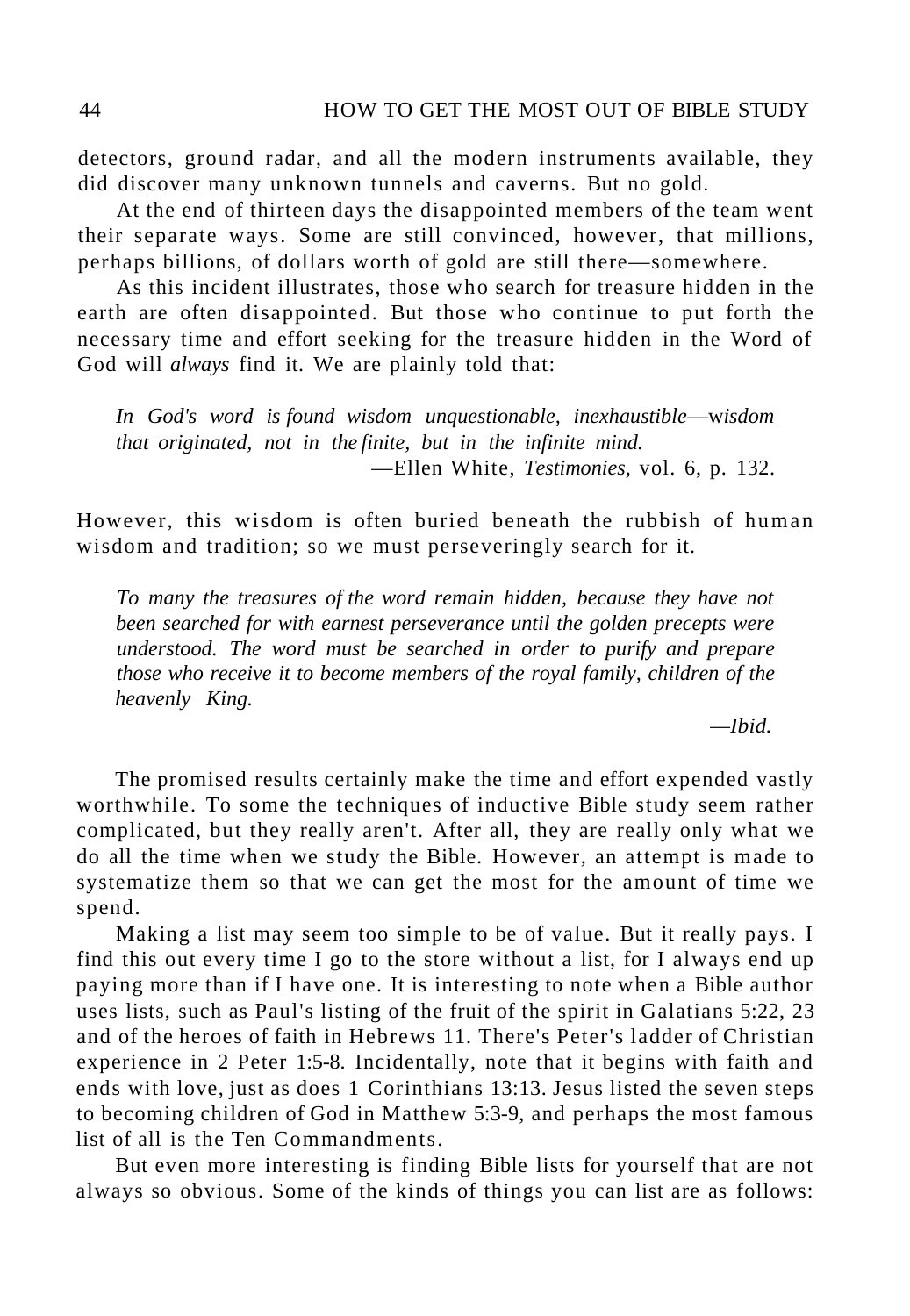- 1. Significant terms.
- 2. Figures of speech.
- 3. Lists of negative aspects and positive aspects.
- 4. Traits of a Bible character revealed.
- 5. All Bible references to a particular event or subject.
- 6. Attitudes revealed (each with an analysis of how it is dealt with).
- 7. Questions asked, by whom asked, and the answer.
- 8. The real messages of the passage. (List several possibilities; then select those you consider most applicable.)

There is a wide variety of possibilities in such lists. Those indicated above are merely illustrative of the great potential of this technique. Because we learn by doing, why not try making a list and finding out what we can learn from using this approach. For instance, what can we discover about Sabbath observance from listing Christ's recorded Sabbath miracles? What can we infer from the fact that only seven are listed? They are found in the following passages:

- 1. John 5:1-16. Pool of Bethesda, associated with the Passover of A.D. 29.
- 2. Mark 1:21-28. Demoniac in the synagogue, associated with the beginning of His Galilean ministry, A.D. 29.
- 3. Mark 1:29-31. Peter's mother-in-law, associated with the beginning of His Galilean ministry, A.D. 29.
- 4. Mark 3:1-6. Man with withered hand, associated with His first Galilean missionary tour, A.D. 29.
- 5. John 9:1-41. Man born blind, associated with the Feast of Tabernacles, A.D. 30.
- 6. Luke 13:10-17. Crippled woman, associated with His Peraean ministry, A.D. 31.
- 7. Luke 14:1-6. Healing man with dropsy, associated with His Peraean ministry, A.D. 31.

Note that the first four take place in those few months that surround the crisis at the time Jesus was rejected in Judea and the beginning of His Galilean ministry. The last three miracles take place during those months which immediately precede His crucifixion. The two recorded in Mark 1 took place on the same Sabbath, while Mark 1:32 makes it clear that Jesus waited until after sunset to heal a large crowd of people who were diseased and devil-possessed. (It is quite interesting to raise the question as to whether or not this indicates that we should exercise caution even in the work of healing on the Sabbath.) But the point here is that the simple technique of "making a list and checking it twice" can be a valuable tool in seeking and finding the gold buried in the Scripture.

Many approach Bible study in a hit-and-miss fashion. But how much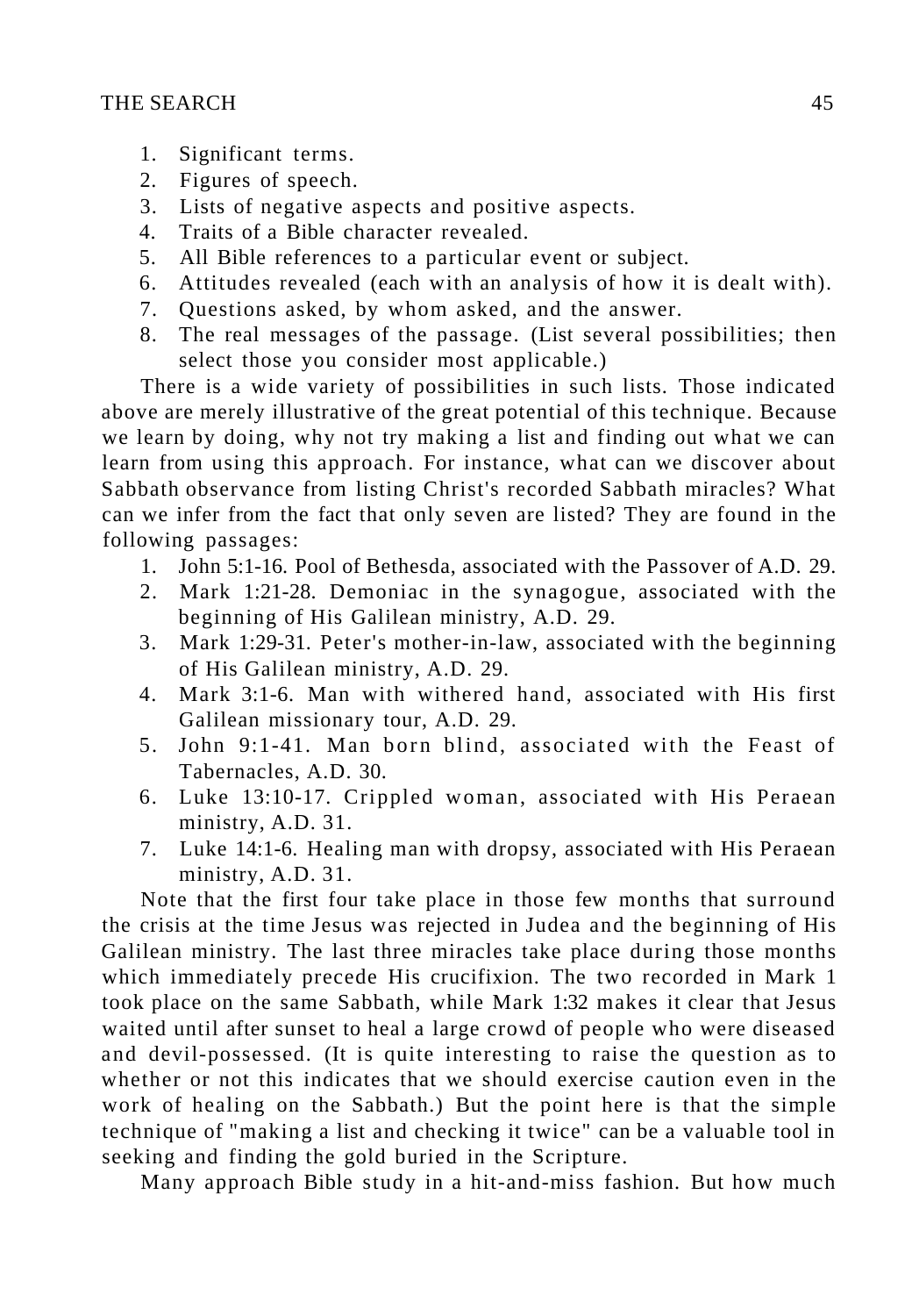more rewarding it is to follow a systematic approach. Some of the techniques I'm suggesting are, of course, not new to you; but they are an attempt to systematize an approach that will lead you to "find new glories in the word of God."—Ellen White, *Testimonies,* vol. 5, p. 266.

Comparison and contrast are often used to express our concepts so that they can be more clearly understood. In giving a description it is only natural to compare an item with something similar or even something almost the opposite. One way to increase both our understanding of Bible truth and our powers of observation is to watch for such comparisons in the Scripture. Comparing scripture with scripture is one of the most familiar Bible-study techniques. The value of such a method is outlined in Ellen White's *Fundamentals of Christian Education:* 

*The Bible is its own expositor. One passage will prove to be a key that will unlock other passages, and in this way light will be shed upon the hidden meaning of the word. By comparing different texts treating on the same subject, viewing their bearing on every side, the true meaning of the Scriptures will be made evident.* 

—page 187.

One way to use this technique systematically is through the development of simple comparison charts. Such a chart can be made by dividing a page down the middle and listing on each side the items being compared or contrasted. Many variations of this type of chart can be used. Use the chart on the following page, which compares Christ's interview with Nicodemus, recorded in John 3, with His conversation with the woman at the well, recorded in John 4. When you complete this chart, you should understand better than you have before why these chapters are side by side in the Gospel of John.

#### **The Emphasis on Emphasis**

One very interesting approach to studying the Bible passage is that of discovering what the author is emphasizing. Obviously it is extremely important in fully understanding his intent. The author may emphasize quantitatively by devoting more space to certain ideas, events, places, or persons than to others. He may also emphasize by repetition, by grammatical structure, or by other techniques.

We learn a lot about the author and about his intent by merely noting key words or phrases that are repeated over and over again. Note, for instance, how often the words "life," "belief," "witness," "light," "water," and "bread" appear in the Gospel of John. I have underlined my copy of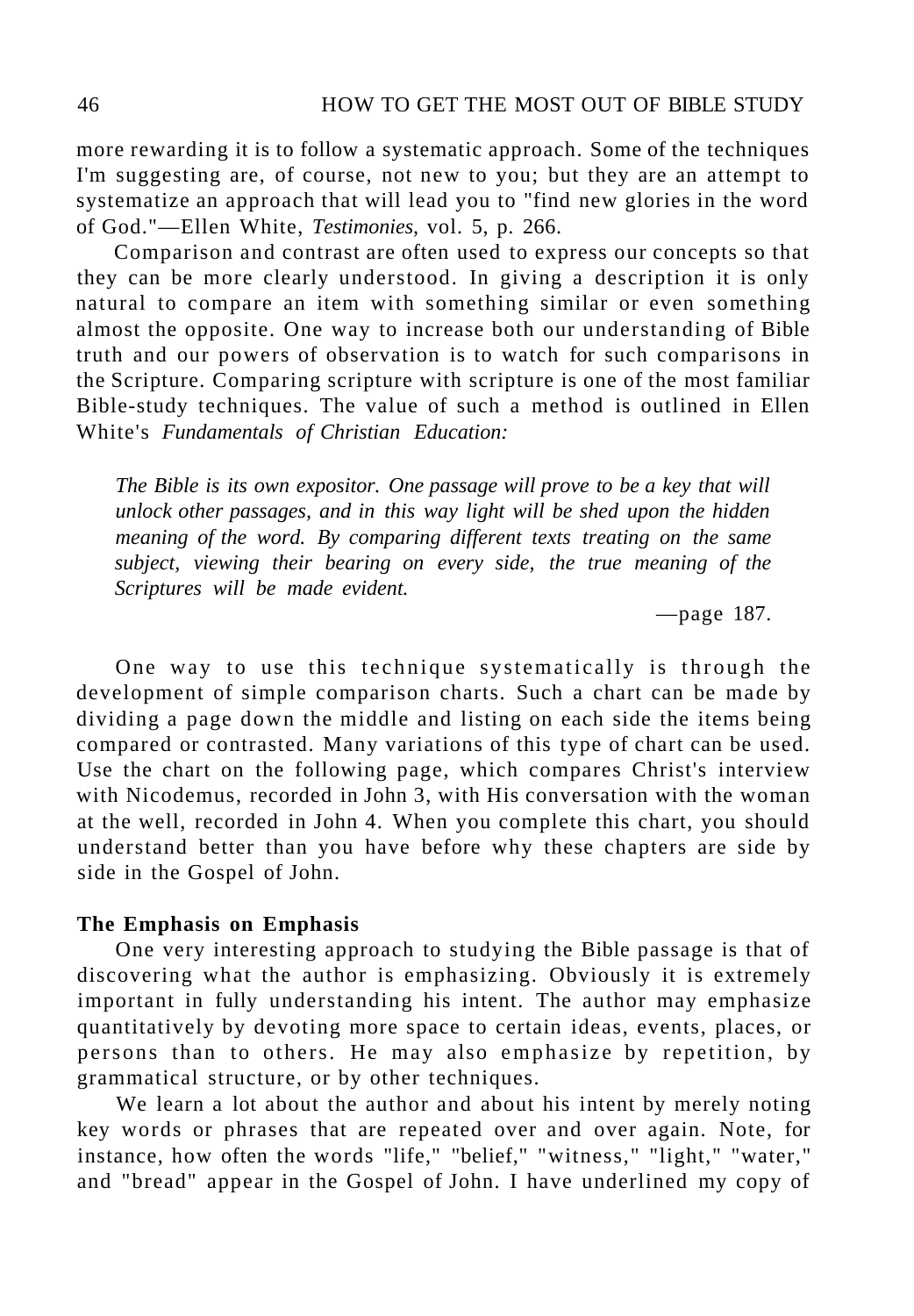|                | Item                                | <b>Nicodemus</b> | Woman at Well |
|----------------|-------------------------------------|------------------|---------------|
| $\mathbf{A}.$  | Type of person<br>contacted:        |                  |               |
|                | 1. Age (approximate)                |                  |               |
|                | 2.<br>Sex                           |                  |               |
|                | 3.<br>Race                          |                  |               |
|                | 4. Position                         |                  |               |
|                | 5.<br>Character                     |                  |               |
|                |                                     |                  |               |
| <b>B.</b>      | Approach:                           |                  |               |
|                | Initial<br>1.                       |                  |               |
|                | 2. Method of<br>sustaining interest |                  |               |
|                | 3. Creating desire                  |                  |               |
|                | 4. Decision                         |                  |               |
|                |                                     |                  |               |
| $\mathbf{C}$ . | Result                              |                  |               |
|                |                                     |                  |               |
|                |                                     |                  |               |
|                |                                     |                  |               |
|                |                                     |                  |               |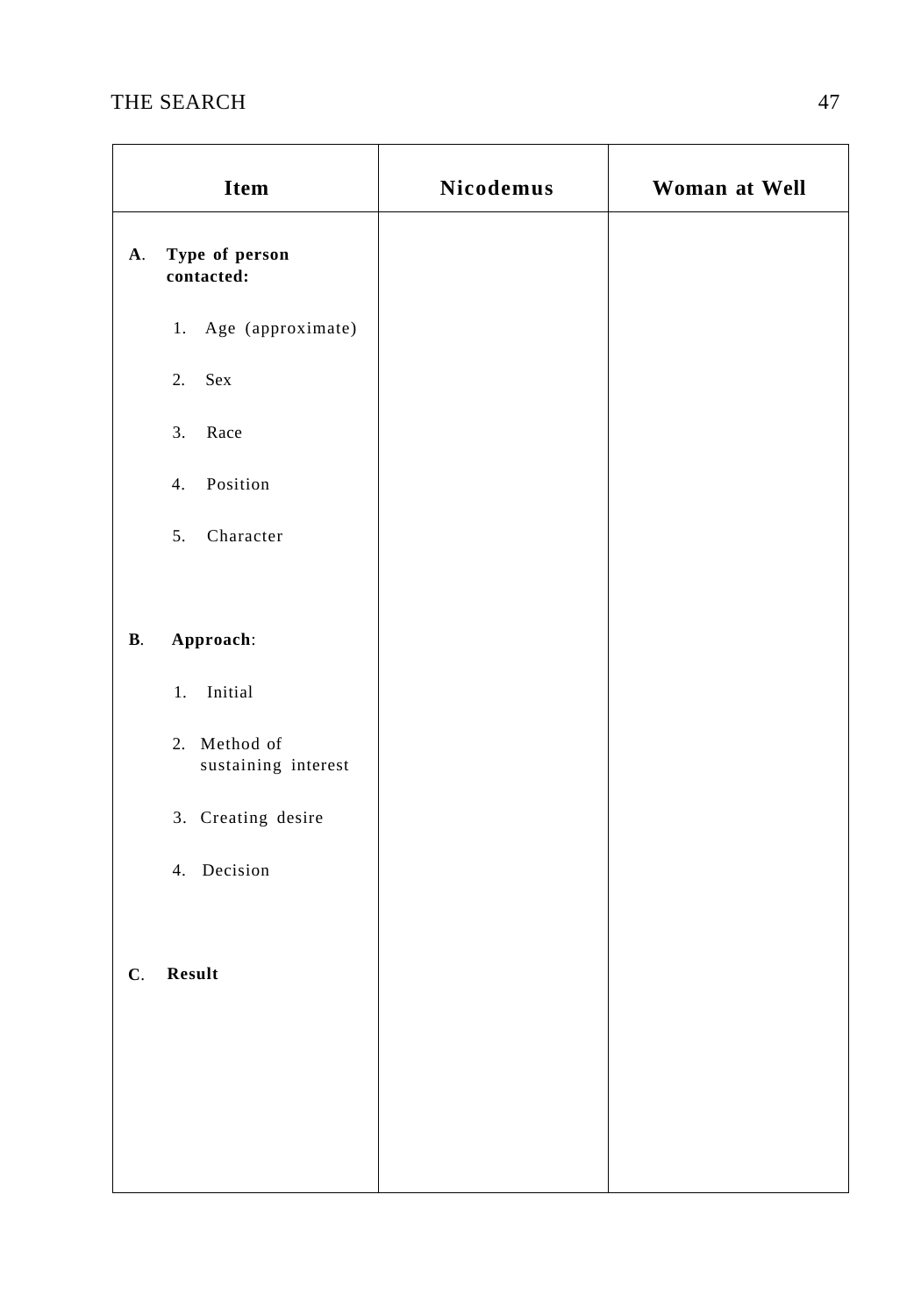the Revised Standard Version in accordance with the suggestion and found that the word "life" appears forty-seven times in the gospel. Note also how many times Paul uses the phrase "in Christ" or similar phrases in Ephesians.

Joseph M. Gettys, on page 17 of his booklet *How to Enjoy Studying the Bible,* indicates that anyone desiring to use the inductive method of study must always note the following:

- 1. The key persons in each paragraph.
- 2. The key places in each paragraph.
- 3. The key events or happenings in each paragraph.
- 4. The key ideas in each paragraph.

An easy way to note these keys is to use a code of some sort for marking these key words or concepts in the margin as you read or by underlining the text. One of the clearest ways to do this is to use a different colored pencil to underline each of the four items listed above, as you discover them in the text.

Although it cannot always be substantiated that space is a key to emphasis, it is generally true that a Bible author devotes more space to those ideas, events, places, or persons with which he is primarily concerned. A simple way of determining such emphasis is to lay out a schematic diagram. For instance, one way of diagraming the emphasis on certain phases of Christ's ministry as recorded in the Gospel of John, is that presented below. Note that emphasis is revealed by that which is omitted as well as by that which is included.

| <b>Areas of Christ's</b><br>Ministry |            |   |              |             |   |   |                   |   |  | John's Record (by Chapters)        |  |  |  |  |    |
|--------------------------------------|------------|---|--------------|-------------|---|---|-------------------|---|--|------------------------------------|--|--|--|--|----|
| Early Years                          |            |   |              | $(2:12-25)$ |   |   |                   |   |  |                                    |  |  |  |  |    |
| Judean Area                          |            |   | $\mathbf{3}$ |             | 5 |   | $\overline{\tau}$ | 8 |  | 9 10 11 12 13 14 15 16 17 18 19 20 |  |  |  |  |    |
| Galilean Area                        |            | 4 |              |             |   | 6 |                   |   |  |                                    |  |  |  |  | 21 |
| Gentile Areas                        | $(2:1-11)$ |   | $(4:43-54)$  | ٠           |   |   | $-(4:1-42)$       |   |  |                                    |  |  |  |  |    |

Another means of quantitative diagraming in the Gospel of John would be to indicate the proportion of space given to the ministry of Jesus as compared to that given to the events immediately surrounding His passion, as seen on the next page.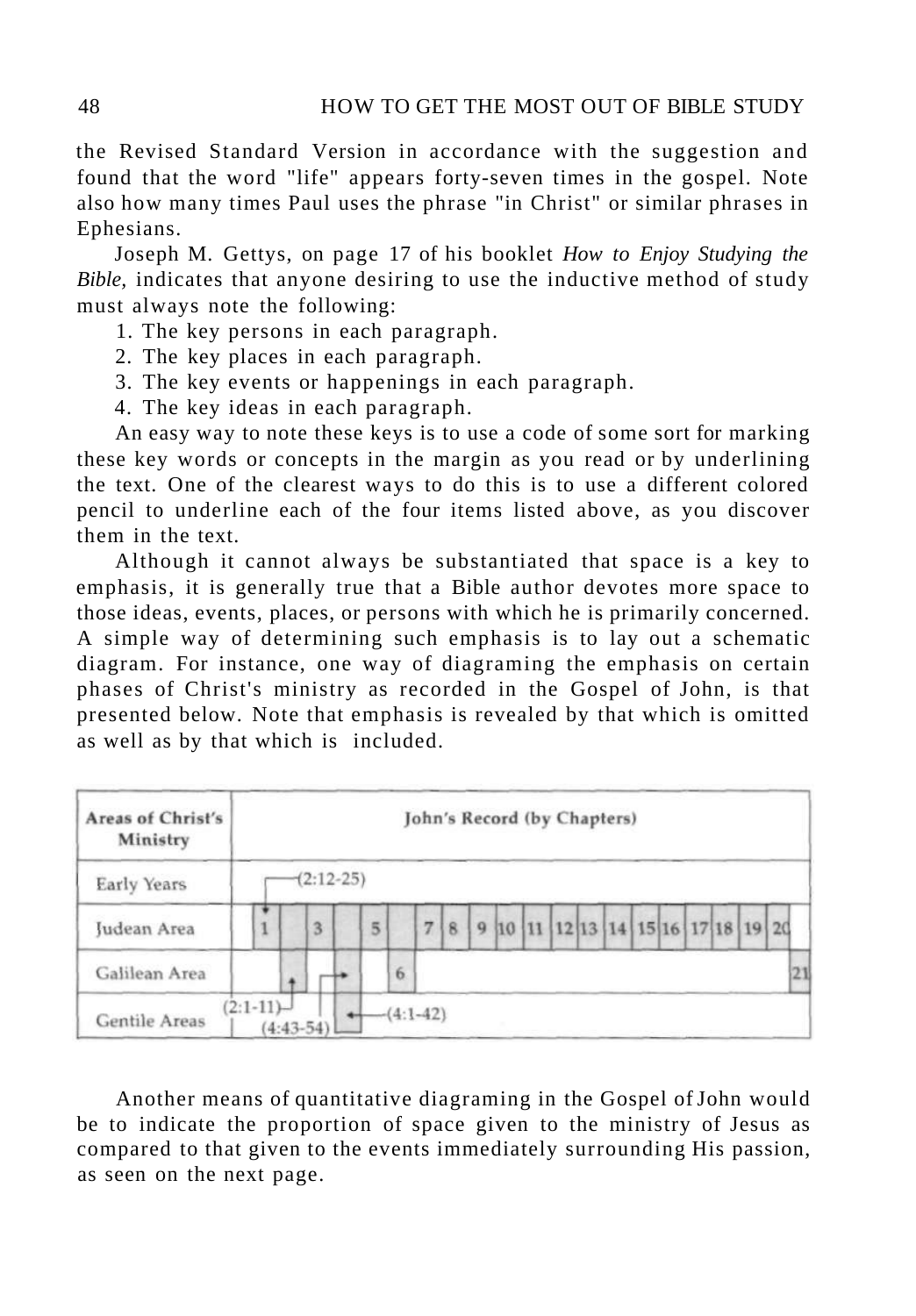|                   | $\mathbf{R}$ |  |          |  |  | 5 6 7 8 9 10 11 12 13 14 15 16 17 18 19 20 21 |  |         |  |                 |  |
|-------------------|--------------|--|----------|--|--|-----------------------------------------------|--|---------|--|-----------------|--|
| Intro-<br>duction |              |  | Ministry |  |  |                                               |  | Passion |  | Conclu-<br>sion |  |

#### **Exegesis by Ruler**

Dr. F. E. J. Harder even shows how to use a ruler as an exegetical tool. For Genesis 1:1 to 2:3 he states the following:

*With a ruler measure the column inches used to describe each day of creation week. Which day has the most space devoted to it? What fraction of the creation story is used in describing what happened on that day? What does this indicate regarding the author's purpose? In figuring this do not include the first two introductory verses of Genesis 1. Measure each day's space to the nearest one-eighth of an inch. Divide the number of inches used for the longest description of a day's work into the total to get the fraction asked for.* 

—*Bible for Today,* p. 7.

It's an interesting exercise. Go ahead and try it. I think you'll be surprised by what you find.



*1. Select one of the seven passages on page 45 and list at least the eight "kinds of things" identified at the top of page 45.* 

-Assignment

*2. Using the "comparison chart" on page 47 show why Christ's interview with Nicodemus and His conversation with the woman at the well are side-by-side chapters in John's Gospel.*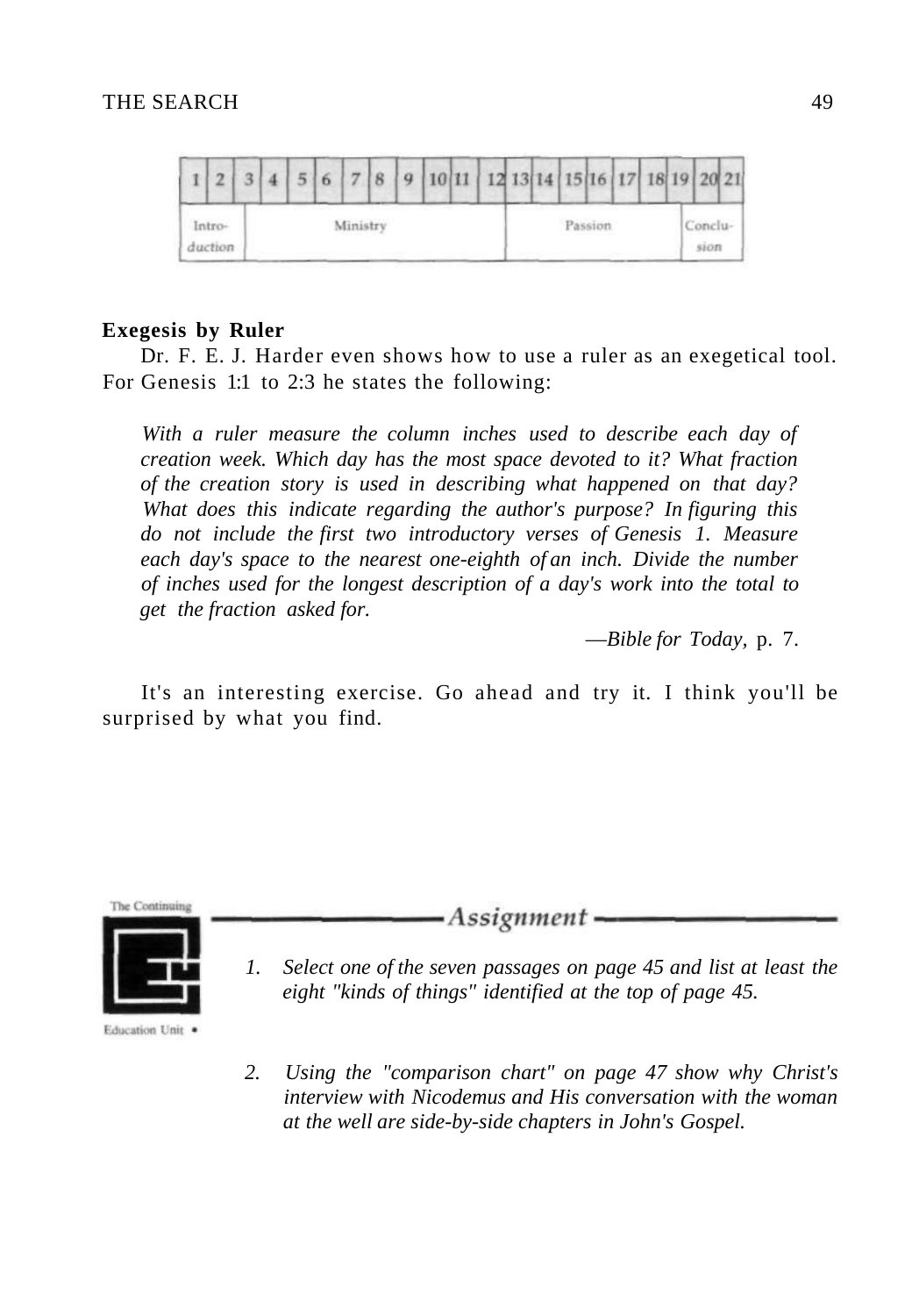### 50 HOW TO GET THE MOST OUT OF BIBLE STUDY

- *3. Explain the meaning of "inductive Bible study."*
- *4. Using different colored pencils, discuss the four items listed on page 48 in one of the seven passages on page 45.*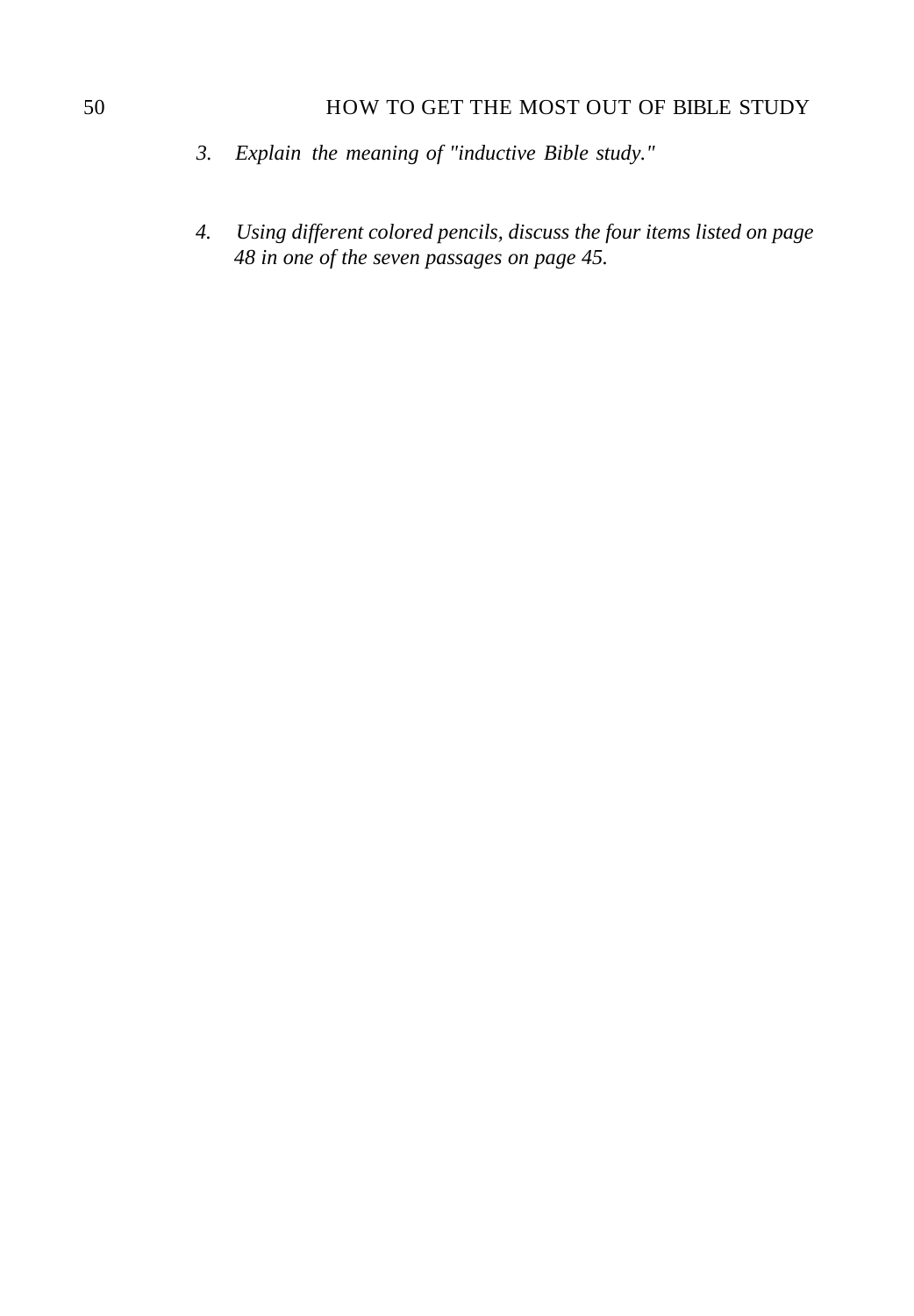## Chapter 8

# **Making the Short Sweet**

You've heard of the "short and sweet." But how do you really go about making the short sweet? This chapter is designed to help you get the most out of analyzing a brief Bible passage through the use of a chart known as the paragraph analysis chart. It may appear at first glance to be rather complicated, but it really isn't. And it will help you to trace the grammatical and thought structure of the passage you are studying. Obviously the more graphic it becomes in portraying the structure of the passage, the more useful it will be to you.

First, leave a wide left margin on your paper. Then under separate headings of "subject," "verb," and "modifiers" write down *every* word from the Bible version you are using in one of these categories, maintaining as far as possible the original sequence of the words. In developing this structural diagram you need to note the following:

- 1. Place all important connectives such as *and, for, but, yet* by themselves in the middle of the chart, capitalizing these words.
- 2. Indicate series, if any, by numbering  $1,2,3$ , "etc., or with brackets.
- 3. After going through the entire passage in this way, inserting every word somewhere in the diagram, go back and study what you have done. Underline similar words or thoughts and note their relationship. Watch for contrasts and comparisons. Use boxes, circles, arrows, colors, or any other method which may help you note these or other interesting or notable relationships.
- 4. Divide the passage into its natural divisions. Draw a line across the diagram between these divisions.

When you complete the above, then it is time to draw a line down the page separating the wide left margin from the analytical diagram. In this left-hand column write down a summarizing title for each division you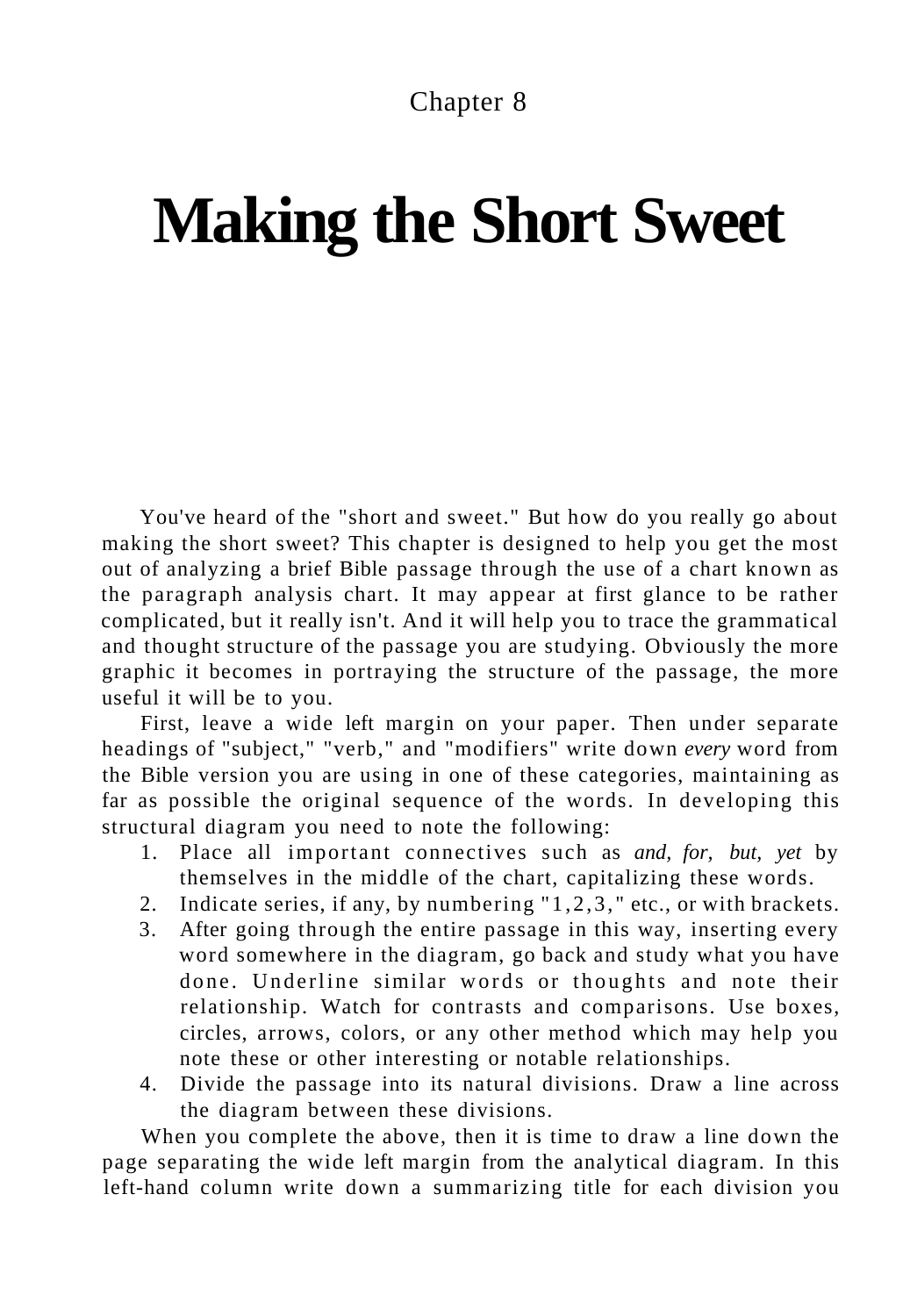## 52 HOW TO GET THE MOST OUT OF BIBLE STUDY

may have made, limiting this title to as few words as possible. If necessary for clarification or future recollection of your analysis, insert subdivisions, indenting them under your titles.

| Titles                 | Subject                  | <b>Verb</b>    | <b>Modifers</b>             |
|------------------------|--------------------------|----------------|-----------------------------|
| Matt. 13:44            | AGAIN                    |                |                             |
|                        | The kingdom<br>of heaven | is like unto-  |                             |
|                        | <b>TREASURE</b>          | HID.           | IN A FIELD                  |
| <b>HIDDEN TREASURE</b> | The which                |                |                             |
|                        | <b>WHEN</b>              |                |                             |
|                        | A man                    | hath found     |                             |
| Discovery              | he                       | hideth         |                             |
|                        |                          | <b>AND</b>     | (for JO)                    |
|                        |                          |                | thereof                     |
|                        |                          | 1. goeth and   | all that                    |
|                        |                          | 2 selleth and  | he hath                     |
| Recovery               |                          |                |                             |
|                        |                          | 3. buyeth      | that field                  |
|                        |                          |                |                             |
| Matt. 13:45, 46        | <b>AGAIN</b>             |                |                             |
|                        | The kingdom<br>of heaven | is like unto-  |                             |
| PEARL OF GREAT PRICE   | A MERCHANTMAN            | <b>SEEKING</b> | <b>GOODLY PEARLS</b>        |
| Discovery              | who                      |                |                             |
|                        | <b>WHEN</b>              |                |                             |
|                        | he                       | had found      | one pearl of<br>great price |
|                        |                          | 1. went and    | ali that                    |
| Recovery               |                          | 2. sold and    | he had                      |
|                        |                          | 3. bought      | it                          |
|                        |                          |                |                             |
|                        |                          |                |                             |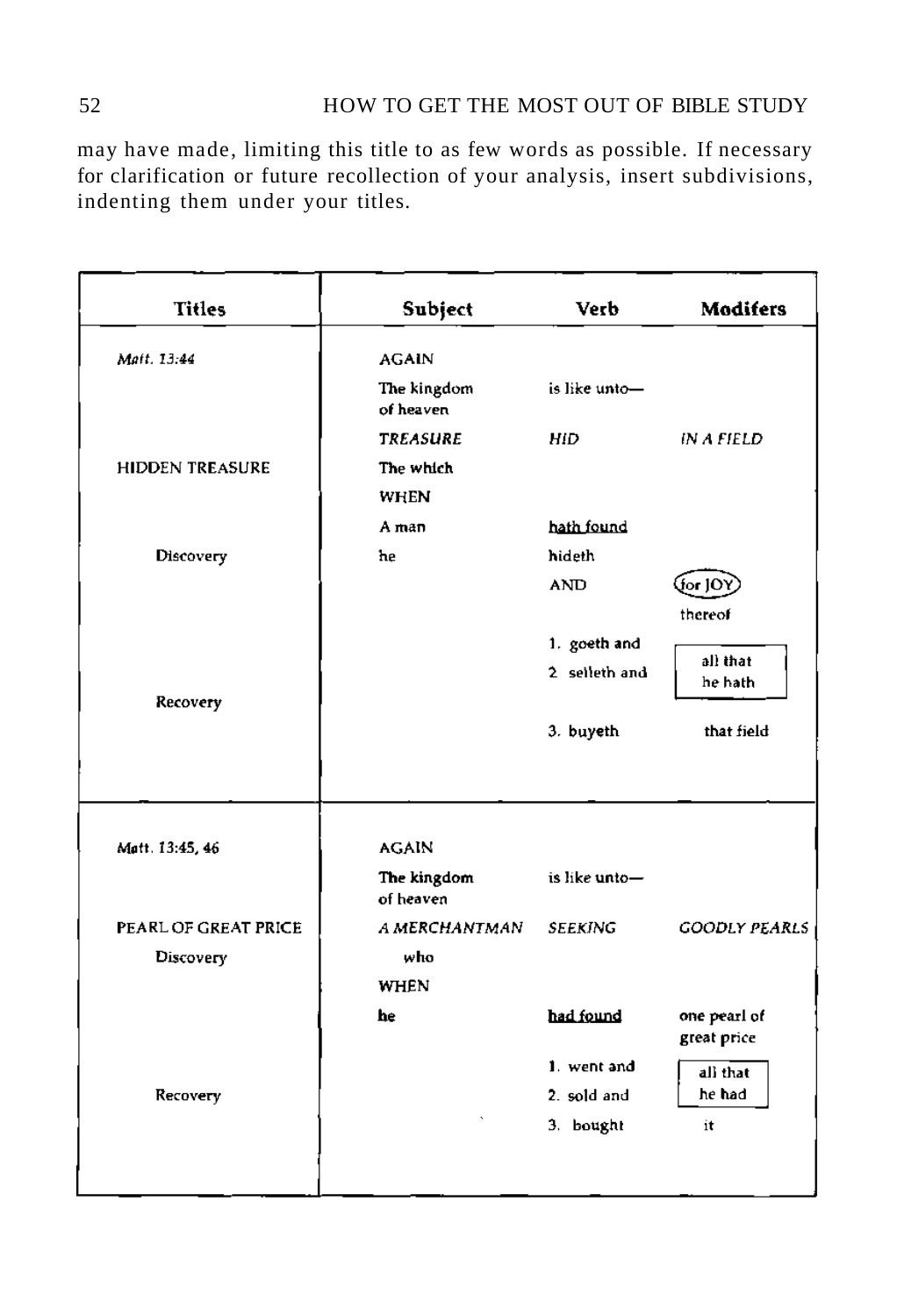#### MAKING THE SHORT SWEET 53

A sample of the use of this technique is on the preceding page. Matthew 13:44-46 has been chosen as a Bible paragraph which clearly illustrates this method of analysis.

In the structural diagram note the following:

- 1. The similarity of the structure of both parables.
- 2. The underlining of the verbs "hath found" and "had found" to demonstrate similarity.
- 3. Capitalization for emphasis.
- 4. Circling of "joy" to demonstrate the significance of the discovery to the one finding the treasure and his willingness gladly to dispose of everything he owned in order to possess it.
- 5. Boxes around "all that he hath [had]" to emphasize the extent of the men's sacrifice of their won possessions.
- 6. The natural breaking of the passage into two divisions introduced by the same words.
- 7. The series of verbs indicating the steps in recovery, in each case numbered in sequence.
- 8. The pattern clearly outlined in the titles.
- 9. How glancing down the verb column gives a quick picture of actions going on in each scene.
- 10. How the meaning and significance of these verses stand out graphically as you look at the whole diagram.

Irving L. Jensen points out the value of the technique when he states this:

*The analytical chart, when it is made clearly and correctly, distinguishes what is primary and what is subordinate through the use of such various means as large print, bold print, underlining, circling, and the use of color pencils. The use of such visual aids during the process of study is a fruitful discipline, for it demands that the student be continually alert in evaluating the relative importance of each minute part of his study with reference to other parts and the whole.* 

—*Independent Bible Study*, pages 80, 81.

This is one of the most rewarding and exciting techniques in Bible study. Why don't you try doing such a chart for yourself? Philippians 2:5-9 is a very stimulating brief Bible passage on which to try this kind of analytical diagram.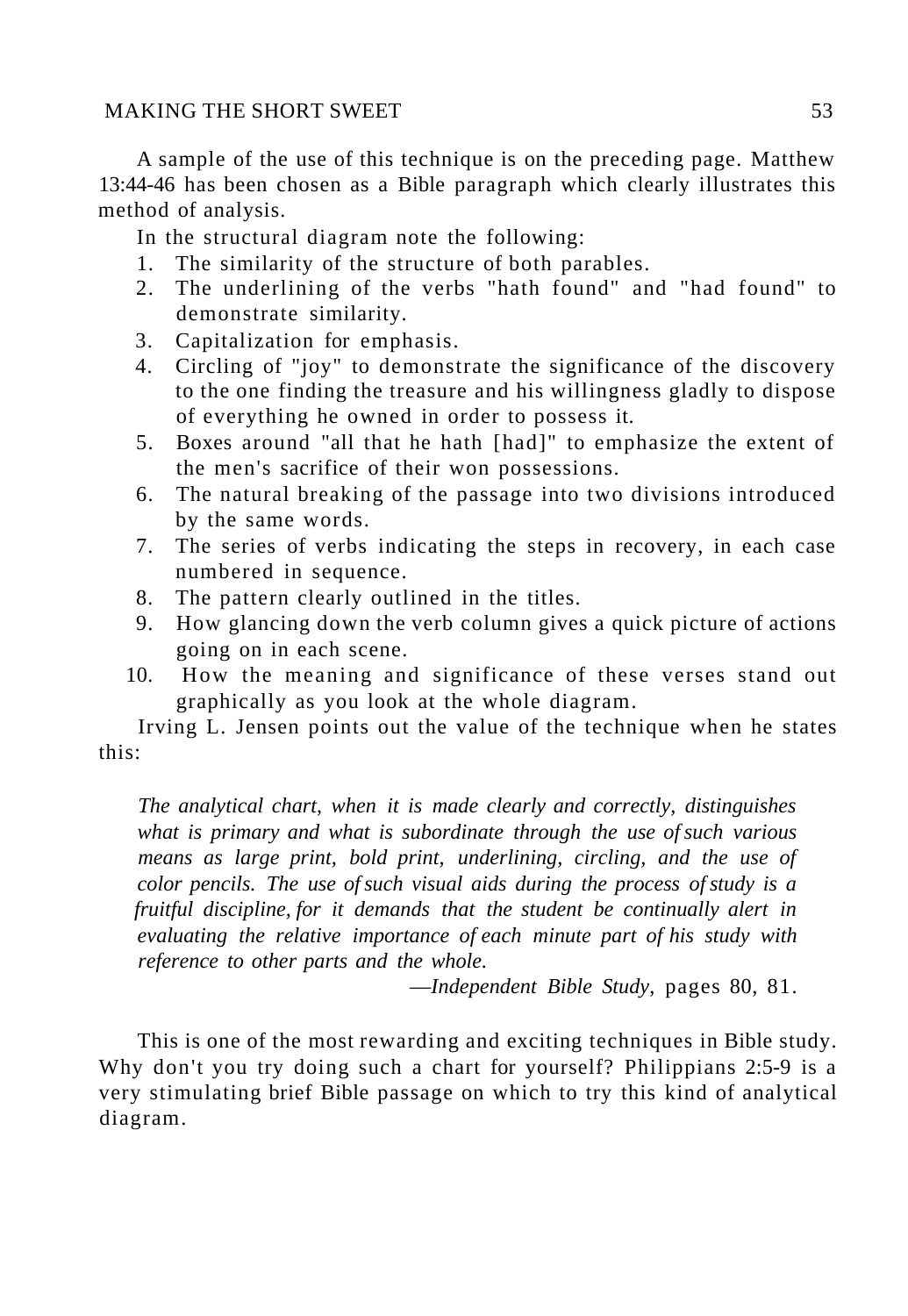

*2. Prepare an analytical diagram of Philippians 2:5-9 by using the method described on pages 51-53.*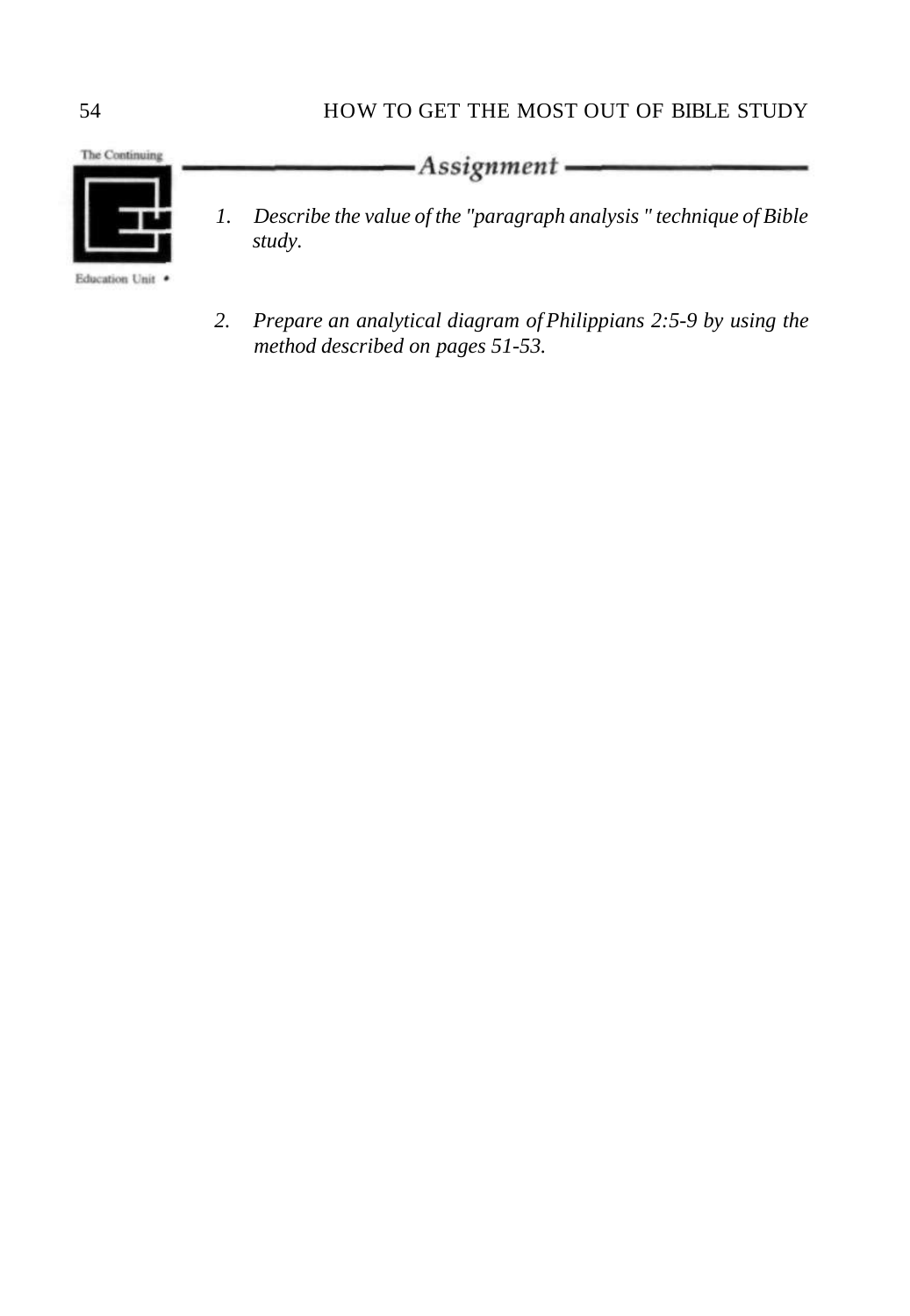## **Pyramids, Progress, and Principles**

Bible study will never become a favorite activity if it is something we have to force ourselves to do. Only when we have experienced the thrill and excitement that come from the personal discovery of new concepts, hidden truths, and special passages that seem to leap from the page and speak to our immediate needs, will we become self-motivated to *want* to keep on searching the Bible for more precious treasure.

Why do hunters get up so early in the morning and even at times risk life and limb in their effort to shoot deer or whatever game they're after? Basically, I suppose it's because they find a thrill in such activity—they enjoy hunting. But they can legally hunt only during a specified season. Isn't it wonderful that there's no limit, but instead a permanent open hunting season, on the excitement of searching for that which is new and inspiring in God's Word? Since we can study and search any time we want to, why don't we do so more often? I believe that it is mainly because we get into what seems to us a boring routine and somehow bypass so much that's there waiting for our discovery when we study the Bible.

But as we learn to watch especially for the unfamiliar, even in the most familiar passages, Bible hunting takes on new meaning. Look for the unusual story or unique text you haven't noticed or heard before. Watch for something a little different from what you've always thought. Interest yourself in a minor Bible character and find out all you can about that person.

Another exciting item to watch for is a particular pattern or interesting format that a writer is using—maybe poetry or a quotation or a play on words or a figure of speech. One of the most familiar techniques that Bible writers used to build a logical, well-integrated pattern into their presentations is progression. Progressive relationships can be expressed in a series of items built in an orderly fashion one upon the other. Perhaps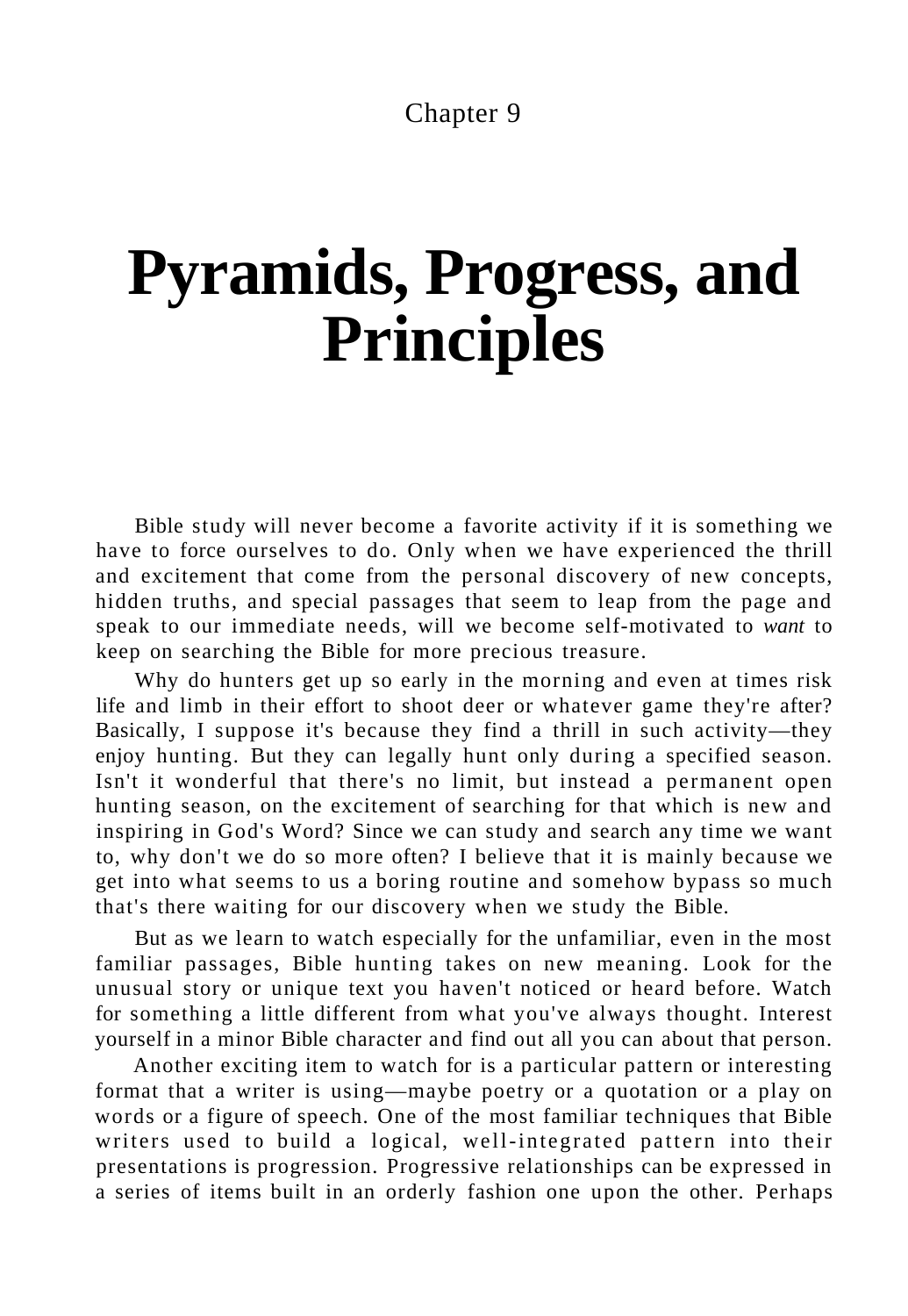one of the clearest illustrations of this is the familiar passage called Peter's ladder found in 2 Peter 1:5-7. Here is not only a list of attributes essential to Christian development, but one that follows an orderly sequence, with each one building upon or developing out of that which has gone before. The first rung of the ladder is faith. Faith leads to virtue, virtue to knowledge, and so on, to the ultimate rung in the Christian experience charity, or love.

The Bible abounds also with instances of progression in thought patterns. James 1:13-15 illustrates this. The process of temptation and its results he describes as a progressive experience. First, man is "drawn away of his own lust, and enticed." Then "when lust hath conceived, it bringeth forth sin." And, finally, the result of sin is that it "bringeth forth death."

Progression may tend toward a climax, and the climax can be narrower in its focus than the broad issue upon which it is based. If this is the case, it can be graphically illustrated by means of a simple pyramid. The broader items are listed at the base and the others in ascending sequence. For instance, the creation record in Genesis 2:4-9 begins with the heavens and the earth and finally narrows down to the trees in the garden. This progression can be illustrated in a pyramid as follows:



Of course some passages would lend themselves more to the use of an inverted pyramid. Look at the familiar Romans 10:14, 15, and decide what kind of pyramid you might use to portray graphically this passage.

Besides ladders and pyramids, other means of portraying progression can be used, such as the simple stairstep. Matthew 5:3-9 is a passage which we immediately recognize as a portion of the Beatitudes, but have you noticed the deep significance of these Beatitudes as the seven steps we take to becoming children of God? This might be illustrated as follows: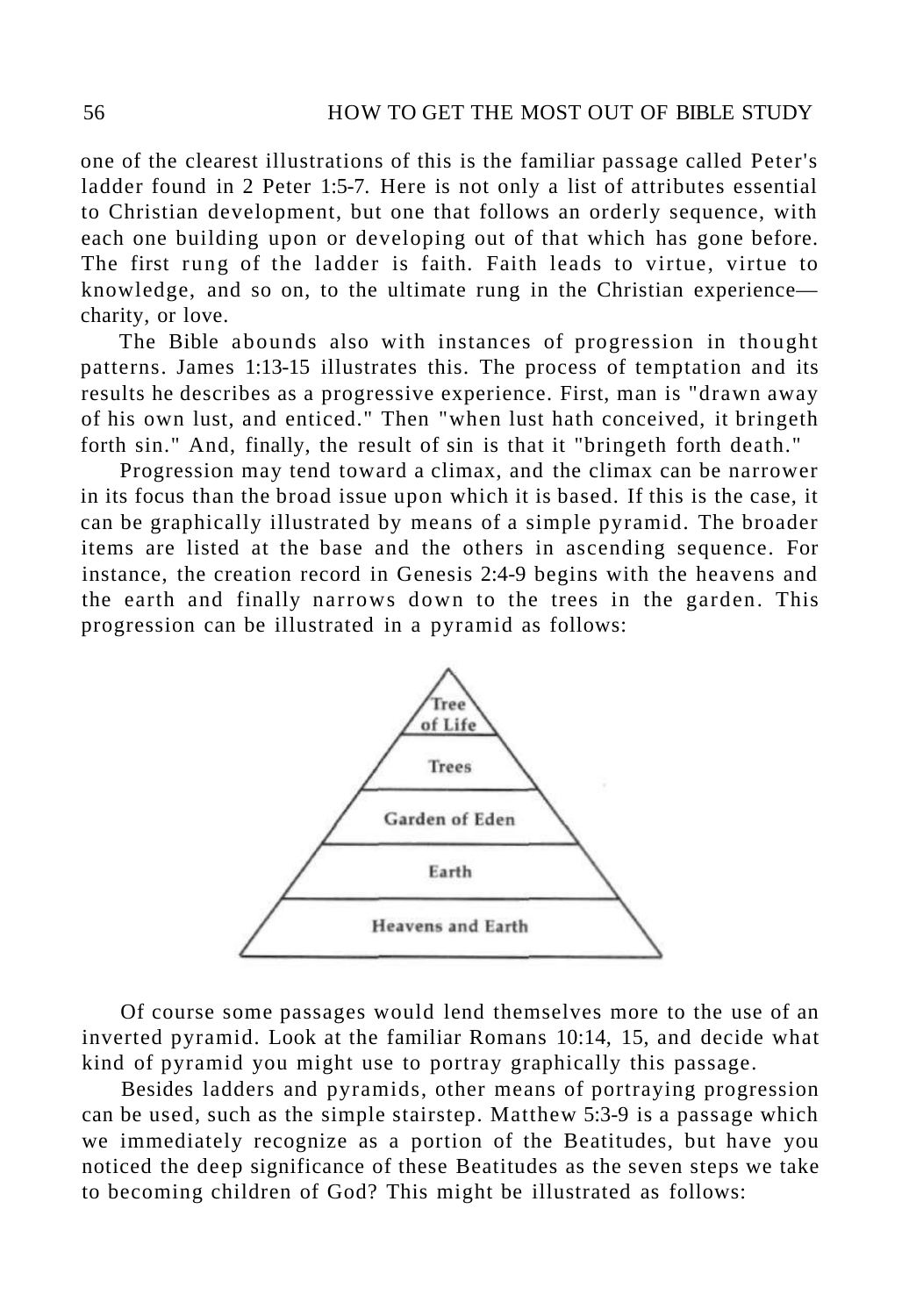

v. 3 Recognition of Spiritual Need

A more sophisticated form of the progression chart is that found in the events of creation week recorded in Genesis 1:1 to 2:3. Progression is combined with comparison, as is seen in the following chart:

| PREPARATION | 1st Day<br>Light Introduced                         | 4th Day<br>Lights in Firmament                                        |  |  |  |  |  |
|-------------|-----------------------------------------------------|-----------------------------------------------------------------------|--|--|--|--|--|
|             | 2nd Day<br>Firmament made<br>Waters under Firmament | 5th Day<br><b>Birds in Firmament</b><br>Water Creatures in Sea        |  |  |  |  |  |
|             | 3rd Day<br>Dry Land Appeared<br>Vegetation          | 6th Day<br>Man and Animals Populate Earth<br>Food for Man and Animals |  |  |  |  |  |

Progression charts are used only, of course, when the context of the passage being studied warrants such use. Many variations of the charts suggested above are possible. See what you can do to develop progression charts to illustrate Romans 5:1-5 and Matthew 11:28, 29. As you begin putting to work some of the Bible-study techniques you have been learning, you should notice a change in your attitude toward Bible study. There should be a new eagerness and air of expectancy as you open the sacred pages. Yet studying God's Word is not just a game, such as fitting a jigsaw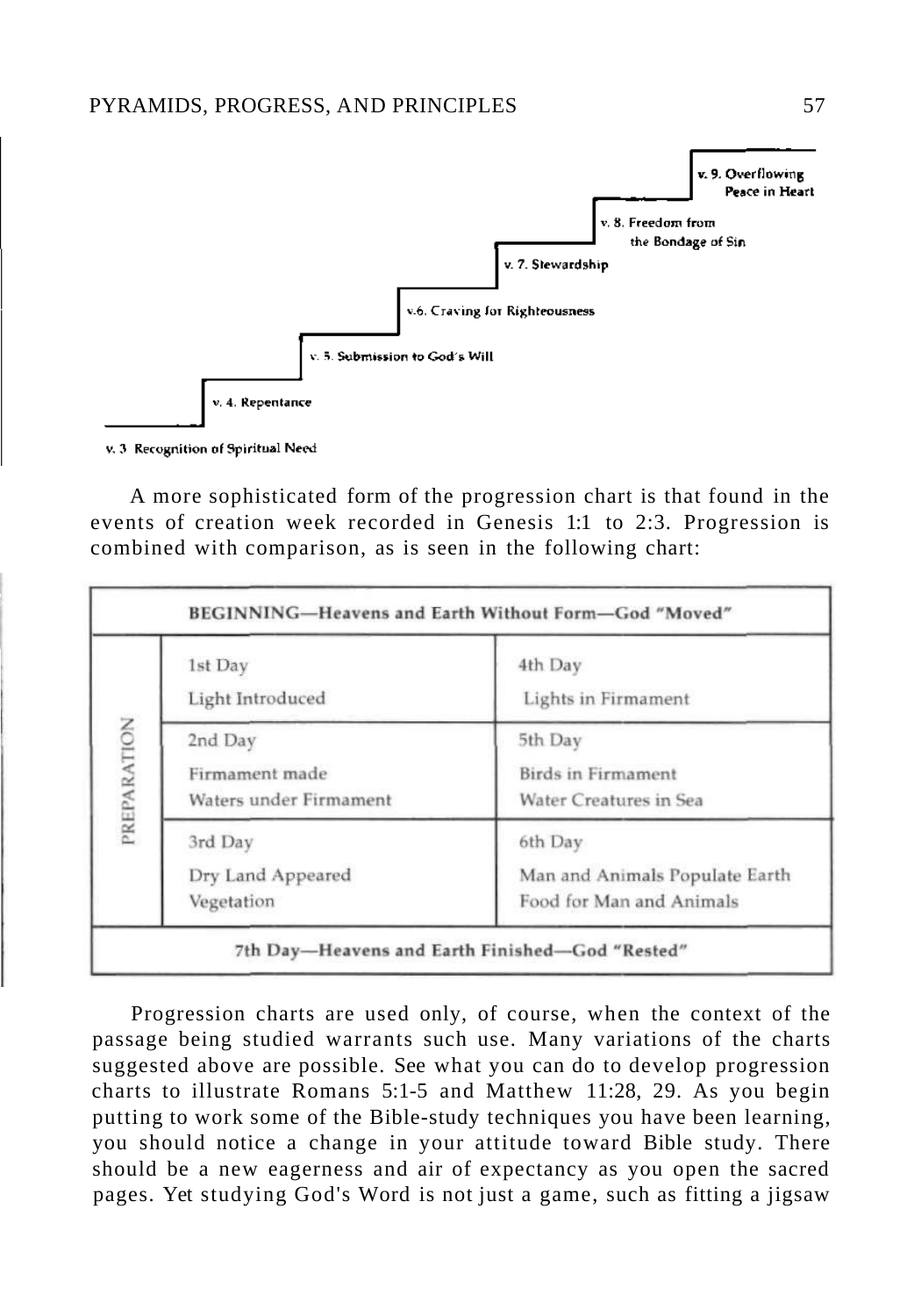puzzle together. It involves serious communication with the Holy Spirit and must always be approached in an attitude of prayer and true humility remember that we're thinking God's thoughts after Him.

There are some who shy away from what I am about to suggest, but if we are careful not to abuse the privilege, we can actually be taught by the Holy Spirit as we study. Previously we suggested that we ought to let the Bible author say what he wants. Now let me suggest that we need also to let the Holy Spirit say what He wants to say.

The seventh chapter of Daniel presents a great outline prophecy that covers the major events of history as it relates to God's people from the time of Daniel until the establishment of Christ's everlasting dominion on earth. It was given to Daniel in the form of a dream, clothed in symbolism. Verses 15 and 16 of this chapter tell us that Daniel was troubled because he didn't understand and that he had to ask what the vision meant. In the following verses a more detailed explanation is given, but verse 28 indicates that Daniel was still very troubled.

Two years later another vision was given to Daniel. It supplemented the first vision and was designed to increase his understanding of these revelations which had been troubling him. See Daniel 8:17. Undoubtedly Daniel better understood what was to take place in the future as a result of this even more detailed explanation. But the last verse of chapter 8 relates that he fainted and was sick and astonished at the vision. Evidently he shared his perplexing visions with his friends, but they weren't able to help him understand either.

The events of chapter 9 take place about thirteen years later. Verses 2 and 3 indicate that Daniel was still troubled, mostly by the time factor involved and particularly with its relationship to the seventy-year period of captivity predicted by Jeremiah. He began to seek the answer by fasting and prayer. While he was still praying, the angel Gabriel came to his side and announced that he was there to give Daniel "skill and understanding" concerning the vision. He particularly dealt with the period of time "determined" upon Daniel's people, the Jews.

Three years later, Daniel was still so troubled about the length of time involved that chapter 10 tells us that he fasted three whole weeks over this lack of understanding. Once again he was given a vision in which he was assured of Heaven's interest in helping him to understand. Chapters 11 and 12 contain the details of this revelation, outlining events from Daniel's time to the second coming of Christ, particularly those events that the text suggests are to be sealed to the time of the end.

In Daniel 12:8 we find Daniel admitting that he could not understand these sealed events. Nor would they be understood until the last days.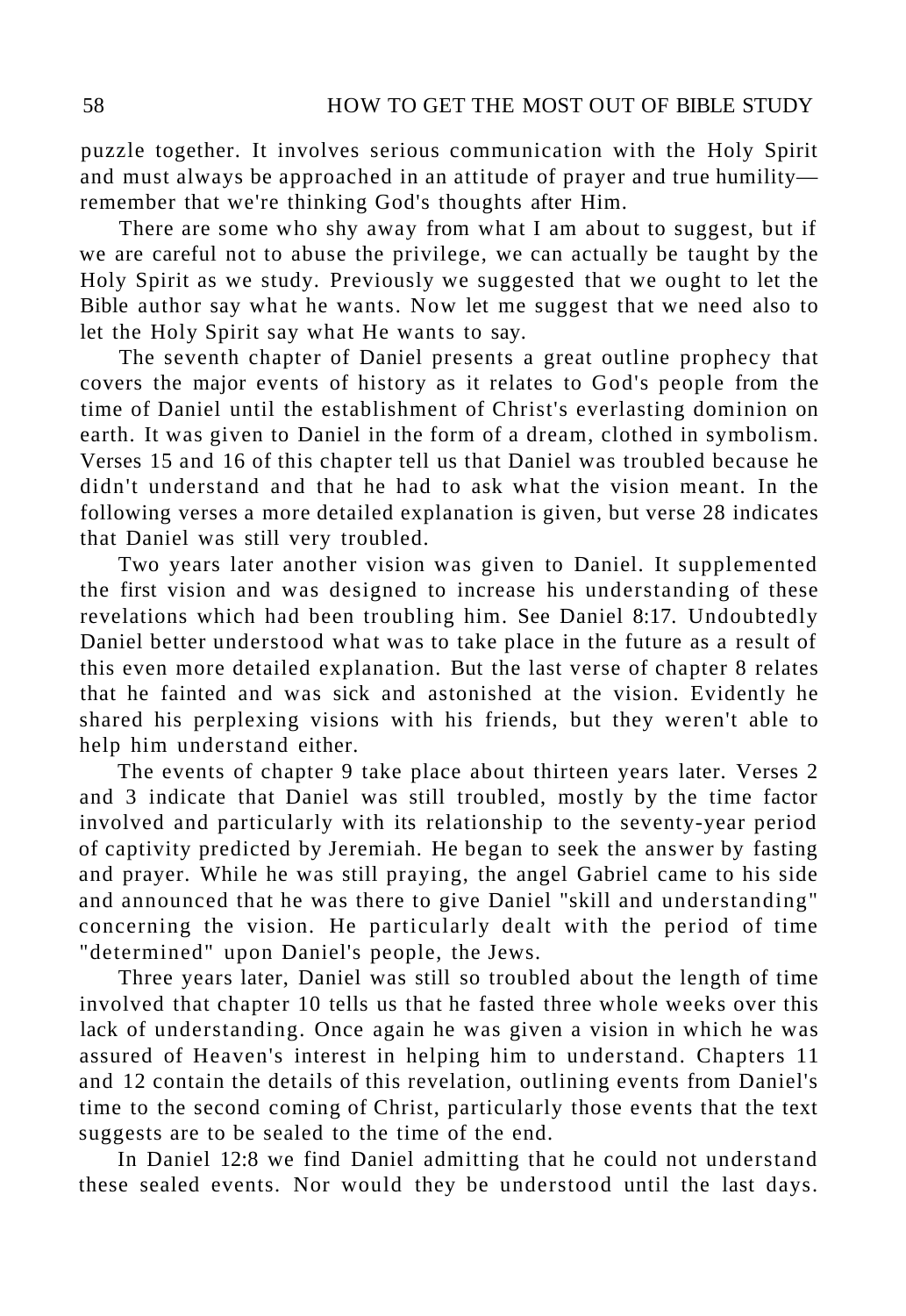#### PYRAMIDS, PROGRESS, AND PRINCIPLES 59

Daniel was told, "Go thou thy way till the end be: for thou shalt rest, and stand in thy lot at the end of the days." Verse 13. Daniel himself could not possible fully understand the events revealed to him and recorded in the last six chapters of his book. But he was encouraged to believe that the time would come "at the end of the days" when the things he had been so troubled about would be fully understood and his writings would be unsealed and made meaningful to those who would be guided by the Holy Spirit in understanding these prophecies.

This experience of Daniel illustrates clearly the principle that even the Bible writer doesn't always fully understand the message being given through him. There are some things in the Bible that are reserved especially for readers living in the last days to understand.

Inductive Bible study first follows every possible technique to find out exactly and objectively what the author is trying to say. Next the student must realize that the Scriptures "are written for our admonition, upon whom the ends of the world are come." 1 Corinthians 10:11. Some are afraid of this step as being too subjective, and too much subjectivity can be dangerous. However it must be admitted that the Holy Spirit often intends a passage to have more than one application. Jesus Himself clearly had two applications in mind in Matthew 24—one to the time of the destruction of Jerusalem and the other to that period which immediately precedes His second coming.

Whenever a later inspired writer is led by the Holy Spirit to convey what God intended in a Bible passage, we have inspired authority for understanding it in this sense, even though the earlier author may not have thus understood it. We can go yet one step farther. The Holy Spirit is given *directly* to the church as God's special gift to guide us into all truth. John 16:13.

The Holy Spirit is not given as a shortcut to eliminate the necessity of careful and methodical study. But when we apply ourselves to thorough, methodical study as a "workman that needeth not to be ashamed," we rightly divide, or properly understand, the word of truth. 2 Timothy 2:15. Still, to approach the study of the Bible with the human mind unaided by the Holy Spirit is to open the way for a spirit not of God to control our understanding. This danger is made plain in the following statement:

*Without the guidance of the Holy Spirit we shall be continually liable to wrest the Scriptures or to misinterpret them. There is much reading of the Bible that is without profit and in many cases is a positive injury. When the word of God is opened without reverence and without prayer; when the thoughts and affections are not fixed upon God or in harmony*  with His will, the mind is clouded with doubt; and in the very study of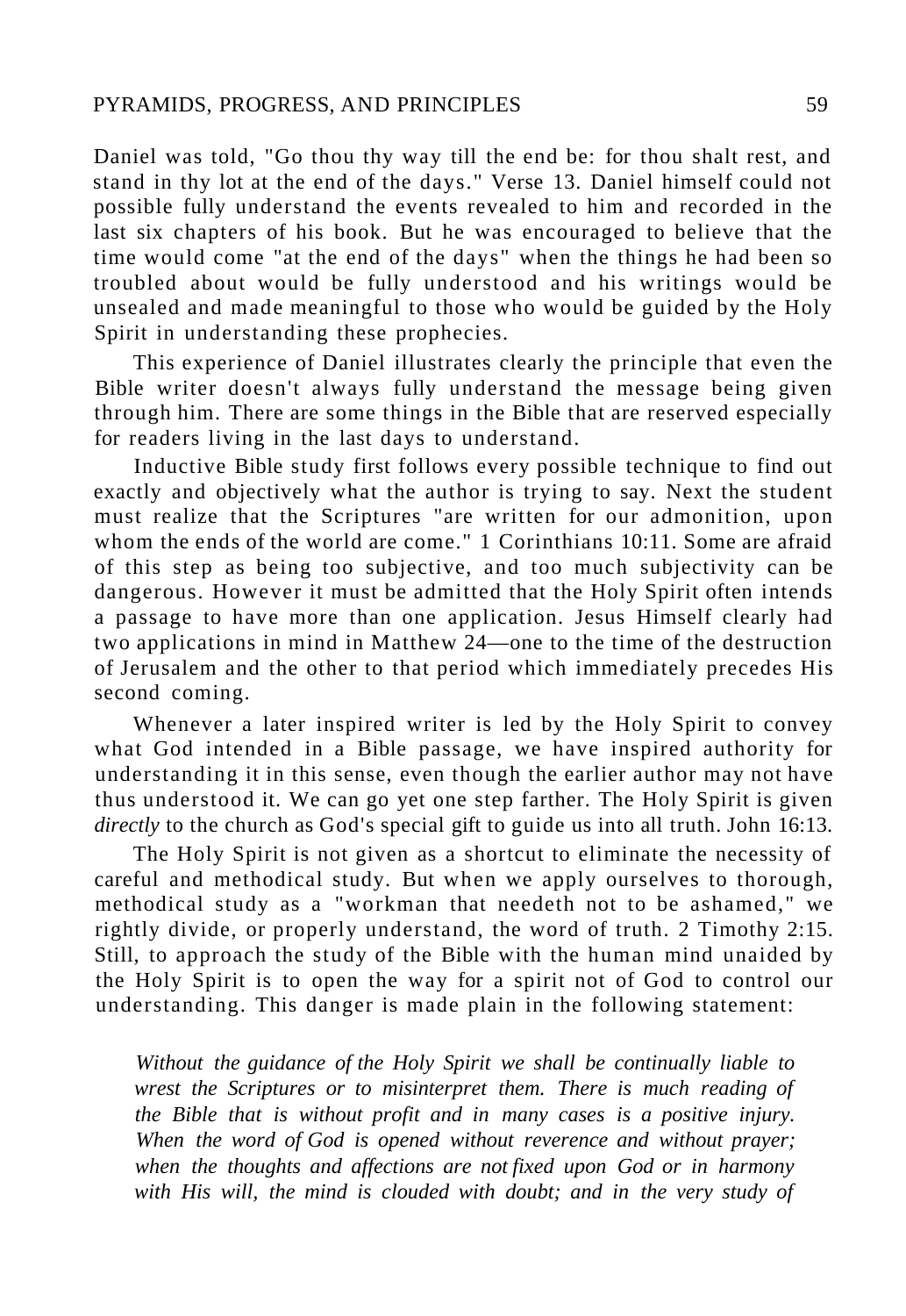#### 60 HOW TO GET THE MOST OUT OF BIBLE STUDY

*the Bible, skepticism strengthens. The enemy takes control of the thoughts, and he suggests interpretations that are not correct.*  —Ellen White, *Testimonies,* vol. 5, pp. 704, 705.

In following the guidance of the Holy Spirit in applying biblical passages to our own time and circumstances, two factors must always be kept in mind:

*First,* we must be able to *distinguish* between universal principles and local applications of these principles. Certain portions of the Scripture were written to meet particular circumstances and specific instances. The principles behind the specific applications expressed in these portions are universal in their scope. But all specific applications to local circumstances and specific times and events are not necessarily applicable today.

*Second,* we must be able to relate a particular biblical passage to current times and circumstances. We must be able to see the relationship of truths or teachings in the passage to the Scriptures as a whole. Any one passage may emphasize a certain phase of a Bible teaching without giving all the other facets that must be understood to see the truth being discussed in its wholeness. Therefore, before drawing any definite conclusions concerning the nature of a revealed truth, it is essential to study it in the light of the entire Bible teaching on the subject. In doing so we must recognize that the Holy Spirit does not contradict Himself. Such comparative study necessitates careful thought and research, but it is worth the effort. And it is a safeguard against misinterpreting or misunderstanding a Bible teaching.



- $-Assignment -$
- *1. Employ the "pyramid technique" to graphically portray the progression found in Romans 10:14-15.*
- *2. Using the "ladder technique" outline the progressive steps found in Romans 5:1-5.*
- *3. Develop a progression chart to illustrate Matthew 11:28, 29.*
- *4. Differentiate between "universal principle" and "local application" when interpreting Scripture.*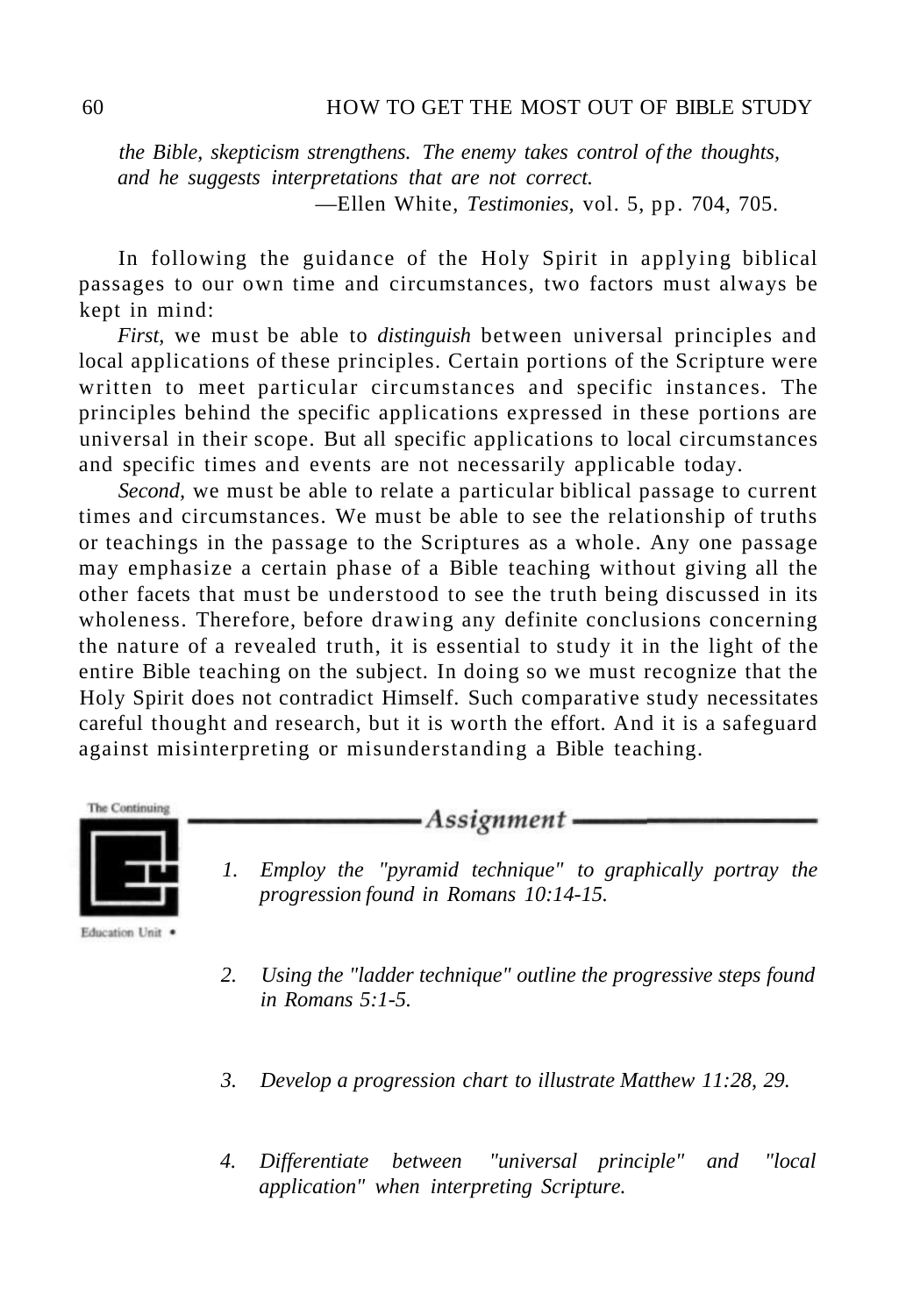## Chapter 10

# **Putting It All Together**

When I was a boy, I loved taking things apart—particularly clocks. All the wheels and gears and other pieces were fascination to me. But putting them all back together was something else! I had parts and pieces scattered everywhere. But I could not restore too many mechanical objects to the purpose for which they were originally intended.

We don't want to tinker with Bible passages in that way, tearing them apart and analyzing them without putting them back together again. It's possible to become so involved with the single words and phrases of a Bible passage that we might completely overlook what God is basically trying to say to us.

How, then, do we go about putting it all back together again? How do we set it all in the right framework so that we see all the component parts in their beautifully integrated relationship to each other?

Summarizing individual verses, a technique we have previously described, helps us understand more readily what these verses are all about. But we also need to see them as part of their larger context. One most helpful exercise in accomplishing this is to attempt to summarize the entire scriptural section—whether it be a few verses, a whole chapter, or even an entire Bible book—in just a sentence or two, striving to capsulize the author's concept in our own words. At times we might develop a simple chart that succinctly summarizes the passage.

For instance, Matthew 24:32 through Matthew 25 contains seven parables or illustrations teaching preparedness and what it means to watch and be ready for the second coming of Christ. Attempting to summarize these in as few words as possible can be quite a challenge. After nearly an entire class period of working on this project, one of my classes came up with the following chart: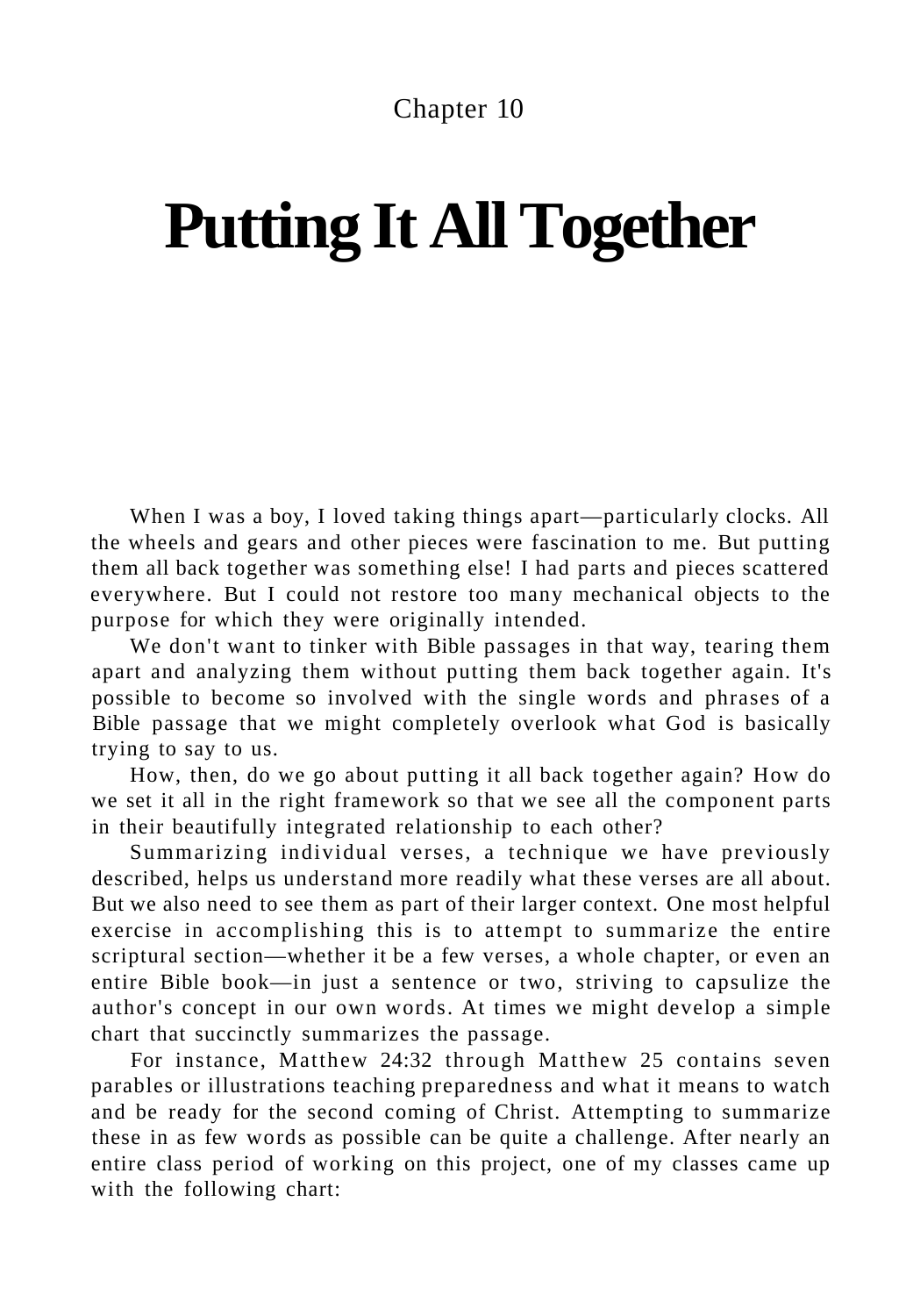| Parables of Preparedness           | Meaning of "Watch"       | Attitude                 |
|------------------------------------|--------------------------|--------------------------|
| $24:32-35$ —Fig Tree               | <b>Nearness</b>          | Awareness                |
| $24:36-42$ —As in Days of Noah     | Unexpectedness           | Watchfulness             |
| $24:43$ , $44$ —Thief in the Night | Unexpectedness           | Readiness                |
| 24:45-51—Two Types of Servants     | Responsibility           | WANT Him to ?            |
| $25:1-13$ —Ten Virgins             | Spiritual Responsibility | Consecration, dedication |
| $25:14-30$ —Talents                | Diligence (Stewardship)  | Loving anxiety to share  |
| $25:31-46$ -Sheep and Goats        | Love                     | As Christ loved          |

A more detailed summary chart also can be helpful, providing that it's kept to a single page. What I have come to call the "Inductive Study Chart" is useful for viewing the entire Bible section being studied and also for enabling you to visualize the whole scope of your study. This chart incorporates the horizontal summary chart concept outlined in chapter 4 and the observation chart in chapter 6 and adds a column for applications. So it becomes the culminating or final record chart that puts everything together.

Some time ago my wife and I spent a weekend with the Frederick, Maryland, church in a mountain retreat in Pennsylvania studying together how to get the most out of Bible study. When we reached the point you are at now in your study of this book, we asked the people to apply what they had been learning to a study of Psalm 1. I think you'll be quite interested in reviewing the results of our collective study as it appears in the Inductive Study Chart which follows. Note particularly the application column and how it is used.

Undoubtedly as you have practiced the methods suggested in the previous chapters, you have become involved in making applications to your own situation or to that of your family or church group. But in order to get the most out of letting the Holy Spirit say what He intends to say through the passage you are studying, it will probably be helpful to have a guide that can suggest certain questions you might ask as you make applications. After working with these for a while, it will become second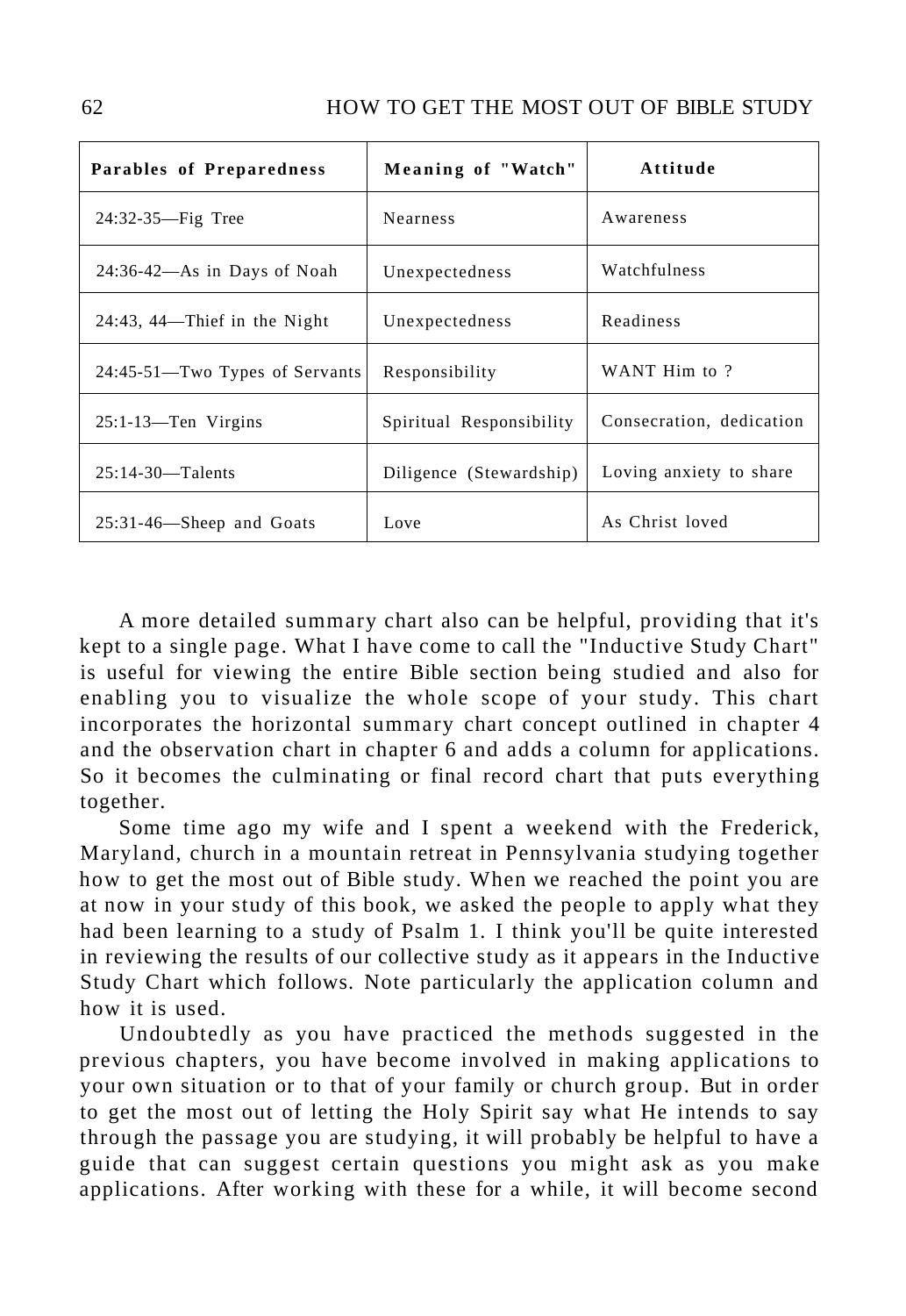| <b>Psalm 1 - The Two Ways</b> |                                                                                      |                                                                                                                                                                                                  |                                                                                                                                |  |  |  |  |  |
|-------------------------------|--------------------------------------------------------------------------------------|--------------------------------------------------------------------------------------------------------------------------------------------------------------------------------------------------|--------------------------------------------------------------------------------------------------------------------------------|--|--|--|--|--|
| <b>Verse</b>                  | <b>Sentence Summary</b>                                                              | <b>Questions and Observations</b>                                                                                                                                                                | Application                                                                                                                    |  |  |  |  |  |
| $\mathbf{1}$                  | Happiness comes<br>from not being<br>ungodly, sinful,<br>or scornful.                | <b>Degrees</b><br>of wickedness<br>of participation<br>walketh<br>ungodly<br>sinners<br>standeth<br>scornful<br>sitteth<br>Righteousness is here described first<br>in negatives.                | Righteousness=<br>True happiness<br>God is fair:<br>He desires our<br>happiness.                                               |  |  |  |  |  |
| $\overline{c}$                | Instead, one<br>continually finds<br>his pleasure in the<br>revealed will of<br>God. | Law=whole Torah. Constant<br>pleasure in reflecting on it=delight.<br>Preoccupied with it.<br>In this verse righteousness is<br>described in positives.                                          | By beholding we<br>become changed.<br>Need for<br>continuous<br>meditation.                                                    |  |  |  |  |  |
| 3                             | Like a good tree<br>he bears fruit, and<br>the Lord blesses his<br>life.             | Planted-not accidentally growing-<br>being carefully tended. River=water of<br>life-Holy Spirit's ministry.<br>Three blessings:<br>good fruit in season<br>doesn't wither<br>shall prosper       | Results of the godly<br>life are as certain as<br>good fruit is on a<br>carefully tended<br>tree.                              |  |  |  |  |  |
| $\overline{4}$                | Wicked are like the<br>chaff, transient and<br>worthless. They're<br>rootless.       | NOT SO=Contrast<br>Tree held prisoner by its roots but in<br>reality grows and bears fruit. Chaff<br>is free but in reality a slave to<br>environment and sin.<br>Tree=Long Life/Chaff=Transient | We must be rooted<br>and grounded in<br>Jesus if we are to<br>bear fruit and lead<br>worthwhile lives.                         |  |  |  |  |  |
| 5                             | The ungodly cannot<br>stand in the<br>judgment.                                      | Must be a separation—each finds<br>his own level.<br>Sinners=those who miss the mark.<br>The wicked can't take the heat!                                                                         | Because of their lack<br>of stability and<br>interest the ungodly<br>cannot eternally<br>associate with God<br>and His people. |  |  |  |  |  |
| 6а                            | Way of righteous:<br>God knows.                                                      | God KNOWS the natural results of<br>our choices far better than we can<br>know. They are revealed in the verses<br>above. His people prosper eternally.                                          | In His love He<br>seeks to let us<br>know.                                                                                     |  |  |  |  |  |
| 6b                            | Way of ungodly:<br>shall perish.                                                     | Separation from all that is<br>worthwhile, eternally.<br>The second death.                                                                                                                       | God tells us clearly<br>so that we can<br>make the right and<br>intelligent choice.                                            |  |  |  |  |  |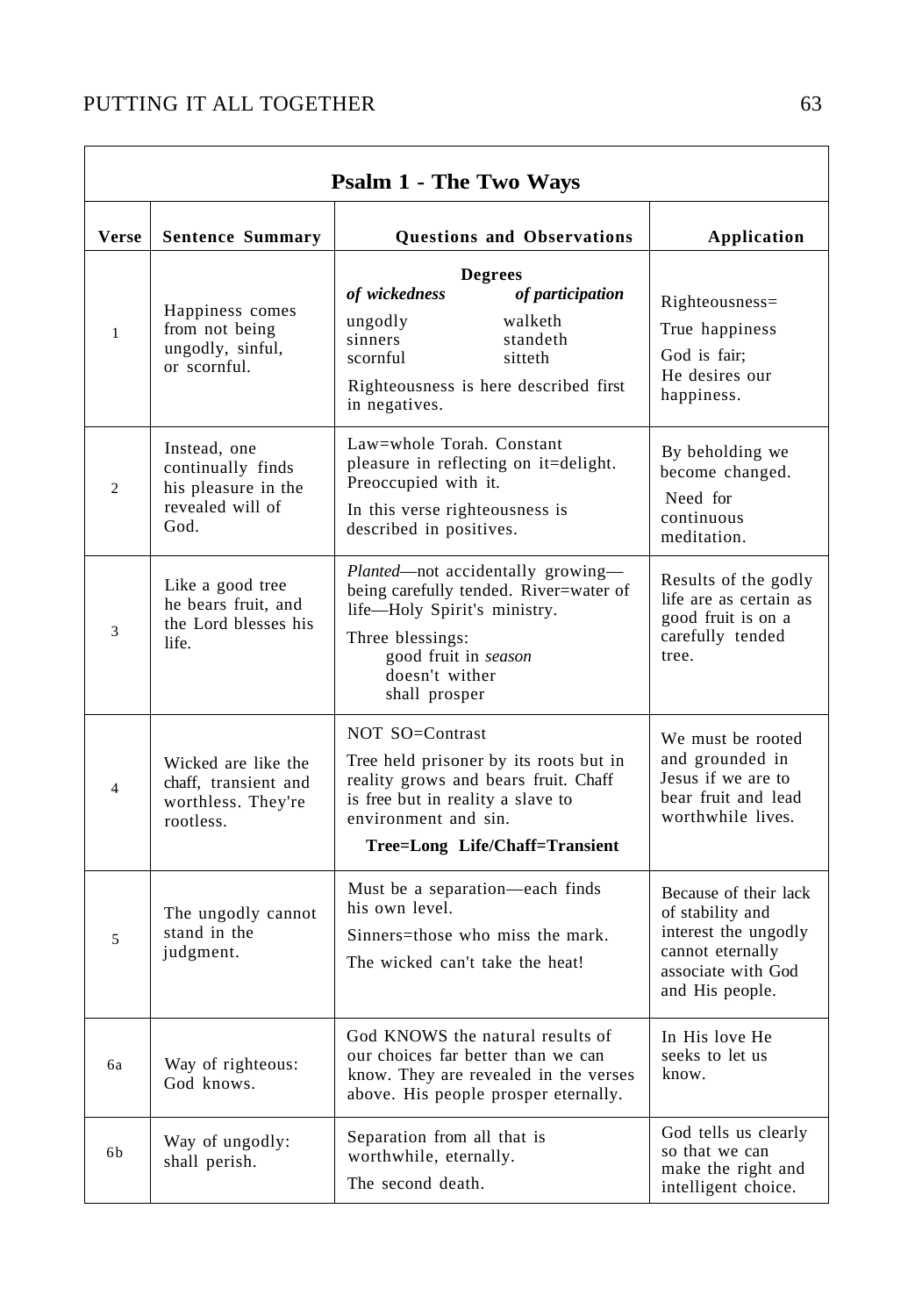nature to ask such questions on your own. But at first you should consult the list if for no other reason than to form the habit of checking yourself to make sure you are doing a thorough enough job in this respect. The following list is suggested by Oletta Wald on pages 44 and 45 of *The Joy of Discovery:* 

- 1. **Faith** 
	- What does the Bible passage teach me about personal faith?
	- What do I learn about God, Jesus Christ, the Holy Spirit, and my relationship to Them?
	- What specific truths should I believe?
	- Why should I believe them?

## 2. **Attitudes**

- What do I learn about good or bad attitudes?
- What are the results of each kind?
- What should be my attitudes?
- How can I change negative ones?
- What do I learn about emotions?
- Is there help suggested for release from destructive emotions such as fear, worry, anxiety, hate, resentment, jealousy?

## 3. **Actions**

- What should be my actions?
- Are there errors to avoid?
- Are there any actions which I need to change?
- 4**. Sins** 
	- What sins are pointed out in my life?
	- Are there some which I need to confess to God?
	- To my fellowmen?
	- Are there some which I need to forsake?

## 5. **Examples**

- What examples are there to follow?
- Not to follow?
- Why?

## 6. **Challenges**

- What are some admonitions which I should make my own?
- How can I follow these admonitions in a concrete way in my relationships in my home? in school? at work? with others? with friends?

## 7. **Promises**

• What promises can I claim for my own?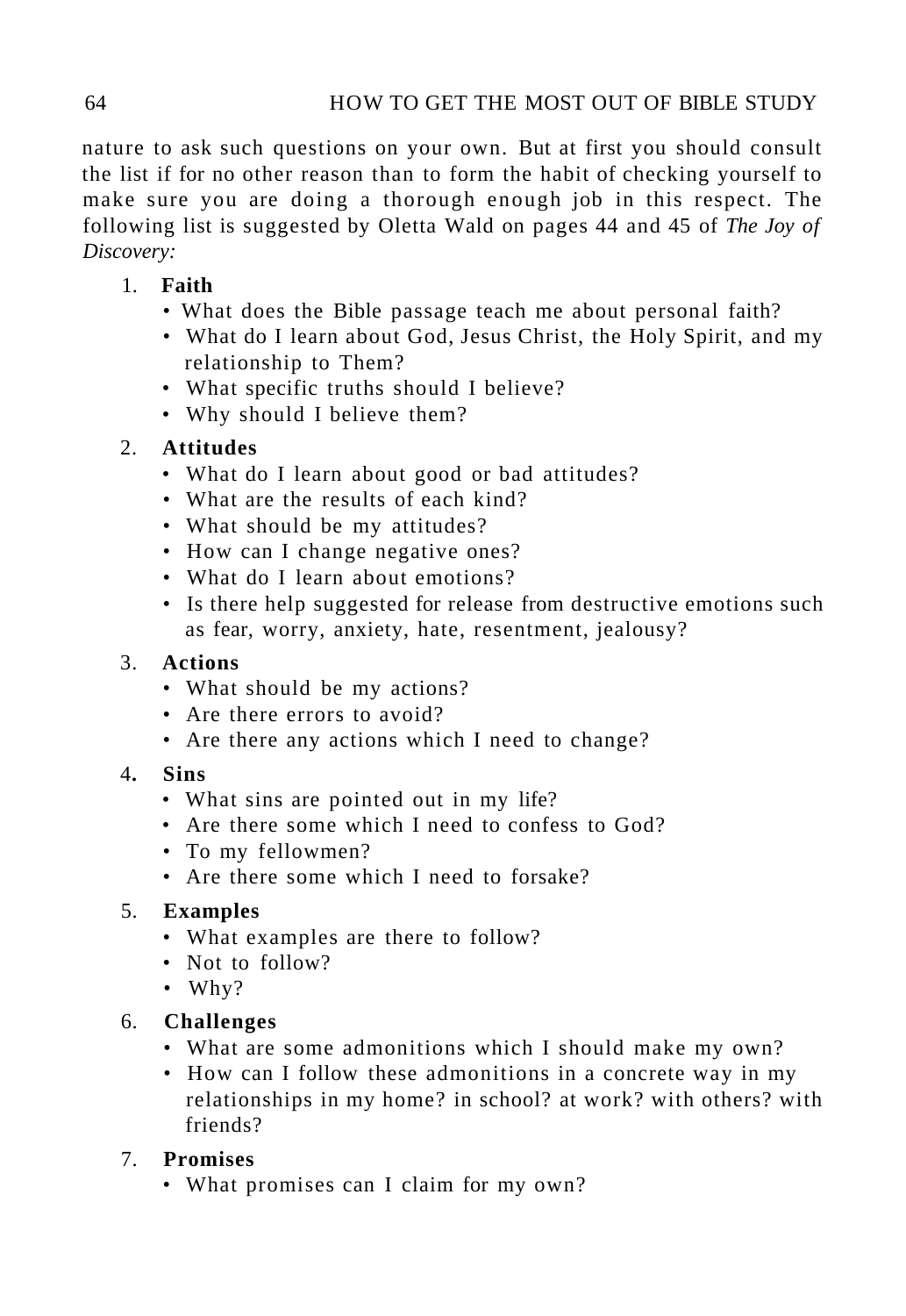#### PUTTING IT ALL TOGETHER 65

- Are there any conditions which I must fulfill in order to claim these promises?
- Are there any specific prayer promises to claim?

Remember, as you follow the above suggestions, that only as the Holy Spirit guides you will your applications be truly pertinent to your life situation. Ask yourself, "What would happen if I really practiced what I am reading here? What would I do that is different from what I am doing now?" Try to be as objective as possible. It is not easy to let the Holy Spirit guide us, "for the Word of God is quick, and powerful, and sharper than any two edged sword, piercing even to the dividing asunder of soul and spirit, and of the joints and marrow, and is a discerner of the thoughts and intents of the heart." Hebrews 4:12.



Education Unit

- -Assignment-
- *1. Read Matthew 5 and then write down the answers to the seven sets of questions listed on pages 64 & 65.*
- *2. Now list the changes you need to make in your life in order to be faithful to the Holy Spirit's guidance.*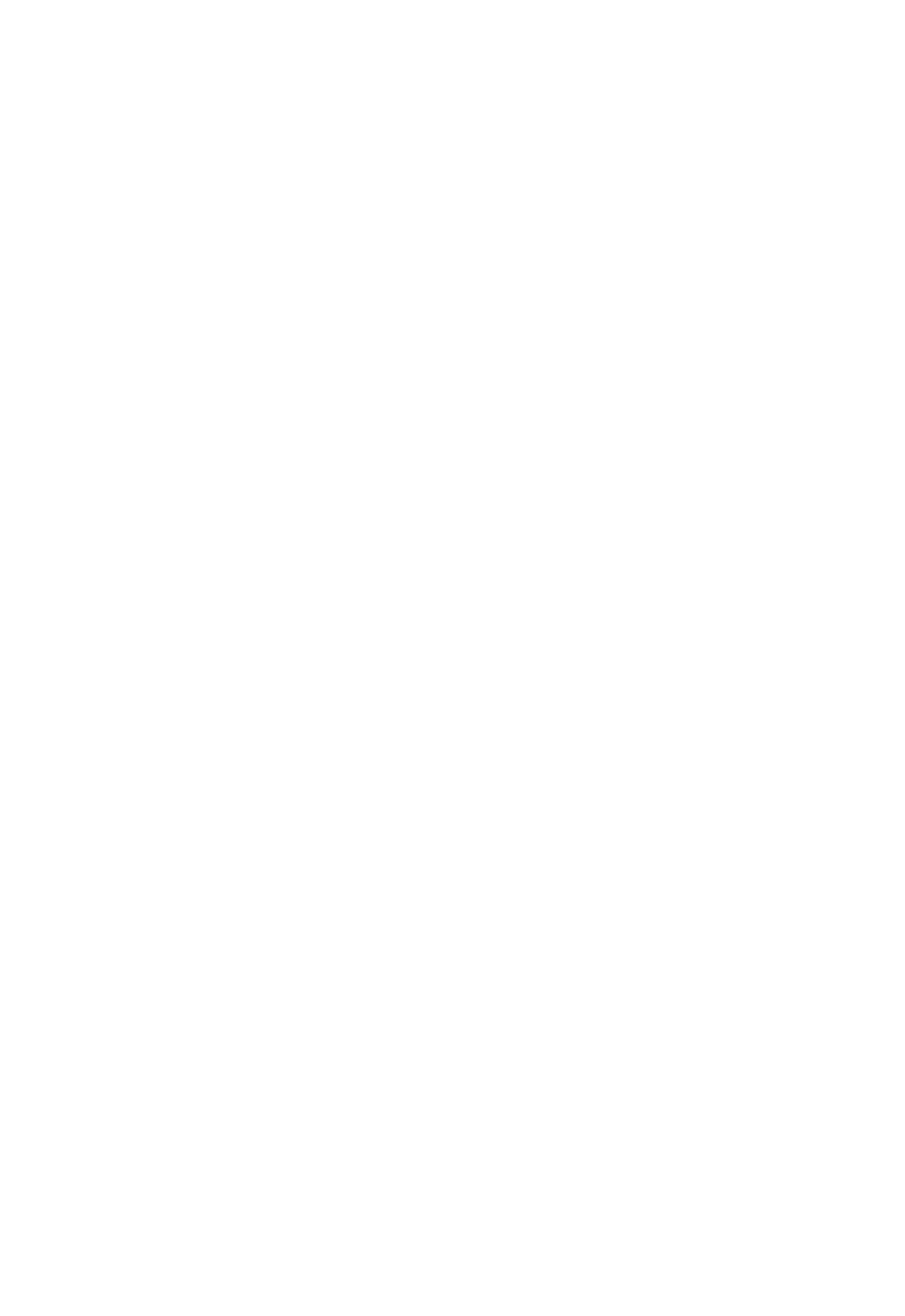## Chapter 11

# **Words to Grow By**

The old adage "we are what we eat" can apply not only to the physical dimension of life but to the spiritual as well. If our spiritual diet is impoverished and we try to feed our souls on the husks of the common place and uninspired, our minds and souls will become dwarfed and cheapened.

Do you know someone who in the last few years has demonstrated striking Christian growth? If you check the reason for it, I'm sure that you'll discover that deep, daily, and prayerful Bible study underlies all such spectacular Christian development. Peter counsels, "As newborn babes, desire the sincere milk of the word, that ye may grow thereby." 1 Peter 2:2. And Jesus informed the devil, "Man shall not live by bread alone, but by every word that proceedeth out of the mouth of God." Matthew 4:4.

What this book has been all about is demonstrating how you can develop a real appetite for Bible study in a practical way. Two counsels from the Lord especially indicate the need for doing so. The first tells us the following:

*If the people of God would appreciate His word, we should have a heaven in the church here below. Christians would be eager, hungry, to search the word. They would be anxious for time to compare Scripture with Scripture and to meditate upon the word. They would be more eager for the light of the word than for the morning paper, magazines or novels. Their greatest desire would be to eat the flesh and drink the blood of the Son of God. And as a result their lives would be conformed to the principles and promises of the word. Its instruction would be to them as the leaves of the tree of life. It would be in them a well of water, springing up into everlasting life. Refreshing showers of grace would refresh and revive the soul, causing*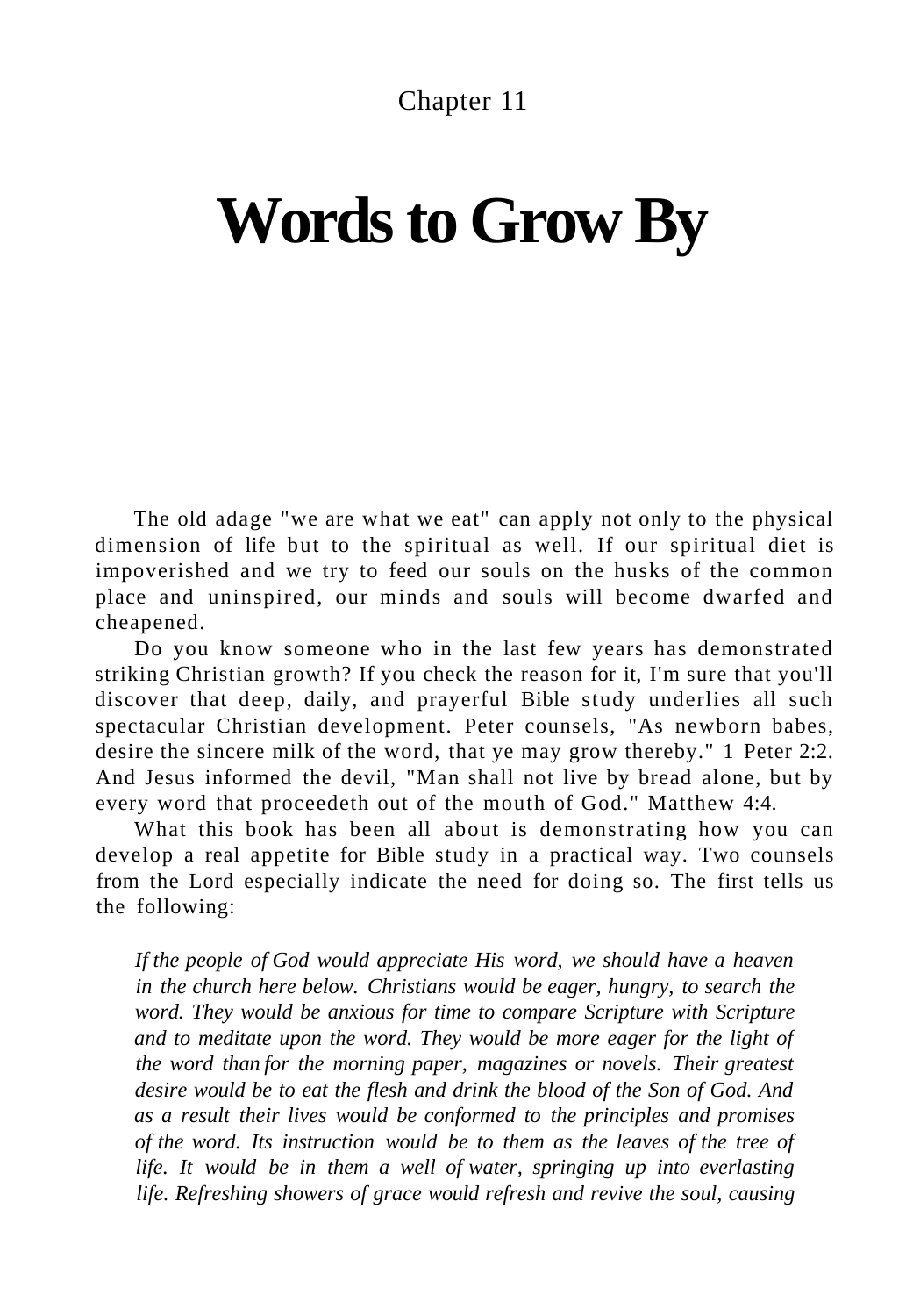*them to forget all toil and weariness. They would be strengthened and encouraged by the words of inspiration.* 

—Ellen White, *Testimonies for the Church,* vol. 8, p. 193.

Isn't that an exciting promise? Through a return to careful Bible study we can have "a heaven in the church here below" and actually partake of the "leaves of the tree of life" now.

The second major reason for us as church members to become especially familiar with the Bible at this time is so that we may clearly distinguish the false from the true in this age when we're being besieged on every side by insidious teachings.

For decades the Western world has been so wrapped in the stifling cocoon of technology that religion has been pretty well excluded from everyday life and thought. Because of the tremendous promise of scientific advance, a large number of people decided they didn't need God or the hope of a future heaven. Why, heaven was to be established on earth right now!

Then technology seemed to turn on us. Nuclear weapons, environmental pollution, and cancer-producing agents in many things technology has provided pulled out all our props and left us with uncertainty and fear.

Since the old values had been thrown away, modern man was left with no place to turn; and the devil—actually a large number of devils—has filled the vacuum. This is evident in the current popularity of the occult, astrology, oriental mysticism, TM, and the rise of the cults. We are now surrounded by a growing bombardment of daily satanic lies.

Therefore, it is truer than it ever has been that:

*We need to search the Scriptures daily, that we may know the way of the*  Lord, and that we be not deceived by religious fallacies. The world is full *of false theories and seductive spiritualistic ideas, which tend to destroy clear spiritual perception, and to lead away from truth and holiness. Especially at this time do we need to heed the warning, "Let no man deceive you with vain words" (Eph. 5:6).* 

—Ellen White, *Selected Messages,* bk. 1, p. 170.

The tragedy today is that even among those Christians who without question receive the Bible "as it is in truth, the word of God" (1 Thessalonians 2:13) so many neglect to follow the example of the Thessalonians and give it a chance to work "effectually" in them.

It isn't so much that we don't feel the need, but too often we just don't quite know how to go about getting the most out of the time we do spend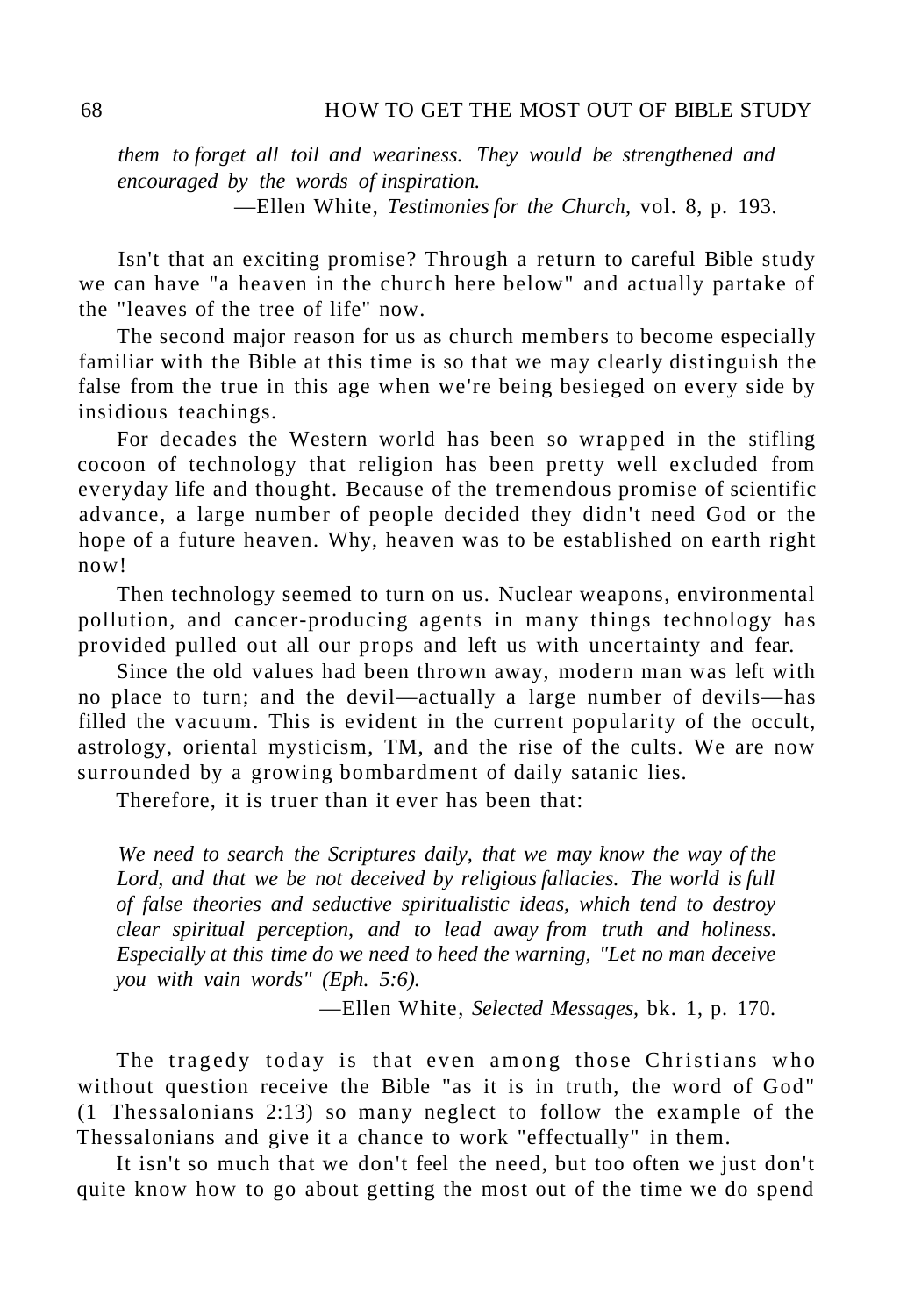#### WORDS TO GROW BY 69

with the Bible. We know it's "good for us"; so we make a valiant attempt to read as much as we can. But this kind of forced study doesn't really do much good. It is only as we learn to discover for ourselves what God is trying to communicate to us and become so thrilled about it that we take time to dig below the picked-over surface of the Bible treasure chest that we can find words to grow by every day as we turn to the Bible.

One final caution. The wide variety of techniques described in the foregoing pages should not leave you with the impression that you must use all of them and use them frequently in order to "get the most out of Bible study." What we hope you'll do is try each of them and discover for yourself those that you can most readily use and that are of particular benefit to your individual study program. You'll undoubtedly adapt many of them to meet your particular needs, and this is exactly what we want you to do. Never, never use them just because you think you're supposed to!

I've described those techniques that have helped me gain new insights and have given me great pleasure as I have used them in my personal study. As I've shared them with others over the past several years, they tell me that many of them work nicely for them too. Of course, each is designed for particular use; and you'll have to learn from experience how to use the right tool for the right job—how to apply the right technique to the particular kind of Scripture passage you're dealing with.

But most of all we trust that as you begin to apply the techniques of Bible study we've shared, the Bible will become more alive for you than it ever has been. But even that is not enough. No matter how much you come to enjoy Bible study, unless it brings about a change in your thinking and in your pattern of living, it has not accomplished what God intends it to. However, if you faithfully apply yourself to careful study, you can certainly expect the fulfillment of the promise that:

*He who opens the Scriptures, and feeds upon the heavenly manna, becomes a partaker of the divine nature.* 

—Ellen White, *Review and Herald,* June 28, 1892.

Only need-motivated and God-directed Bible study brings us God's words—words to live and grow by.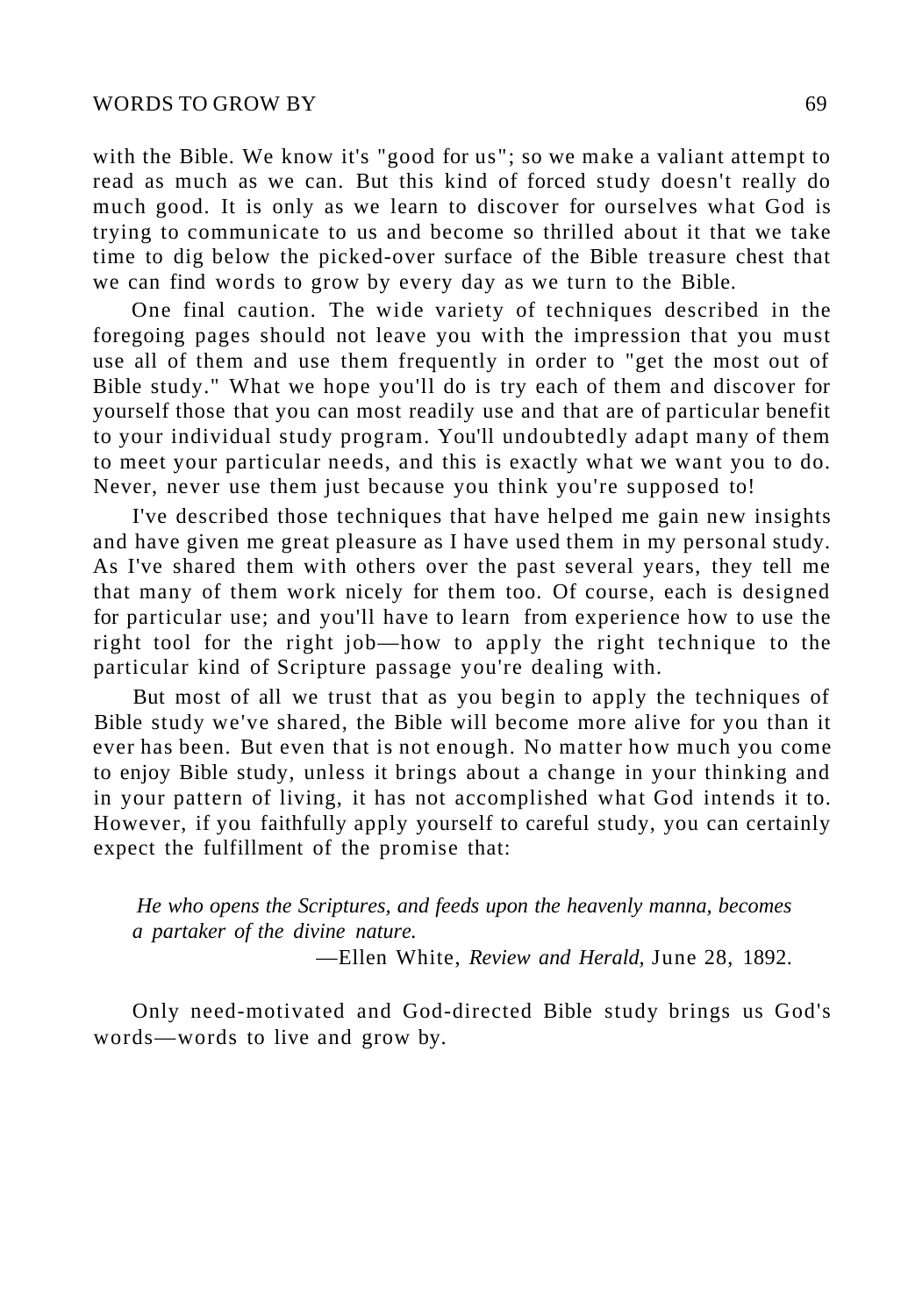### 70 HOW TO GET THE MOST OUT OF BIBLE STUDY



- *1. Give a reason why we need to "develop a new appetite for Bible study in a practical way."* 
	- *2. Choose a Bible book and outline it in the same way the author has the book of Habakkuk in the Appendix.*

 $-Assignment -$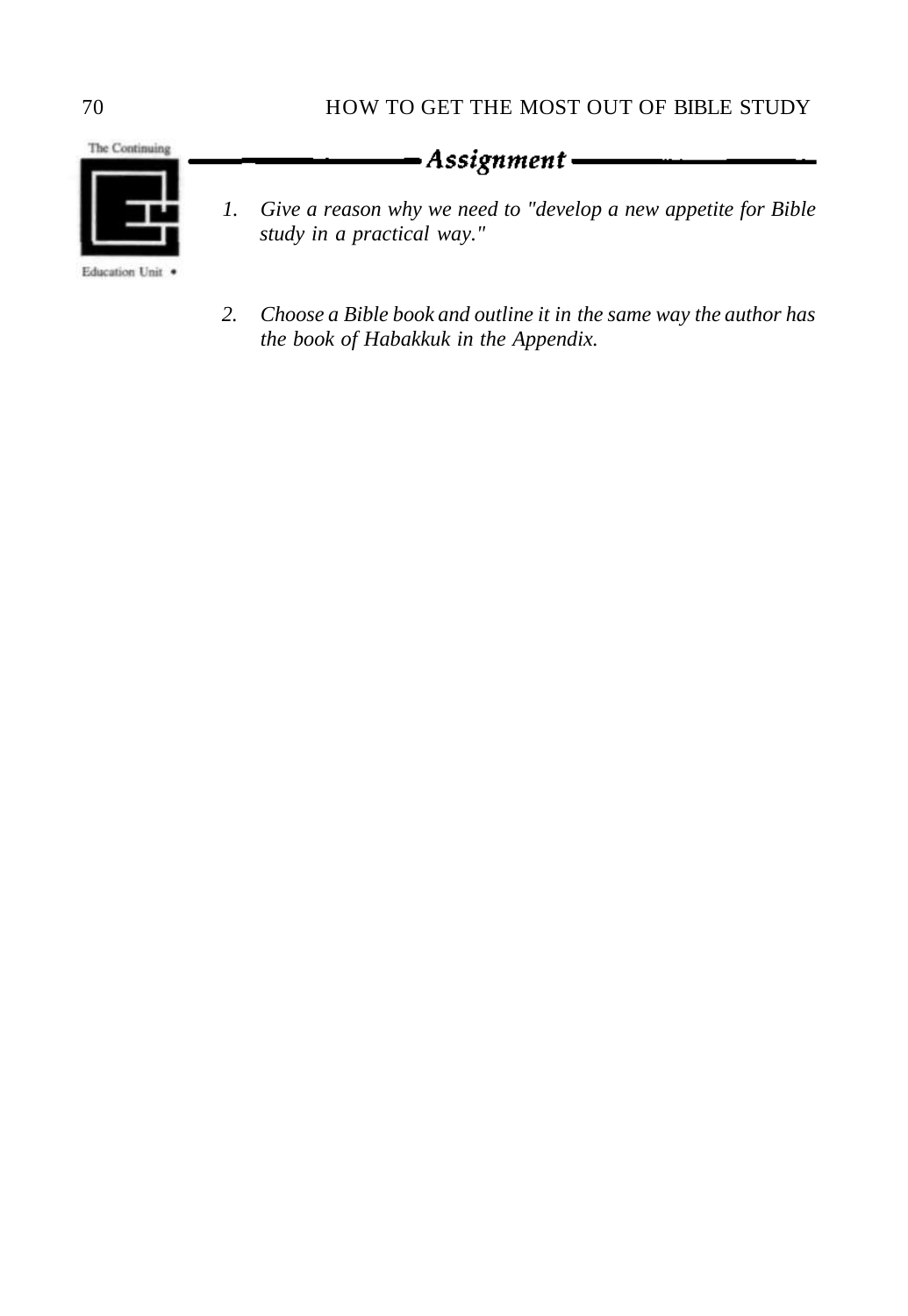# Appendix

# **Our Fabric of Faith: A Case Study of Habakkuk**

#### **Introduction**

The only good way I know of finding answers is to ask questions. Yet most of us feel hesitant about questioning God.

Of course, there are at least two kinds of questioning. There's the skeptical, doubting kind that reinforces our inclination not to believe. On the other hand, the right kind of questioning is necessary if faith is to grow. Apparently God is pleased to answer the last-mentioned kind of questions. He illustrates this willingness in the book of Habakkuk, a much-neglected but all important Bible book found among the so-called minor prophets. Through it all we sense God's eagerness to help us develop a strong faith.

In a period of deep apostasy Habakkuk became exceedingly concerned about two aspects of God's dealings with his nation that he could not understand. The entire book that is called by this prophet's name is devoted to these two questions and God's answers and concludes with Habakkuk's joyous expression of the great faith he developed as a consequence of his fascinating dialogue with God.

What a privilege it is for us to be able to follow this dialogue! The questions Habakkuk raised are as pertinent, if not more so, today as they were when he first dared to raise them.

The pages which follow are intended to give you practical experience in using the Bible-study method developed in the main body of this book. If you come across an unfamiliar chart or technique, review the appropriate part of the book for an explanation of how to use it.

The **Study Guide to Habakkuk** is provided in the hope that as you get involved with an in-depth study of a short Bible book you will be stimulated to apply these same techniques as you continue to study the rest of the Bible.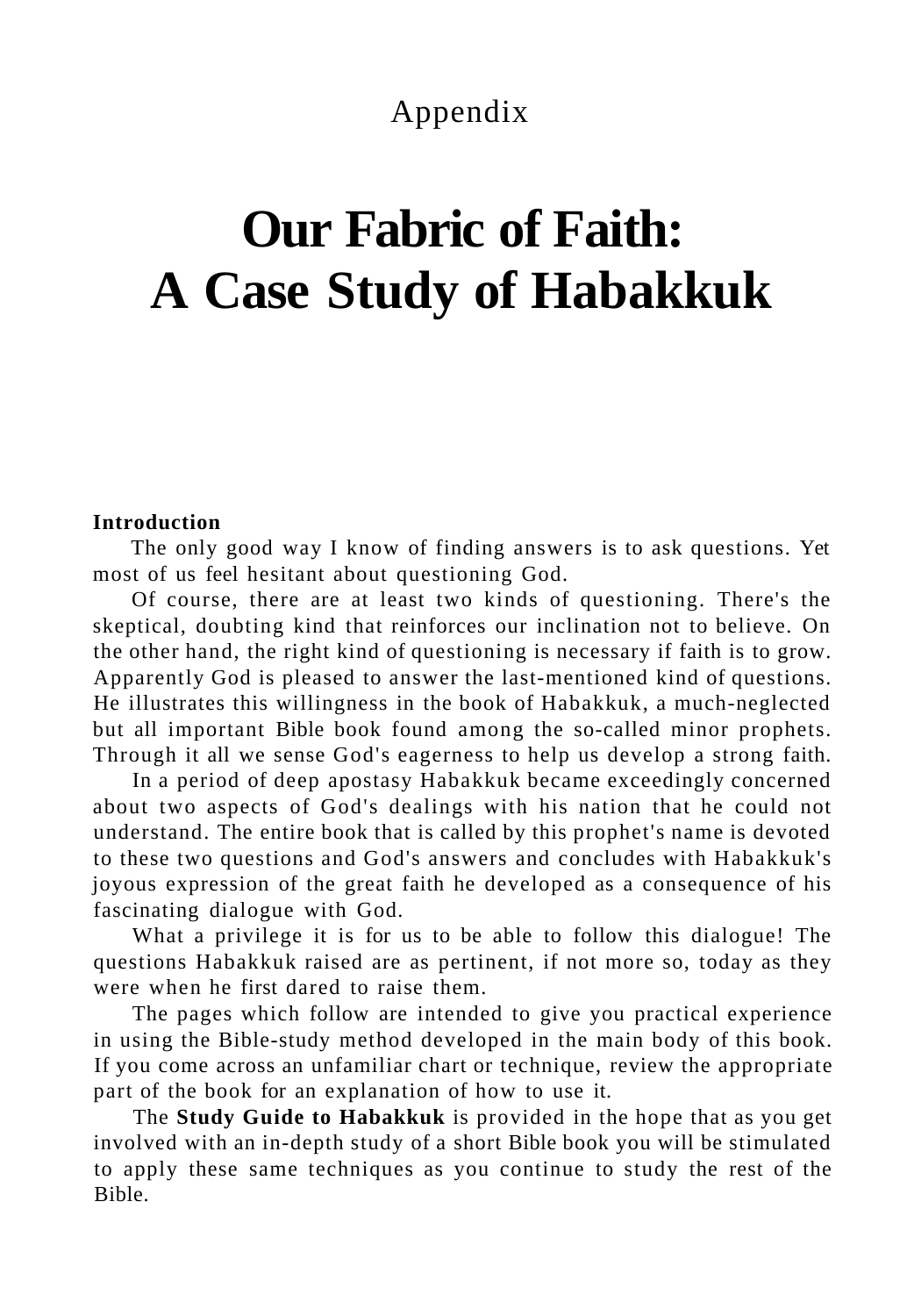After the study guide we have included an answer sheet; but we strongly recommend that you not even look at those pages until you have completed your own study. Then, as you compare your answers with ours, you will see that you have discovered for yourself the basic meaning of a passage, even though it will naturally differ somewhat from what we have discovered as we looked at the same passage.

## **Study Guide to Habakkuk**

From personal observation of the portion of Scripture you are studying and from Bible dictionaries or Bible Commentaries, complete this studyguide outline by answering the questions, completing the charts, and giving word or short-sentence answers.

**I. Background** (see chapter 4 for more detailed information)

#### **A. Authorship**

- 1. Who was the author?
- 2. At what time in his life was he writing?
- 3. Where was he when he wrote the material?
- 4. What characteristics of the author are revealed here?
- 5. What was he experiencing at the time he wrote this section?
- 6. What is the underlying tone of the passage?

#### **B. Purpose**

- 1. What do historical records indicate as background for this section?
- 2. What contribution do archaeological findings make?
- 3. What is the author's primary purpose in writing this book?
- 4. What are the major truths or concerns and convictions which he is presenting in order to bring out his purpose?
- 5. How has he arranged his material to emphasize his purpose?
- 6. What are the key words he uses?
- 7. Who are the intended readers, and how does this affect his purpose?
- 8. How does this emphasis compare with other works of this period (by the same author or other authors)?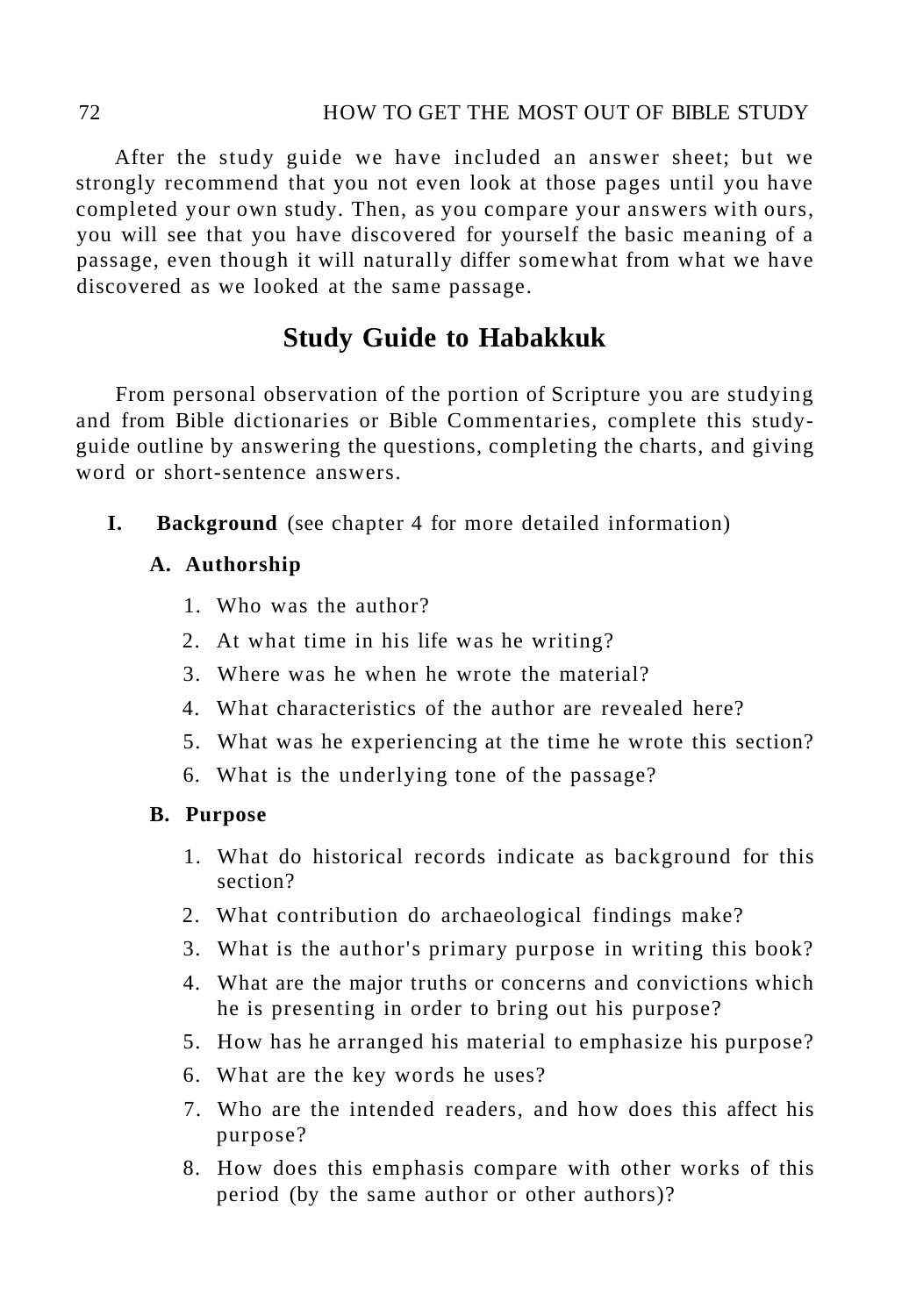## APPENDIX 73

## *Habakkuk*



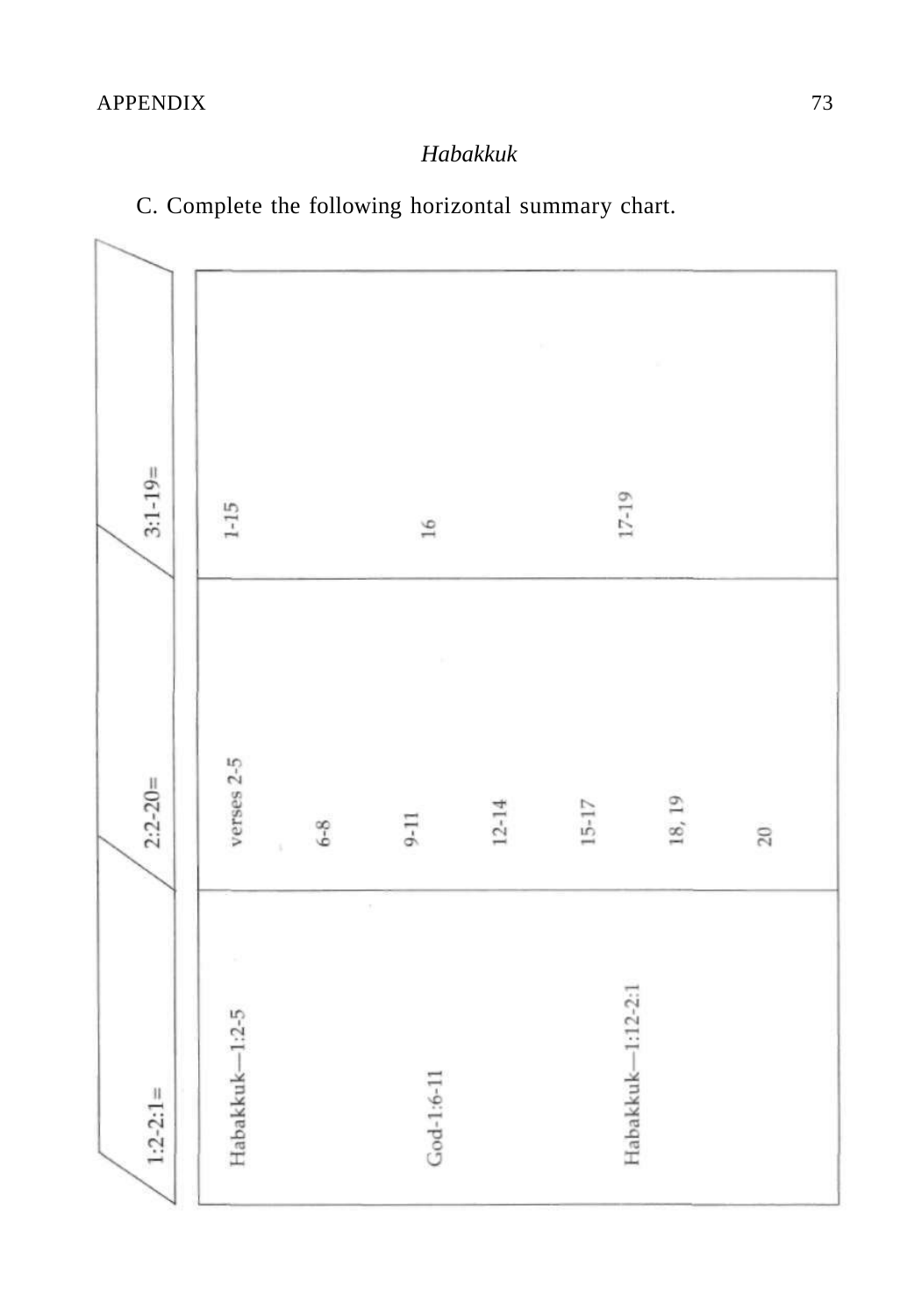### **II. Analysis**

**A.** Make a paragraph-analysis chart for Habakkuk 2:2-5 (see chapter 8 for information on how to develop this chart).

| verses 2, 3              |
|--------------------------|
| And the Lord answered me |
|                          |
|                          |
|                          |
|                          |
| verse 4                  |
|                          |
| Behold                   |
|                          |
|                          |
|                          |
|                          |
| verse 5                  |
| Moreover                 |
|                          |
|                          |
|                          |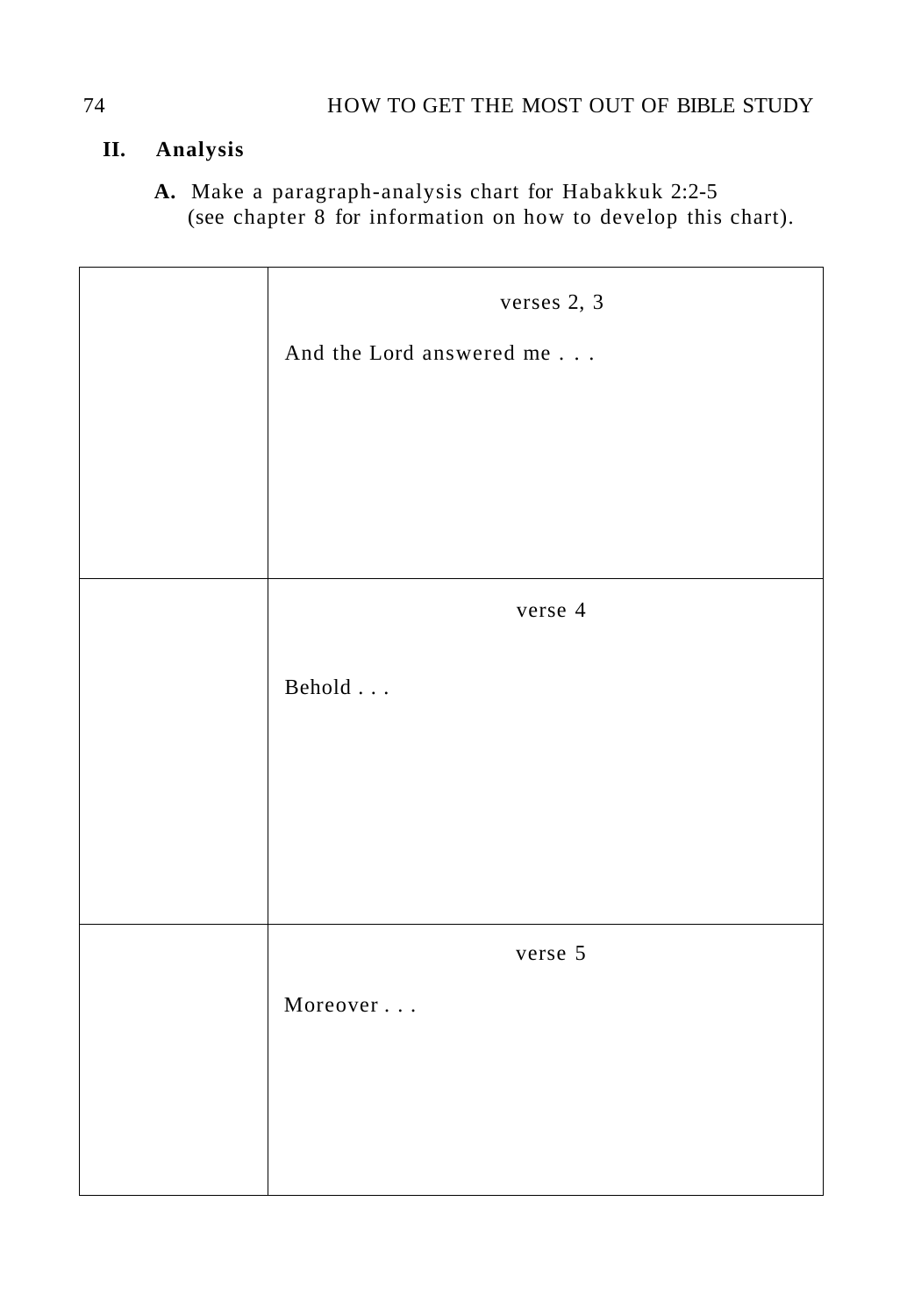**B.** List the words and phrases which describe the Chaldeans in  $1:5-11.$ 

#### **C.** Compare 1:4 with 2:4

| Questions                              | 1:4 | 2:4 |
|----------------------------------------|-----|-----|
| Who is speaking?                       |     |     |
| What is the position of the unjust?    |     |     |
| What is the position of the righteous? |     |     |

- **D.** Can you see any relationship between 2:20 and each of the five woes (2:6-19)?
	- 1. 1st—
	- 2. 2nd—
	- 3. 3rd—
	- 4. 4th—
	- 5. 5th—
- ! **E.** Try to determine from the context what is meant by the following figures of speech.
	- 1. 2:9—"To set his next on high."
	- 2. 2:11—"The stone will cry out from the wall, and the beam from the woodwork respond."
	- 3. 2:13—"Peoples labor only for fire."
	- 4. 2:16—"The cup in the Lord's right hand will come around to you."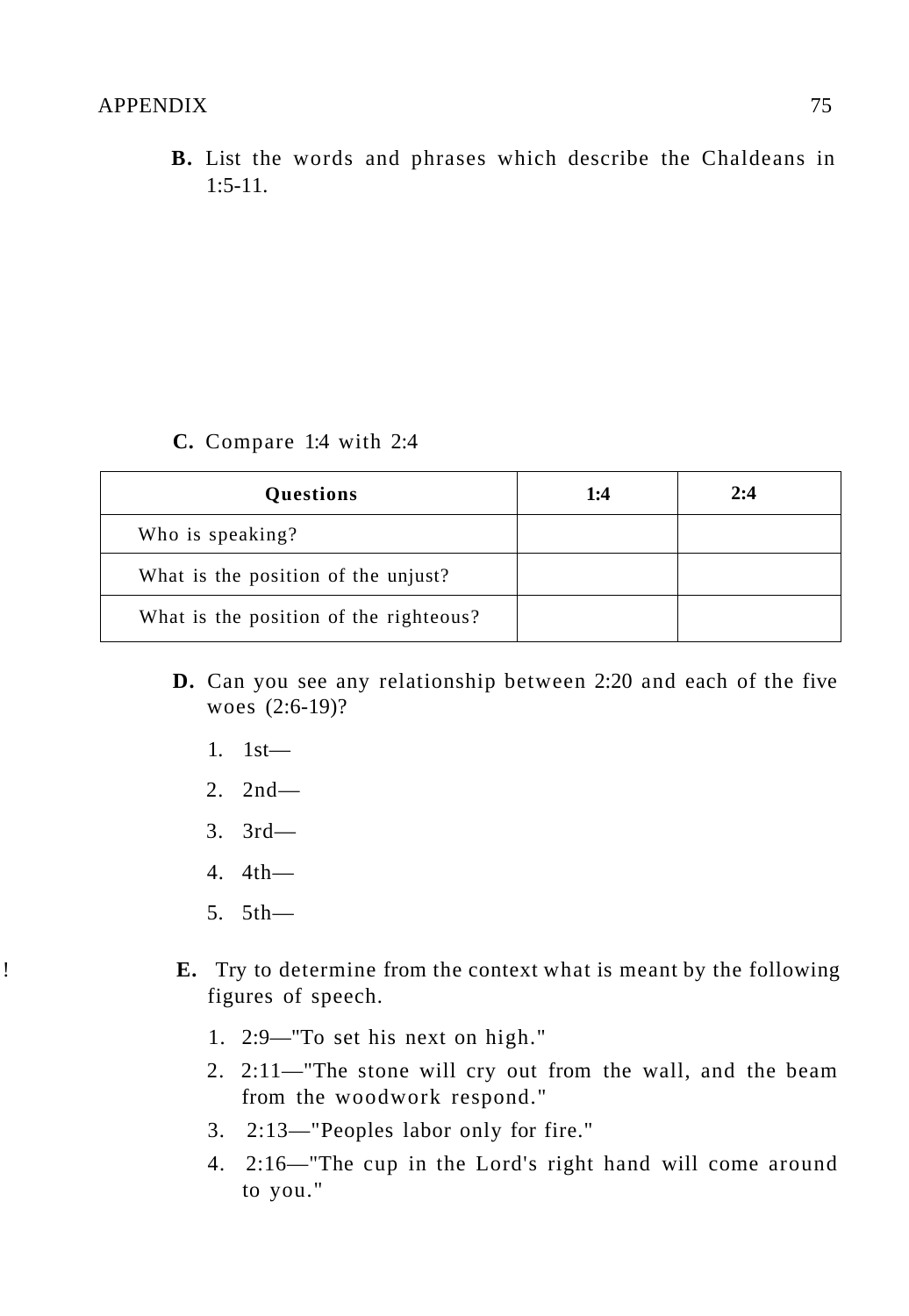#### 76 HOW TO GET THE MOST OUT OF BIBLE STUDY

- **F.** Note the progression of the prophet's attitude toward God in the following verses.
	- 1. 1:2, 3—
	- 2. 1:12-17—
	- $3.2:1-$
	- 4. 3:2—
	- 5. 3:16—
	- 6. 3:17-19—
- **G**. What do the following terms mean in chapter 3?
	- 1. verse 1. Shigionoth:
	- 2. verse 3. Teman:
	- 3. verse 4. Rays flashed from his hand:
	- 4. verse 7. Cushan:
	- 5. verse 9. Selah:
	- 6. verse 19. The last six words (RSV)—in relationship to the rest of the chapter:
- **H**. In the first column of the following chart list all phrases in chapter 3 which apply to the glory and saving activities of God. In the second column list all phrases applying to the wrath and judgment activities of God.

| Glory and Salvation | Violence and Judgment |
|---------------------|-----------------------|
|                     |                       |
|                     |                       |
|                     |                       |
|                     |                       |
|                     |                       |
|                     |                       |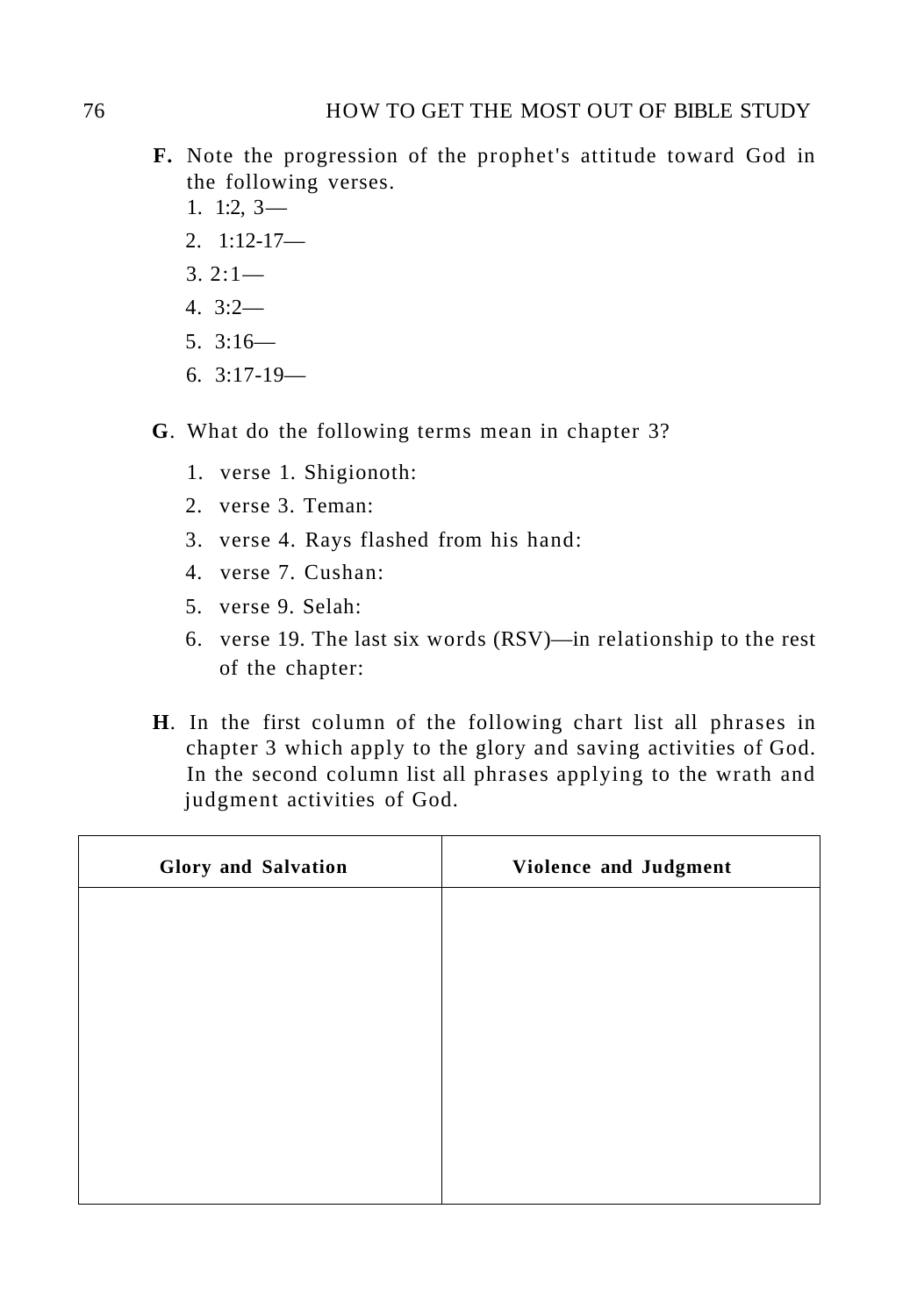| <b>Areas Involved</b> | <b>Objects of Glory</b><br>and Salvation | <b>Objects of Violence</b><br>and Judgment |
|-----------------------|------------------------------------------|--------------------------------------------|
| Heaven                |                                          |                                            |
| Earth                 |                                          |                                            |
| People                |                                          |                                            |

I. Complete the following chart using all pertinent portions of chapter 3.

### **III. Summary**

- **A.** Summarize in one complete sentence the basic philosophy of the book of Habakkuk.
- **B.** Apply the basic principles involved in the following to the Christian today.
	- 1. Habakkuk's questions.
	- 2. God's answers.
	- 3. Habakkuk's psalm.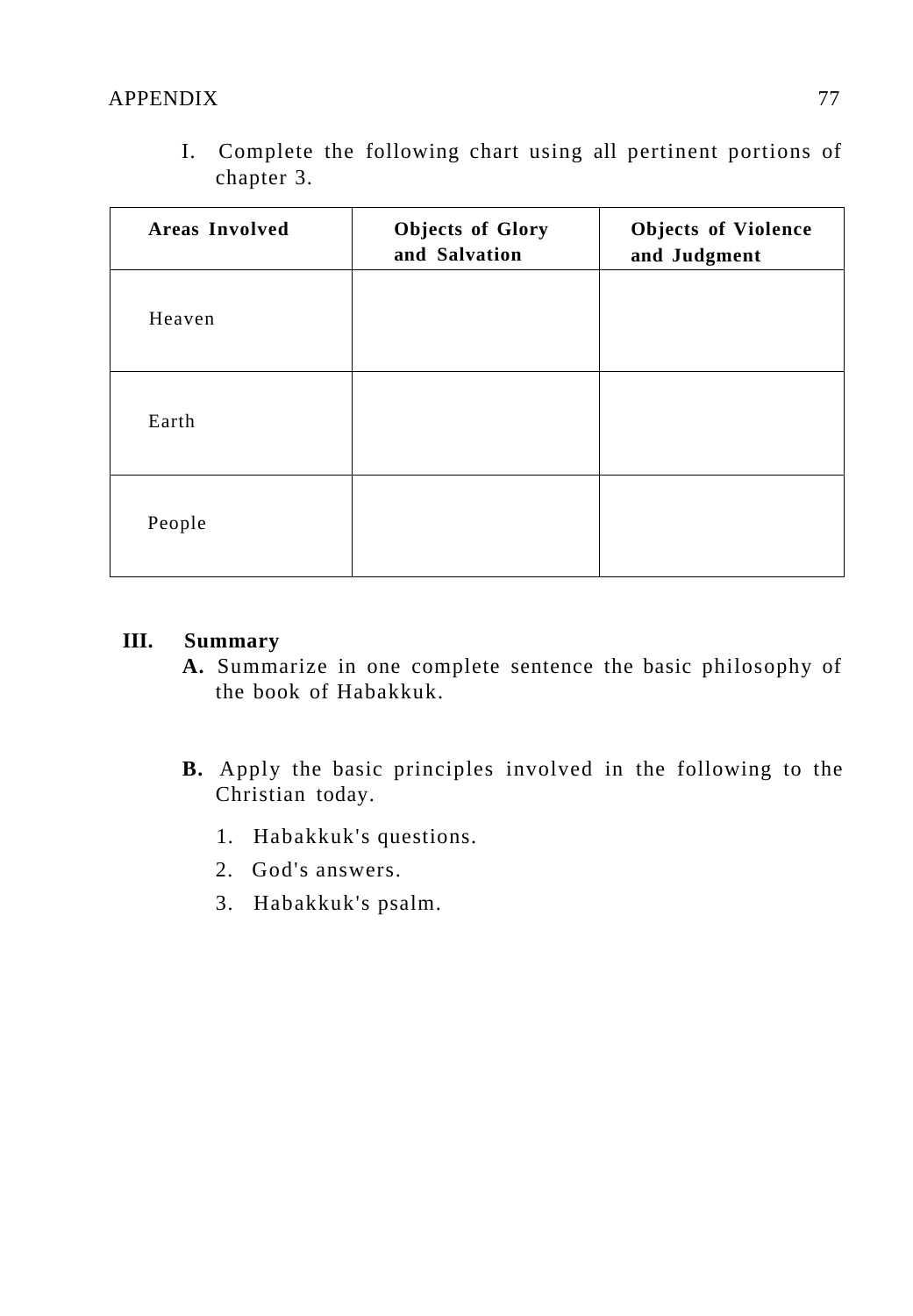## **Suggested Answers for Study Guide to Habakkuk**

#### **I. Background**

#### **A. Authorship**

- 1. Who was the author? *Not much revealed in book. Prophet-philosopher. Perhaps a priest, but at least a temple singer (chapter 3).*
- 2*.* At what time in his life was he writing? *Period of deep apostasy-perhaps earliest years of Josiah's reign*  (Prophets and Kings *p. 386).*
- 3. Where was he when he wrote the material? *Judah*—*most probably in Jerusalem area.*
- 4. What characteristics of the author are revealed here? *Philosophical turn of mind. Basic confidence in God which gives him courage to question God. Lover of peace (1:3).*
- 5. What was he experiencing at the time he wrote this section? *A crisis in personal faith that led to development of even stronger faith.*
- 6. What is the underlying tone of the passage? *It is relevant to us because it is a book of WHYS.*

#### **B. Purpose**

1. What do historical records indicate as background for this section?

*Before rise of Babylonian Empire (before 625 B.C.).* 

*2.* What contribution do archaeological findings make?

*Dead Sea Scrolls contain a Habakkuk scroll dating from c. 100 B.C. (first 2 chapters).*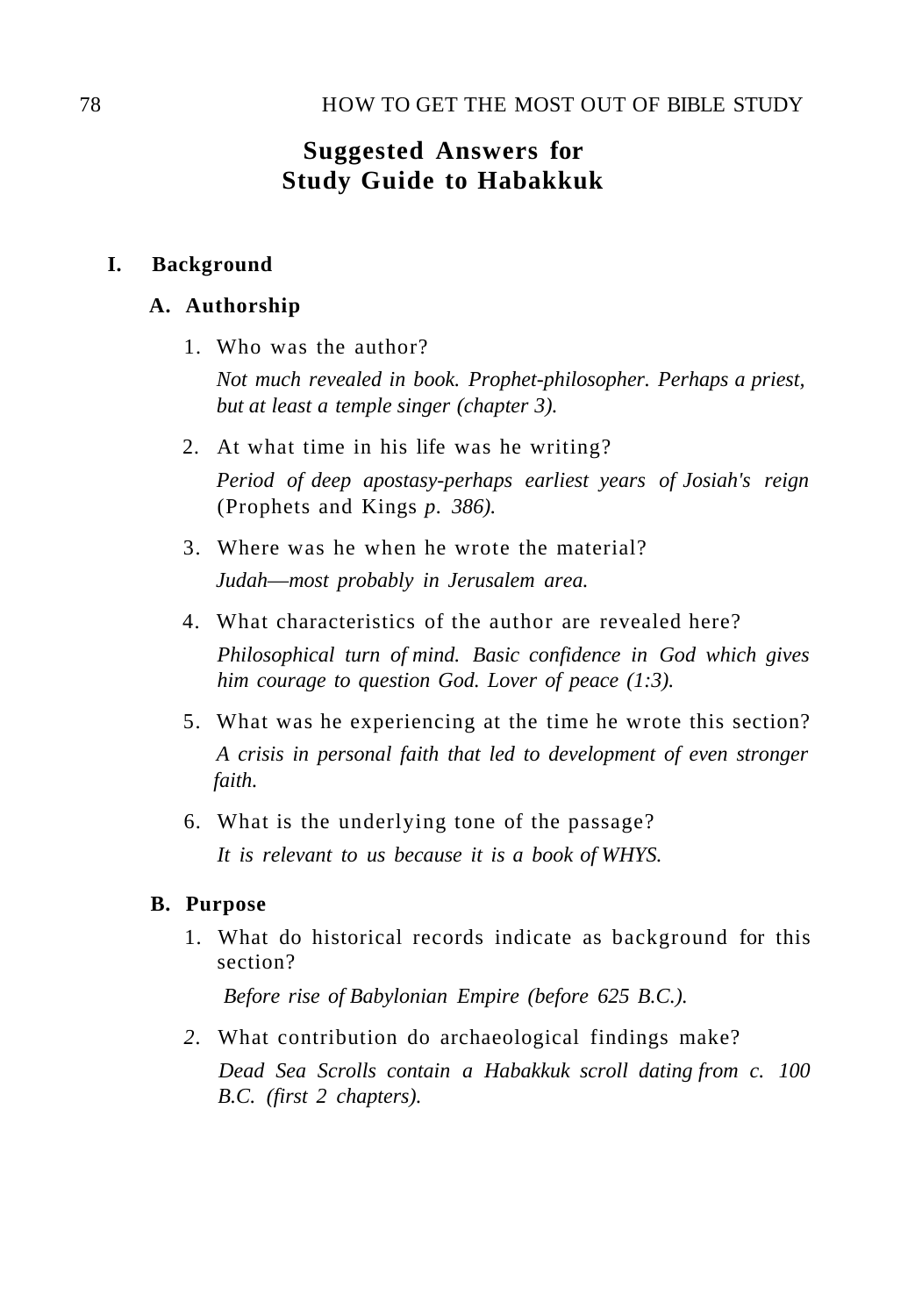- 3. What is the author's primary purpose in writing this passage? *That the Jews might better understand God's purpose in the Babylonian captivity. Demonstrates God in control of what happens to His people.*
- 4. What are the major truths or concerns and convictions which he is presenting in order to bring out his purpose?

*Faith in God leads to life; rebellion and wickedness lead to death.* 

- 5. How has he arranged his material to emphasize his purpose? *(See chart on p. 80.)*
- 6. What are the key words he uses? *Iniquity, violence, judgment, woe, salvation, trust, rejoice.*
- 7. Who are the intended readers, and how does this affect his purpose?

*Jews*—*but God's intent includes us.* 

8. How does this emphasis compare with the other works of this period (by the same author or other authors)?

*A synopsis of the gospel, as developed to a larger extent in Isaiah. More hopeful than judgment portrayed in Nahum.*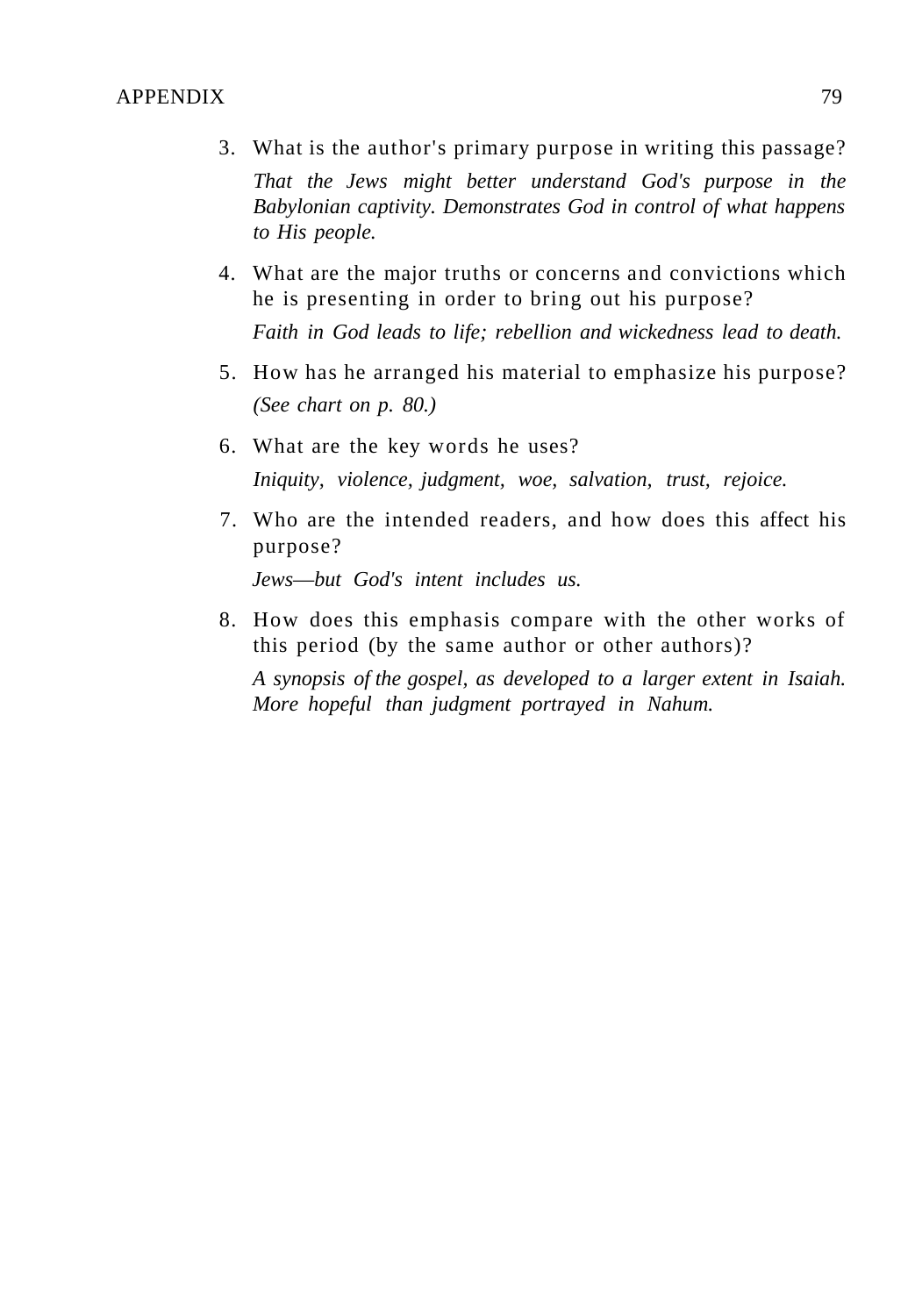

C. Complete the following horizontal summary chart.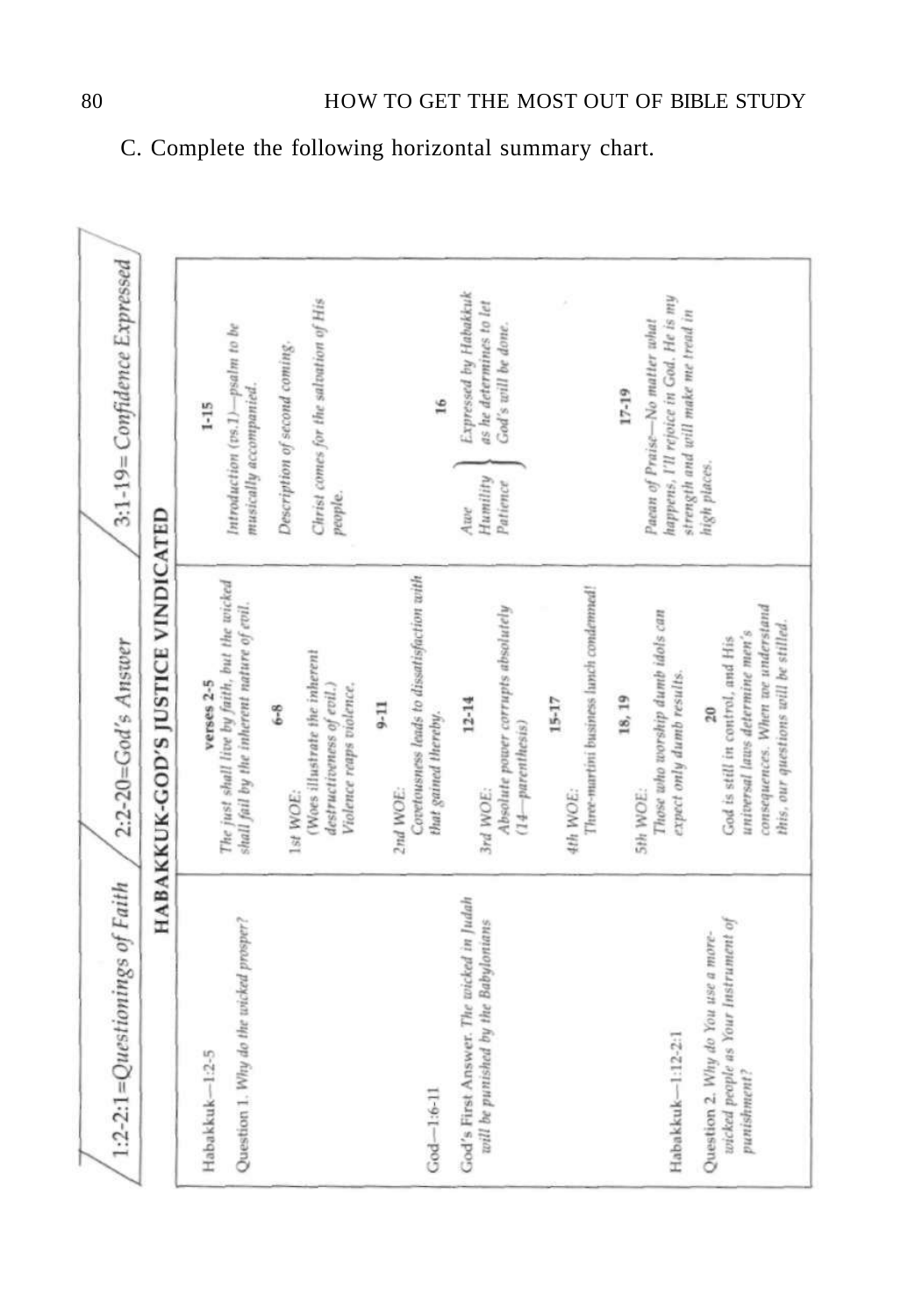## **II. Analysis**

## **A.** Make a paragraph-analysis chart for Habakkuk 2:2-5.

|                                      |                                                                                  | verses 2, 3                          |                                  |                            |
|--------------------------------------|----------------------------------------------------------------------------------|--------------------------------------|----------------------------------|----------------------------|
| THE VISION                           | And the Lord answered me:                                                        |                                      |                                  |                            |
| Plain                                | Write<br>the vision<br>so he may run who reads it.<br>Make it plain upon tablets |                                      |                                  |                            |
|                                      |                                                                                  |                                      |                                  |                            |
| Certain                              | <b>FOR STILL</b><br>The vision                                                   | awaits<br>hastens<br>will not        | its time,<br>to the end,<br>lie. |                            |
|                                      | (If it seem slow, wait for it,)                                                  |                                      |                                  |                            |
|                                      |                                                                                  | will surely come,<br>will not delay. |                                  |                            |
|                                      |                                                                                  | verse 4                              |                                  |                            |
| <b>CONTRAST IN</b><br><b>DESTINY</b> | Behold:                                                                          |                                      |                                  |                            |
| of wicked                            | He (whose soul is not upright in him) shall fail.                                |                                      |                                  |                            |
| of righteous                         | BUT (most important word in book, answers all questions)                         |                                      |                                  |                            |
|                                      | the righteous (one)<br>shall live by his faith                                   |                                      |                                  |                            |
|                                      |                                                                                  |                                      |                                  |                            |
|                                      |                                                                                  |                                      |                                  |                            |
|                                      |                                                                                  |                                      |                                  |                            |
|                                      |                                                                                  |                                      |                                  |                            |
|                                      |                                                                                  |                                      |                                  |                            |
|                                      |                                                                                  | verse 5                              |                                  |                            |
| <b>REASON</b>                        | Moreover:                                                                        |                                      |                                  |                            |
| Destruction<br>is natural result     | Wine (wealth)                                                                    | is                                   | treacherous (deceitful).         |                            |
| of evil.                             | Arrogant man<br>His greed<br>(it) like death                                     | shall<br>is<br>never has enough.     | not abide.<br>as wide as Sheol;  |                            |
|                                      | He                                                                               | gathers<br>collects                  | all nations<br>all peoples       | for himself,<br>as his own |
|                                      |                                                                                  |                                      |                                  |                            |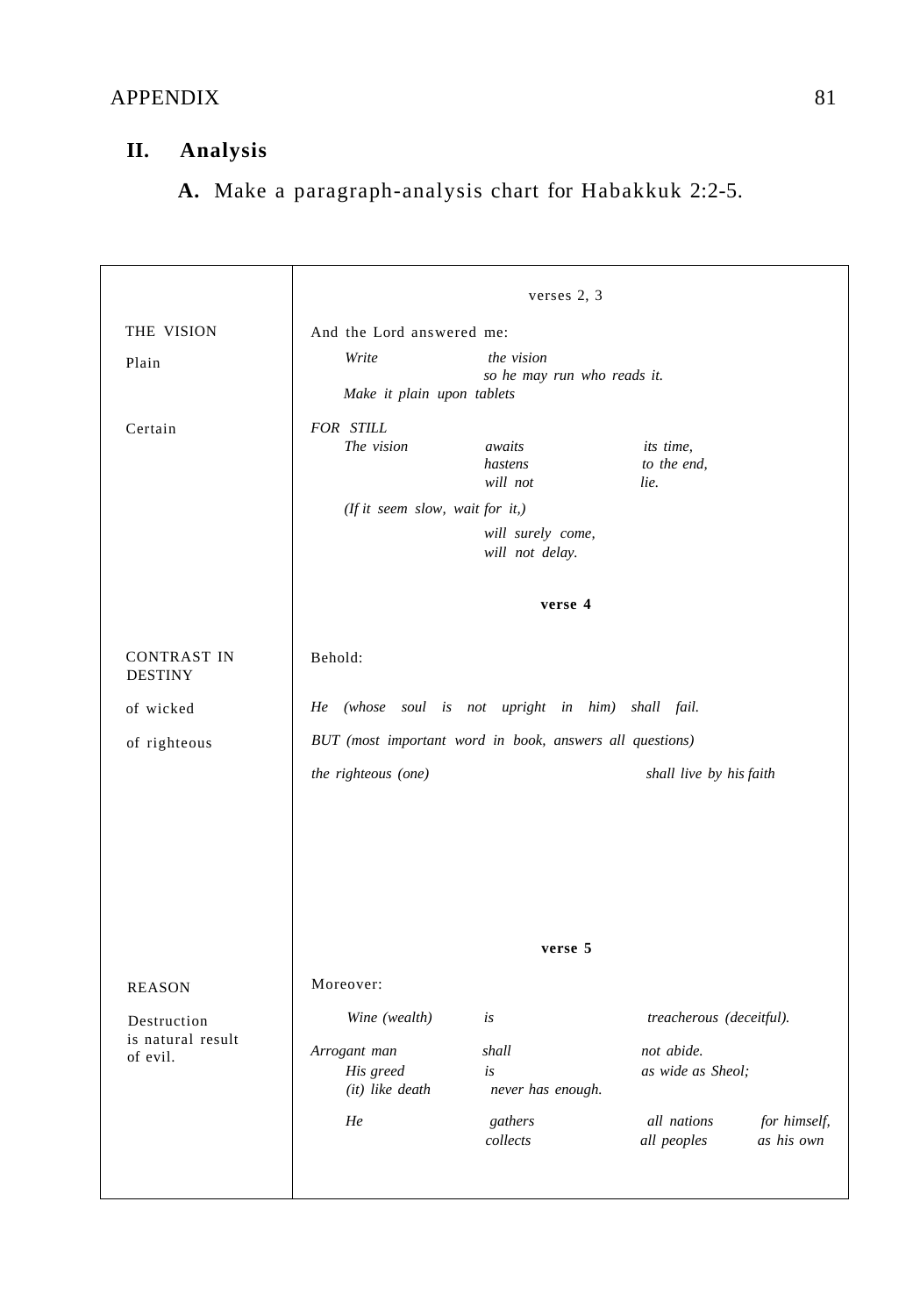- **B.** List the words and phrases which describe the Chaldeans in 1:5-11:
	- • *They are a bitter and hasty nation.*
	- • *They seize habitations not their own.*
	- • *They are dread and terrible.*
	- • *Their sense of justice is typical of their character.*
	- *They proudly ride their swift and fierce horses, riding forth for violence.*
	- • *They strike terror in those whom they approach.*
	- • *They take innumerable captives and scoff at other kings and rulers.*
	- • *They laugh at all fortresses and take them.*
	- • *They offend.*
	- • *They worship their power.*

#### **C.** Compare 1:4 with 2:4:

| Questions                                 | 1:4                  | 2:4                 |
|-------------------------------------------|----------------------|---------------------|
| Who is speaking?                          | Habakkuk             | God                 |
| What is the position<br>of the unjust?    | Rule                 | Shall fail          |
| What is the position<br>of the righteous? | Surrounded by wicked | Shall love by faith |

How do you account for the difference?

*Habakkuk judges by superficial and transitory appearance. God sees the end from the beginning.* 

- **D.** Can you see any relationship between 2:20 and each of the five woes?
	- 1. *1st*—*The God who controls all has established a law that plunder is not enduring and those violated take their own revenge.*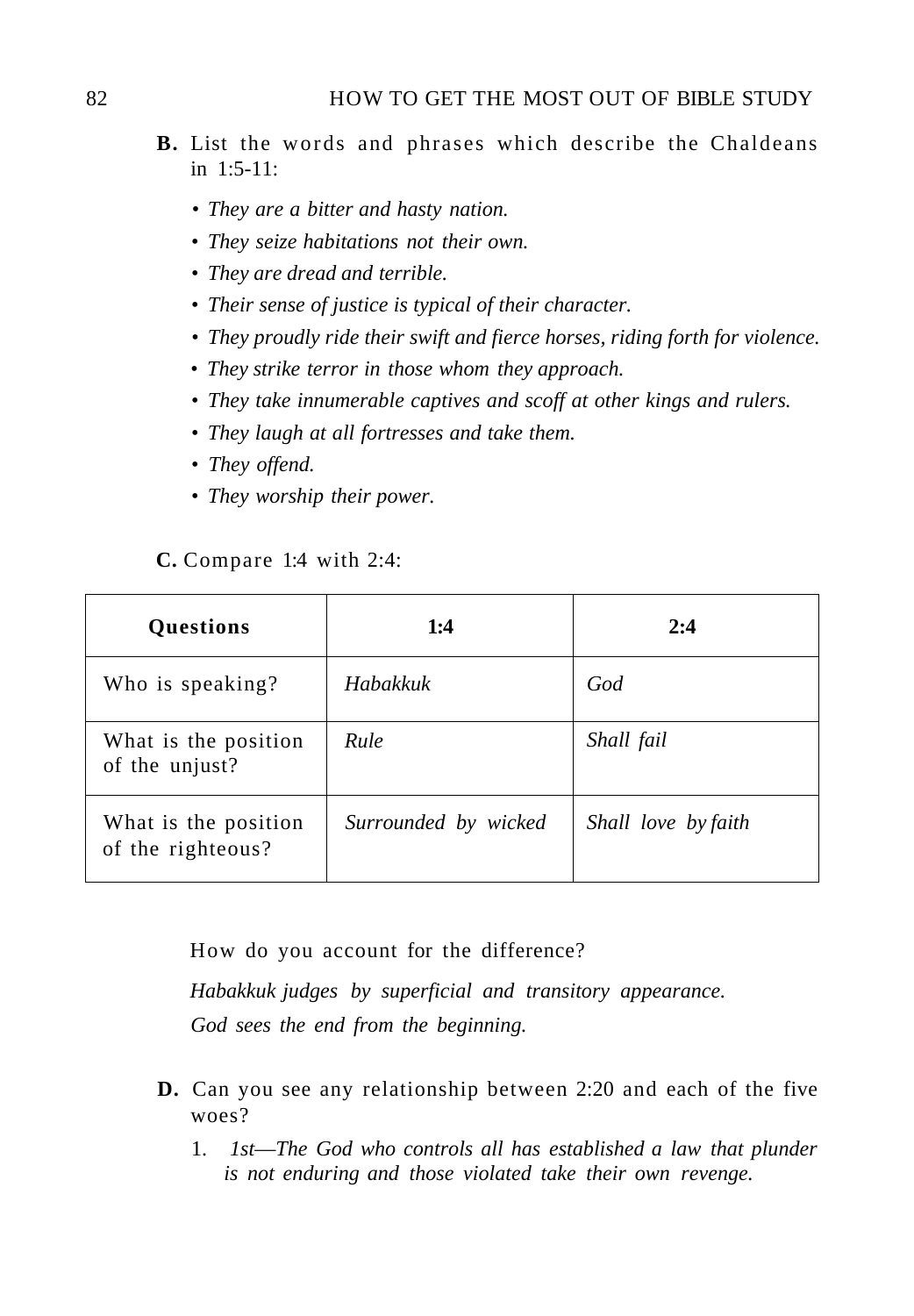- 2. 2*nd*—*God in His temple hears the cry of the defrauded and has decreed that ill-gotten gain will not satisfy those who obtain it.*
- 3. *3rd*—*God's heart sympathizes with the victims of cruelty. Those who form empires on violence and greed build on shaky foundations.*
- 4. *4th*—*God sees that shame will come on those who take unfair advantage.*
- *5. 5th*—*Man's worship of self and God is foolish in the light of God's presence and control of things on earth.*
- **E.** Try to determine from the context what is meant by the following figures of speech:
	- 1. 2:9—"To set his nest on high." *Those who set their house or household on a level they consider to be safe from harm.*
	- *2.* 2:11—"The stone will cry out from the wall, and the beam from the woodwork respond." *Those who have defrauded others to build their "nests" will find their dwellings "haunted" by those they have robbed to build them.*
	- 3. 2:13—"People labor only for fire." *Fire-destruction, both literally and eschatologically. This is better understood by parallelism*—*"weary themselves for very vanity."*
	- 4. 2:16—"The cup in the Lord's right hand will come around to you." *The cup is God's wrath.*
- **F.** Note the progression of the prophet's attitude toward God in the following verses:
	- 1. 1:2,3— *I cry; you won't listen, I cry; you won't save.*
	- 2. 1:12-17— *You just can't mean what you're saying; Your eyes are too pure to favor evildoers.*
	- 3. 2:1— *I'm sure the Lord will rebuke me, But I'm going to watch for the intriguing answer I know He'll give me.*
	- 4. 3:2— *I have heard the hearing of you, and I was afraid. Cause Your work to come to life.*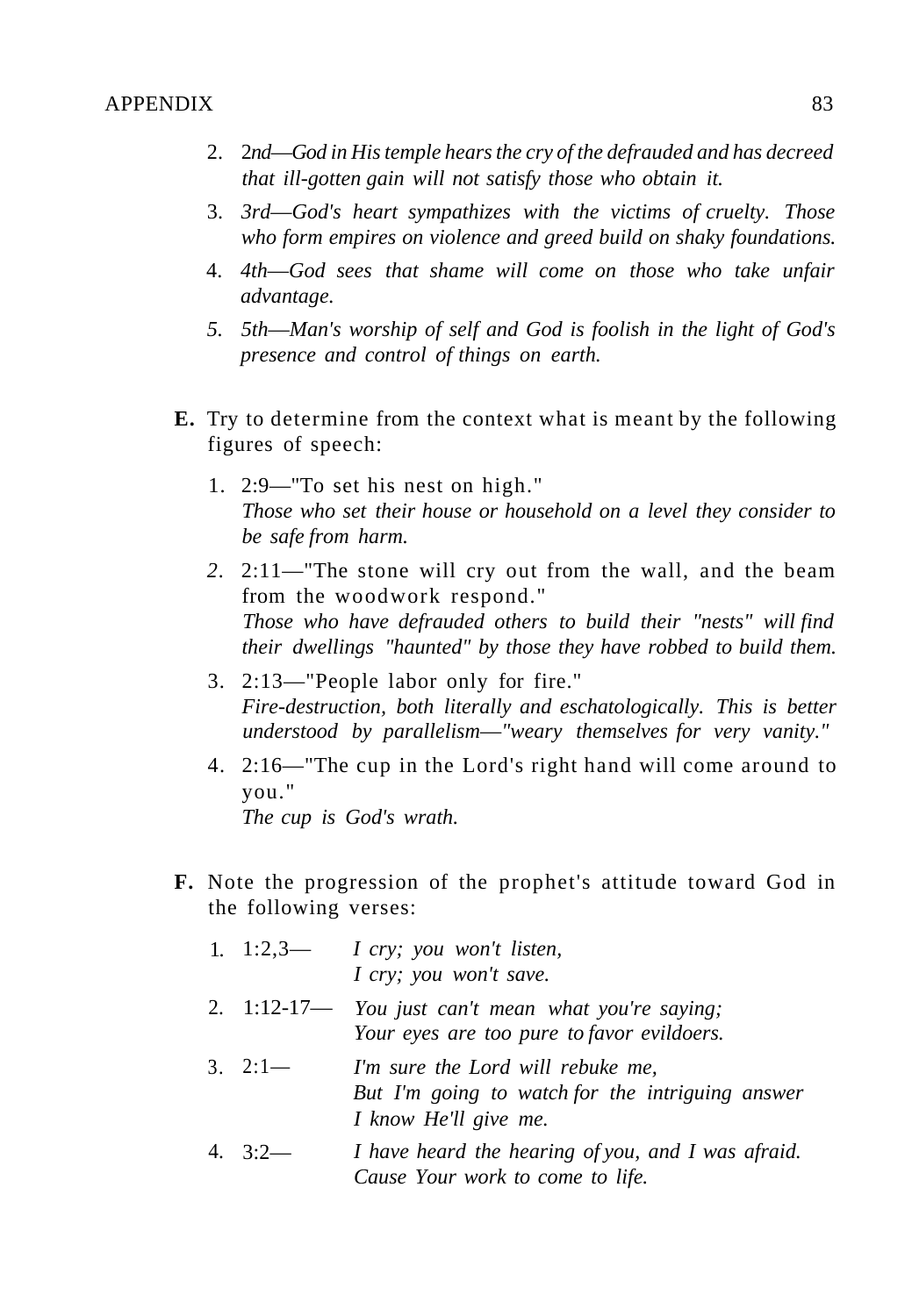#### 84 **HOW TO GET THE MOST OUT OF BIBLE STUDY**

- 5. 3:16— *I tremble and am weak, yet I will quietly wait for the fulfillment of God's plans.*
- 6. 3:17-19— *From now on, no matter what terrible thing might happen, I will trust and rejoice in the Lord.*
- G. What do the following terms mean in chapter 3?
	- 1. Verse 1. Shigionoth: *Musical instrument of dithyramb.*
	- 2. Verse 3. Teman: *Edom area. (See Isa. 63:1.) Enemies-those that put Christ to death.*
	- 3. Verse 4. Rays flashed from his hand: *Tokens of Calvary are Christ's glory and highest honor.*
	- 4. Verse 7. Cushan: *Neighbors of Edom-God's enemy.*
	- 5. Verse 9. Selah: *Pause or flourish of trumpets when God speaks.*
	- 6. Verse 19. Last six words (R.S.V.)—in relationship to the rest of the chapter: *A notation concerning the use of this hymn.*
- **H.** In the first column of the following chart list all phrases in chapter 3 which apply to the glory and saving activities of God. In the second column list all phrases applying to the wrath and judgment activities of God.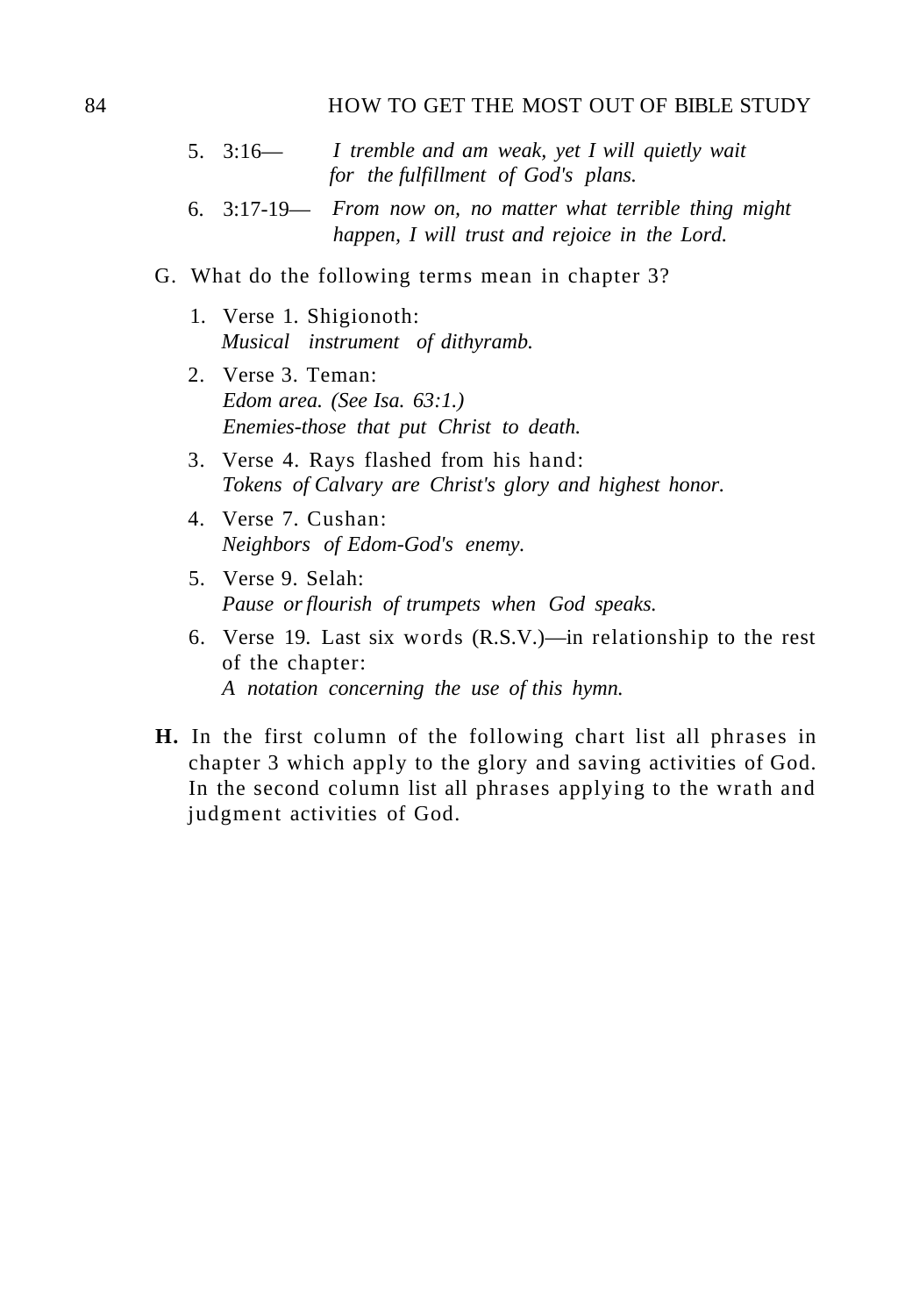| <b>Glory and Salvation</b>                                                                                                                                                                                                      | Violence and Judgment                                                                                                                                                                                                                                                                                                                                                                                                                                                                                                                                                                                                                                            |
|---------------------------------------------------------------------------------------------------------------------------------------------------------------------------------------------------------------------------------|------------------------------------------------------------------------------------------------------------------------------------------------------------------------------------------------------------------------------------------------------------------------------------------------------------------------------------------------------------------------------------------------------------------------------------------------------------------------------------------------------------------------------------------------------------------------------------------------------------------------------------------------------------------|
| Mercy<br>His glory covered the heavens<br>The earth was full of His praise<br>His brightness like the light<br>Rays flashed from His hand<br>Veiled His power<br>Went forth for the<br>salvation of Thy people;<br>Thy anointed | Wrath<br>Before Him-pestilence<br>Plagues followed close behind<br>Measured the earth, shook the nations<br>Mountains were scattered<br>Hills sank low<br>Tents of Cushan, Midian afflicted<br>Anger against rivers<br>Indignation against sea<br>Thou didst ride in victory, unsheath<br>Thy bow, put arrows to the string,<br>cleave the earth with rivers<br>The mountains writhed<br>Raging waters swept on<br>The deep gave forth its voice<br>Sun and moon stood still<br>Flash of Thy glittering spear<br>Thou didst bestride the earth in fury<br><i>trample the nations in anger crush</i><br>the head of the wicked lay him bare<br>from thigh to neck |

**I.** Complete the following chart using all pertinent portions of chapter 3.

| <b>Areas Involved</b> | <b>Objects of Glory</b><br>and Salvation | <b>Objects of Violence</b><br>and Judgment                         |
|-----------------------|------------------------------------------|--------------------------------------------------------------------|
| Heaven                | Heavens (probably stellar)               | Sun<br>Moon                                                        |
| Earth                 | Earth                                    | Earth<br><i>Mountains</i><br><b>Rivers</b><br>Sea<br>Deep (waters) |
| People                | God's People<br>His anointed             | <b>Nations</b><br>Heathen<br>Wicked<br>Wicked warriors             |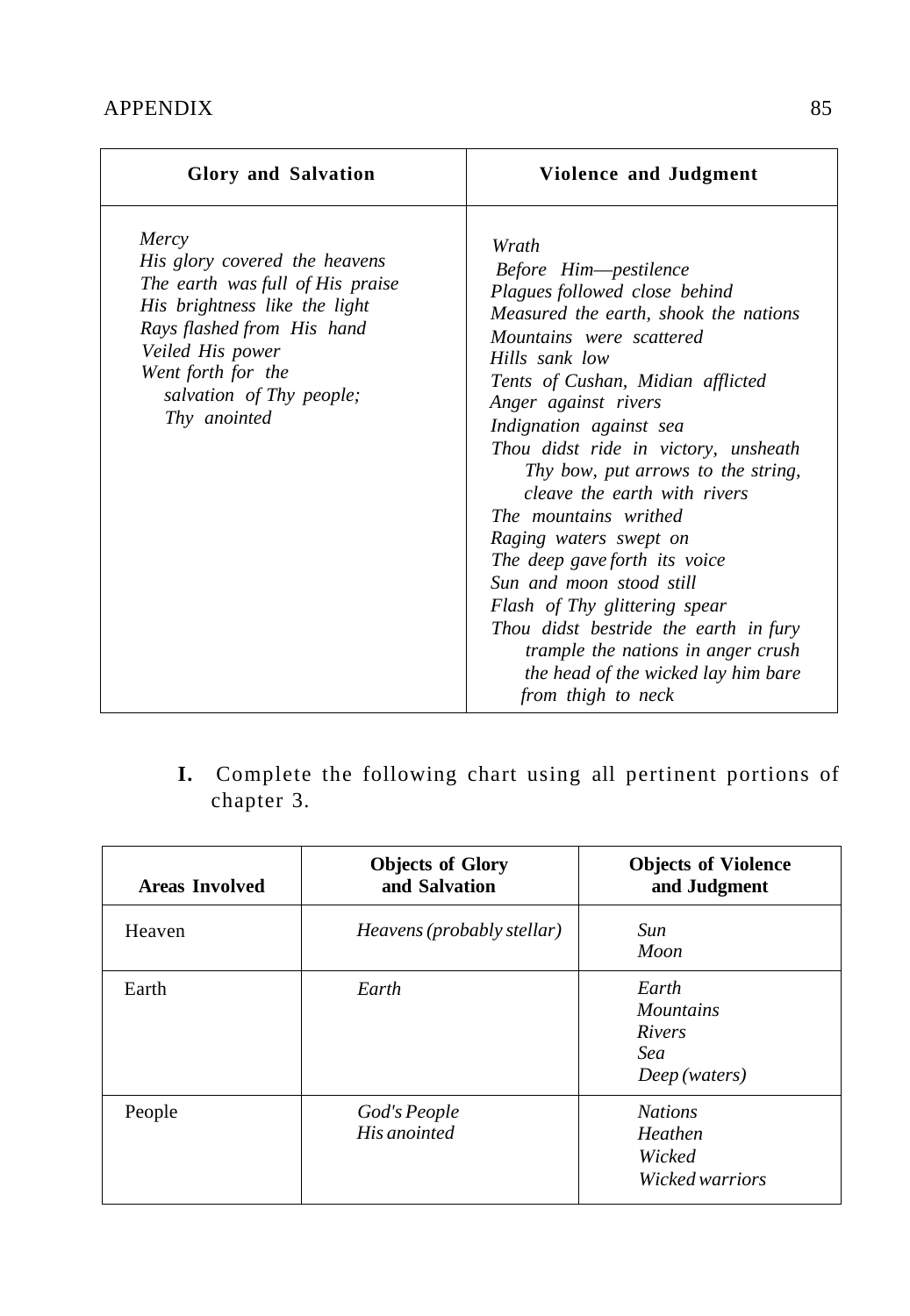#### III. Summary

A. Summarize in one complete sentence the basic philosophy of the book of Habakkuk:

*The self-destruction of sin and selfishness is inherently at work and will bring about the ultimate destruction of those involved, but God is at work for those who turn to Him and will save them.* 

- B. Apply the basic principles involved in the following to the Christian today.
	- 1. Habakkuk's questions.

*Why does wickedness seem to prosper both inside and outside the church? Does it pay to give everything to God? Why does modern Babylon make such an impact and God's people so little?* 

*2.* God's answers.

*WAIT AND SEE. I am in the temple. Soon all will be made plain and right. Sin and sinners are already at work destroying themselves. The righteous will live eternally. In the end all will turn out right.* 

3. Habakkuk's psalm.

*No matter what appearances may be, let's not be deceived. Trust in God. Christ our blessed hope will soon come for the salvation of His people. Then we will tread the high places with Him. (Here trumpets should sound and bells should ring!)*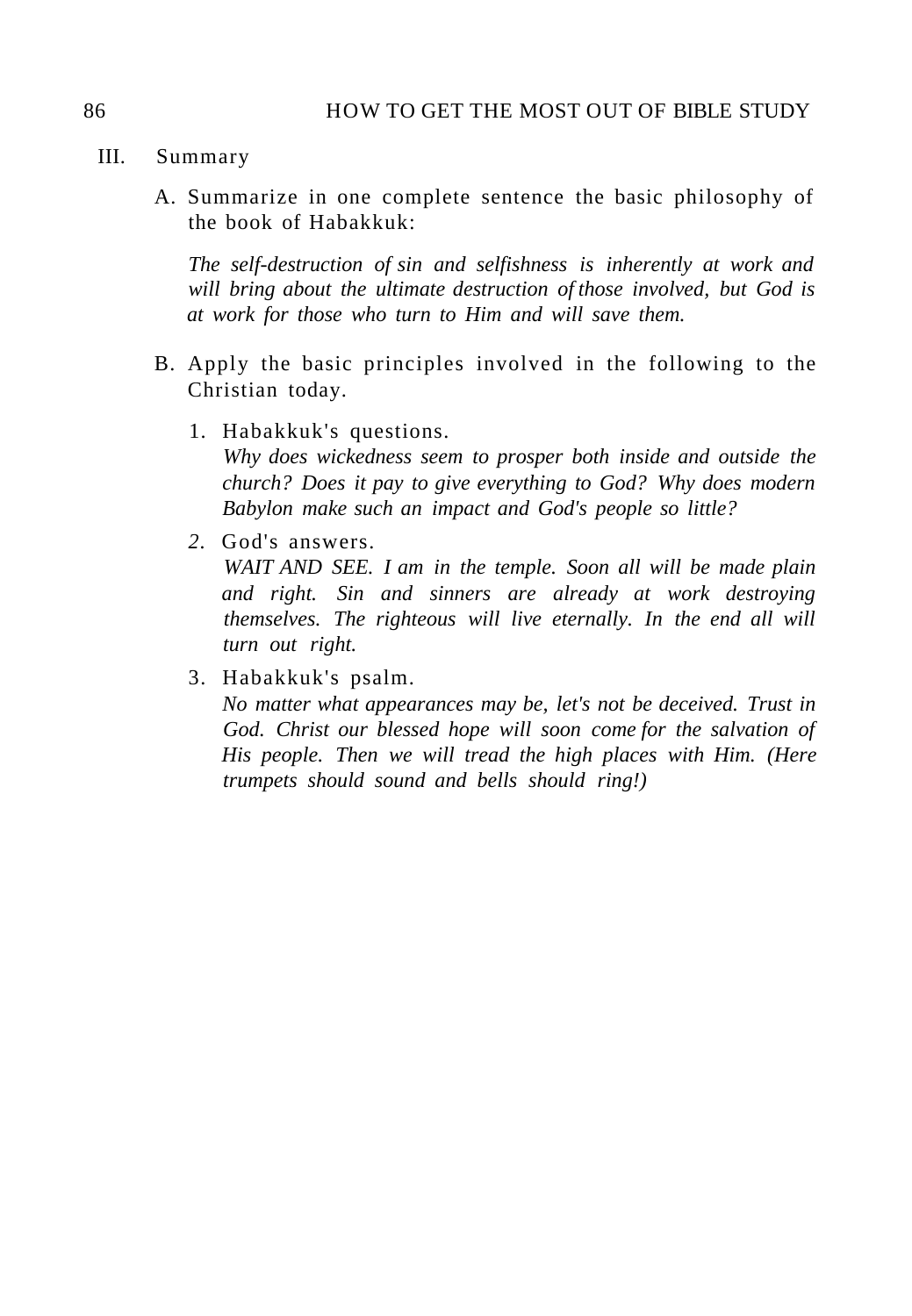# **CEU Registration Request**

# MCM 7474 How to Get the Most Out of Bible Study

This is to certify that I have read this volume and completed all the readings and exercises assigned at the end of each chapter. I have spent a total of twenty hours or more with these assignments and I hereby apply for two Continuing Education Units.\*

| Name      |                        |  |
|-----------|------------------------|--|
| Address   |                        |  |
|           |                        |  |
|           |                        |  |
| Date      | Social Security/ID No. |  |
| Signature |                        |  |

#### **EVALUATION**

Please answer three questions:

- 1. What was the greatest strength of this reading exercise?
- 2. What was its major weakness?
- 3. How do you plan to use in your ministry what you have learned?

**Instructions:** 

**To Participants:** Send this form to your ministerial secretary for recording your CEUs. **To Ministerial Secretaries:** When the CEUs have been applied to the participant's Service Record, please send this form to your Division Center of Continuing Education for Ministers. \*CEUs are non-academic credit and cannot be applied to a degree.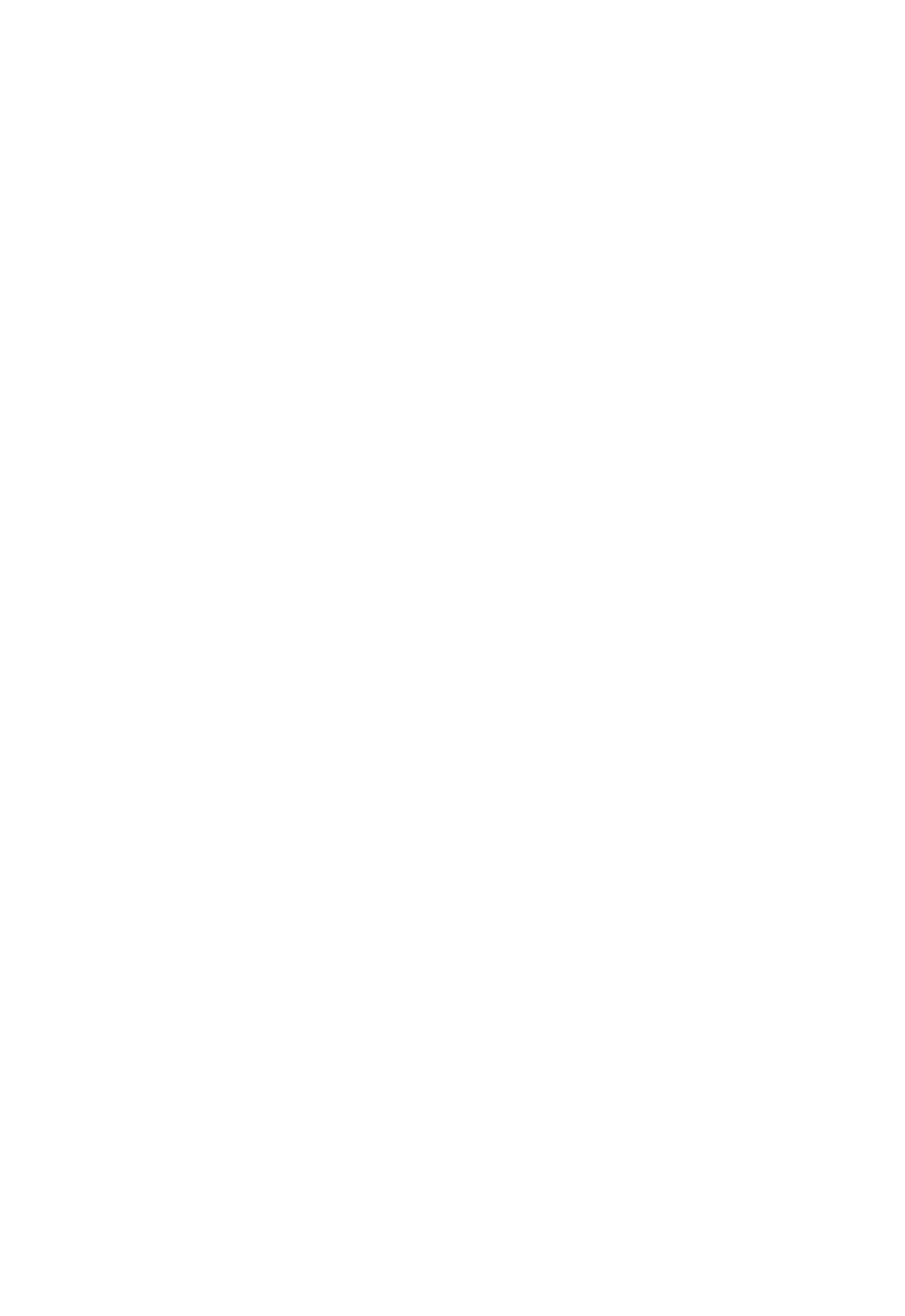# **Help Your** Congregation **Understand the Bible Better**

## **Available October 1996**

### Features:

• Key principles of Bible study

FERNON RETZER & MIKE SPEEGLE

- Overview of Bible
- Formula for spiritual enrichment
- Ten steps to making Bible study enjoyable and rewarding
- Charts and study aids
- · Individual participant workbooks
- · Instructor's manual
- How To Get the Most Out of Bible Study can be used as a textbook

## This helpful new resource is useful in:

- Home fellowship groups
- Pastor's Bible class
- · Alternative Sabbath school curriculum
- · Midweek meetings
- Follow-up seminar
- Retreats

Available through

Ministerial Supply Center/Seminars Unlimited  $P.O. Box 66$ Keene, TX 76059 Orders (800)982-3344 Information (817) 641-3643

Also available through Adventist Book Centers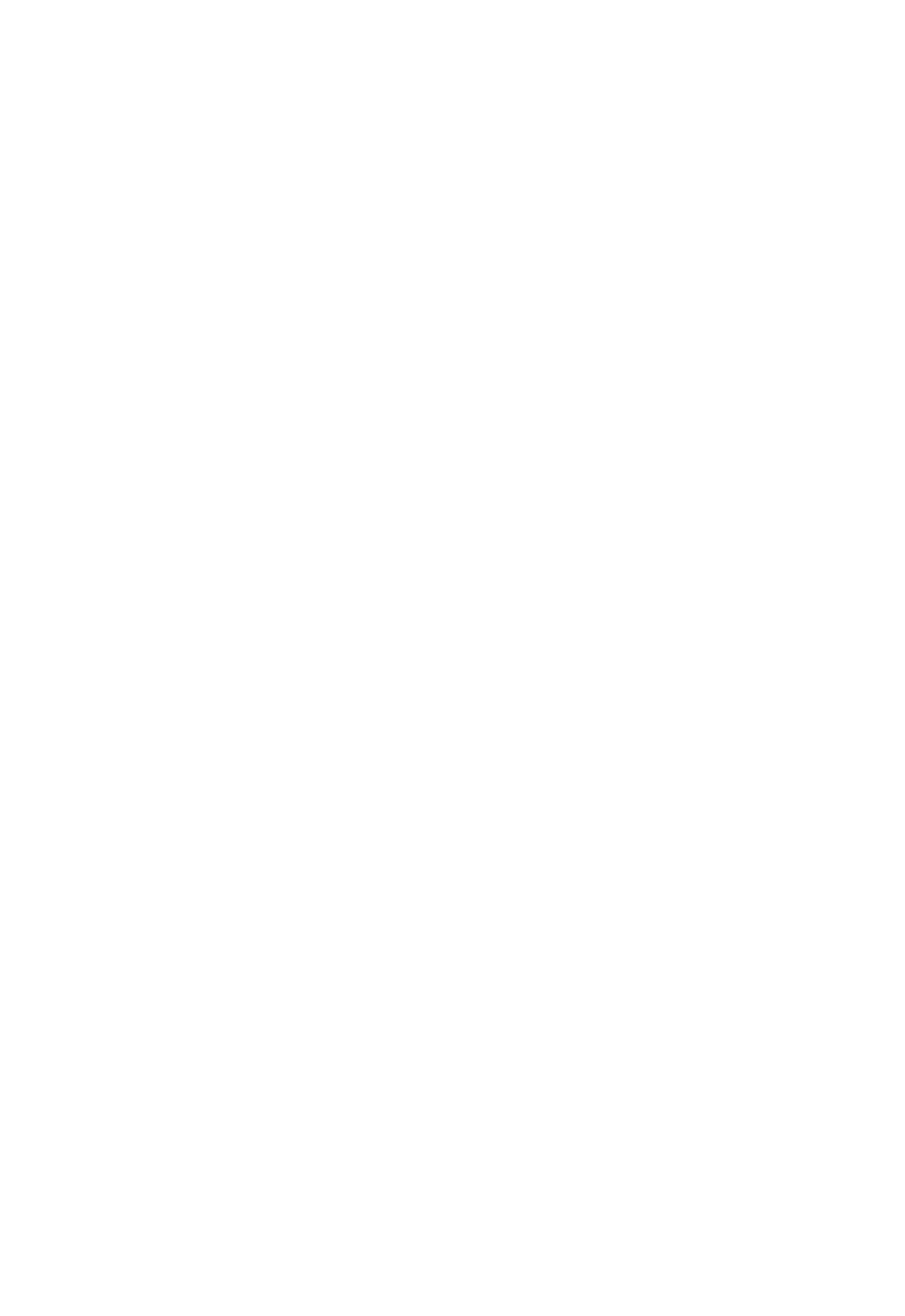

E. E. Cleveland shares insights from his years as a preacher/teacher and challenges today's minister's to "raise the standard."

**Available for US\$5.95 plus shipping and handling through** 

*Ministerial Supply Center/Seminars Unlimited P.O. Box 66 Keene, TX 76059 Orders (800)982-3344 Information (817)641-3643* 

*Also available through Adventist Book Centers*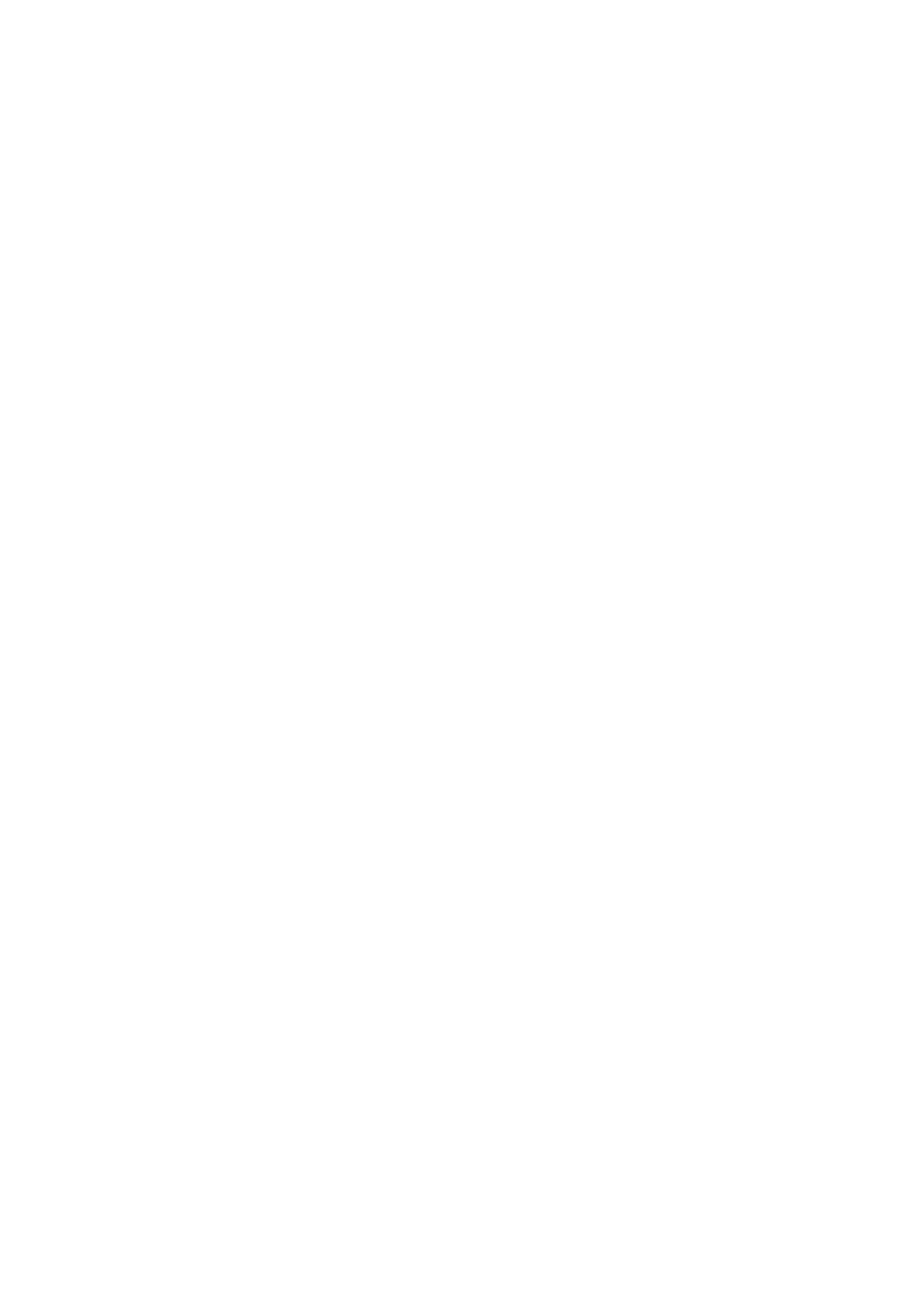## Other books in the Ministry Releases series are available through the Ministerial Supply Center.

- • *Preaching to the Times* by Charles E. Bradford
- • *Success Secrets for Pastors* by John Rhodes
- • *Pastor's Handbook on Interpersonal Relationships*  by Jard DeVille
- • *Biblical Principles for Giving and Living* by Mel Reese
- • *Every Believer a Minister* by Rex D. Edwards
- • *Perils of Power* by Richard Exley
- • *So You Want To Be a Leader* by Robert Pierson
- • *It Won't Fly If You Don't Try* by Richard Allen Farmer

*Order from* 

Ministerial Supply Center/Seminars Unlimited P.O. Box 66, Keene, TX 76059 Information (817) 641-3643 Orders (800) 982-3344